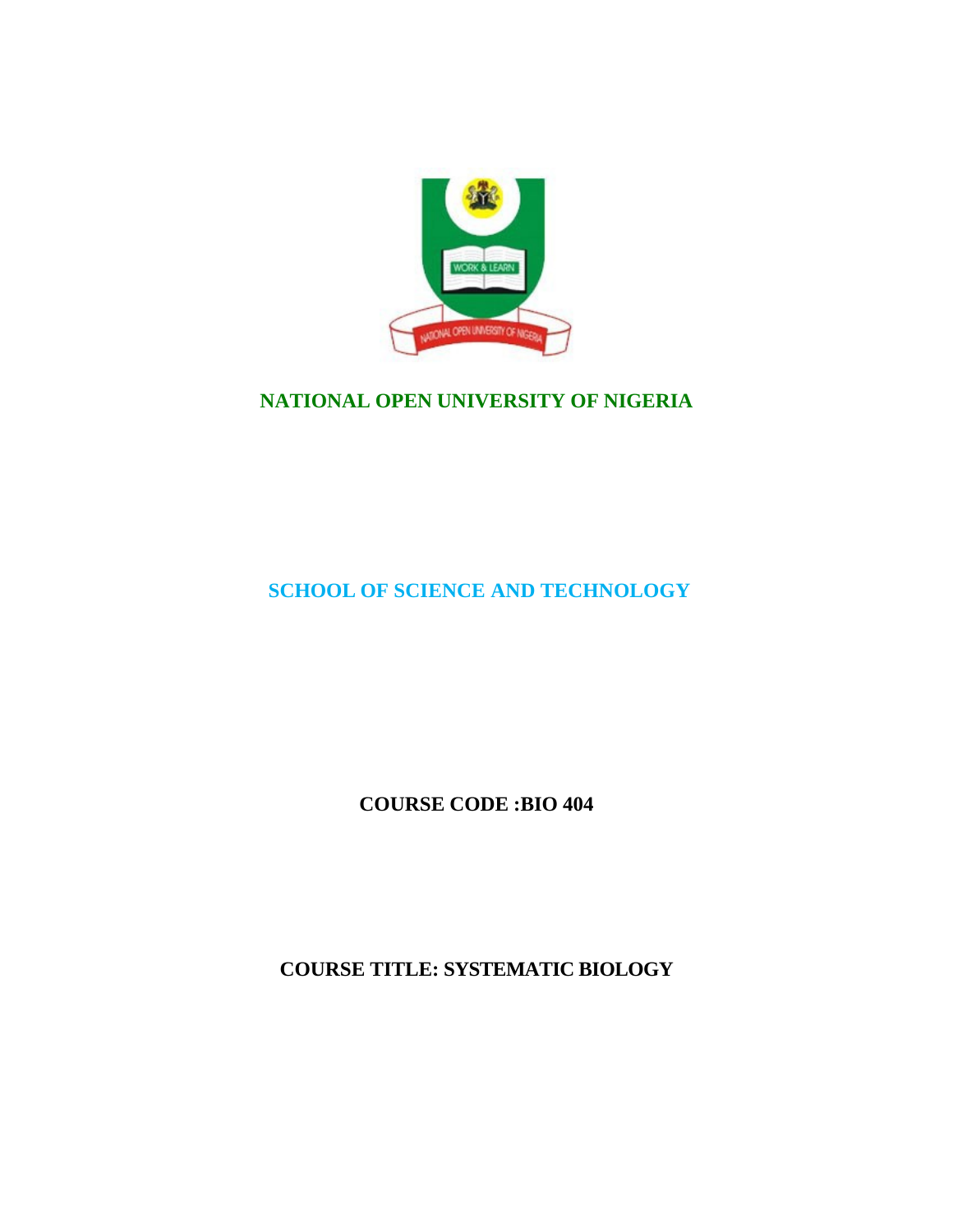

# **BIO 404 SYSTEMATIC BIOLOGY**

| Course Developer/Writer | Dr. Adekanmbi Olusola H.<br>University of Lagos |
|-------------------------|-------------------------------------------------|
| Course Editor           | Dr Idowu Adewumi Taiwo                          |
|                         | University of Lagos                             |

Programme Leader Professor A. Adebanjo National Open University of Nigeria

Course Coordinator Adams Abiodun E.

National Open University of Nigeria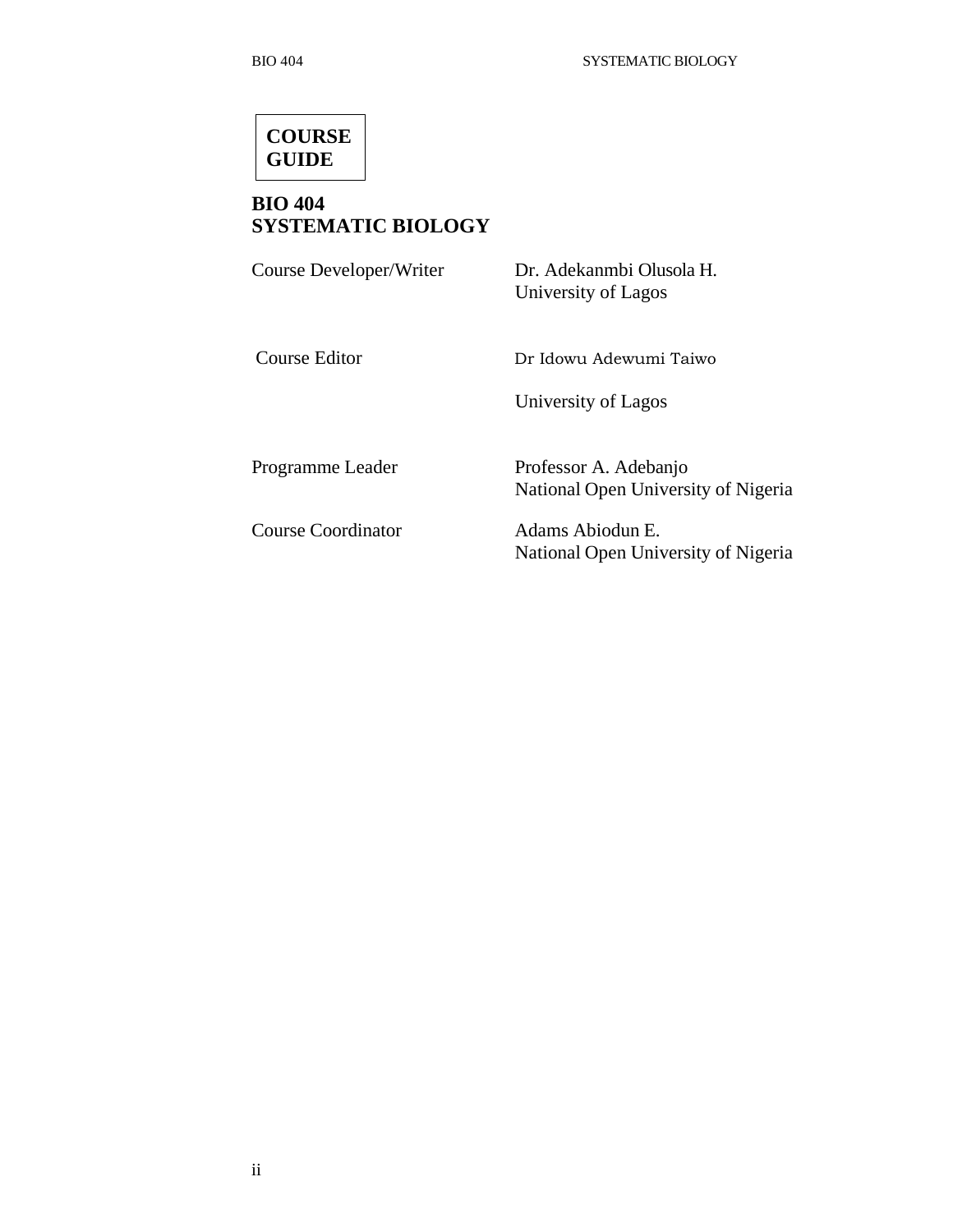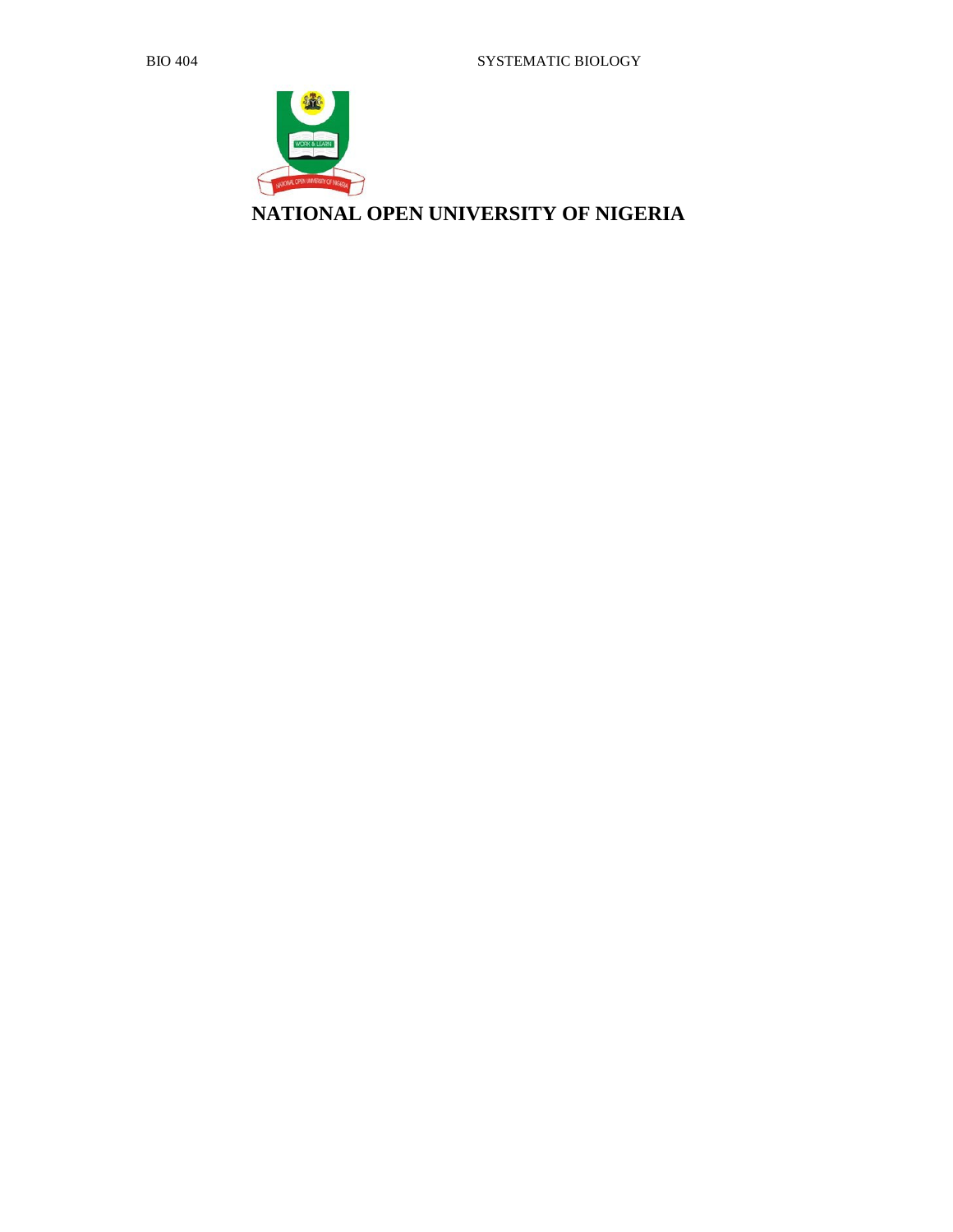National Open University of Nigeria Headquarters 14/16 Ahmadu Bello Way Victoria Island Lagos

Abuja Office No. 5 Dares Salaam Street Off Aminu Kano Crescent Wuse II, Abuja Nigeria

e-mail: centralinfo@nou.edu.ng URL: www.nou.edu.ng

iv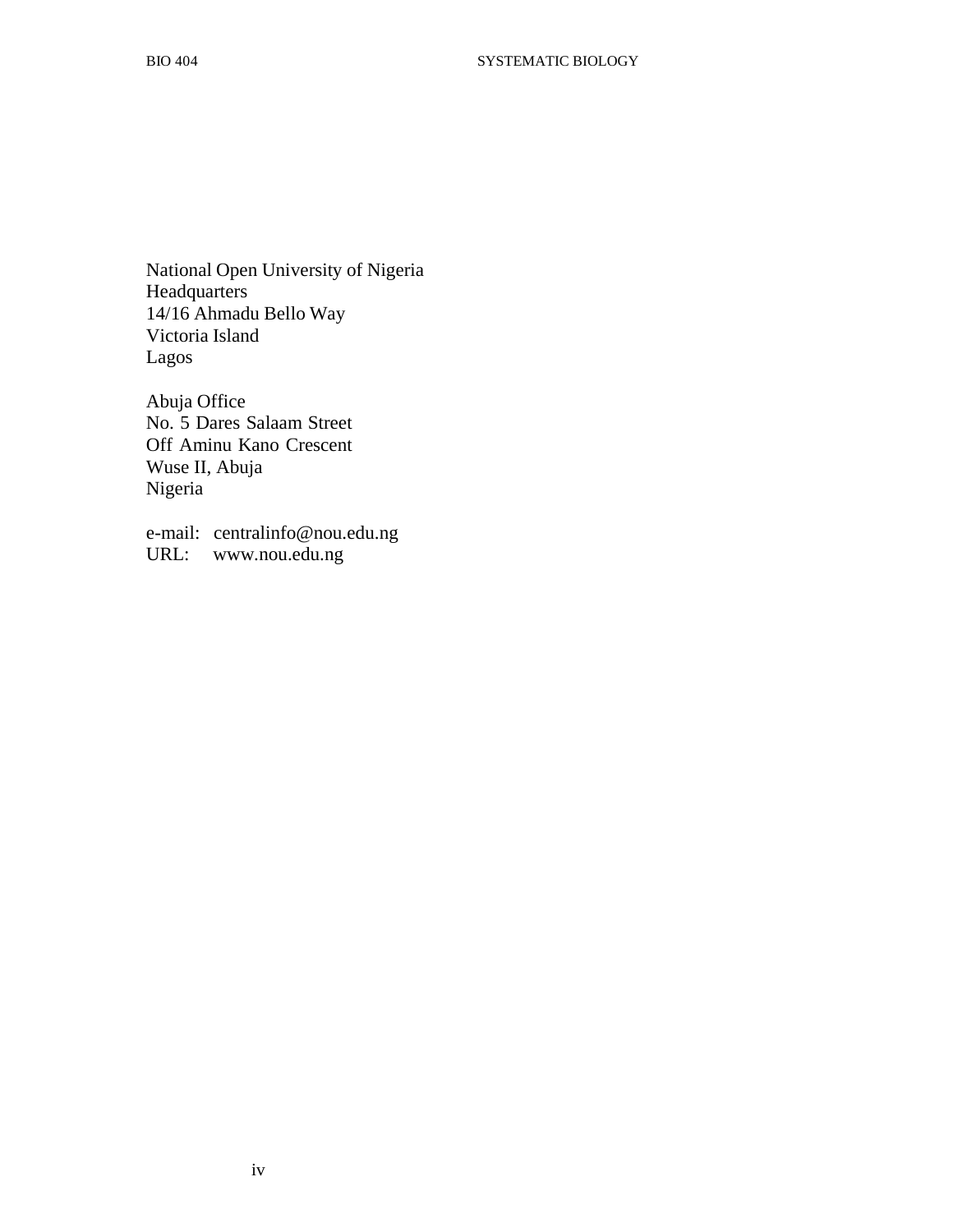## **CONTENTS PAGE**

#### **Introduction**

BIO 401: Systematic Biology is a one-semester, 3 credit- hour course in Biology. It is a 400 level, second semester undergraduate course offered to students admitted in the school of science and technology, school of education that are offering Biology or related programmes.

The course guide tells you briefly what the course is all about, what course materials you will be using and how you can work your way through these materials. It gives you some guidance on your Tutor- Marked Assignments.

There is/are Self-Assessment Exercise(s) within the body of a unit and/or at the end of each unit. The exercise(s) is/are an overview of the unit to help you assess yourself at the end of every unit.

#### **What you will learn from this Course**

This course contains twenty one (21) units which cover a generalized introduction to biosystematics which is an attempt to produce the system of nomenclature by which more relationship mainly the phyllogenetic relationship could be exclusively rural. However, the term has not been interpreted as it was before. Basically it has been interpreted as application of genetical and cytological criteria, and particular in the description of the basic limit of classification.

Systematic has been in use to mean the branch of biology i.e. concerned with the comparative studies of organisms and all relationships among them. A relationship can be defined as a statement made about two subjects i.e. either true or false. For example a plant may be larger than each other or may not; that a density flower looks exactly like a sun flower is a statement which may be either true or false, establishing a relationship.

#### **Course Aims**

The aim of this course is to provide a generalized phyllogenetic relationship or relationship of decent which indicates the degree to which two individuals are related to a common ancestor; relationship of similarities or phenetics relationship, this indicate the degree to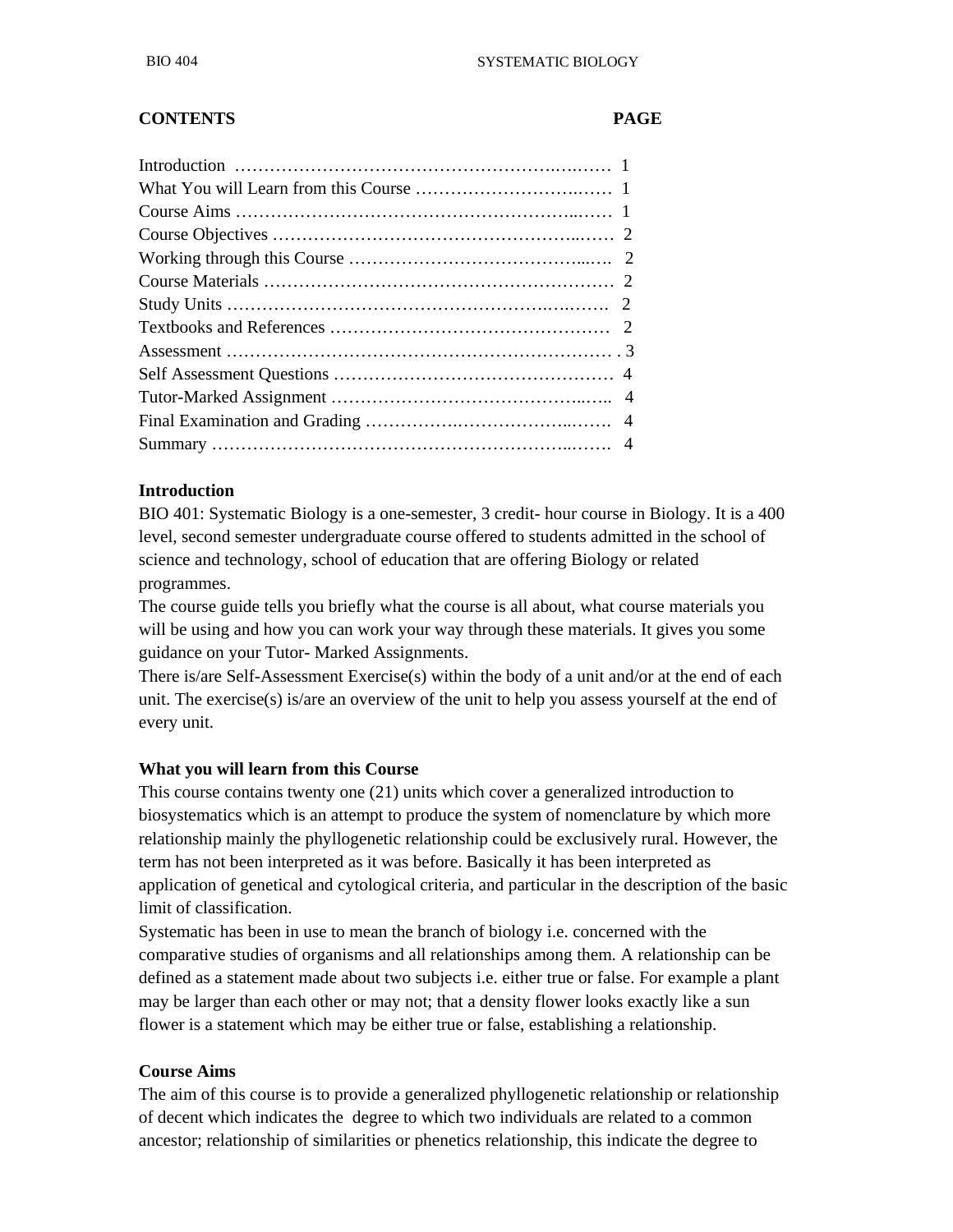#### BIO 404 SYSTEMATIC BIOLOGY

which two individuals look alike not only in their external morphology but in all their other facts e.g. anatomy; special geographic relationship which indicate how closely to which two individuals are situated to each other and tropic relationship which indicate interdependent to what extent to which two individual plants depend on each other.

#### **Course Objectives**

In addition to the aim of this course, the course sets an overall objective which must be achieved. In addition to the course objectives, each of the units has its own specific objectives. You are advised to read properly the specific objectives for each unit at the beginning of that unit. This will help you to ensure that you achieve the objectives. As you go through each unit, you should from time to time go back to these objectives to ascertain the level at which you have progressed.

By the time you have finished going through this course, you should be able to: Understand the science of identifying, naming, and classifying all plants. The students should know which plants are related to one another in order to predict their properties.

#### **Working through this Course**

In this course, you will be advised to devote your time in reading through the material. You would be required to do all that has been stipulated in the course: study the course units, read the recommended reference textbooks and do all the unit(s) self-assessment exercise(s) and at some points, you are required to submit your assignment (TMAs) for assessment purpose. You should therefore avail yourself of the opportunity of being present during the tutorial sessions so that you would be able to compare knowledge with your colleagues.

#### **Course Materials**

You are to be provided with the two major course materials. These are: Course Guide

#### **Study Units**

The course comes with a list of recommended textbooks. These textbooks are supplement to the course materials so that you can avail yourself of reading further. Therefore, it is advisable you acquire some of these textbooks and read them to broaden your scope of understanding.

#### **Study Units**

This course is divided into 4 modules with a total of nineteen units which are divided as follows:

Module 1: Unit 1: Introduction to Systematic Biology Unit 2: Historical Background of Classification I Unit 3: Historical Background of Classification III Unit 4: Historical Background of Classification III Unit 5: Classification I Unit 6: Classification II

#### Module 2:

vi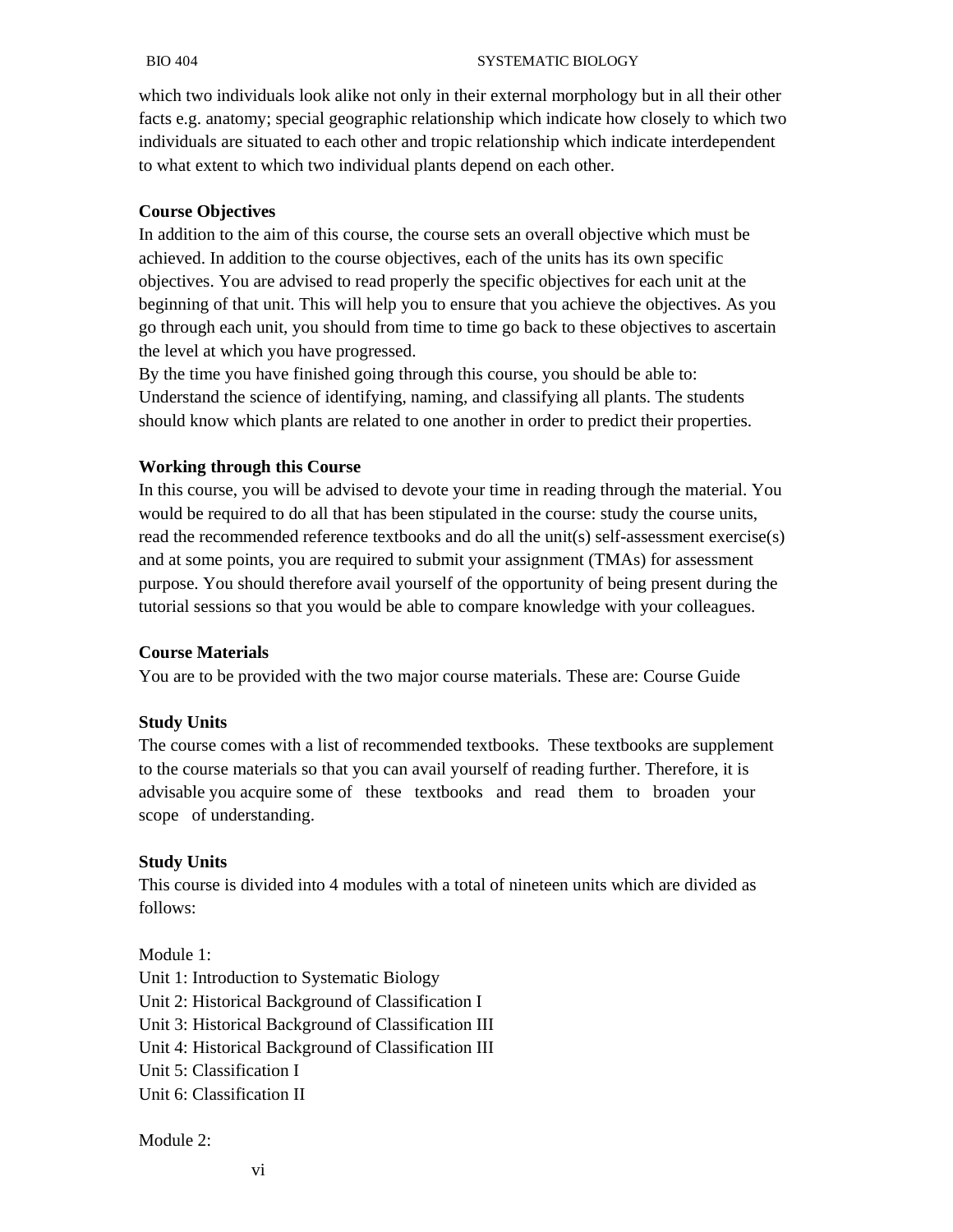Unit 1: Classification III Unit 2: Population Concept Unit 3: Plant Nomenclature Unit 4: Principles of Plant Taxonomy Unit 5: Sources of Taxonomic Evidence I

Module 3:

Unit 1: Sources of Taxonomic Evidence II

Unit 2: Sources of Taxonomic Evidence III

Unit 3: Sources of Variation

Unit 4: Natural Selection

Unit 5: Random Events

Module 4:

Unit 1: Isolation and the Origin of Species

Unit 2: Hybridization

Unit 3: Polyploidy and Apomixis

Unit 4: Specimen Preparation and Herbarium Management I

Unit 5: Specimen Preparation and Herbarium Management II

#### **Textbooks and References**

I shall like to recommend that you reference the underlisted textbooks as the course progresses: Bessey, C.E.(1915). Phylogenetic Taxonomy of Flowering Plants, Ann. Mo. Bot. Gard., 2: 109-164. Core, E.L.(1955). Plant Taxonomy, Prentice-Hall, Englewood Cliffs, N.J., Pp. 9-61. (An excellent history of plant taxonomy). Gardner, E.J. (1972). History of Biology, 3ed., Burgess, Mineapolis. Hutchinson, J.(1969). Evolution and Phylogeny of Flowering plants, Academic Press, London, 400pp. Samuel, B.J. and Arlene, B.L. (1986). Plant Systematics. McGraw-Hill, Inc, San- Francisco. 512pp.

#### **Assessment**

There are two components of the assessment for this course:

The Self-Assessment Questions (SAQs) or Exercise The Tutor-Marked Assignment (TMAs) The End of Course Examination

#### **Self Assessment Questions (SAQ)**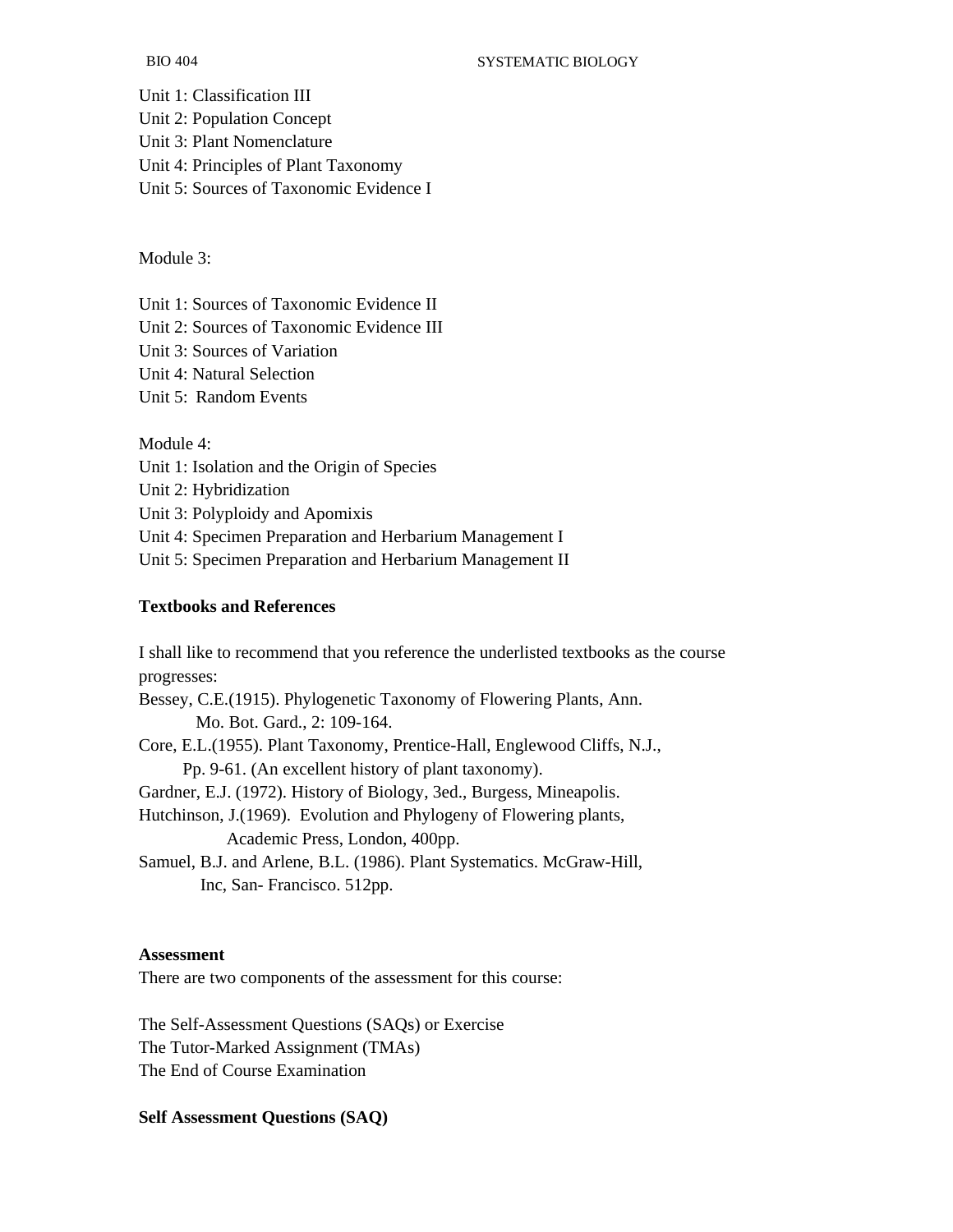The exercise within each unit is/are meant to probe your understanding of the concept in the unit. It is non-grading and as such does not add up to top the grade in the course.

### **Tutor-Marked Assignment (TMA)**

The TMA is the continuous assessment component of your course. It accounts for 30 percent of the total score you will obtain in this course.

## **Final Examination and Grading**

The course is to be concluded by this examination. The final examination constitutes 70 percent of the whole course. You will be adequately informed of the time of the examination. The examination will consist of questions which reflect all the basic concepts you would have learnt through the duration of the course.

#### **Summary**

This intends for you to have an underlying knowledge of the similarities and differences in the external features, ecological adaptations of plants and animals. By the time you complete this course, you will be able to answer conveniently questions that borders on the:

- Phases of Plant systematics
- Plant Nomenclature
- Principles of Plant Taxonomy
- Sources of Taxonomic Evidence
- Specimen Preparation and Herbarium Management.

I wish you success in this course.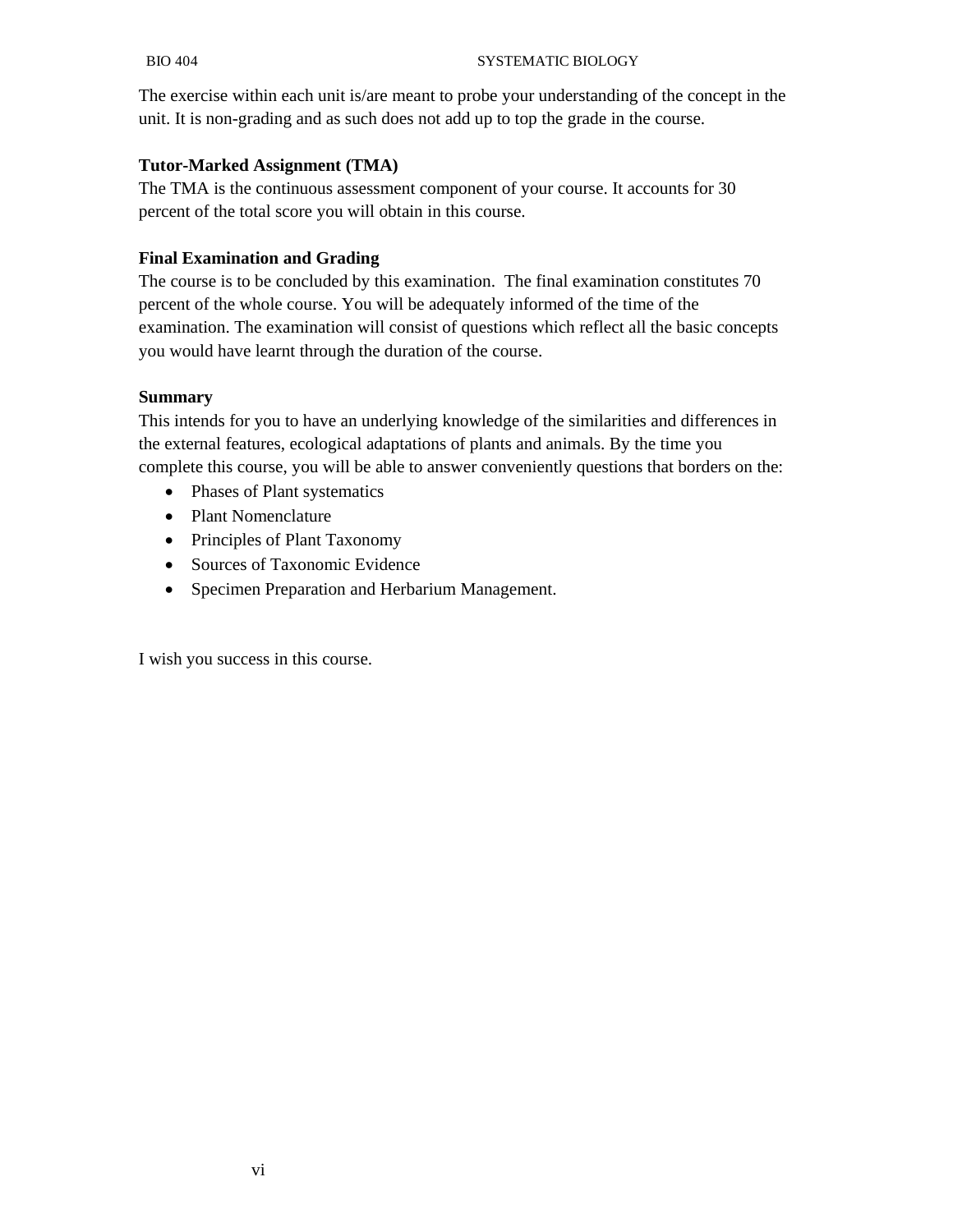| <b>CONTENTS</b> |                                                  | <b>PAGE</b>  |
|-----------------|--------------------------------------------------|--------------|
| <b>Module 1</b> |                                                  | $\mathbf{1}$ |
| Unit 1          |                                                  | $\mathbf{1}$ |
| Unit 2          | Historical Background of Classification I        |              |
| Unit 3          |                                                  |              |
| Unit 4          |                                                  |              |
| Unit 5          |                                                  |              |
| Unit 6          |                                                  |              |
| <b>Module 2</b> |                                                  |              |
| Unit 1          |                                                  |              |
| Unit 2          |                                                  |              |
| Unit 3          |                                                  |              |
| Unit 4          |                                                  |              |
| Unit 5          |                                                  |              |
| <b>Module 3</b> |                                                  |              |
| Unit 1          |                                                  |              |
| Unit 2          |                                                  |              |
| Unit 3          |                                                  |              |
| Unit 4          |                                                  |              |
| Unit 5          |                                                  |              |
| <b>Module 4</b> |                                                  |              |
| Unit 1          |                                                  |              |
| Unit 2          |                                                  |              |
| Unit 3          |                                                  |              |
| Unit 4          | Specimen Preparation and Herbarium Management I  |              |
| Unit 5          | Specimen Preparation and Herbarium Management II |              |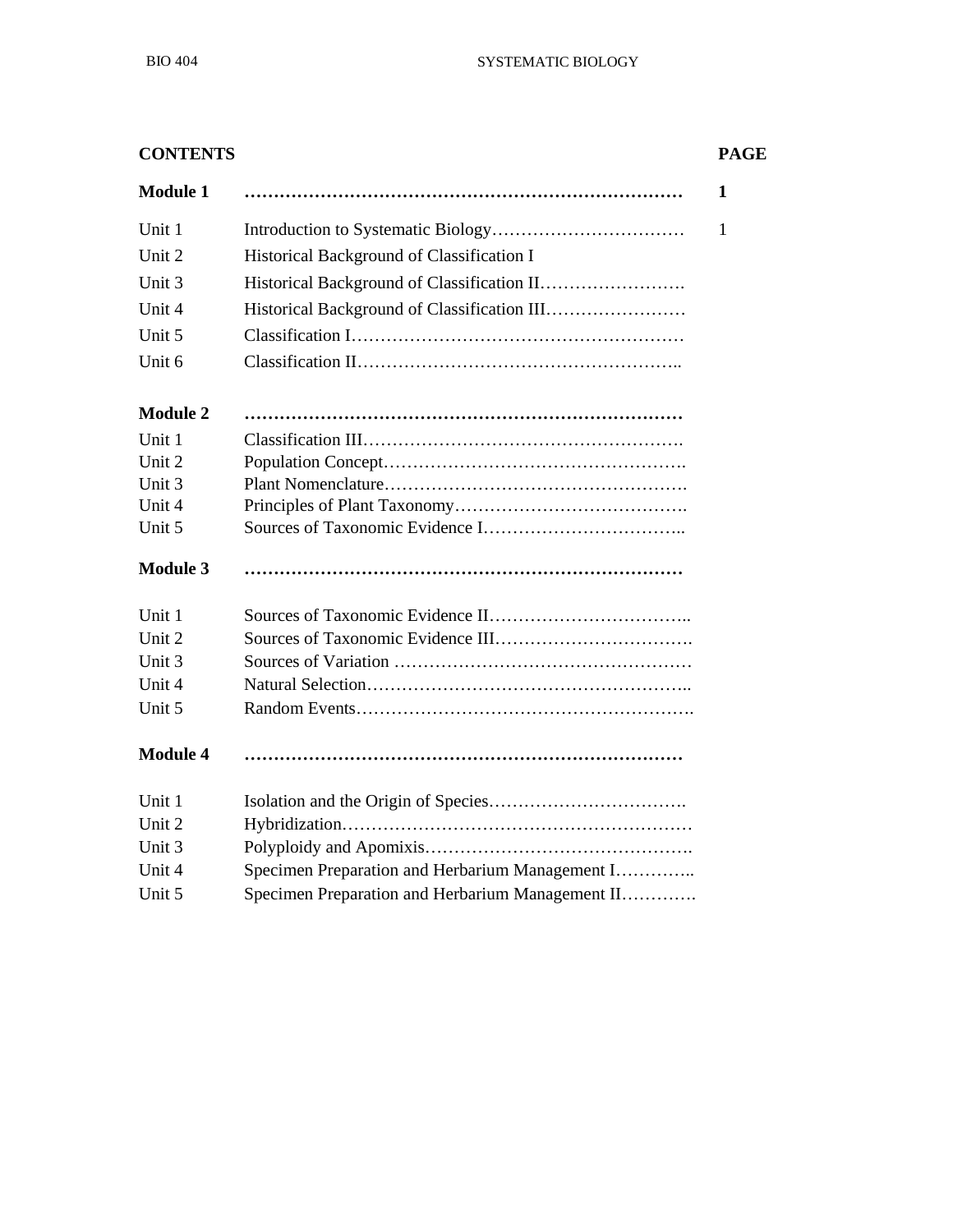## **MODULE 1**

| Unit 1        | Introduction to Systematic Biology                                                                                                                                                                                                                                                                                                 |
|---------------|------------------------------------------------------------------------------------------------------------------------------------------------------------------------------------------------------------------------------------------------------------------------------------------------------------------------------------|
| Unit 2        | Historical Background of Classification I                                                                                                                                                                                                                                                                                          |
| Unit 3        | Historical Background of Classification II                                                                                                                                                                                                                                                                                         |
| <b>TT . 4</b> | $\mathbf{H}$ $\mathbf{H}$ $\mathbf{H}$ $\mathbf{H}$ $\mathbf{H}$ $\mathbf{H}$ $\mathbf{H}$ $\mathbf{H}$ $\mathbf{H}$ $\mathbf{H}$ $\mathbf{H}$ $\mathbf{H}$ $\mathbf{H}$ $\mathbf{H}$ $\mathbf{H}$ $\mathbf{H}$ $\mathbf{H}$ $\mathbf{H}$ $\mathbf{H}$ $\mathbf{H}$ $\mathbf{H}$ $\mathbf{H}$ $\mathbf{H}$ $\mathbf{H}$ $\mathbf{$ |

- Unit 4 **Historical Background of Classification III**
- Unit 5 Classification I
- Unit 6 Classification II

#### **Unit 1: Introduction to Systematic Biology**

#### **CONTENTS**

- 1.0. Introduction
- 2.0. Objective
- 3.0. Main content
	- 3.1. What is Biosystematy?
	- 3.2. What are the Problems and challenges of Biosystematics?
- 4.0 Conclusion
- 5.0 Summary
- 6.0 Tutor Marked Assignment (TMA)
- a. Define Systematics Botany.
- b. What are Problems and challenges of Biosystematics?
- c. What are the objectives of Taxonomy?
- 7.0 References/Further reading

#### **1.0. Introduction**

The term 'Biosystematics' was first introduced by Camp & Gilly in 1943. Since then the word 'Biosystematics' has been embraced and used extensively to mean essentially the same thing or definition from several approaches. Before then the term 'Systematic' has been in use to mean the branch of biology i.e. concerned with the comparative studies of organisms and all relationships among them. A relationship can be defined as a statement made about two subjects i.e. either true or false. For example a plant may be larger than each other or may not; that a density flower looks exactly like a sun flower is a statement which may be either true or false, establishing a relationship, in such relationship there are four main types of relationship between plants:

- 1. Phyllogenetic relationship or relationship of decent which indicates the degree to which two individuals are related to a common ancestor.
- 2. Relationship of similarities or phenetics relationship, this indicate the degree to which two individuals look alike not only in their external morphology but in all their other facts e.g. anatomy.
- 3. Special geographic relationship which indicate how closely to which two individuals are situated to each other.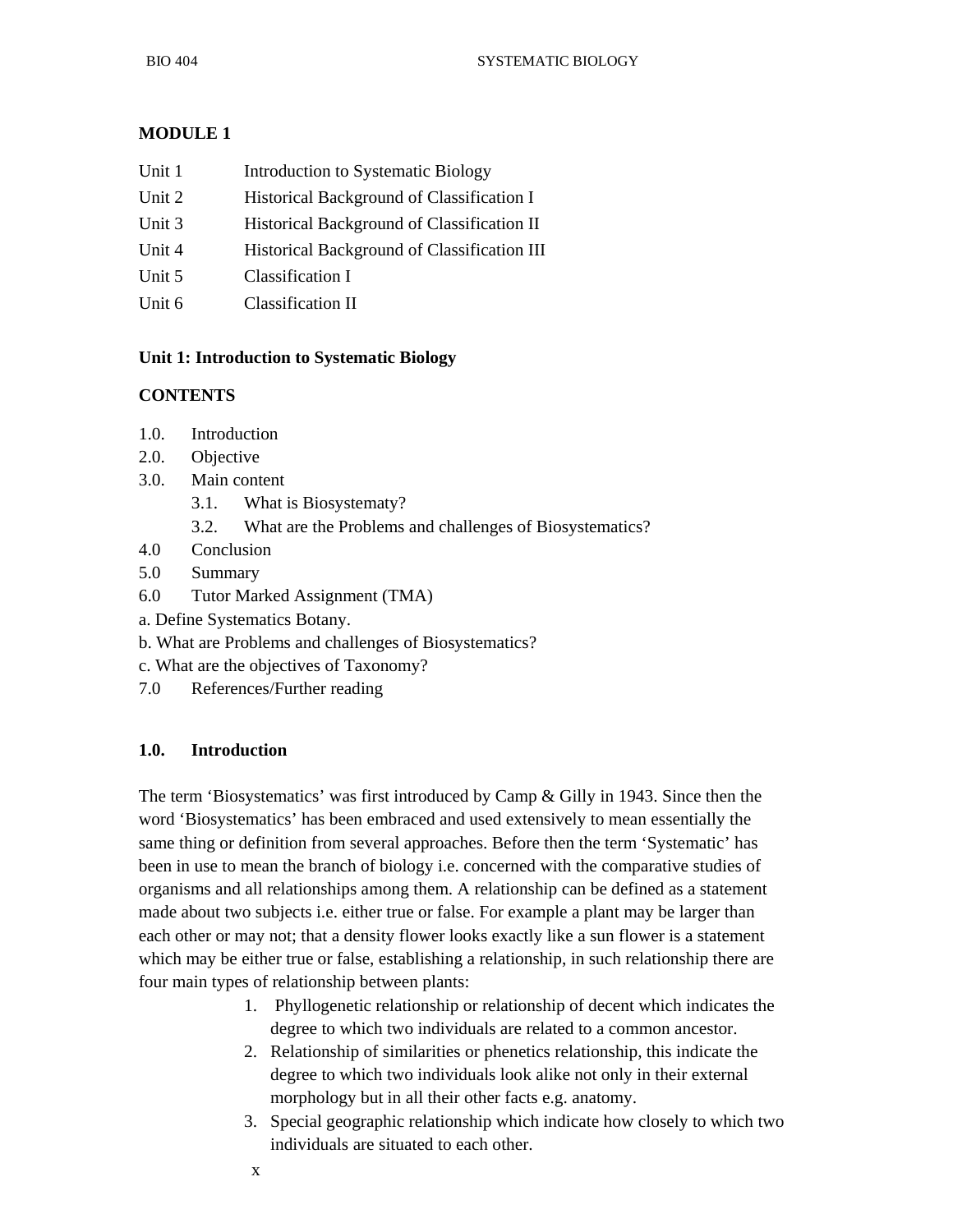4. Tropic relationship which indicate interdependent to what extent to which two individual plants depend on each other.

Although systematic deals with all four of this relationship. Phyllogentic and phenetics relationships are more emphasized.

The summary of the systematic approach to establishing a relationship between two plants is what is called Biosystematics which 'commit the natural biotic unit (meaning units of revolution) and to apply to this unit a system of nomenclature adequate to the task of conveying precise information, receiving their defined units, relationships, variability and dynamic structure. By this definition of Camp and Gilly, Biosystematics was an attempt to produce the system of nomenclature by which more relationship mainly the phyllogenetic relationship could be exclusively rural. However, the term has not been interpreted as it was before. Basically it has been interpreted as application of genetical and cytological criteria, and particular in the description of the basic limit of classification.

Comparism to description and classification are the operations that are to be performed in biosystematics study. Biosystematics is offshoot of the general plant taxonomy. It is sometimes referred to as experimental taxonomy in contract to the old orthodox/classical taxonomy.

**2.0. Objective:** At the end of the class students must be familiar with the definition of systematics as the science of identifying, naming, and classifying all plants. The objectives and the need to classify plants.

## **3.0. Main content**

#### **3.1. What is Biosystematy?**

 Strictly speaking, biosystematics is an aspect of modern day taxonomy rather than a new and different phenomenon in systematics. Biosystematics is the basis of the recent Experimental taxonomy, As opposed to the traditional Classical taxonomy. These two of classificatory methods differ in many respects but have the same goal to identify a biological species.

| Classical taxonomy             | Exp. Taxonomy (biosystematics) |  |
|--------------------------------|--------------------------------|--|
| Aims .to describe all existing | mainly to identify             |  |
| kinds of plants, to describe   | evolutionary units and by      |  |
|                                | experiment                     |  |
| them according to their        | to determine their genetic     |  |
| resemblances and differences   | inter-relationships and the    |  |
| and to name them according to  | role of the environment in     |  |
| a body of internationally      | their formation.               |  |
| agreed rules.                  |                                |  |

## **3.2. What are the Problems and challenges of Biosystematics?**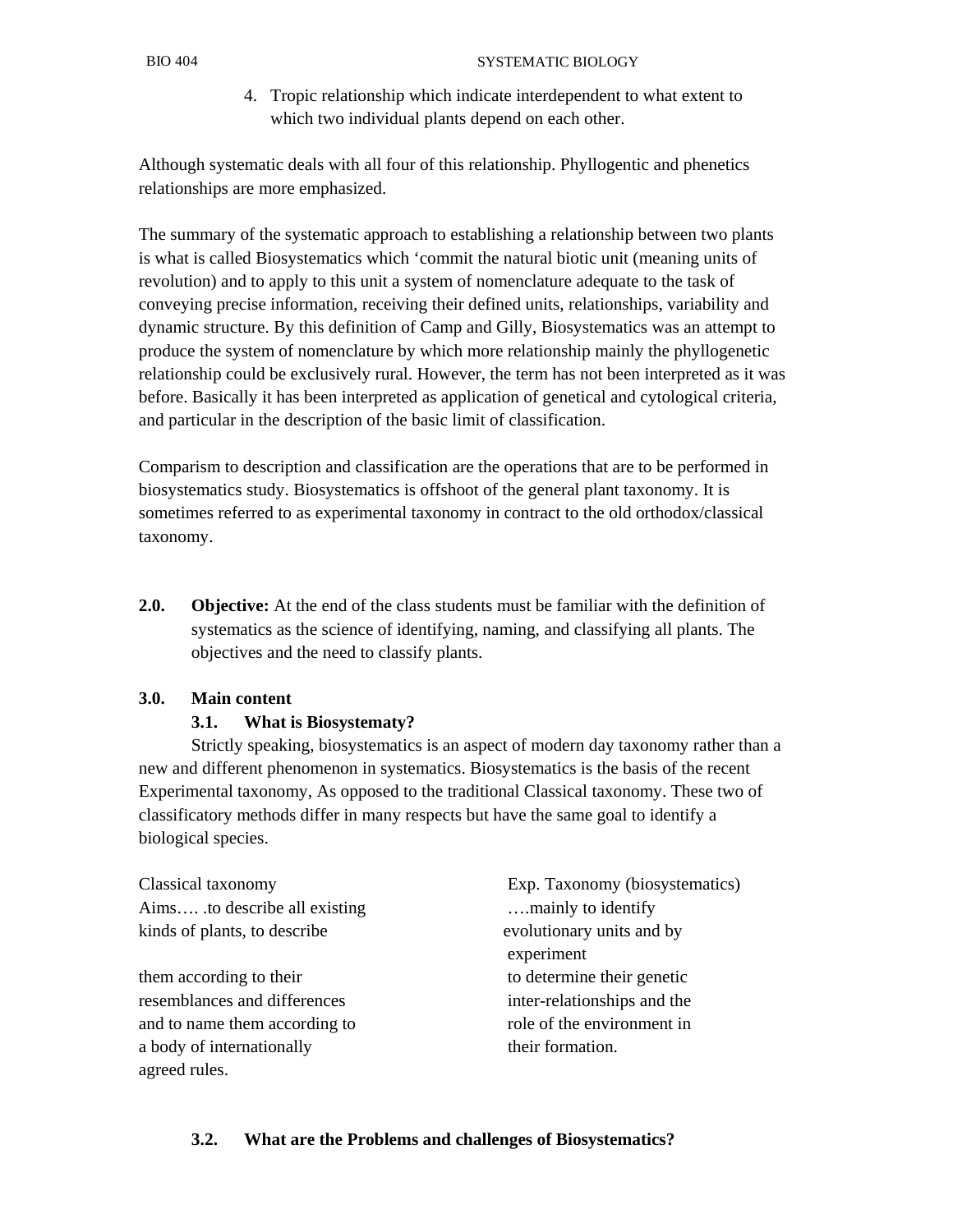Some problems and challenges- the scientific and vigorous studies of the diversity of living organism has barely began apart from the great magnitude of the task it has, there are several challenges problems that biosystematics offers.

A very important area that needs to be investigated is the genetics structure of population, how diverse systematically is population?

To what extent does the breeding system of the genetics structure of the population? How much heterotogenity is there in the population i.e. different genes or all its. Until recently, there was no practical ways to estimate gene frequencies in population, the new method of gellesprophoresis proteins and enzymes permits biosystematics to obtain estimate or certain genes in the population in a more or less efficient way. Furthermore the electronic computer allows the elaboration of complex mathematical models now a combination of the two species should yield genetic data on the genetic structure or the population.

Another challenging data has to do with a level of organization giving that natural selection acts on phenotypes. How cellular characters are selected which are responsible for the phenotypes selected giving that there are physical chemical restraints imposed on the chemical reaction in the cell. How do they in turn e.g. the numbers of theoretically possible protein is astronomical. However, only very limited number of these proteins is round in living organism, why is this so? Are there some special properties associated with this protein or is it matter or chance.

Another interesting question relate to the diversity of the living organism itself. Why are some plants annuals and others perennials? Why are some inbreeders, others outbreeders and still others apomictics (non-sexual kind of reproduction). (Self-pollination Cross-pollination) Amphimictics i.e. forms (In-breeders x Out-breeders) of reproduction in plants.

What forces mold the evolution or this plants and how? The study of the diversity of living organism present a great challenge and it's not only an intellectually fascinating challenge but a very practical one too. Man has so far paid little attention to its environment and the way he has been modifying it polluted air, water and sterile soil over the ever increasing surface of the earth are, clear signs that such a situation cannot continue. To proceed intelligently, we must first know what forces have shaped the environment we called natural environment; here is where the knowledge of the biosystematics is needed.

## **4.0 Conclusion**

 Biosystematics have been seen as an attempt to produce the system of nomenclature by which more relationship mainly the phyllogenetic relationship could be exclusively rural. However, the term has not been interpreted as it was before. Basically it has been interpreted as application of genetical and cytological criteria, and particular in the description of the basic limit of classification.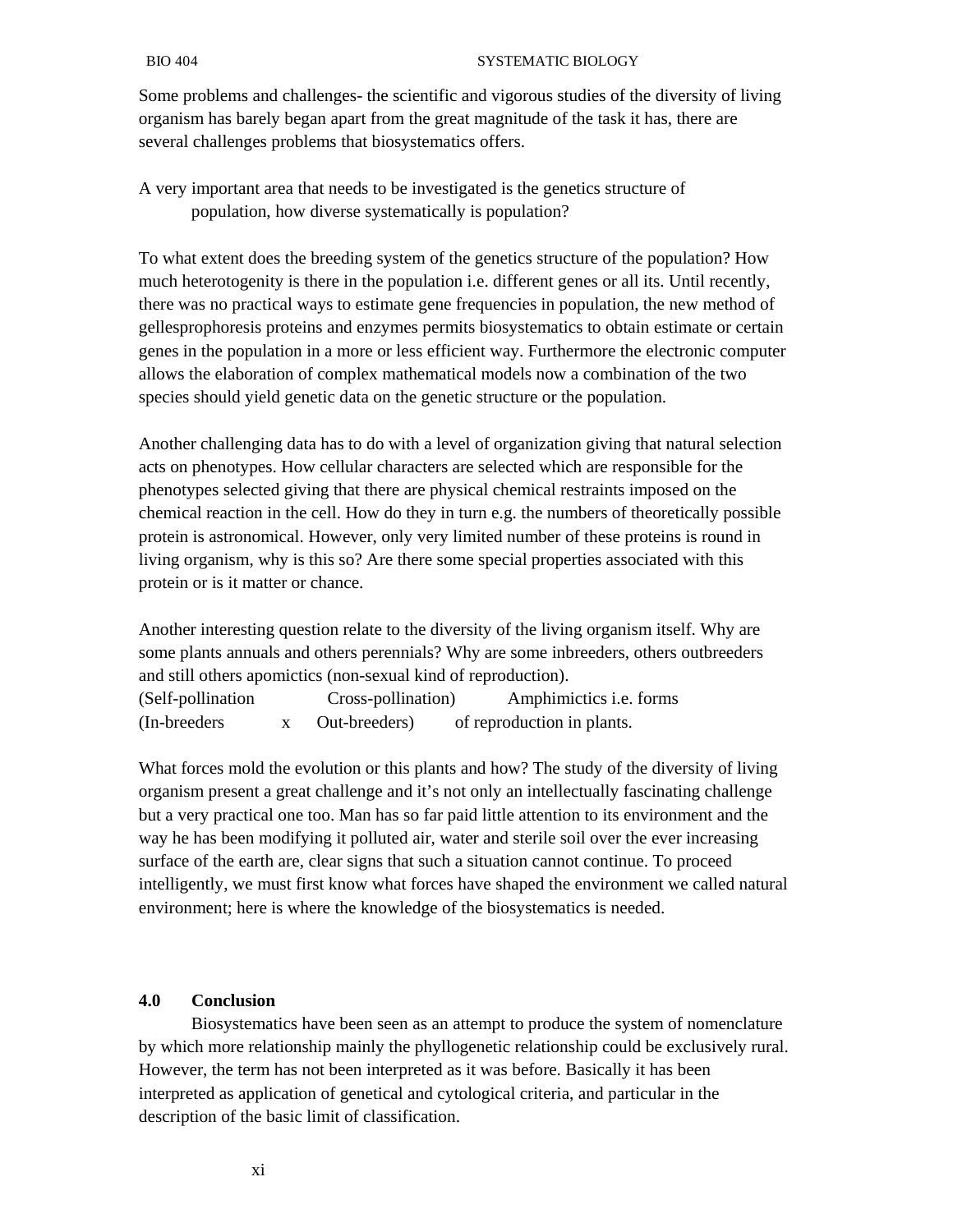## **5.0 Summary**

The summary of the systematic approach to establishing a relationship between two plants is what is called Biosystematics which 'commit the natural biotic unit (meaning units of revolution) and to apply to this unit a system of nomenclature adequate to the task of conveying precise information, receiving their defined units, relationships, variability and dynamic structure.

## **6.0 Tutor Marked Assignment (TMA)**

a. Define Systematics Botany.

b. What are Problems and challenges of Biosystematics?

c. What are the objectives of Taxonomy?

## **7.0 References/Further reading**

Core, E.L.(1955). *Plant Taxonomy*, Prentice-Hall, Englewood Cliffs, N.J., Pp. 9-61. (An excellent history of plant taxonomy).

Hutchinson, J.(1969). *Evolution and Phylogeny of Flowering plants*, Academic Press, London, 400pp.

Bessey, C.E.(1915). Phylogenetic Taxonomy of Flowering Plants, Ann. Mo. Bot. Gard., 2: 109-164.

Gardner, E.J. (1972). History of Biology, 3ed., Burgess, Mineapolis.

Samuel, B.J. and Arlene, B.L. (1986). Plant Systematics. McGraw-Hill, Inc, San- Francisco. 512pp.

# **Unit 2: Historical Background of Classification I CONTENTS**

- 1.0 Introduction
- 2.0 Objective
- 3.0. Main content

Historical Background of Classification

- 3.1 Beginning by Preliterate Humans
- 3.2 Early Western Civilizations
- 3.2.1. Theophrastus
- 3.2.2. Caius Plinius Secundus, Pliny the Elder
- 3.3 Middle Ages
- 3.3.1. Islamic Botany
- 3.3.2. Albertus Magnus, "Doctor Universalis" (c. 1193-1280)
- 3.4 Herbalists
	- 3.4.1 German Herbalists: Brunnels, Bock, Cordus, Fuchs
	- 3.4.2 Herbals of Other Countries or Civilizations
- 4.0 Conclusion
- 5.0 Summary
- 6.0 Tutor Marked Assignment (TMA)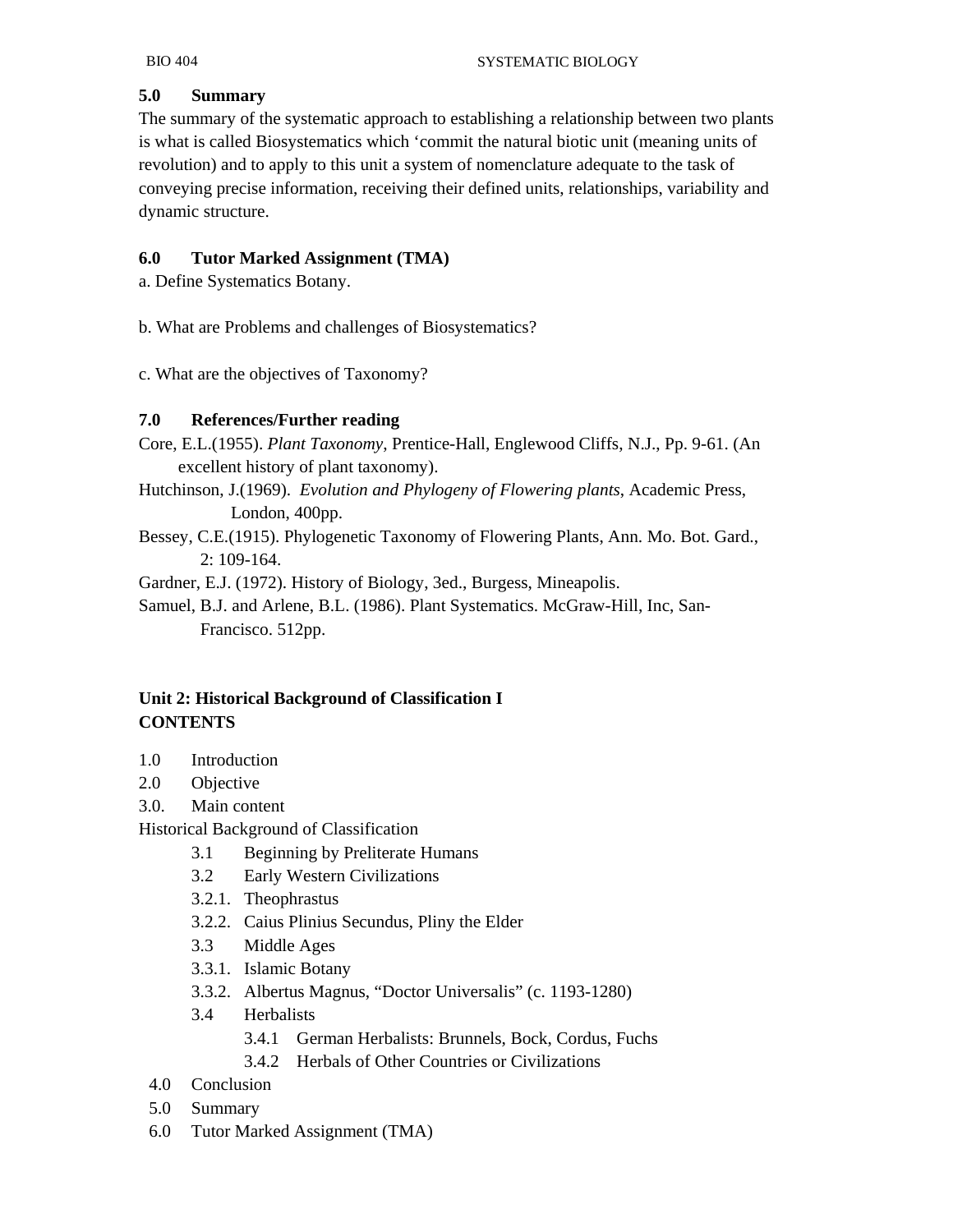- a. Mention different classifications since Preliterate Humans to Herbalists.
- b. Discuss classification according to Albert Magnus.
- 7.0 References/Further reading

## **1.0 Introduction**

The discoveries of the use of plants for food and later as medicine began at a very early stage in human civilization. Prehistoric people knew and used nearly all the important crop plants that we cultivate today. Food gatherers modified wild species by selecting plants with such features as tastiness in vegetables or higher yield in grains. Contemporary studies indicate that primitive people (ethnic groups) in remote areas today recognize and have precise names for large numbers of plants in their local environment. Some of these people regularly use plants as fish or arrow poisons, others for drugs to treat wounds or sickness, and still others for narcotic or hallucination. Classification by preliterate people is at least partly based on the useful and harmful properties of plants. These groupings often parallel current classification concepts and have been referred to as folk taxonomies i.e., classifications that developed within the society through the need of the society and without scientific efforts. Present day indigenous people can recognize (have names for) thousands of plants that are used for food and medicine.

Preliterate humans actually used all four of the below processes:

- Describe a plant so that others could recognize it.
- Classify it as useful, harmful, etc.
- Identify other individual plants as belonging to this category.
- Giving the category a name so that it could be easily referred to.

It is clear that the evolution of taxonomy as a discipline has four phases.

- 1. The pioneer or exploratory phase.
- 2. The consolidation phase.
- 3. The biosystematic phase.
- 4. The encyclopaedic phase.

**2.0** Objective: At the end of the class, students must have fully understood brief history of

Plant systematics and the students should be familiar with the various classifications.

## **3.0. Main content**

## **Historical Background of Classification**

3.5 Beginning by Preliterate Humans

 The beginning of relationship between humans and plants can be traced back to the prehistoric times. The Indus Valley people used to live in villages, cities and towns, wore clothes, cultivated crops including wheat, barley, millet, dates, vegetables, melon and other fruits and cotton; worshipped trees, glazed their pottery with the juice of plants and painted them with a large number of plant designs. They also knew the commercial value of plants and plant products. There are sufficient indications to show that Agriculture, Medicine, Horticulture, developed to a great extent during the Vedic Period.

- 3.6 Early Western Civilizations
	- 3.2.1. Theophrastus

The student of Plato and Aristotle, later became chief of the Lyceum (Gardens and library) in Athens, named ca. 480 species. His famous works are Enquiry into Plants and The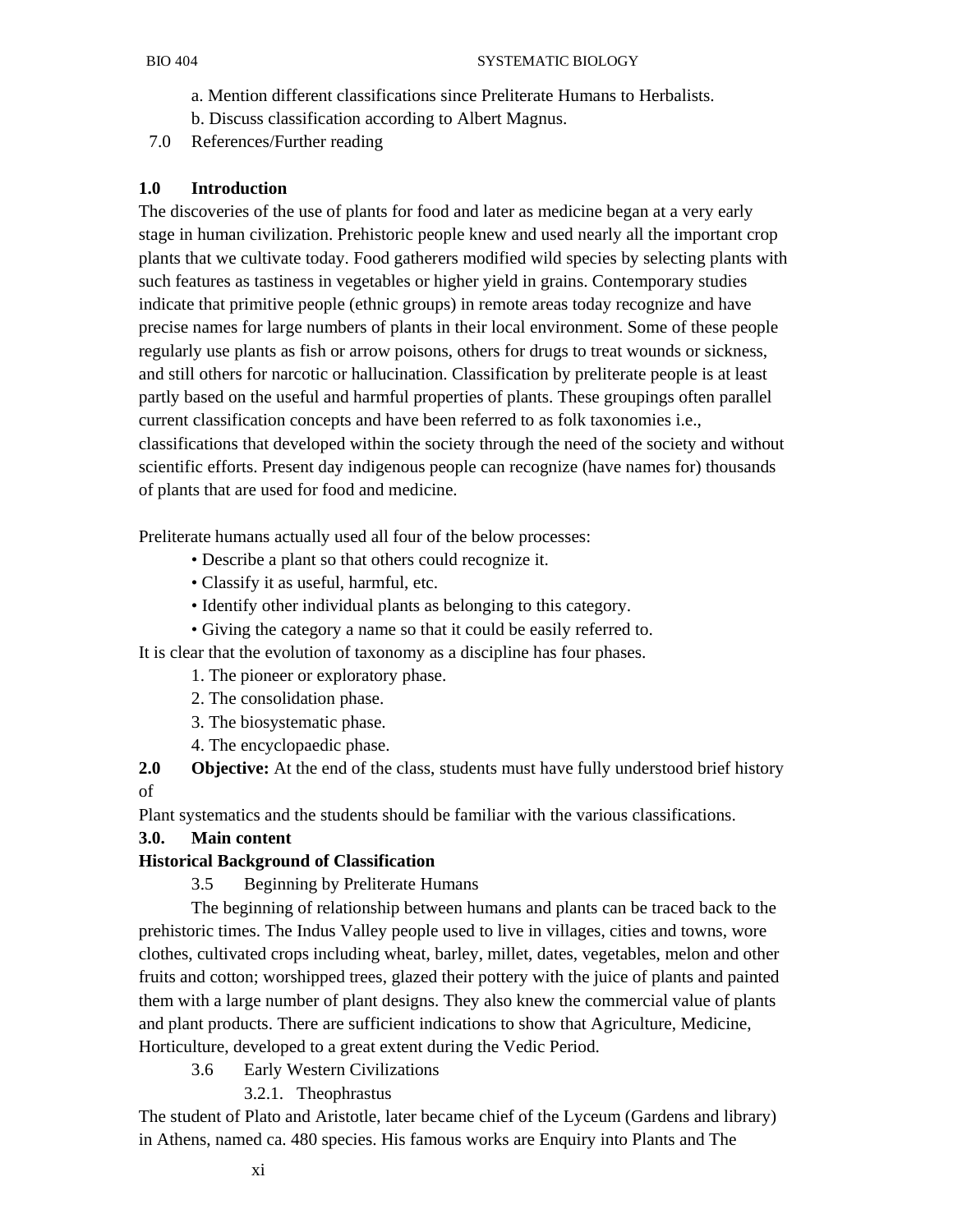Causes of Plants. Classified plants by form into trees, shrubs, undershrubs and herbs. He also recognized annuals, biennials, perennials, superior and inferior ovaries, free and sympetalous corollas. He is often called the "Father of Botany".

3.2.2. Pedanius Dioscorides (1st century A.D.): A Greek physician in Roman Army. His most famous work was Materia Medica which described the medicinal qualities of 600 kinds of plants. Many members of currently recognized families were classified together such as mints and umbels. This work was used in various translations and editions for next 1,000 years! A person who had a copy of this book would be guaranteed success and fortune (if he or she could read!). Around 500 A.D., a Byzantine emperor in Constantinople (Istanbul) had an illustrated copy made for this daughter, Princess Juliana. It survived the test of times as 'Codex Juliana.'

- 3.7 Middle Ages
- 3.3.1. Islamic Botany

From around A.D. 610 to about 1100, some classical botanical works were preserved by the moslem society because the Islamic scholars had a great admiration for Aristotle and other Greeks scholars. Since their scientific interests were of a practical nature, pharmacy and medicine of the Islamic people were highly developed. Islamic botanists produced practical lists of drug plants but developed no original schemes of classification.

 3.3.2. Albertus Magnus, "Doctor Universalis" (c. 1193-1280) He wrote on aspects of natural history and medicine during the Middle Ages. His botanical work *De vegetabilis* not only dealt with medicinal plants, as had the previous works by the Greeks and Romans, but it also provided descriptions of plants. These excellent descriptions were based on firsthand observations of the plants. He attempted a classification of plants and is believed to have been the first to recognize, on the basis of stem structure, the differences between monocots and dicots. After Albertus Magnus more people looked at the living plants in nature, and more significantly, they began to write and to print books about them.

#### 3.8 Herbalists

- 3.8.1 Otto Brunfels (1464-1534), Herbarium vivae eicones excellent illustrations.
- 3.8.2 Jerome Bock (1469-1554) Neu Kretuerbuck excellent descriptions.
- 3.8.3 Leonhart Fuchs (1501-1566) De historia stirpium illustrations and descriptions.
- 3.8.4 Casper Bauhin (1560-1631) Pinax theatri botanici 6000 plants, synonymy, binomial nomenclature.

#### **4.0 Conclusion**

 Between fall of Roman Empire and the Renaissance, there was little scientific progress. The Ancients were thought to have possessed all knowledge, and their works were copied repeatedly. Albertus Magnus (d. 1280) in his De Vegetabilis recognized monocots and dicots, vascular and nonvascular plants.

 Herbalists (15th through 17th century) are the people sought originality, looked at plants, not just accepted and copied what the ancients said. In this period the moveable type of print made books more widely available. Explorations brought new, unknown plants to Europe to be described. Need for medical information. The last herbal had 6000 plants registered known until then, used binomial names, had some idea of genera, etc.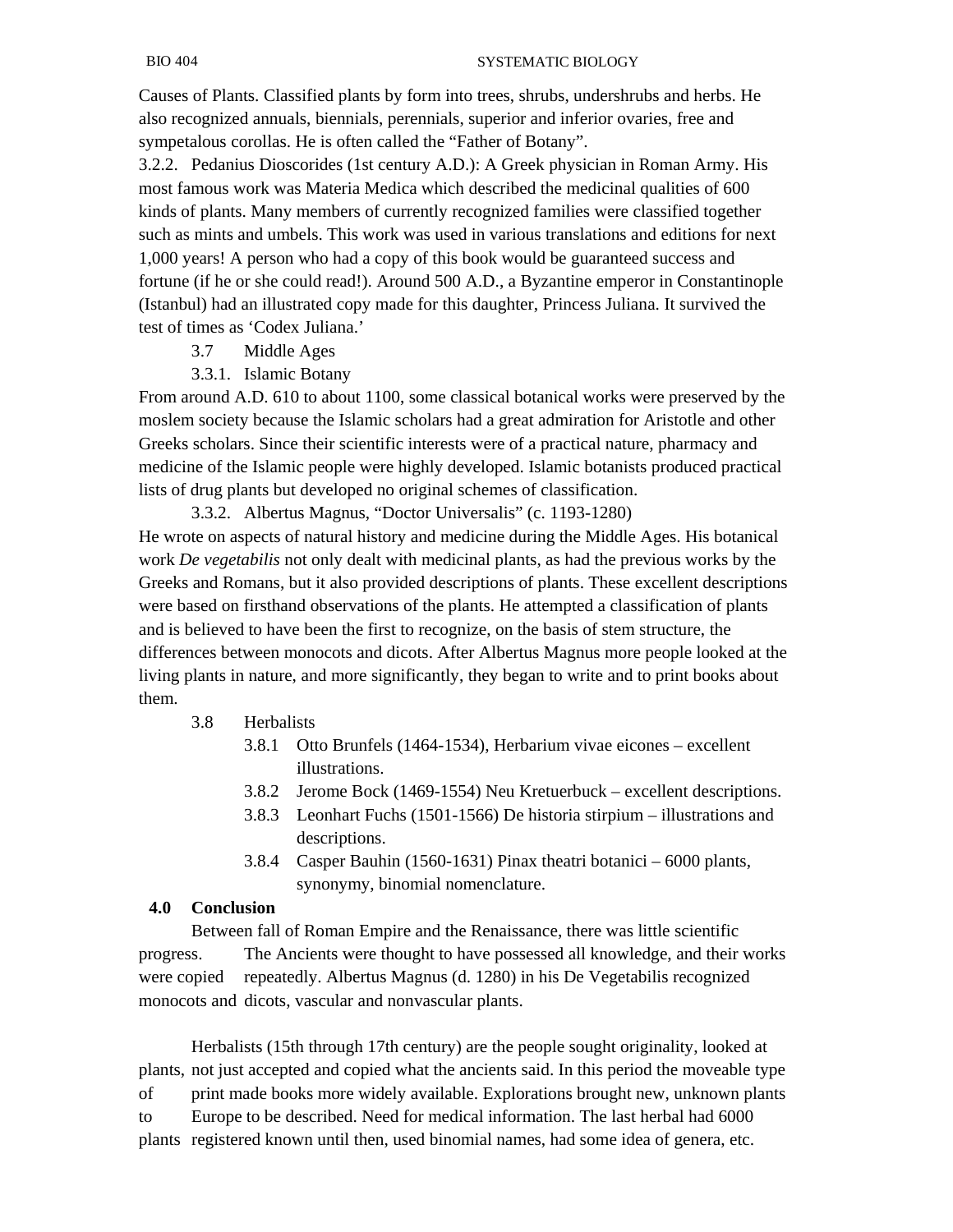#### **5.0 Summary**

## **6.0 Tutor Marked Assignment (TMA)**

- a. Mention different classifications since Preliterate Humans to Herbalists.
- b. Discuss classification according to Albert Magnus.

## **7.0 References/Further reading**

- Core, E.L.(1955). Plant Taxonomy, Prentice-Hall, Englewood Cliffs, N.J., Pp. 9-61. (An excellent history of plant taxonomy).
- Hutchinson, J.(1969). Evolution and Phylogeny of Flowering plants, Academic Press, London, 400pp.
- Bessey, C.E.(1915). Phylogenetic Taxonomy of Flowering Plants, Ann. Mo. Bot. Gard., 2: 109-164.

Gardner, E.J. (1972). History of Biology, 3ed., Burgess, Mineapolis.

Samuel, B.J. and Arlene, B.L. (1986). Plant Systematics. McGraw-Hill, Inc, San- Francisco. 512pp.

# **Unit 3: Historical Background of Classification III CONTENTS**

- 1.0 Introduction
- 2.0 Objective.
- 3.0. Main content
- 3.1 The Italian Renaissance
	- 3.1.1 Luca Ghini (1490-1556)
- 3.2 Transition of the 1600s
	- 3.2.1 Andrea Cesalpino (1519-1603)
	- 3.2.2 Caspar Bauhin (1590-1624)
	- 3.2.3 John Ray (1627-1705)

## 3.2.4 Joseph Pitton de Tournefort (1656-1708)

- 3.3 Carl Linnaeus and Linnaean Period
	- 3.4 Natural Systems
		- 3.4.1 Michael Adanson (1727-1806)
		- 3.4.2 J.B.P. de Lamarck (1774-1829)
		- 3.4.3 de Jussieu Family
		- 3.4.4 de Candole Family
		- 3.4.5 S.L. Endlicher (1805-1849)
		- 3.4.6 A.T. Brongniart (1801-1876)
		- 3.4.7 George Bentham (1800-1884)
			- Sir Joseph Dalton Hooker (1817-1911)
	- 3.5 Botany of the Nineteenth Century
	- 3.6 The influence of Darwin's Theory of Evolution on Systematics
		- 3.6.1 August Wilhelm Eichler (1839-1887)
		- 3.6.2 Adolf Engler (1844-1930)
			- Karl Pranti (1849-1893)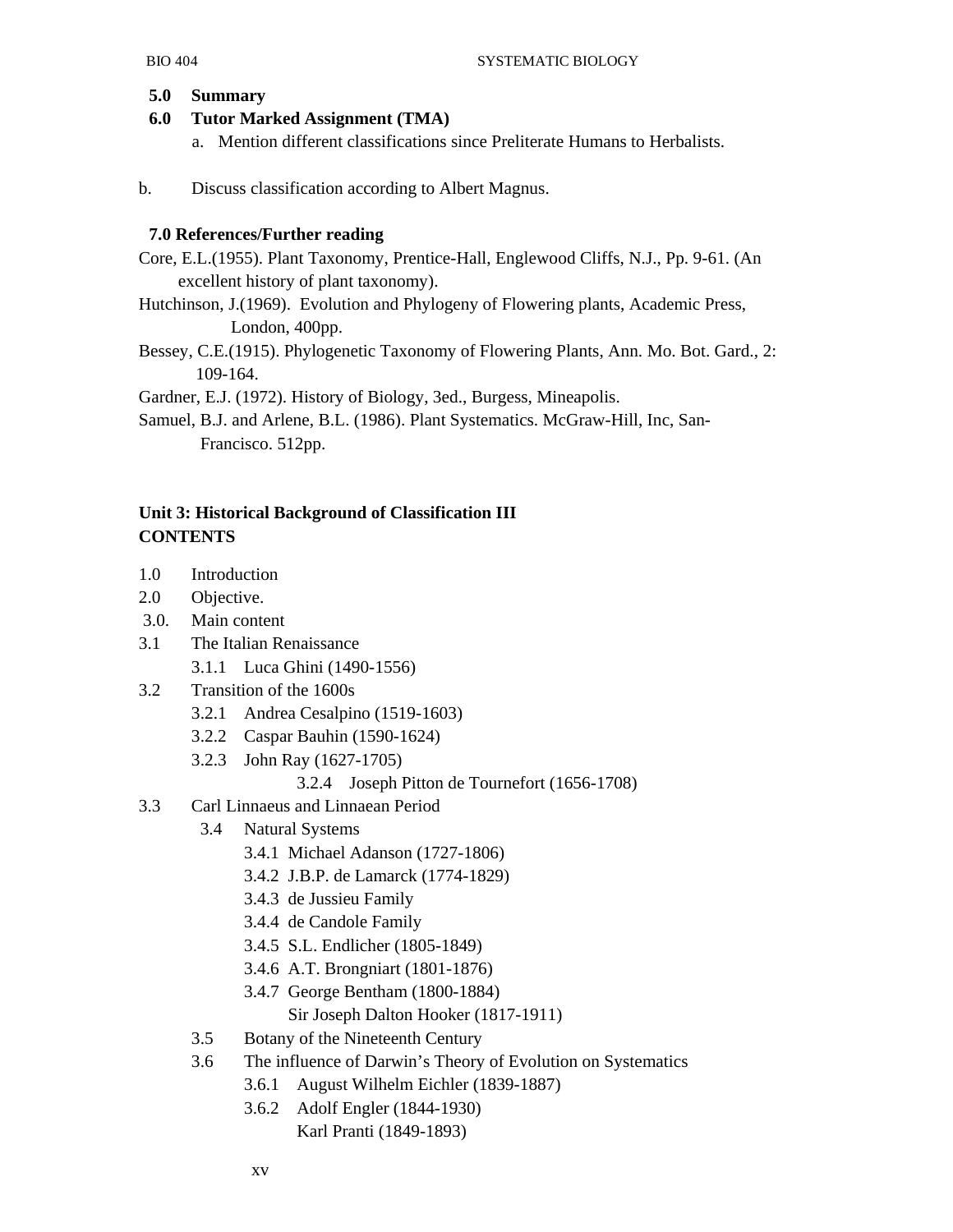- 4.0 Conclusion
- 5.0 Summary
- 6.0 Tutor Marked Assignment (TMA) a. Explain in detailed classification according to Carl Linnaeus. b. Discuss classification according to Luca Ghini.
- 7.0 References/Further reading
	- **1.0 Introduction:** The aggressive exploration of the New World in the 1600s was responsible for the discovery of many new plants. In Europe the herbalists studied these plants and added them to their herbals. Because of the large number of new species, botanists needed to develop a more precise system for naming and arranging plants.

For example in 1952, Fuchs was concerned with 500 species, Bauhin in 1623 with 6,000 and Ray listed 18,000 species in 1682. Coping with such an avalanche of plants required discrimination of species and clearly demonstrated a need to recognize and describe genera.

Linnaeus is another renowned botanist of the eighteenth century. He sometimes called the "father of taxonomy." Today Linnaeus is best remembered for his consistent use of a referable system of nomenclature, that is, the binomial system of nomenclature.

Linnaeus was hailed by many of his contemporaries as starting a new epoch in botany. His three best-known works are the following: *Systema naturae*, 1753, et seq., presenting his system of classification in outline form; *Genera plantarum*, 1737, providing descriptions of many genera; and Species plantarum, 1753, a two-volume catalog used for plant identification.

**2.0 Objective:** At the end of the class, students must have fully understood brief history of

Plant systematics and the students should be familiar with the various classifications.

## **3.0 Main content**

## 3.1 PRE-LINNAEAN PERIOD

 3.1.1 Andrea Caesalpino (1519-1580): His most famous work is De plantis libri, names 1500 plants. He is considered as "The first plant taxonomist." Classification used the Aristotelian approach, based upon habit (trees, shrubs, herbs), but used also a whole series of floral, fruit, and seed characters. Recognized what today we know as the mustard, aster, carot, and herbaceous and woody legume families. He used two systems at once, intuitive grouping and logical division.

 3.1.2 Joseph P. de Tournefort (1656-1708): His most famous work is Institutiones rei herbariae. He was first of the important French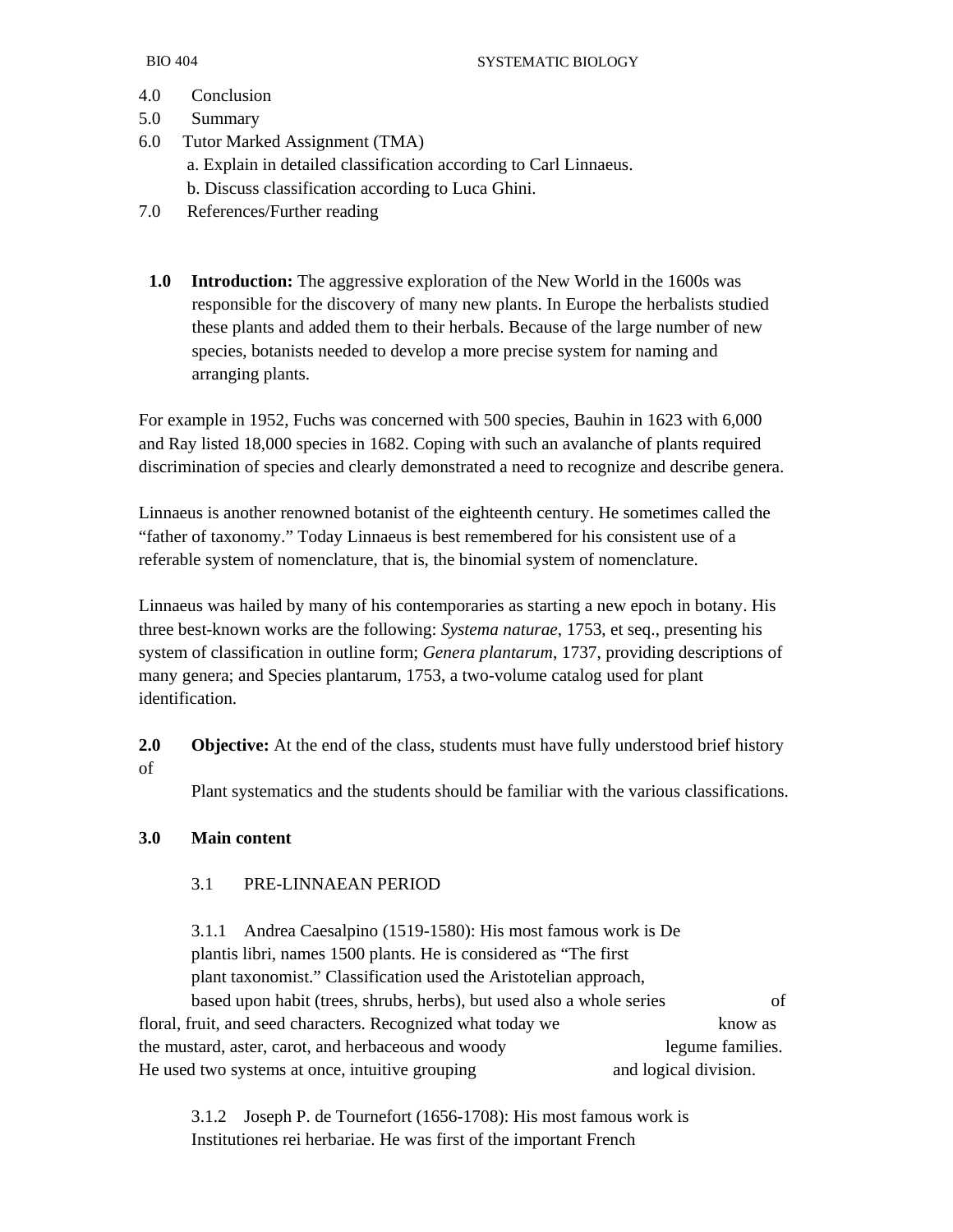botanists. His artificial system included for 9,000 species arranged in 700 genera. He was first to have a real 'concept of genera'.

3.1.3 John Ray (1628 - 1705): A British botanist, his most famous works are Methodus plantarum nova (1682) and Historia plantarum (1696-1704). Plants that looked alike were grouped together (natural system), the system used many different characters and split natural groups and lumped together unnatural ones. He believed in "essential" characters. The last edition of his Methodus treated 18,000 species.

3.1.4 Hendrik Adriaan Van Rheede tot Draakenstein (1636-1691): He is known as Van Reede. He was a Dutch traveller and naturalist. He worked for the Dutch East India Company to write the Hortus Indicus Malabaricus, usually referred as Hortus Malabaricus, running into 12 volumes (1595 pages of double folio size) and containing illustrations and descriptions of 742 plants. The

 complete original title of the work is Hortus Malabaricus, continens Regni Malabarici apud Indos celeberrimi omnis generis Plantas rariores. The original work, which deals with the traditional knowledge of the people of Malabar on useful plants, as well as their immense biological value today, undertaken when Van Rheede was the Dutch Governor of Cochin. He mentioned in these volumes are plants of the Malabar region which in his time referred to the stretch along the Western Ghats from Goa to Kanyakumari. The ethno-medical information presented in the work was extracted from palm leaf manuscripts by a famous practitioner of herbal medicine named Itty Achuden. The work took 30 years to compile and was edited by a team of nearly two hundred including physicians, professors of medicine and botany, amateur botanists (such as Arnold Seyn, Theodore Janson of Almeloveen, Paul Herman, Johannes Munnicks, Joannes Commelinus, Abraham a Poot), Indian scholars and vaidyas (physicians) of Malabar and adjacent regions, and technicians, illustrators and engravers, together with the collaboration of company officials, clergymen (D. John Caesarius and Father Mathew of St. Joseph). He was also assisted by the King of Cochin and the ruling Zamorin of Calicut. The descriptions of plants comprising their habit, foliage, flowers, fruits, colour, smell, taste and practical value appear under their Malayalam names. The plates bearing illustrations have been inscribed in Roman, Malayalam and Arabic scripts. Konkani names are given in Devanagari script. His work was made use of by Carolus Linnaeus for naming the plants.

#### **3.2** THE LINNAEAN PERIOD

 By middle of 18th century, many developments made science of botany ready for a person to synthesize information. People needed an easy, rapid way to identify and name plants. Advances in navigation, early microscopes, widespread use of herbarium specimens, widely available printed books, groundwork of herbalists, Bauhin, Ray, deTournefort mark the period.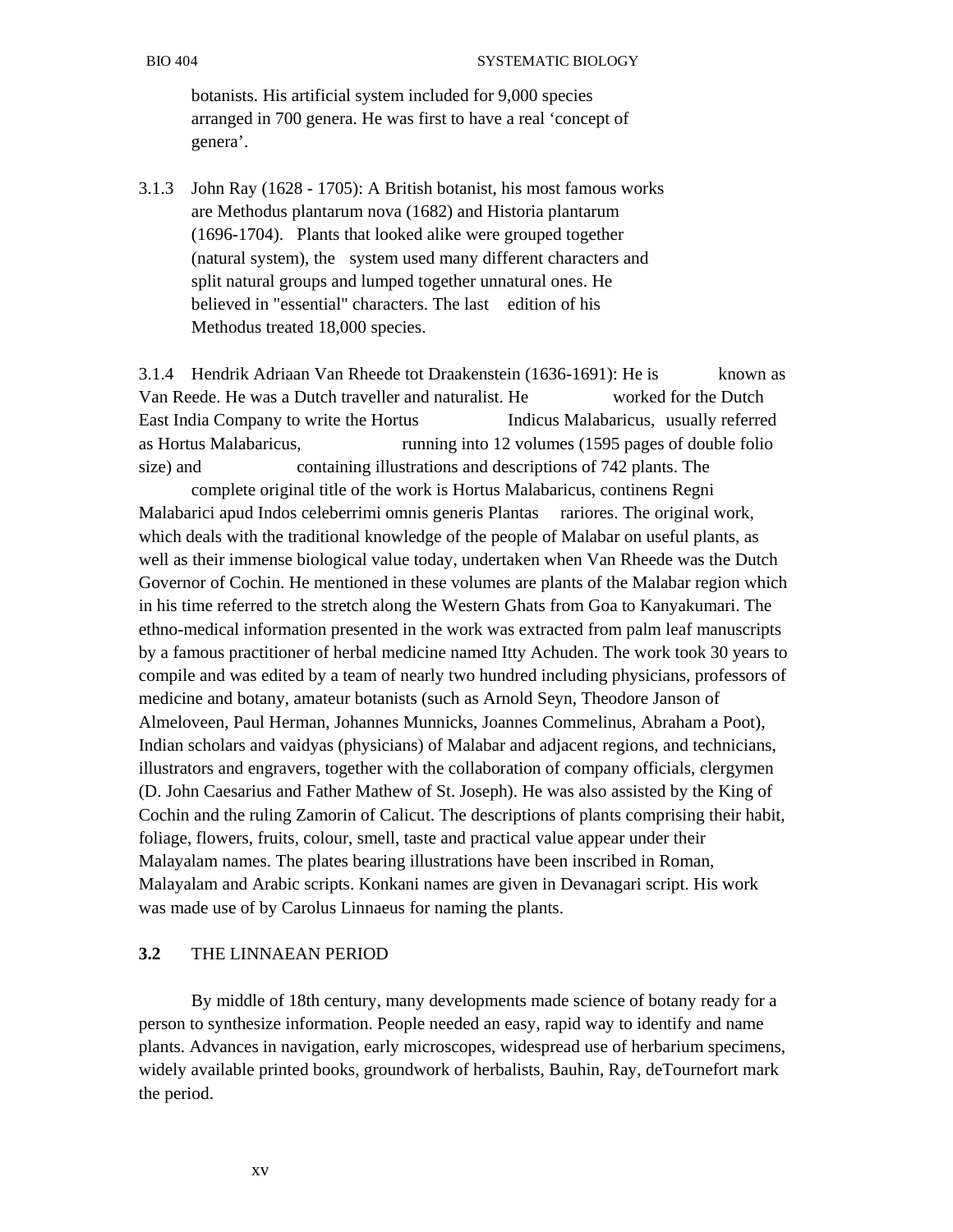#### BIO 404 SYSTEMATIC BIOLOGY

 Carl von Linné or Carolus Linnaeus: Son of a Swedish parson, born in Råshult, Sweden on May 22, 1707, became the renowned botanist of the 18th century. He is sometimes called the "Father of taxonomy". Today, Linnaeus is best remembered for his consistent use of a referable system of nomenclature, i.e. the binomial system of nomenclature. Linnaeus entered the University of Lund in 1727 to study medicine. Dissatisfied with Lund, he moved to the University of Uppsala in 1727, where he came under the influence of the Dean, Olaf Celsius, who introduced him to Rudbeck, a professor of botany. On an expedition to Lapland in 1732, Linnaeus greatly increased his knowledge of natural history. In 1735, Linnaeus went to the Netherlands and quickly finished his medical degree at the University of Harderwijk. While in the Netherlands, he became the personal physician to the wealthy banker, George Clifford, who had extensive botanical and horticultural interests. Clifford became the patron of Linnaeus. The three years spent in Netherlands and traveling in Europe were important and creative years in Linnaeus' life. Before returning to Sweden in 1738, he published several books on natural history. He was also able to meet many of the prominent naturalists of the time, including John Frederik Gronovius and Hermann Boerhaave from the Netherlands, Professor J. J. Dillen and Sir Hans Sloane in England, and the de Jussieu brothers in France. After establishing medical practice on his return to Sweden, he became professor of medicine and botany at the University of Uppsala in 1741, a position he held until his death in 1778. His three best-known works are Systema naturae (1735), presenting his system of classification in outline; Genera plantarum (1737), providing descriptions of many genera; and Species plantarum (1753), a two-volume catalog used for plant identification. He named 12,000 species (7.700 plants, 4,300 animals) and 1,105 genera.

 Linnaeus was hailed by many of his contemporaries as starting a new epoch in botany. We now view his work as the culmination of an attempt to create a workable system of identifying and classifying plants. Even though his system was useful for identifying plants, natural relationships were not stressed and unlike plants were often grouped together. Linnaeus divided plants into 24 classes based in large part on the number, union, and length of stamens. Plants with one stamen were placed in class Monandria, with two stamens in class Diandria, and then Triandria, Tetrandria, Pentandria, and so on. Classes were divided into orders based on the number of styles in each flower. The strength of Linnaeus's artificial "sexual system" is its simplicity, since botanists could easily use it to apply names to plants. In Species plantarum, each plant had a generic name, a polynomial descriptive phrase intended to serve as a definition of the species analogous to our dichotomous keys, and a trivial name (i.e. specific epithet) printed in the margin, i.e. binomial system of naming.

Linnaeus is most known today for the following reasons:

- (i) He popularized a system of nomenclature now called the Binomial System. Actually, polynomials were used in his original work, but a "shorthand" way of referring to the plant simply truncated the long description to two names (generic name and specific epithet),
- (ii) His works included brief diagnoses (short descriptions) of the plants,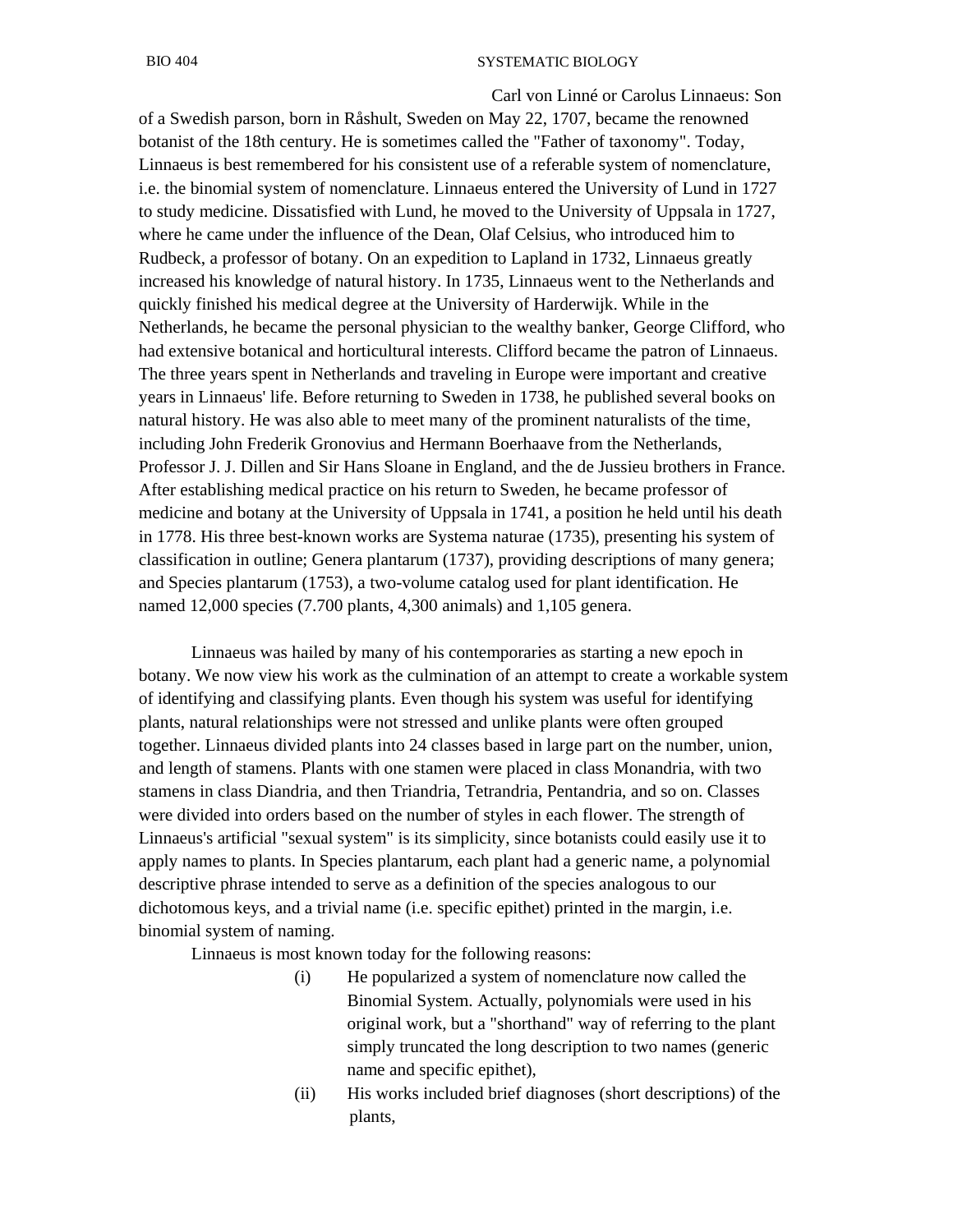- (iii) He standardized the synonomy (duplicate names) of many plants, and
- (iv) He developed a number of technical terms used in plant morphology.

#### **4.0 Conclusion**

 By middle of 18th century, many developments made science of botany ready for a person to synthesize information. People needed an easy, rapid way to identify and name plants. Advances in navigation, early microscopes, widespread use of herbarium specimens, widely available printed books, groundwork of herbalists, Bauhin, Ray, deTournefort mark the period.

 Linnaeus divided plants into 24 classes based in large part on the number, union, and length of stamens. Plants with one stamen were placed in class Monandria, with two stamens in class Diandria, and then Triandria, Tetrandria, Pentandria, and so on. Classes were divided into orders based on the number of styles in each flower. The strength of Linnaeus's artificial "sexual system" is its simplicity, since botanists could easily use it to apply names to plants. In Species plantarum, each plant had a generic name, a polynomial descriptive phrase intended to serve as a definition of the species analogous to our dichotomous keys, and a trivial name (i.e. specific epithet) printed in the margin, i.e. binomial system of naming.

#### **5.0 Summary**

 Linnaeus work is the culmination of an attempt to create a workable system of identifying and classifying plants. Even though his system was useful for identifying plants, natural relationships were not stressed and unlike plants were often grouped together. Linnaeus divided plants into 24 classes based in large part on the number, union, and length of stamens. Plants with one stamen were placed in class Monandria, with two stamens in class Diandria, and then Triandria, Tetrandria, Pentandria, and so on. Classes were divided into orders based on the number of styles in each flower. The strength of Linnaeus's artificial "sexual system" is its simplicity, since botanists could easily use it to apply names to plants. In Species plantarum, each plant had a generic name, a polynomial descriptive phrase intended to serve as a definition of the species analogous to our dichotomous keys, and a trivial name (i.e. specific epithet) printed in the margin, i.e. binomial system of naming.

#### **6.0 Tutor Marked Assignment (TMA)**

a. Explain in detailed classification according to Carl Linnaeus.

b. Discuss classification according to Andrea Caesalpino.

#### **7.0 References/Further reading**

- Core, E.L.(1955). Plant Taxonomy, Prentice-Hall, Englewood Cliffs, N.J., Pp. 9-61. (An excellent history of plant taxonomy).
- Hutchinson, J.(1969). Evolution and Phylogeny of Flowering plants, Academic Press, London, 400pp.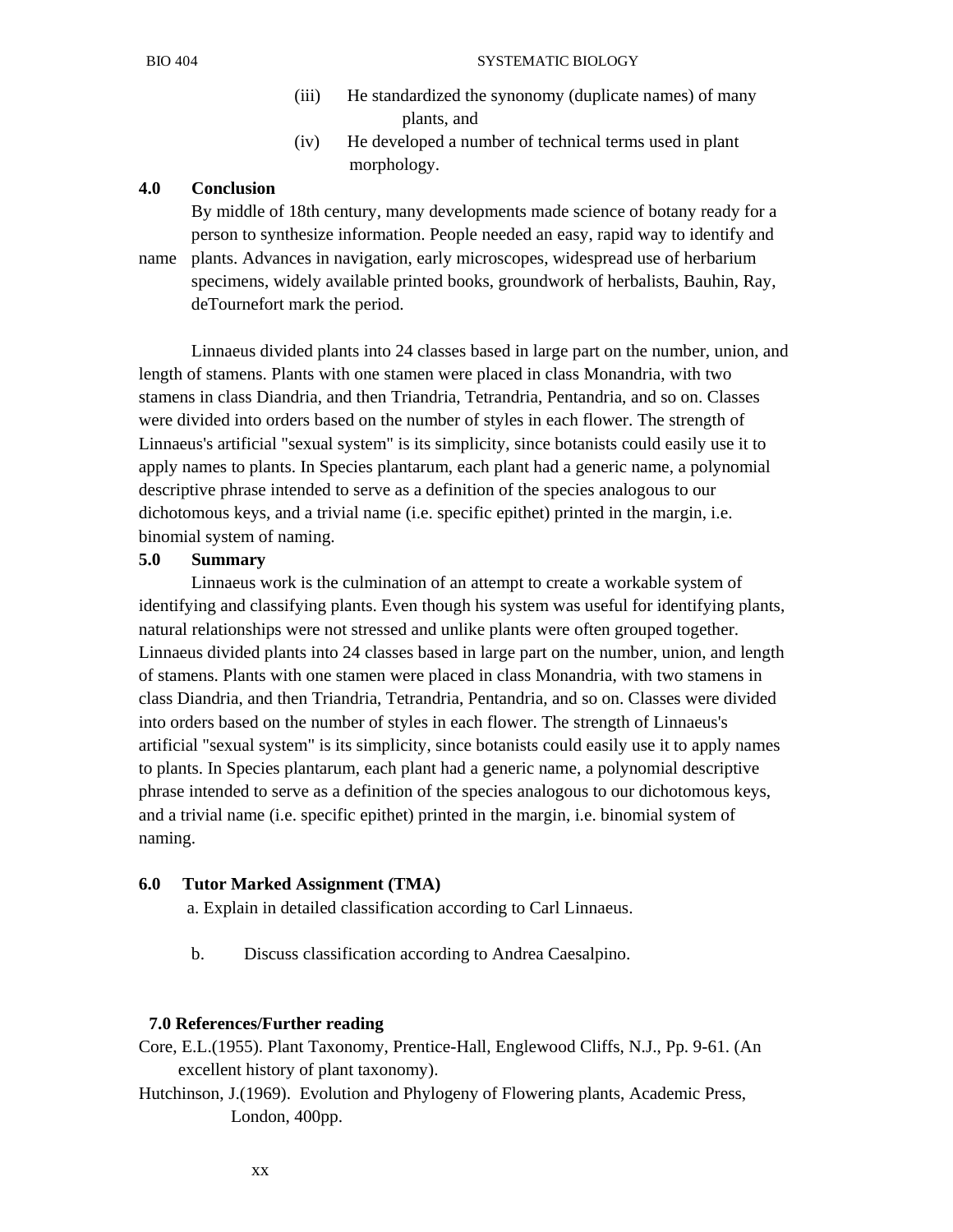Bessey, C.E.(1915). Phylogenetic Taxonomy of Flowering Plants, Ann. Mo. Bot. Gard., 2: 109-164.

Gardner, E.J. (1972). History of Biology, 3ed., Burgess, Mineapolis.

Samuel, B.J. and Arlene, B.L. (1986). Plant Systematics. McGraw-Hill, Inc, San- Francisco. 512pp.

# **Unit 4: Historical Background of Classification III**

# **CONTENTS**

- 1.0 Introduction
- 2.0 Objective
- 3.0. Main content
	- 3.1 Transitional Phylogenetic Systems
		- 3.1.1 August Wilhelm Eichler (1844-1893)
		- 3.1.2 Karl Pranti (1849-1893)

Adolf Engler(1844-1930)

- 3.2 Intentional Phylogenetic Systems
	- 3.2.1 Charles E. Bassey (1845-1915)
	- 3.2.2 Hans Hailier (1869-1932)
	- 3.2.3 John Hutchinson (1884-1972)
- 3.3 Contemporary Systems of Classification
- 4.0 Conclusion
- 5.0 Summary
- 6.0 Tutor Marked Assignment (TMA)
- a. Mention the Taxonomists involved in Transitional Phylogenetic Systems.
- b. Mention the Taxonomists involved in Intentional Phylogenetic Systems
- 7.0 References/Further reading

# **1.0 Introduction**

The French never really adopted the system of Linnaeus because they had a different experience in the botanical gardens of Paris (Jardin de Botanique de Paris). They developed the first natural system of classification to mention some leading botanists of that time.

**2.0 Objective:** At the end of the class, students must have fully understood brief history of Plant systematics and the students should be familiar with the various classifications.

# **3.0. Main content**

3.1 Post-Linnaean Period

3.1.1 Michel Adanson (1727-1806): His experience in tropical Africa forced him to develop ways to logically deal with large numbers of characters. He advocated the use of as many characters as possible and on par. So, he is called 'Father of Numerical Taxonomy'. In his work, Familles des plantes (1763) described 58 families (in the sense of John Ray). 3.1.2 Antoine L. de Jussieu (1748-1836): Genera Plantarum was his famous contribution. Jardin des Plantes (in Paris), the garden had similar plants arranged in the same beds (the plants which 'looked alike' unlike in the artificial system of Linnaeus) led to a Natural classification system, based on common sense. Many of the families recognized then are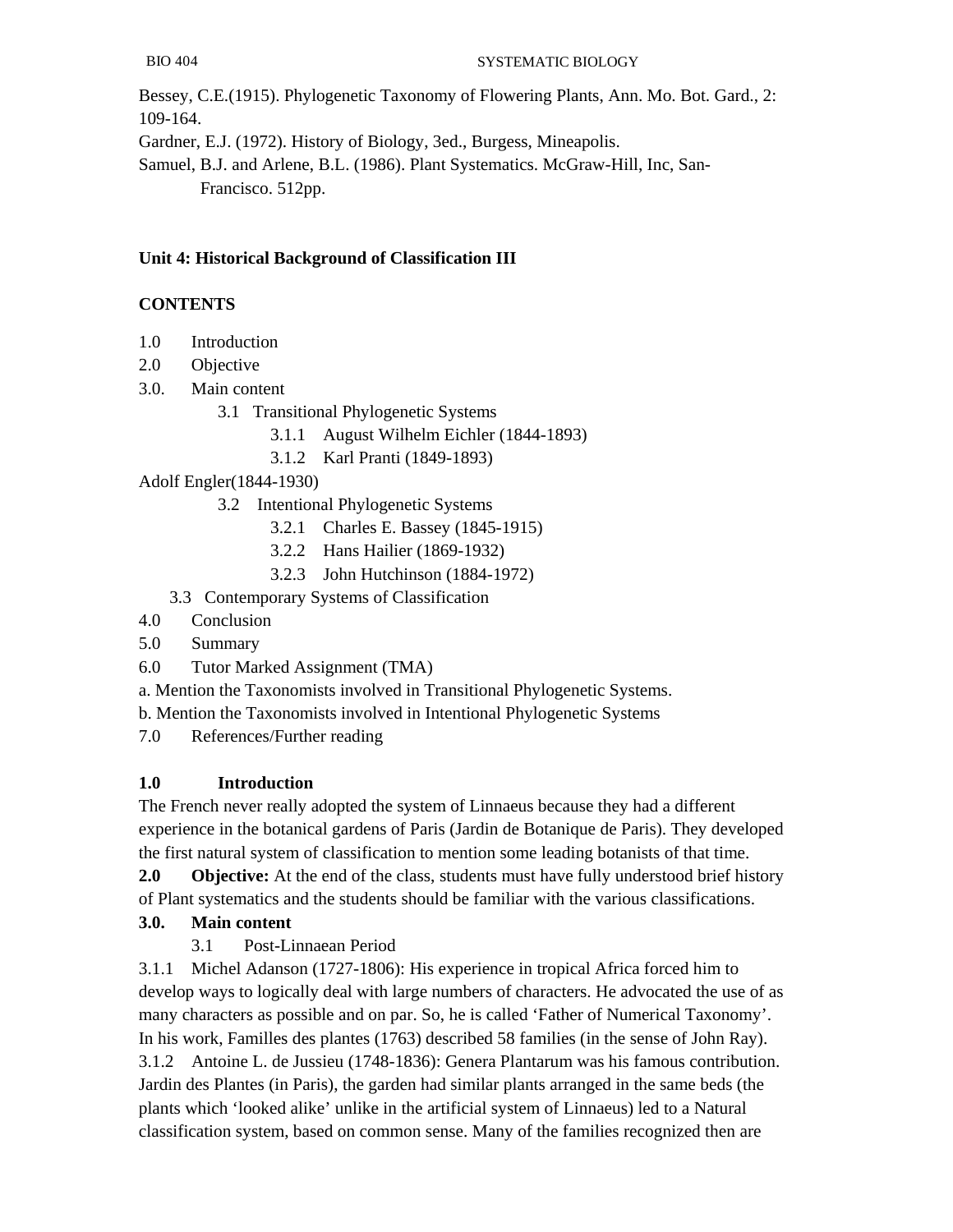still recognized today. Botanists of time readily accepted this system (over that of Linnaeus).

- 3.1.3 William Roxburgh (1751-1815): Referred as the 'Father of Indian Botany. He was born in Ayrshire, Eastern Scotland, on June 29, 1751. He studied medicine at Edinburgh University where he was initiated in the rudiments of botany and Linnaean taxonomy by famous British botanist Professor John Hope (1725-1786). He entered the service of the East India Company as a surgeon's mate on the Company's ships. In 1776, he was appointed assistant surgeon in the Madras General Hospital. There, he was influenced by Johan Gerhard Koenig (1728- 1785), famous student of Linnaeus. Promoted to full surgeon in 1780, took up a position in Madras and turned his attention to botany. The East India Company recognized his botanical knowledge and made him the Superintendent in the Samalkot garden at Garrison station in the Northern Circars in 1781. Here he made experiments on economic botany and employed native artists to illustrate plants. He had 700 illustrations by 1790. At Samalkot, in established experimental gardens where he grew coffee, pepper, cinnamon, indigo, and breadfruit, and experimented with Opuntia, the host plant of the cochineal insect. In 1790 he had been made MD by the University of Aberdeen and Fellow of the Royal College of Physicians, Edinburgh.1844-1930)
- 3.2 Intentional Phylogenetic Systems

3.2.1 Charles E. Bassey (1845-1915)

Student of Asa Gray, went to Iowa State and then Nebraska. He developed a set of "dicta" (rules) stating which characters are primitive and which are advanced in flowering plants. The Magnolia type flower was considered primitive, not the unisexual catkin-bearing plants. The paper (1815) "The phylogenetic taxonomy of flowering plants" outlines his work and depicts the relationships of Angiosperms in a cactus diagram, known as Bessey's CACTUS.

3.2.2 John Hutchinson (1884-1972)

 He worked at Kew Gardens. Considered woody and herbaceous habits to be fundamentally different evolutionary trends, published the works the Families of Flowering Plants (1973 3rd edn.) and Genera of Flowering Plants (1964-1967).

 3.2.3 Arthur Cronquist (1919 to 1991): He worked most of his life at the New York Botanical Garden. Many of his ideas are Besseyan, with some influence from Takhtajan. His most famous work is "An Integrated System of Classification of Flowering Plants (1981)" which was revised in 1988.

#### **4.0 Conclusion**

 The French never really adopted the system of Linnaeus because they had a different experience in the botanical gardens of Paris (Jardin de Botanique de Paris). They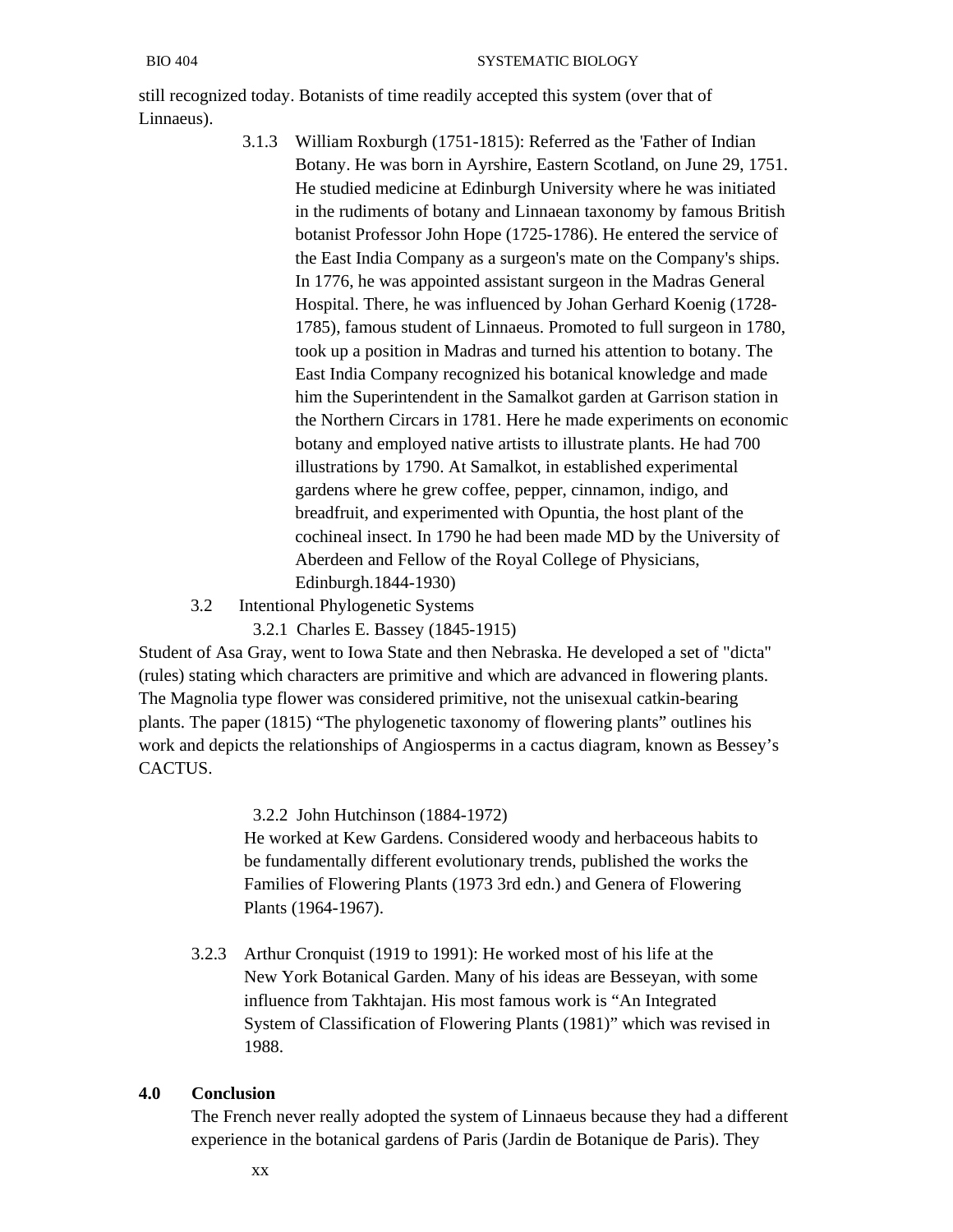developed the first natural system of classification which were developed by the leading botanists of that time.

#### **5.0 Summary**

#### **6.0 Tutor Marked Assignment (TMA)**

a. Mention the 3 taxonomists involved in Post Linnaean Period.

b. Mention the Taxonomists involved in Intentional Phylogenetic Systems

#### **7.0 References/Further reading**

Core, E.L.(1955). Plant Taxonomy, Prentice-Hall, Englewood Cliffs, N.J., Pp. 9-61. (An excellent history of plant taxonomy).

Hutchinson, J.(1969). Evolution and Phylogeny of Flowering plants, Academic Press, London, 400pp.

Bessey, C.E.(1915). Phylogenetic Taxonomy of Flowering Plants, Ann. Mo. Bot. Gard., 2: 109-164.

Gardner, E.J. (1972). History of Biology, 3ed., Burgess, Mineapolis.

Samuel, B.J. and Arlene, B.L. (1986). Plant Systematics. McGraw-Hill, Inc, San- Francisco. 512pp.

## **Unit 5: Classification I**

#### **CONTENTS**

- 1.0. Introduction
- 2.0. Objective
- 3.0. Main content
	- 3.1. Classical Taxonomy
	- 3.2. Experimental Taxonomy
	- 3.3 Materials
- 4.0 Conclusion
- 5.0 Summary
- 6.0 Tutor Marked Assignment (TMA)
	- a. What is Classical Taxonomy?
	- b. Differentiate between Classical and Experimental Taxonomy.
- 7.0 References/Further reading

#### **1.0. Introduction**

Strictly speaking, biosystematics is an aspect of modern day taxonomy rather than a new and different phenomenon in systematics. Biosystematics is the basis of the recent experimental taxonomy, as opposed to the traditional classical taxonomy. These two types of classificatory methods differ in many respects but have the same goal to identify a biological species.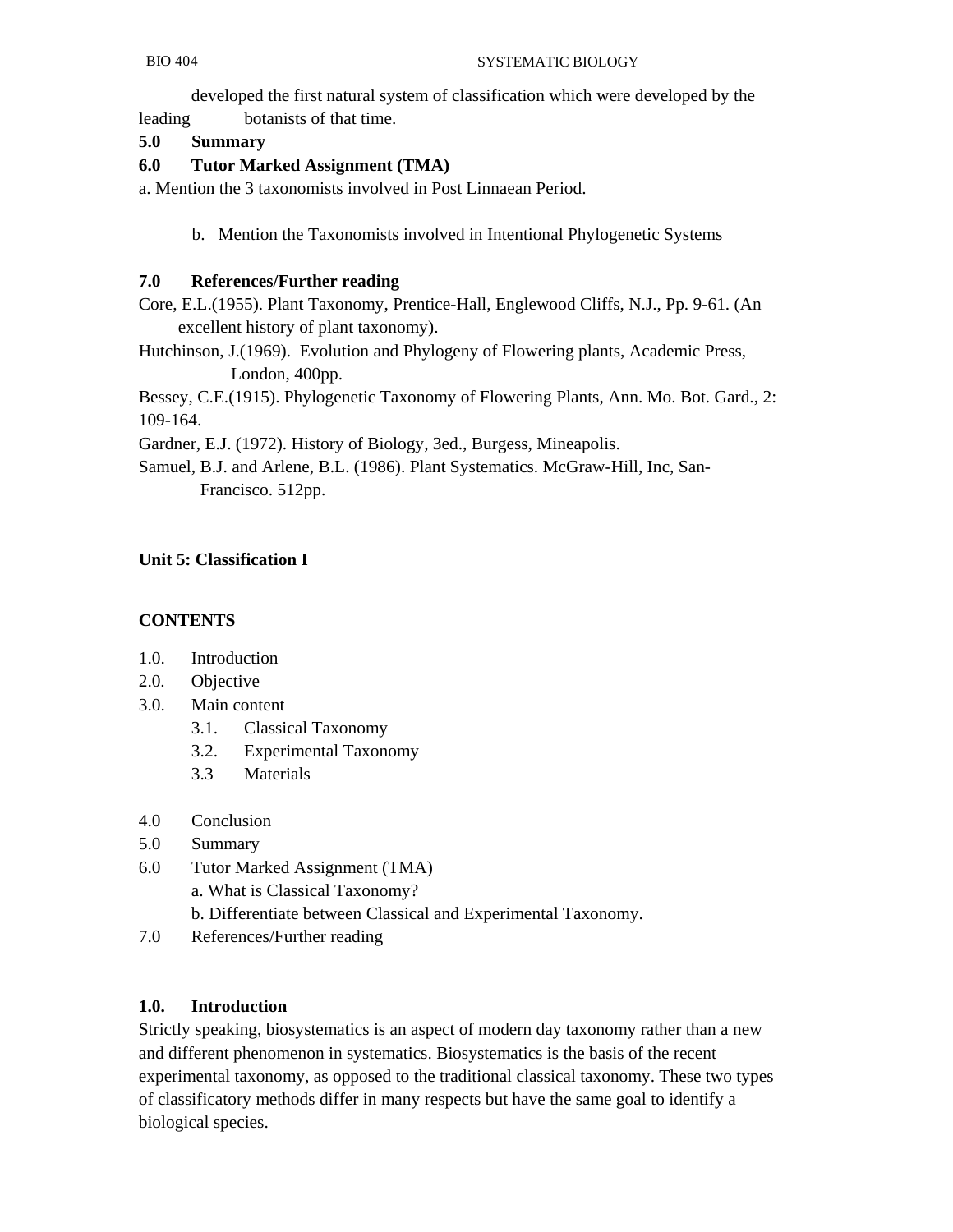**2.0. Objective:** At the end of the class students must be familiar with the definition of systematics as the science of identifying, naming, and classifying all plants. The objectives and the need to classify plants.

#### **3.0. Main content**

3.1. Classical Taxonomy

 Unit of study in individual or small numbers of individual, which are usually dead preserved specimens.

3.3 Experimental Taxonomy

 The unit in non-sexual organisms, the biotype constitutes the unit of study. In sexual organisms, the breeding populations or large representative sample of it form the unit of study.

3.3 Materials

 In Classical taxonomy- dead/Herbarium materials while in experimental taxonomy. Materials are living entities.

#### **4.0 Conclusion**

 Classical Taxonomy is the unit of study in individual or small numbers of individual, which are usually dead preserved specimens while experimental taxonomy is the unit in non-sexual organisms, the biotype constitutes the unit of study. In sexual organisms, the breeding populations or large representative sample of it form the unit of study.In

 Classical taxonomy- dead/Herbarium materials while in experimental taxonomy materials are living entities.

### **5.0 Summary**

 Classical Taxonomy is the unit of study in individual or small numbers of individual, which are usually dead preserved specimens while experimental Taxonomy is the unit in non-sexual organisms, the biotype constitutes the unit of study. In sexual organisms, the breeding populations or large representative sample of it form the unit of study.

#### **6.0 Tutor Marked Assignment (TMA)**

a. What is Classical Taxonomy?

b. Differentiate between Classical and Experimental Taxonomy.

#### **7.0 References/Further reading**

Core, E.L.(1955). Plant Taxonomy, Prentice-Hall, Englewood Cliffs, N.J., Pp. 9-61.

#### (An

excellent history of plant taxonomy).

Hutchinson, J.(1969). Evolution and Phylogeny of Flowering plants, Academic Press, London, 400pp.

Bessey, C.E.(1915). Phylogenetic Taxonomy of Flowering Plants, Ann. Mo. Bot. Gard., 2: 109-164.

Gardner, E.J. (1972). History of Biology, 3ed., Burgess, Mineapolis.

Samuel, B.J. and Arlene, B.L. (1986). Plant Systematics. McGraw-Hill, Inc, San- Francisco. 512pp.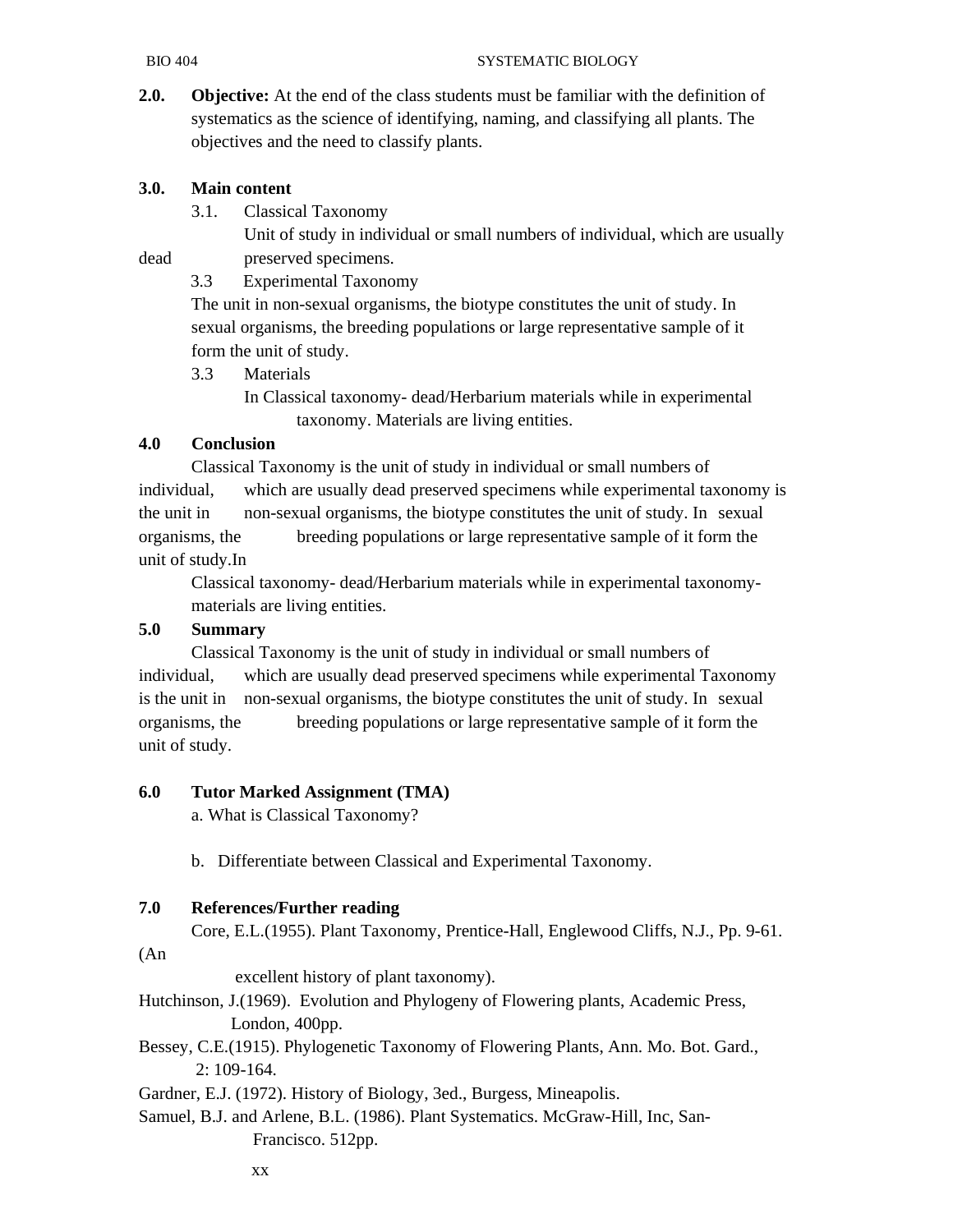## **Unit 6: Classification II**

### **CONTENTS**

- 1.0 Introduction
- 2.0 Objective
- 3.0. Main content
	- 3.1 System of Classification
	- 3.2 Source of Data
	- 3.3 Test of Characters
- 4.0 Conclusion
- 5.0 Summary
- 6.0 Tutor Marked Assignment (TMA)

a.What are the sources of data in classification?

- b. What is the test of characters in experimental taxonomy?
- 7.0 References/Further reading

## **1.0 Introduction**

In classical taxonomy, the basic unit is the species which is accepted as having objective reality and this has been so because of dogma on special creation and later through the interpretation of evolution as simply another word for the origin of species while in experimental taxonomy, classification as such is not the primary aim. Where classifications are produced they are intended mainly to be sent in a systematic fashion data which have been obtained about natural populations. The basic units adopted are basic units include ecotypes, topotypes and convivia.

**2.0 Objective:** At the end of the class, students must have fully understood brief history of Plant systematics and the students should be familiar

with the various classifications.

#### **3.0. Main content**

3.1 System of Classification

 In classical taxonomy, the basic unit is the species which is accepted as having objective reality and this has been so because of dogma on special creation and later through the interpretation of evolution as simply another word for the origin of species. For the taxonomy structure a hierarchy of categories is adopted and this will embrace the whole of the plant kingdom. All the entities will be named according to internationally agreed rules.

In experimental taxonomy, classification as such is not the primary aim. Where classifications are produced they are intended mainly to be sent in a systematic fashion data which have been obtained about natural populations. The basic units adopted are basic units include ecotypes, topotypes and convivia. No general system is adopted for the taxonomy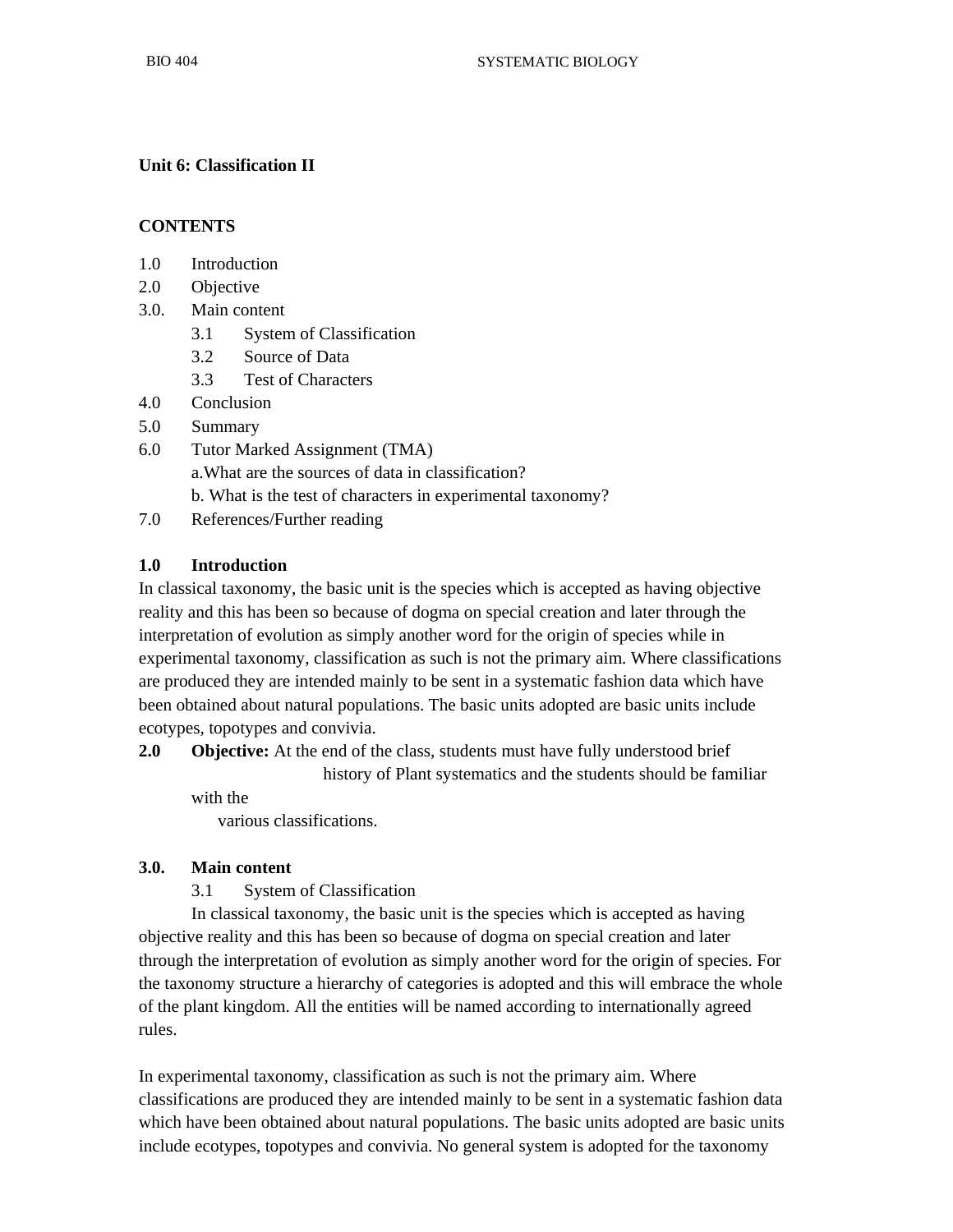structure but in some groups minor hierarchies have been constructed to reflect the general relationships between populations. None of these hierarchies extend upward beyond the level at which genetical experimentation becomes impossible.

### 3.4 Source of Data

In classical taxonomy, the source of data is inherent in the plants and it can be determined from dead plant materials e.g. the external morphology and anatomy. A field data can be gathered from the living material e.g. flowering time, flood parts persistency or deciduousness. One character that is non-inherent is the geographical distribution.

In biosystematics, the source of data is also inherent in the plants. It may be obtained from dead materials e.g. morphology and anatomy. Data can also be obtained from living materials and this data would include observations of complete life cycles, study of physiological behaviour, morphological adaptations in different habitant and genetical test of inter-fertility, cytological studies aimed at establishing breeding systems. Non-inherent data include geographical distribution and ecology.

3.5 Test of Characters

In classical taxonomy, the test of characters are based on accumulated experience i.e. intuition. It is also based on trial and error.

In experimental taxonomy, test of characters include observational techniques using statistical methods, experimental techniques using transplanting to test phenotypic variability and controlled crossing to determine modes of inheritance.

#### **4.0 Conclusion**

#### **5.0 Summary**

#### **6.0 Tutor Marked Assignment (TMA)**

a.What are the sources of data in classification?

b. What is the test of characters in experimental taxonomy?

#### **7.0 References/Further reading**

Bessey, C.E.(1915). Phylogenetic Taxonomy of Flowering Plants, Ann. Mo. Bot. Gard., 2: 109-164.

Core, E.L.(1955). Plant Taxonomy, Prentice-Hall, Englewood Cliffs, N.J.,

Pp. 9-61. (An excellent history of plant taxonomy).

Gardner, E.J. (1972). History of Biology, 3ed., Burgess, Mineapolis.

Hutchinson, J.(1969). Evolution and Phylogeny of Flowering plants, Academic Press, London, 400pp.

 Samuel, B.J. and Arlene, B.L. (1986). Plant Systematics. McGraw-Hill, Inc, San- Francisco. 512pp.

## **MODULE 2**

| Unit 1           | Classification III                                              |
|------------------|-----------------------------------------------------------------|
| Unit 2           | <b>Population Concept</b>                                       |
| Unit 3           | <b>Plant Nomenclature</b>                                       |
| Unit 4<br>Unit 5 | Principles of Plant Taxonomy<br>Sources of Taxonomic Evidence I |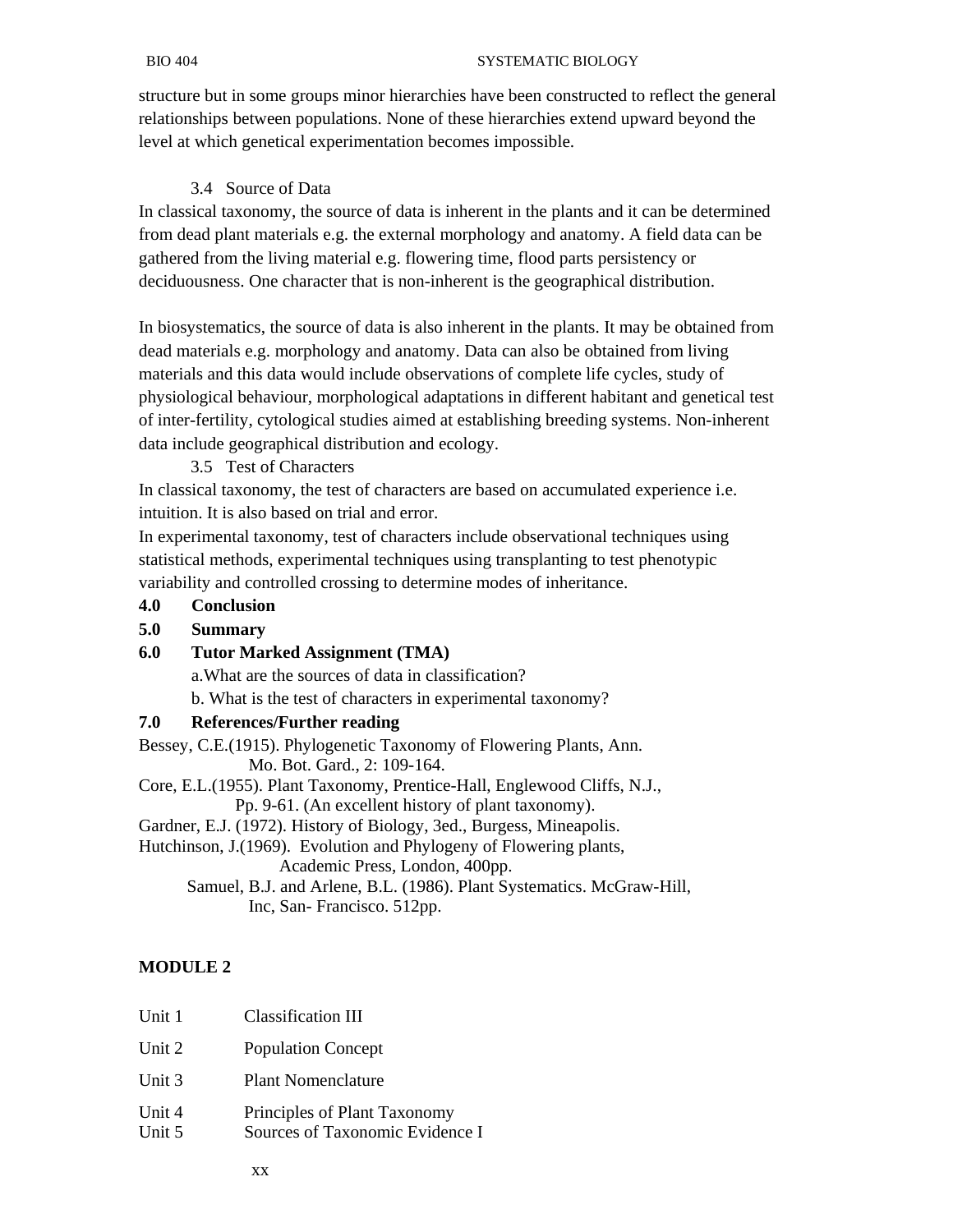## **Unit 1: Classification III**

#### **CONTENTS**

- 1.0 Introduction
- 2.0 Objective

#### 3.0. Main content

- 3.1 Method of Description
- 3.2 Concept of Natural Variation involved
- 3.3 Phases of development in Plant Taxonomy
	- 3.3.1 Pioneer Phase
	- 3.3.2 Consolidation Phase
	- 3.3.3 Experimental or Biosystematics
	- 3.3.4 Encyclopedic or Holotaxonomic Phase
- 4.0 Conclusion
- 5.0 Summary
- 6.0 Tutor Marked Assignment (TMA)
	- a. What are the Phases of Development in Plant Taxonomy?
	- b. What is Consolidation Phase?
- 7.0 References/Further reading

#### **1.0 Introduction**

In classical taxonomy, description is based upon individuals and the type concept. The giving of names is accepted as an important process while in experimental taxonomy, description is based upon populations or population samples using statistical methods. Nomenclatural matters are considered of little importance.

In natural variation, classical taxonomy is essentially static. It assumes continuity or form within species except for a small amount of variation between individuals. The adaptive significance of difference between plants is not taken into account while in experimental taxonomy, the concept of natural variation is essentially dynamic. Full weight is given to the importance of the genetical system i.e. breeding behaviour that is operating in the gap under study. There is no rigid species concept.

**2.0 Objective:** At the end of the class, students must have fully understood brief history of

Plant systematics and the students should be familiar with the various classifications.

#### **3.0. Main content**

3.1 Method of Description

 In classical taxonomy, description is based upon individuals and the type concept. The giving of names is accepted as an important process.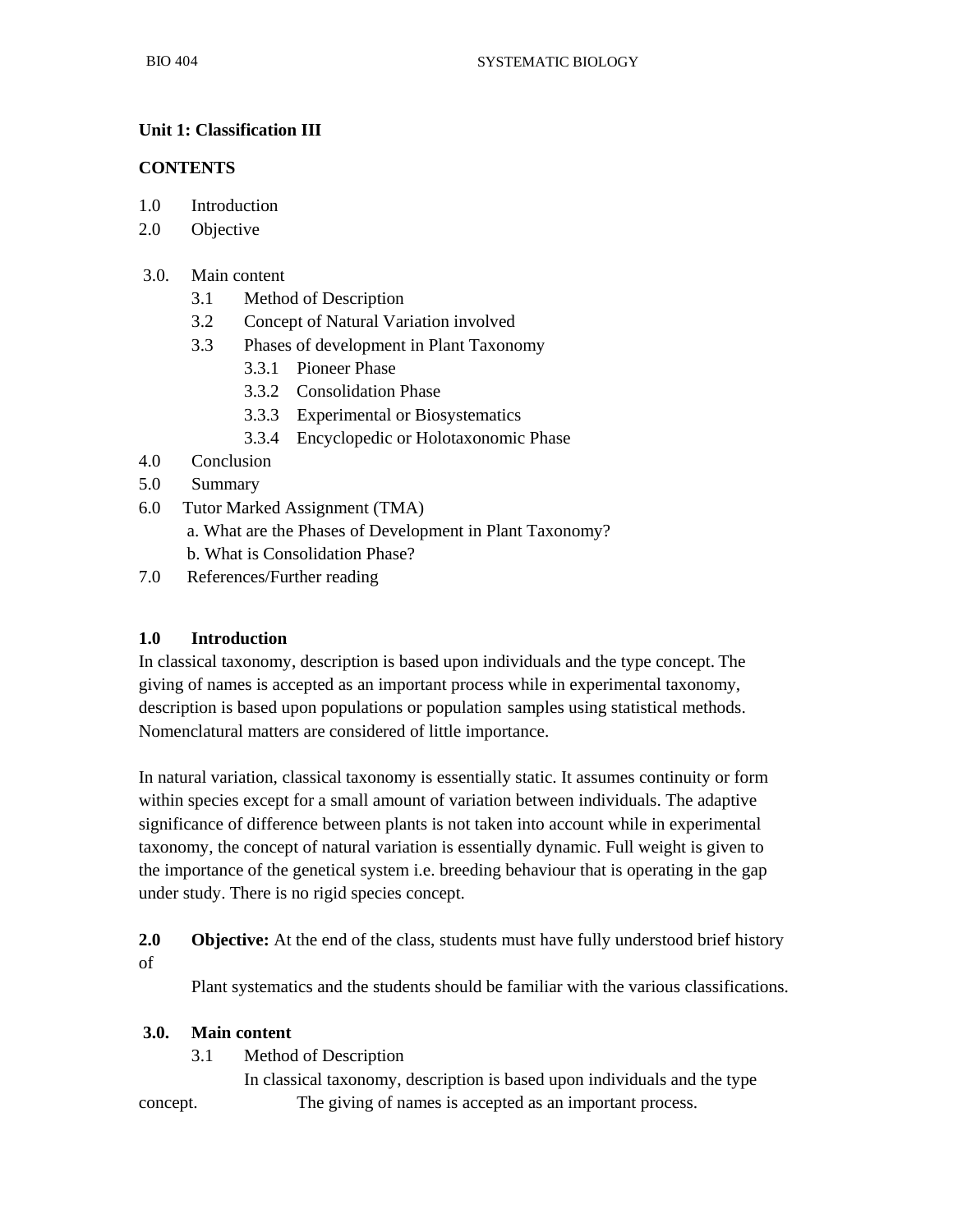In experimental taxonomy, description is based upon populations or population samples using statistical methods. Nomenclatural matters are considered of little importance.

3.2 Concept of Natural Variation involved

 In classical taxonomy, this concept is essentially static. It assumes continuity or form within species except for a small amount of variation between individuals. The adaptive significance of difference between plants is not taken into account. The taxonomic hierarchy is accepted as suitable form of representation of natural variation, and its application in the internationally agreed form is regarded as obligatory in all groups. Higher units than species are based exclusively upon the grace of morphological resemblance or the similarity. In experimental taxonomy, the concept of natural variation is essentially dynamic. Full weight is given to the importance of the genetical system i.e. breeding behaviour that is operating in the gap under study. There is no rigid species concept. The internal variability of sexual populations is recognized and the adaptive nature of the population is acknowledged. Classification is based upon evolutionary units where these can be recognized and is not committed to a set of formal categories. No general classification of plants in the kingdom is attempted.

In general, much of what is included under the title of Biosystematics is simply part of the modern approach to taxonomy and represents an extended knowledge of taxa. The term biosystematics is in fact, largely superfluous and serves mainly to describe one of the stages through which taxonomy passes. The non-classificatory aspects of Biosystematics are concerned with the evolutionary and genetic nature of population might be better termed evolutionary dynamics, and considered as a complementary approach to the general taxonomic study of plants.

3.3 Phases of development in Plant Taxonomy

 3.3.1 Pioneer phase: This was the time of the discovery classification, naming and identification of plants.

 3.3.2 Consolidation phase: The period of synthesis based mostly on gross morphology of field and herbarium knowledge in the preparation of floras (an amount of plants in a particular area),

manuals and monographs.

 3.3.3 Experimental or biosystematics phase: Concerned with the analysis of breeding system, variation pattern and evolutionary potentials. Pertinent work was also core in the chemical, numerical, cytological, anatomical and embryological and also palynological aspects of botany.

 3.3.4 Encyclopedic or Holotaxonomic Phase: This has to do with the analysis and synthesis of various pieces of information and type of data in the development of one or more systems of classification which is based on evolutionary or phylogenetic relationship.

#### **4.0 Conclusion**

 Methods of description were differentiated between classical and experimental taxonomy. Concept of variation involved was also differentiated between classical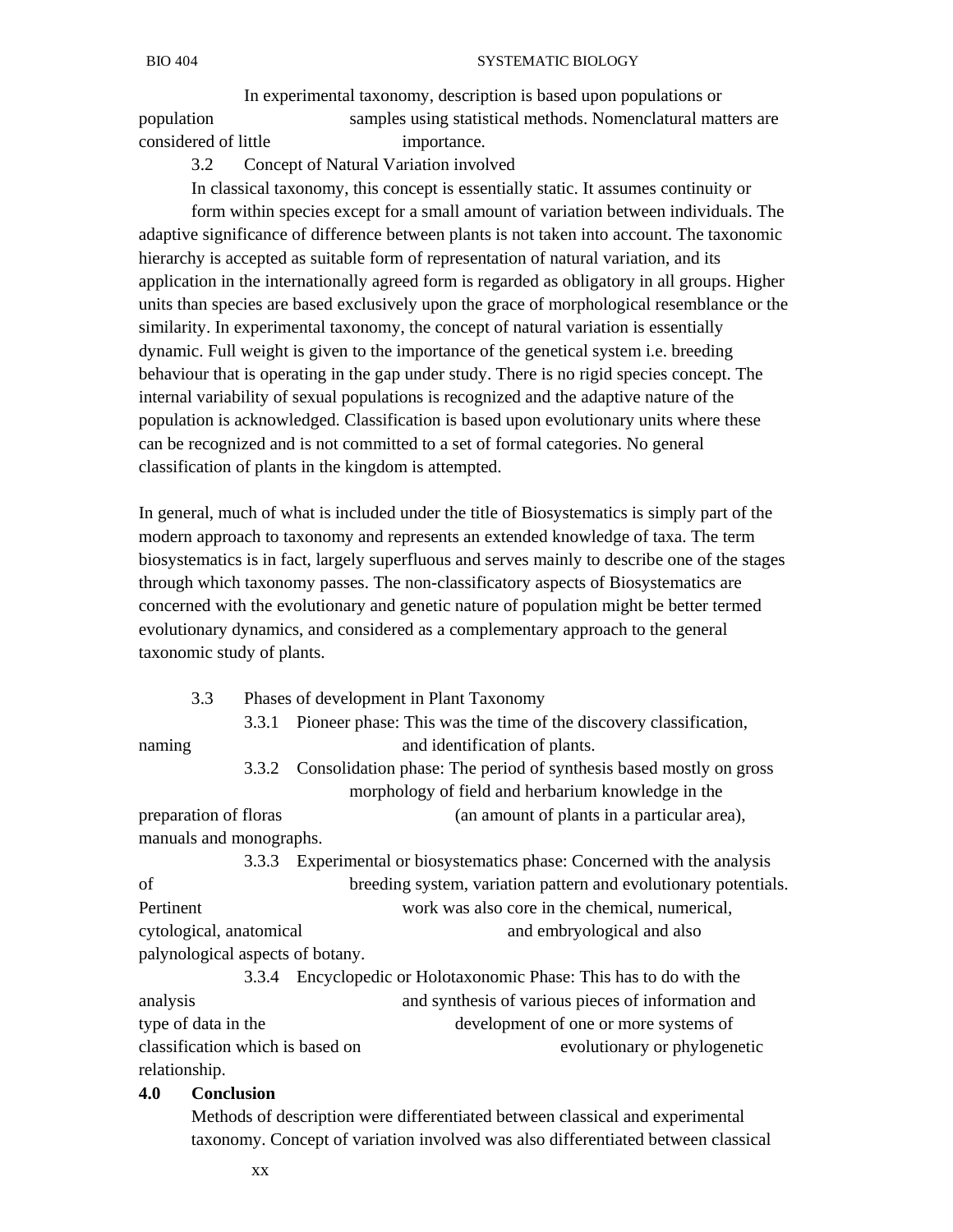and experimental taxonomy. The four phases of development in plant taxonomy were

#### also mentioned. **5.0 Summary**

In general, much of what is included under the title of Biosystematics is simply part

- of the modern approach to taxonomy and represents an extended knowledge of taxa.
- The term biosystematics is in fact, largely superfluous and serves mainly to describe one
- of the stages through which taxonomy passes. The non-classificatory aspects of Biosystematics are concerned with the evolutionary and genetic nature of population might be better termed evolutionary dynamics, and considered as a complementary approach to the general taxonomic study of plants.

# **6.0 Tutor Marked Assignment (TMA)**

a. What are the Phases of Development in Plant Taxonomy?

b. What is Consolidation Phase?

# **7.0 References/Further reading**

Core, E.L.(1955). Plant Taxonomy, Prentice-Hall, Englewood Cliffs, N.J., Pp. 9-61.

## (An

excellent history of plant taxonomy).

Hutchinson, J.(1969). Evolution and Phylogeny of Flowering plants, Academic Press, London, 400pp.

Bessey, C.E.(1915). Phylogenetic Taxonomy of Flowering Plants, Ann. Mo. Bot. Gard.,

2: 109-164.

Gardner, E.J. (1972). History of Biology, 3ed., Burgess, Mineapolis.

Samuel, B.J. and Arlene, B.L. (1986). Plant Systematics. McGraw-Hill, Inc, San- Francisco. 512pp.

# **Unit 2: Population Concept**

# **CONTENTS**

- 1.0 Introduction
- 2.0 Objective
- 3.0. Main content
	- 3.1 Definition
	- 3.2 The Concept: Need for Biosystematics Approach
	- 3.3 Population Taxonomy
- 4.0 Conclusion
- 5.0 Summary
- 6.0 Tutor Marked Assignment (TMA) a. What is Population Taxonomy? b. What is Population Concept?
- 7.0 References/Further reading
- **1.0 Introduction**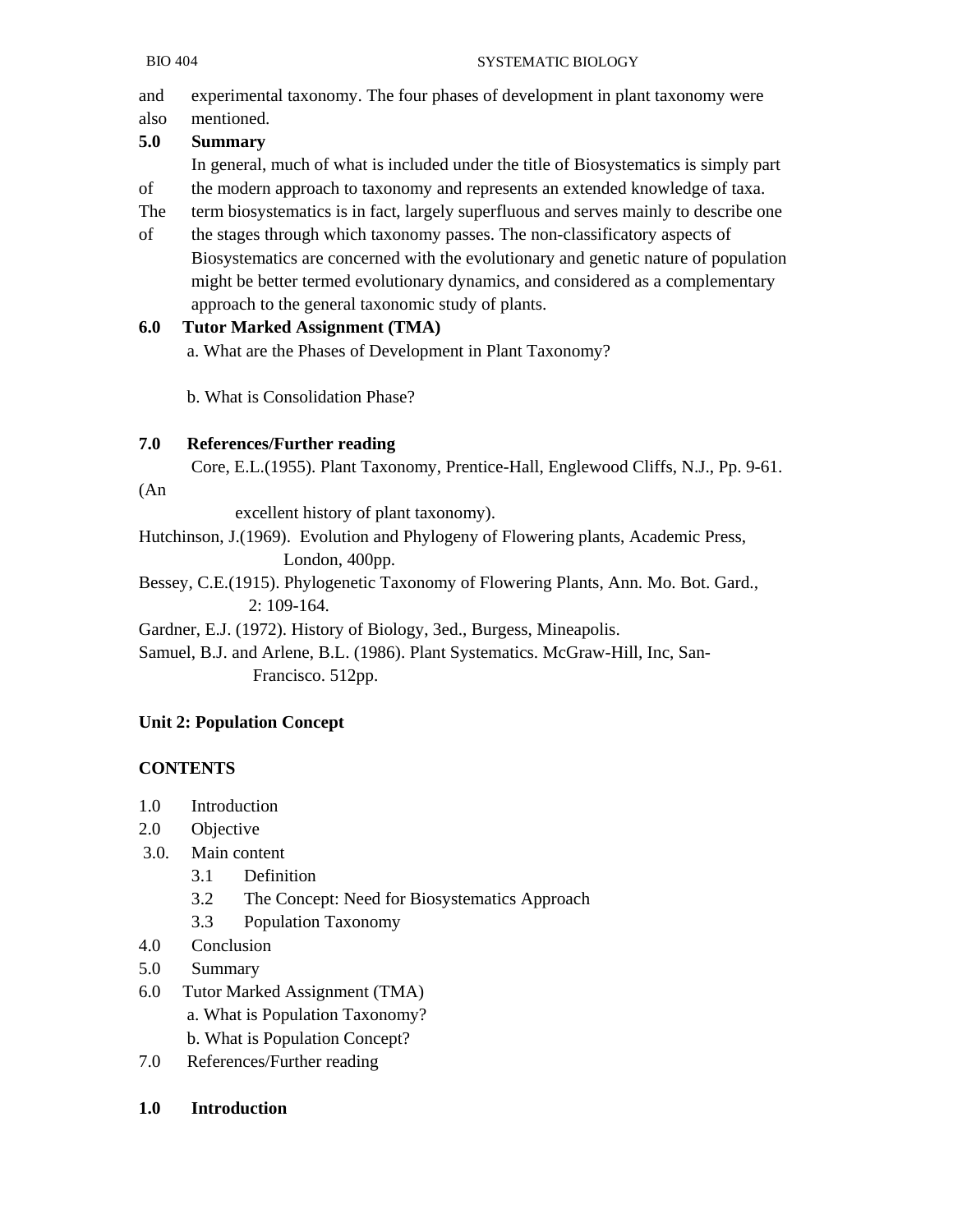#### BIO 404 SYSTEMATIC BIOLOGY

Populations are defined in different ways for different purposes but that they are groups of individuals is common to all the definitions. In population genetics, the importance of cohabitation of the particular group of individual is that they can (in sexual organism, amphimicts) exchange genes. A near perfect biosystematics definition of population is that define population as the totality of group of organisms occupying a particular identified area at a particular time and capable of reproducing one another.

**2.0 Objective:** At the end of the class, students must have fully understood brief history of

Plant systematics and the students should be familiar with the various classifications.

#### **3.0. Main content**

#### 3.1 Definition

 Populations are defined in different ways for different purposes but that they are groups of individuals is common to all the definitions. In population genetics, the importance of cohabitation of the particular group of individual is that they can (in sexual organism, amphimicts) exchange genes.

In Population concept, morpho-geographical taxonomy, although indispensable for evolutionary and genetical studies is the prime source of information and as a reference system, which is no longer adequate for many such investigations into the nature of variation, the operation of natural selection and evolutionary processes.

3.2 The Concept: Need for Biosystematics Approach

 Morpho-geographical taxonomy, although indispensable for evolutionary and genetical studies as a prime source of information and as a reference system, is no longer adequate for many such investigations into the nature of variation, the operation of natural selection and evolutionary processes.

The study of evolutionary relationships necessitates the study not only of the morphology as expressed by the phenotypes but also the hereditary basis of the morphological characters, the genotype.

The plasticity of the phenotype and nature or its genetic control under the different environmental conditions, the pattern shown within population, and the role of the reproductive system in affecting the type of variation pattern are also of great importance (Davies and Heywood, l963).

Heslop-Harrison (1952) goes further to suggest that the failure of taxonomist to define populations rather than individuals is due partly to their not adopting methods necessary to acquire knowledge of population structure, and partly to the difficulties of presenting the data in an easily assimilable form for others.

3.3 Population Taxonomy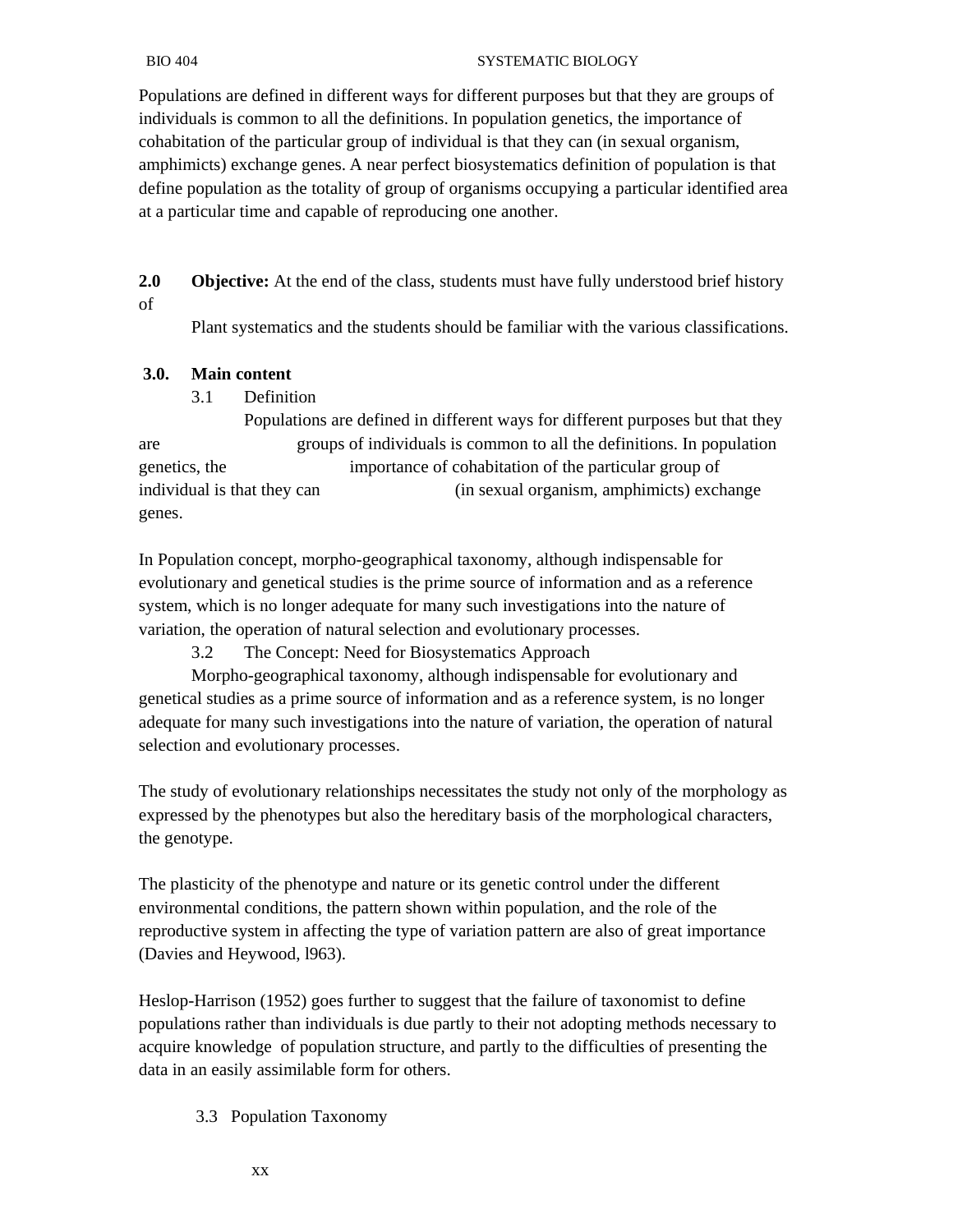#### BIO 404 SYSTEMATIC BIOLOGY

In sexually-reproducing organisms evolutionary unit is the local breeding populations and this is the basis of units of classification in biosystematics. The populations have therefore to be studied in the Field and sampled statistically in such a way that the sample gives a valid representation of their variation.

Even this is insufficient because statistical sampling methods are not necessarily valid for biological population. Particularly In outbreeding organism where each individual is in some degree unlike every other genetically and with a different evolutionary potential (Mayr 1959a) Johansen (of Davies and Heywood, 1963) commented on this point: "we must work at the study of hereditary with mathematics, not treat it as mathematics." Horns (1975) concluded that plants have too many characters than can be explained by figures.

#### **4.0 Conclusion**

Populations are defined in different ways for different purposes but that they are groups of individuals is common to all the definitions. In population genetics, the importance of cohabitation of the particular group of individual is that they can (in sexual organism, amphimicts) exchange genes.

Morpho-geographical taxonomy, although indispensable for evolutionary and genetical studies as a prime source of information and as a reference system, is no longer adequate for many such investigations into the nature of variation, the operation of natural selection and evolutionary processes.

The study of evolutionary relationships necessitates the study not only of the morphology as expressed by the phenotypes but also the hereditary basis of the morphological characters, the genotype.

**5.0 Summary** 

**6.0 Tutor Marked Assignment (TMA)**  a. What is Population Taxonomy?

b. What is Population Concept?

#### **7.0 References/Further reading**

 Core, E.L.(1955). Plant Taxonomy, Prentice-Hall, Englewood Cliffs, N.J., Pp. 9-61. (An excellent history of plant taxonomy).

Hutchinson, J.(1969). Evolution and Phylogeny of Flowering plants, Academic Press, London, 400pp.

Bessey, C.E.(1915). Phylogenetic Taxonomy of Flowering Plants, Ann. Mo. Bot. Gard., 2: 109-164.

Gardner, E.J. (1972). History of Biology, 3ed., Burgess, Mineapolis.

Samuel, B.J. and Arlene, B.L. (1986). Plant Systematics. McGraw-Hill, Inc, San- Francisco. 512pp.

#### **Unit 3: Plant Nomenclature**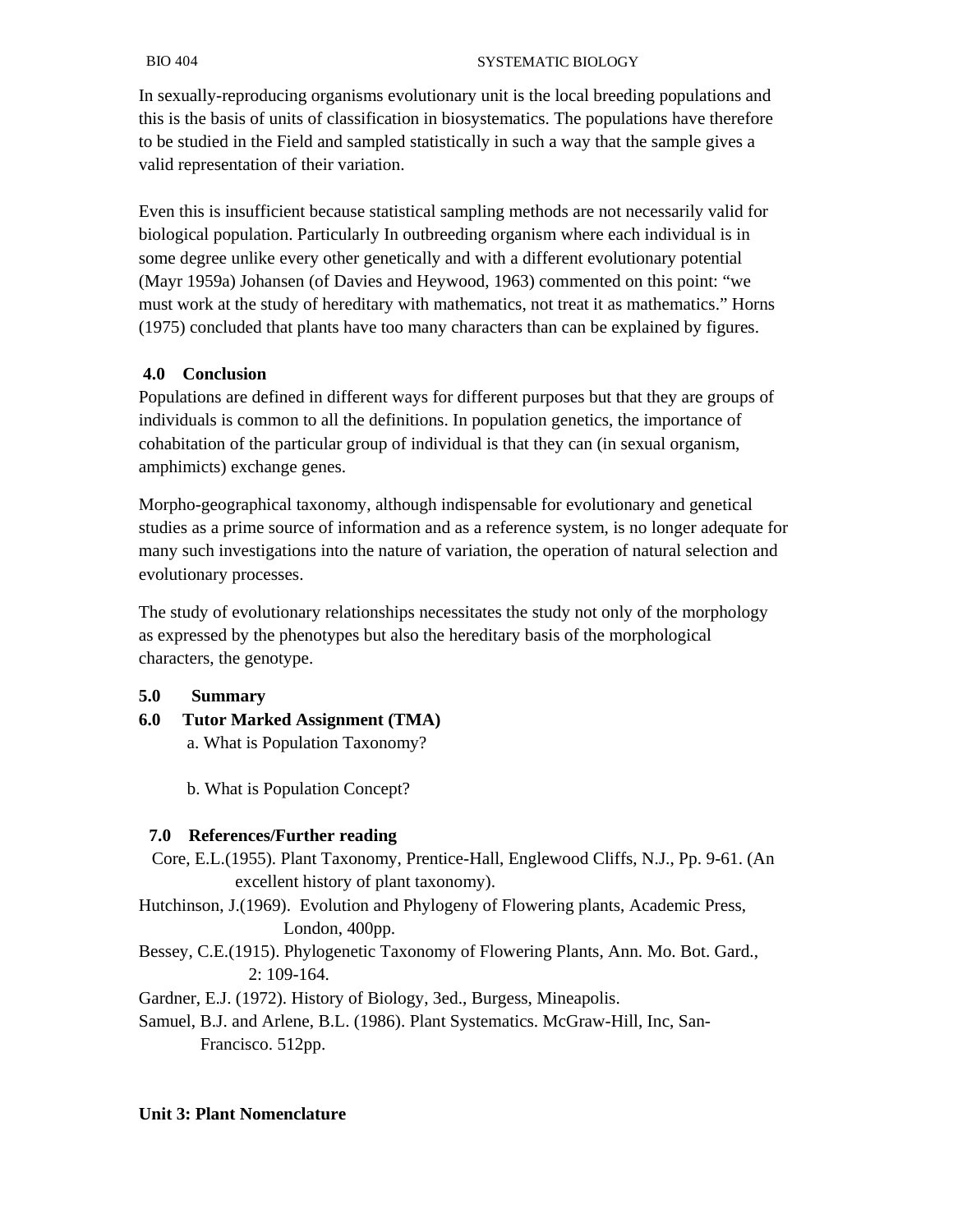## **CONTENTS**

- 1.0 Introduction
- 2.0 Objective
- 3.0 Main content
	- 3.1. Basis of Scientific Names
		- 3.1.1 Scientific Names versus Common Names
		- 3.1.2 Composition of Scientific Names
		- 3.1.3 Generic Names
		- 3.1.4 Specific Epithet
		- 3.1.5 Author
- 3.2. Rules of Nomenclature
	- 3.2.1 Principles
	- 3.2.2 Procedures
	- 3.2.3 Ranks of Taxa
	- 3.2.4 The Type Method
	- 3.2.5 Priority of Names
	- 3.2.6 Effective and Valid Publication of Names
	- 3.2.7 Citation of Author's Name
	- 3.2.8 Retention, Choice, and Rejection of Names
	- 3.2.9 Cultivated Plants
- 4.0 Conclusion
- 5.0 Summary
- 6.0 Tutor Marked Assignment (TMA)
	- a. What are Specific Epithets?
	- b. Differentiate between Scientific Names and Common Names.
	- c. What are Generic Names?
- 7.0 References/Further reading

#### **1.0 Introduction**

The assignment of names to plants is called nomenclature. It involves principles governed by rules developed and adopted by the International Botanical Congresses. The rules are formally listed in the International Code of Botanical Nomenclature and often referred to simply as the "Code". The ultimate goal of this precise system, as embodied in the Code, is to provide one correct name for taxon. The rules of nomenclature are subdivided into articles, which must be adhered to, and recommendations, which are optional.

Although classification schemes may be change with time, the scientific names of plants are relatively stable. The plant retains its name although the family or higher taxonomic categories are changed. Much effort has been devoted to establishing procedures for naming taxa and for changing names that were incorrectly assigned.

Nomenclature and classification are different but inseparable. The placement of a plant or group of plants in the classification scheme may be determined by knowing its name. when the generic name of a plant is known, it is possible with the proper bibliographic aids to determine the family to which that genus is usually assigned.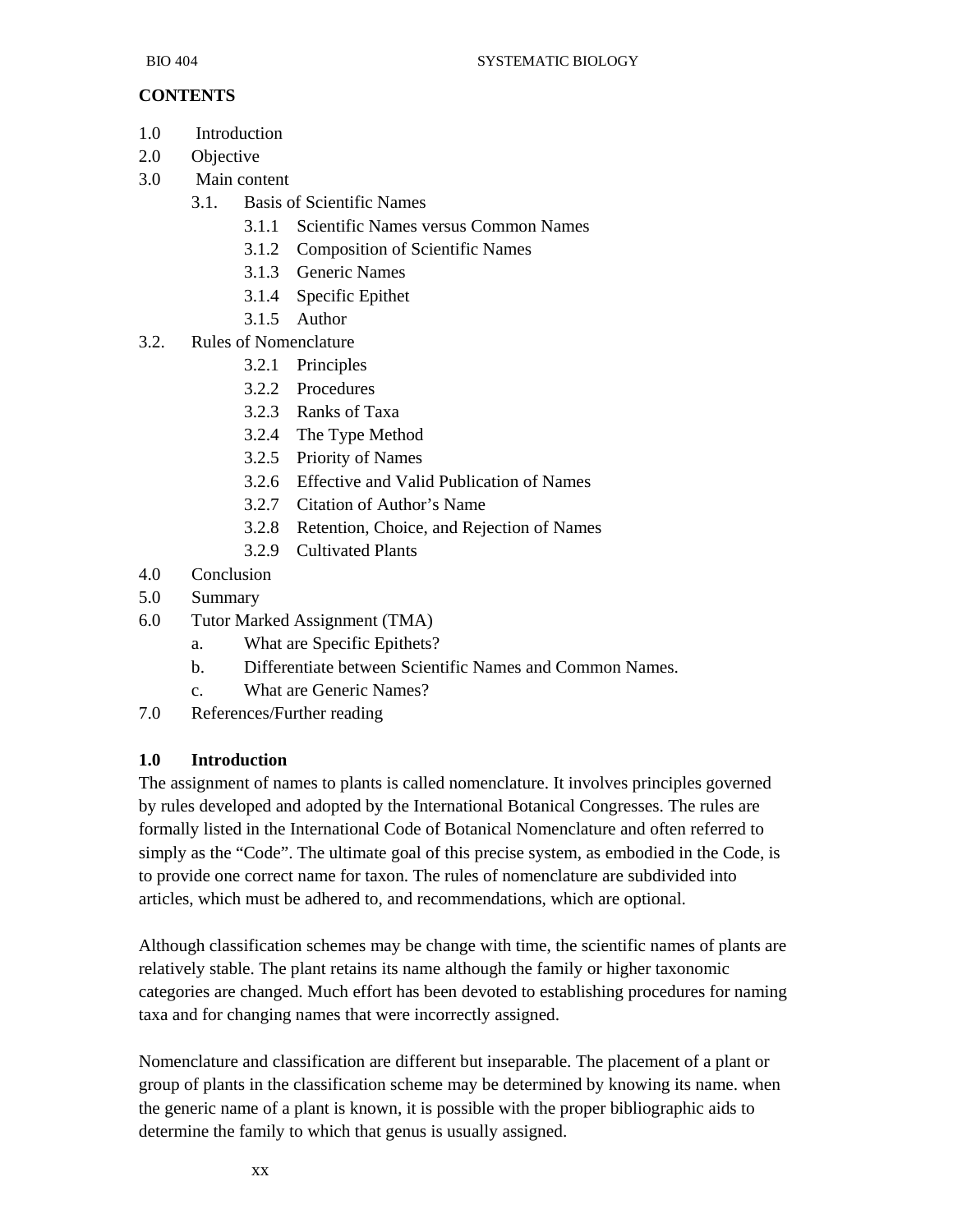**2.0 Objective:** At the end of the class, students must be familiar and understand the principles governed by rules developed and adopted by the International Botanical Congress and the ultimate goals of the system.

#### **3.0 Main content**

#### 3.1. Basis of Scientific Names

 The present system of nomenclature is the result of a historic series of changes that gradually become formalized. The oldest plant names we now use are the common names used in ancient Greece and Rome. Today all plant names have a Latinized spelling or are treated as Latin regardless of their origin. This custom originates from medieval scholarship and the use of Latin in most botanical publications until the middle of the nineteenth century. The assignment of names was relatively unstructured until the seventeenth century when the number of plants known to botanists began to increase greatly. This resulted in a need for a more precise naming system for plants. During several centuries before 1753, names were often composed of three or more words. These names are called polynomials. For example, in the herbal of Clusius (1583), the name Salix pumila angustifolia altera is used for a species of willow.

This complex name-description system was not workable because it was cumbersome and not readily expandable system. Our present formal nomenclature began with the publication of Linnaeus's Species plantarum (1753). Since 1753 nomenclatural procedures have become standardized through periodic legalistic revision so that plants are not named haphazardly.

 Scientific Names versus Common Nam Latinized scientific names often appear formidable. There is a natural inclination to avoid words with unfamiliar and difficult pronunciations. Although scientific names may be difficult to pronounce, uides to pronunciation do exist.

 Why do botanists use Latinized scientific names instead of common names? Common names present a number of problems. First, common or vernacular names are not universal and may be applied only in single language. (Scientific names, on the other hand, are universal and are recognized throughout the world.) Second, common names usually do not provide information indicating the generic and family relationship. Third, if a plant is well known, it may have a dozen or more common names. For examples, Chrysanthemum leucanthemum is called daisy, white daisy, ox-eye daisy, Shasta daisy, or white weed; Centaurea cyanus is variously known as cornflower, bluebottle, bachelor's button, or ragged robin. Fourth, sometimes two or more plants may have the same common name. In Georgia, Sida in the family Malvaceae is called ironweed; but in the Midwest, Vernonia in the family Compositae is called ironweed. Fifth, many species, particularly rare ones, do not have common names.

#### 3.1.1 Composition of Scientific Names

The genus name and the specific epithet together form a binomial called the species name. The term species name is often erroneously used to refer to the specific epithet alone, but the species name consists of both the generic name and the specific epithet. A complete scientific name must be followed by the third element, the name of the person or persons who formally described the plant. For example, the complete scientific name for white oak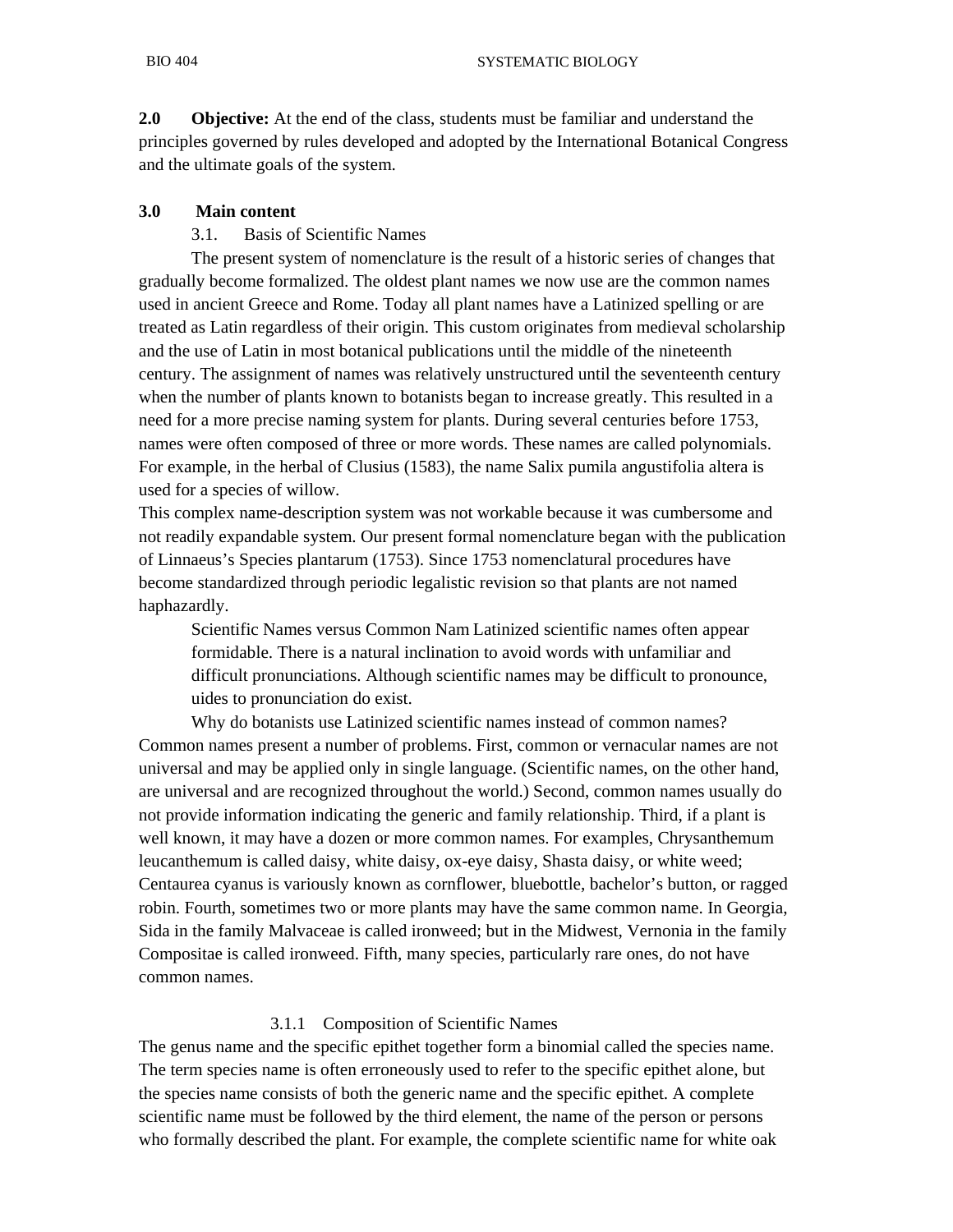#### BIO 404 SYSTEMATIC BIOLOGY

is *Quercus alba* Linnaeus; the genus is Quercus, the specific epithet alba, and the author citation Linnaeus. The author element of a name is often abbreviated and "L" is normally used for the authority in place of "Linnaeus." To be correct, the species name of white oak is not "alba," but is *Quercus alba* L. Therefore, a complete scientific name of a species consists of three elements: (1) the genus (plural, genera), (2) the specific epithet, and (3) the author citation.

#### 3.1.2 Generic Names

The generic name is a singular Latinized noun or a word treated as a noun. It is always written with an initial capital letter. After a generic name has been spelled out at least once, it may be abbreviated by using the initial capital letter; for example "Q" for Quercus. Generic names may not consist of two words unless they are joined with hyphen. Latin inflectional endings are used for both generic names and specific epithets. Section three of the International Code of Botanical Nomenclature deals with what makes a generic name. The name may be given from any source, and it may commemorate some person of distinction. Genera such as Linnaea for Linnaeus or Jeffersonia for Thomas Jefferson are commemorative. Many ancient common names, such as Asparagus and Narcissus, were converted into generic names directly from Greek. Features of plants, such as the liverlike leaves of Hepaticae, gave generic names to still others, the word Hepatica being derived from the Latin word for liver. Information about a plant is sometimes expressed in a generic name because it indicates in a general way the kind of plant under consideration. With familiar genera we can recognise the plants by their generic names, for example, Rosa as a rose and Pinus as a pine, both of which are ancient colloquial names.

#### 3.1.3 Specific Epithet

Specific epithets may be derived from any source and may honour a person, or they may be derived from an old common name, a geographic location, or some characteristics of the plant, or they may even be composed arbitrarily (see Article 23 of the Code). The specific epithet is often an adjective illustrating a distinguishing feature of the species. Specific epithets consisting of two words must be hyphenated, as in the case of Capsella bursapastoris (L.) Medic.

The specific epithet usually agrees with the gender of the generic name if the specific epithet is an adjective. If the specific name is an adjective placed in a genus that has the masculine ending –us, a species might spelled albus, but if it is a genus with a feminine spelling, it will be alba. In spite of its –us ending, Quercus is feminine for the purposes of botanical Latin as feminine, as was usually the situation in Classical Latin. A specific epithet may also be a noun in apposition carrying its own gender. When the noun is in apposition, it is normally in the case-for example, Pyrus malus for the common apple. When a specific epithet is named after a person and ends in a vowel or er, the letter –I is added (e.g., glazioui), but if it ends in a consonant, the letters ii are added (e.g. ramondii) (Recommendation 73C of the Code). When named for a female, it ends in iae or –ae; e.g., luciliae. Specific epithets derived from geographical names usually are terminated by – ensis, -(a)nus, -inus, -ianus, or –icus; examples are quebecensis, philadelphicus, and carolinianus (Recommendation 73D).

The code recommends that all specific epithets be written with a small initial letter, but capital letters may be used when epithets are derived from a person's name, from former generic names, or from common names. Both the generic and the specific epithet are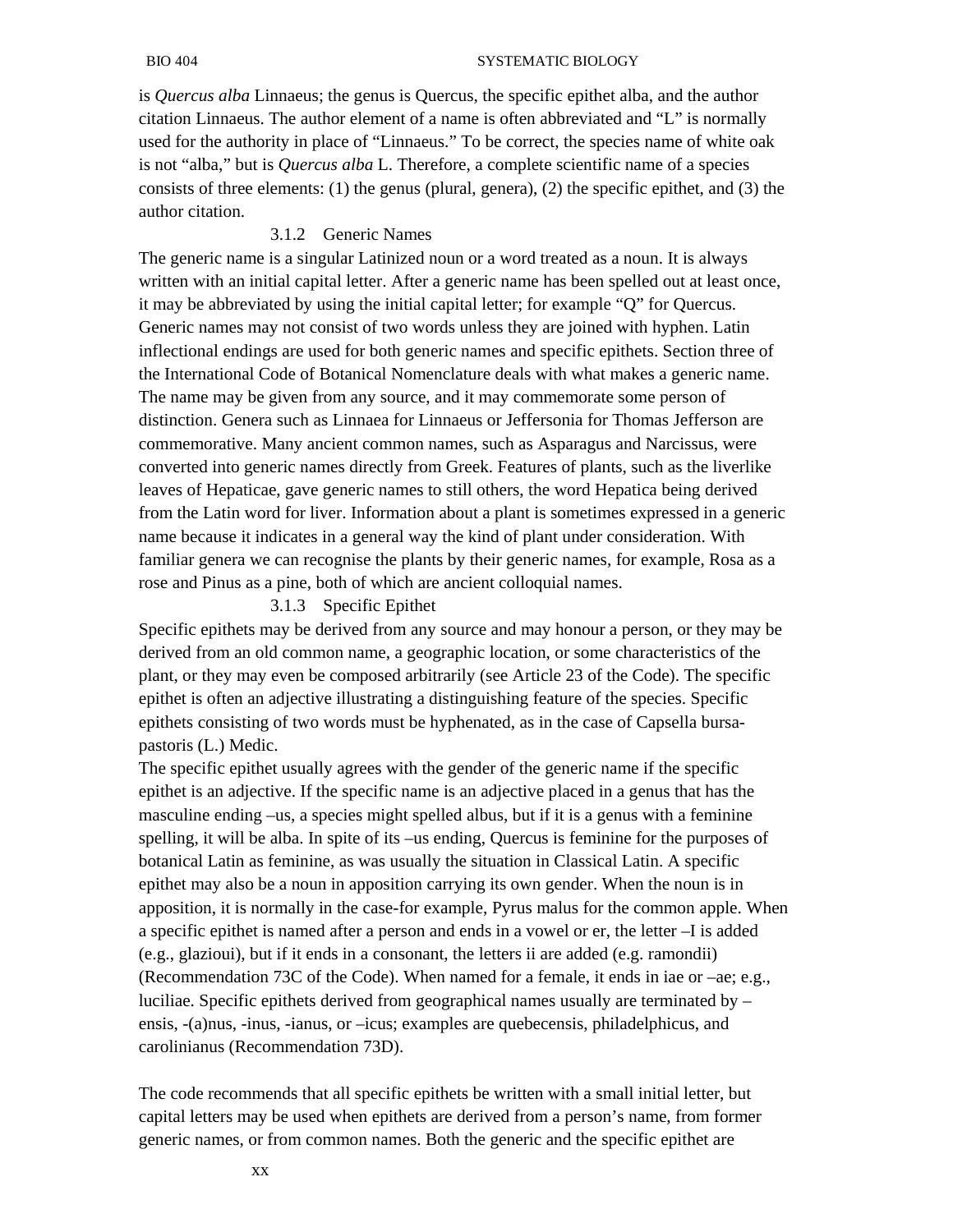customarily underlined when written or typed; when printed, they are in italics or boldface. The author citation is never underlined.

#### 3.1.4 Author

 The name of a person or persons following the genus and specific epithet indicates the author. It is a source of historical information regarding the name of the plant. By giving the author's name, one may discriminate among names. The author citation may be abbreviated; for example, "L." for Linnaeus or "Michx." for Andre Michaux. Frequently a name will have two authors, with the first in parentheses. For example, with *Vernonia acaulis* (Walter) Gleason, the positioning of these two authors shows that this species was first described by Walter, who supplied the specific epithet *acaulis*. Walter put it in a genus other than *Vernonia*, and at some later point Gleason transferred this species to *Vernonia*. When the rank of a taxon is changed or when a species is transferred from one genus to another, the name of the describing author is placed in parentheses and is followed by the name of the person who made the change. Transfers are sometimes necessary in taxonomic studies when new information suggests that taxonomic boundaries be realigned. Name changes should be made after careful consideration of taxonomic relationships and must follow the requirements of the International Code of Botanical Nomenclature.

## **3.2 THE INTERNATIONAL CODE OF BOTANICAL NOMENCLATURE, ICBN (THE CODE**)

The plant nomenclature had its origin in Linnaeus "Critical Botanical" (1938) where a formed guideline on the application of names to plants was made. Since the need for a code or unified rule was felt in the plant systematic, the International Botanical Congress in 1866 appointed the great French botanist Alphorse de Candolle to draw up "a code of conduct" for plant taxonomic in nomenclatural matters. This report was accepted by the next congress in Paris in 1867 and was referred to as the "Paris code" or "Candollean code". The congress adopted 3 major rules that:

- (1.) One plant may have one and only one name.
- (2.) No two different plants may have the same name.
- (3.) Priority-if more than one name exists for a plant, the earliest published one is the valid to be used.

 The work of Linnaeus was adopted as the valid starting point for all botanical nomenclature, since then i.e. Paris 1867 code, series of nomenclature additions, deletion and modification have been done periodically like in the Rochester 1892, Vietnam 1905, America 1997, Cambridge 1930, Amsterdam 1935, Stockholm 1950, and South 1972.

The current code adopted by the XII (12th) International Botanical Congress in Leningrad (1975) and published in 1978, edited by Dr. F.A Stafleu (Chairman of the congress), has now superseded all the earlier codes of botanical nomenclature.

The ICBN (Lennigrad, 1978) or the code is divided into three divisions:

Division I: Provides a set of six principles which form the basis of system of nomenclature, these principles is:

 Principle I: Botanical nomenclature is independent of Zoological nomenclature.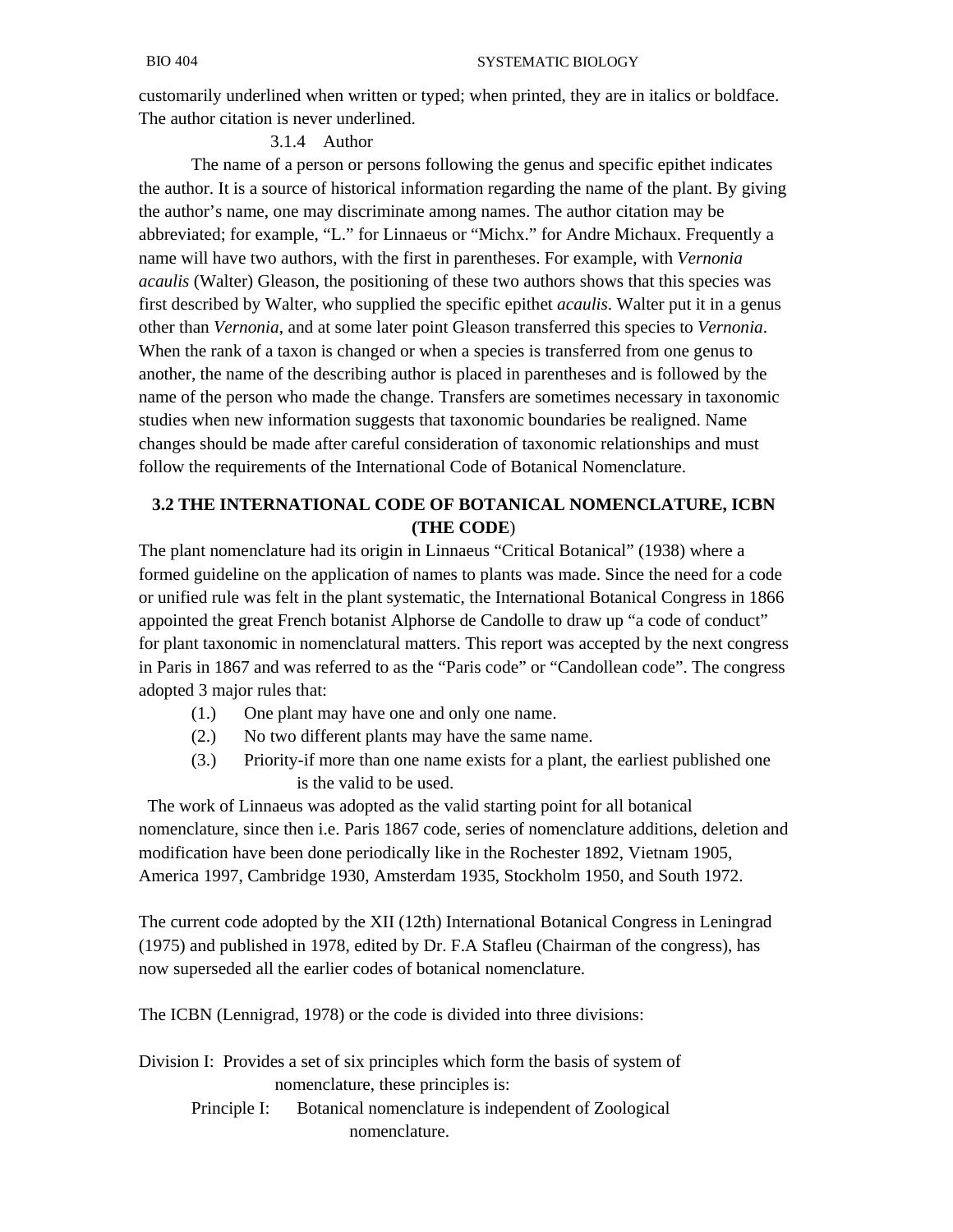|        |                                                                          | Principle II: The application of names to taxonomic groups is determined  |  |
|--------|--------------------------------------------------------------------------|---------------------------------------------------------------------------|--|
|        |                                                                          | by means of nomenclatural system.                                         |  |
|        |                                                                          | Principle III: The nomenclature of taxonomic group is based upon priority |  |
|        |                                                                          | of publication.                                                           |  |
|        |                                                                          | Principle IV: Each taxonomic group with a particular circumscription      |  |
|        |                                                                          | position and rank can bear only one correct name, the earliest            |  |
|        |                                                                          | that is accordance with the rules, except in specified                    |  |
| cases. |                                                                          |                                                                           |  |
|        |                                                                          | Principles V: Scientific names of taxonomic groups are treated as Latin   |  |
|        |                                                                          | regardless derivatives.                                                   |  |
|        |                                                                          | Principles VI: The rules of nomenclature are retroactive unless expressly |  |
|        |                                                                          | limited.                                                                  |  |
|        | Division II:                                                             | deals with detailed Rules and Recommendation of 75 articles, all          |  |
|        |                                                                          | under 6 chapters.                                                         |  |
|        |                                                                          | Chapter I: Ranks of taxa, and term donating them (Arts. 1-5).             |  |
|        | Chapter II: Names of taxa (General Provisions) (Art 6-15)                |                                                                           |  |
|        | Chapter III: Nomenclature of taxa according to their ranks (Arts. 16-28) |                                                                           |  |
|        | Chapter IV: Effective and valid Publication (Art 29-50)                  |                                                                           |  |
|        |                                                                          | Chapter V: Retention, choice and rejection of names sand epithets         |  |
|        |                                                                          | $(Art 51-72).$                                                            |  |
|        |                                                                          | Chapter VI: Orthography of names and epithets and gender of generic       |  |
|        |                                                                          | names (Art 73-75).                                                        |  |
|        |                                                                          |                                                                           |  |

SOME MAJOR RULES

### RANK OF TAXA/NAMES OF TAXA ABOVE THE RANK OF FAMILY

The ranks are recognized with their approved endings.

 e.g. Division – Tracheophyte – possess tracheid and vessels. Sub-division - Spermatophytina Class – Anglospermopsida Sub-class – Dicotyledonidea Order – Malvales Suborder- Malvineae

Names of orders are taken from the type family and has the characteristics ending -ales Note: The rank order is regarded as the most unsatisfactory taxon in angiosperm

 classification because most of them (orders) are extremely difficult to define. The naturalness of many of them to open question, and of little use as an aid in identification.

#### NAMES OF HYBRIDS

They are largely governed by the same rule as species. Species articles are made for them in the code. Hybrids are assigned to taxa of two principle ranks:

(1) Inter-specific Hybrid (2) Inter-genomic hybrid.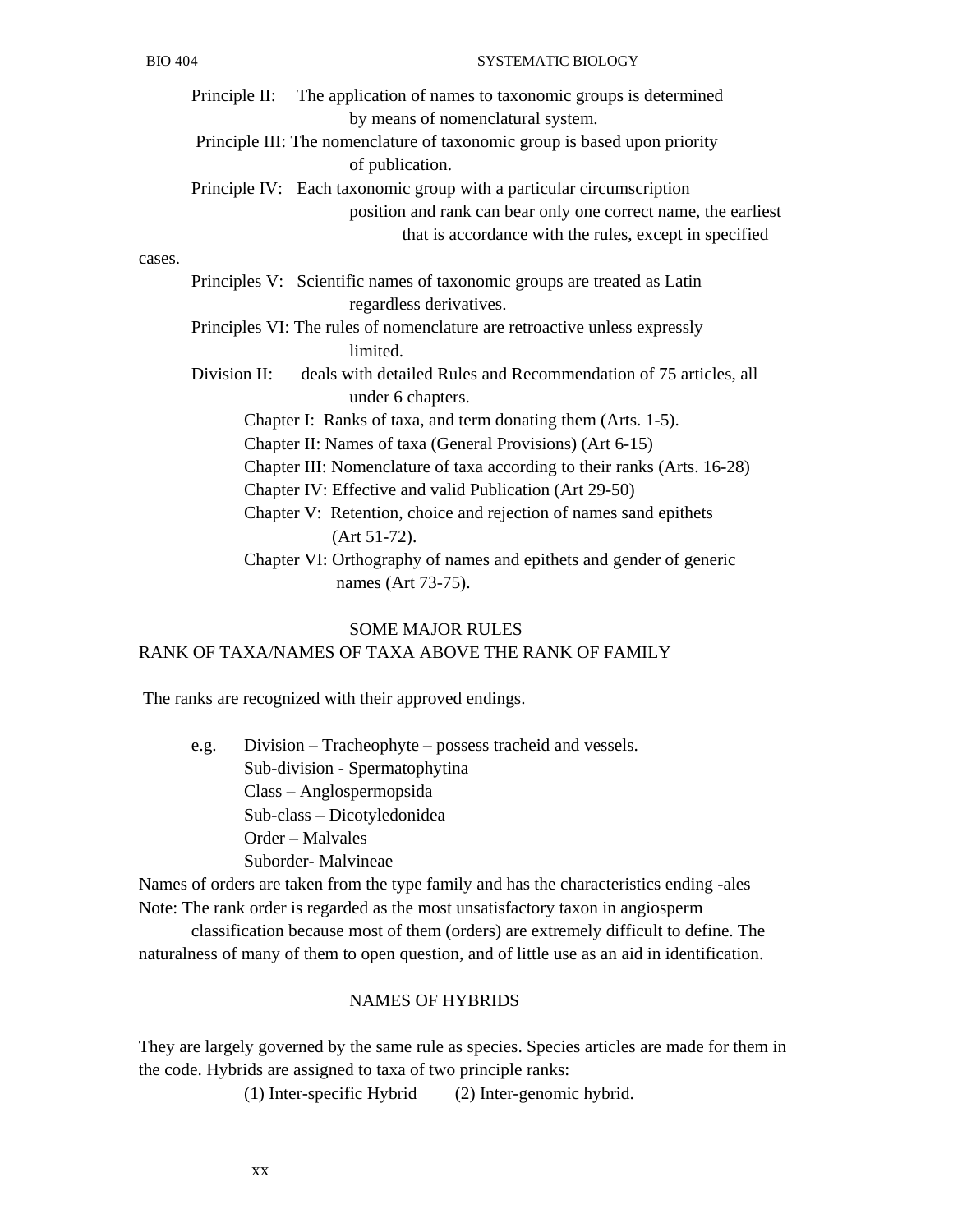The inter-specific hybrids are designated by a formula-the two species names separated by a multiplication sign e.g. *Calystegia sepium* x *Calystegia siluatica*.

In Inter-generic hybrids, they are similarly designed at the generic level by a formula e.g.

# Caeloglasium x Gymnadonia

# Agrostis x Polypogon

The names of inter-specific hybrids are written in two different ways:

- (1.) The names of both parent are connected by a X sign (as above) e.g. *Salix accrita* X *S. caprea.*
- (2.) By giving a new epithet form the hybrid. The generic name and the epithet are connected by a X sign.

# NAMES OF PLANT IN CULTIVATION

Plants brought from the wild into cultivation retain the names that are applied to the same taxa growing in nature. Variant of intra-specific rank, which arise in cultivation through hybridization, mutation, selection of other processes as which one of sufficient interest to cultivators to be distinguished by names, receive cultivar epithets preferably in common language (i.e. fancy epithets) rankly different from the Latin epithets of species and varieties e.g. Juglars regia "king".

Note that the separate set of rules known as the International Code of Nomenclature of Cultivated Plants (ICNCP) with 57 articles has been produced by a committee of the International Union of Biological Sciences (latest edition 1959). Most of the ICNCP are taken from the relevant ones in the ICBN.

# ORTHOGRAPHY OF NAMES AS EPITHETS

Botanists who are forming generic names and/or specific epithets should comply with the following suggestions.

- (1) To use Latin termination as far as possible.
- (2) To avoid names not readily given a Latin pronunciation.
- (3) To avoid long names or those difficult to pronounce.
- (4) Not to make names by combining 3 different languages i.e. avoid nomiza hybrida.
- (5) To give a feminine form to all personal generic names whether they commemorate a man or a woman.
- (6) Not to dedicate genera to persons quite unconnected with botany or at least with natural science.
- (7) Not to form generic names by combining parts of two existing generics names e.g. Hordelymus from Hordeum and Elymus because such names are likely to be confused with names of intergeneric hybrids.
- (8) To avoid name (for specific epithets) which have same meaning as the generic name.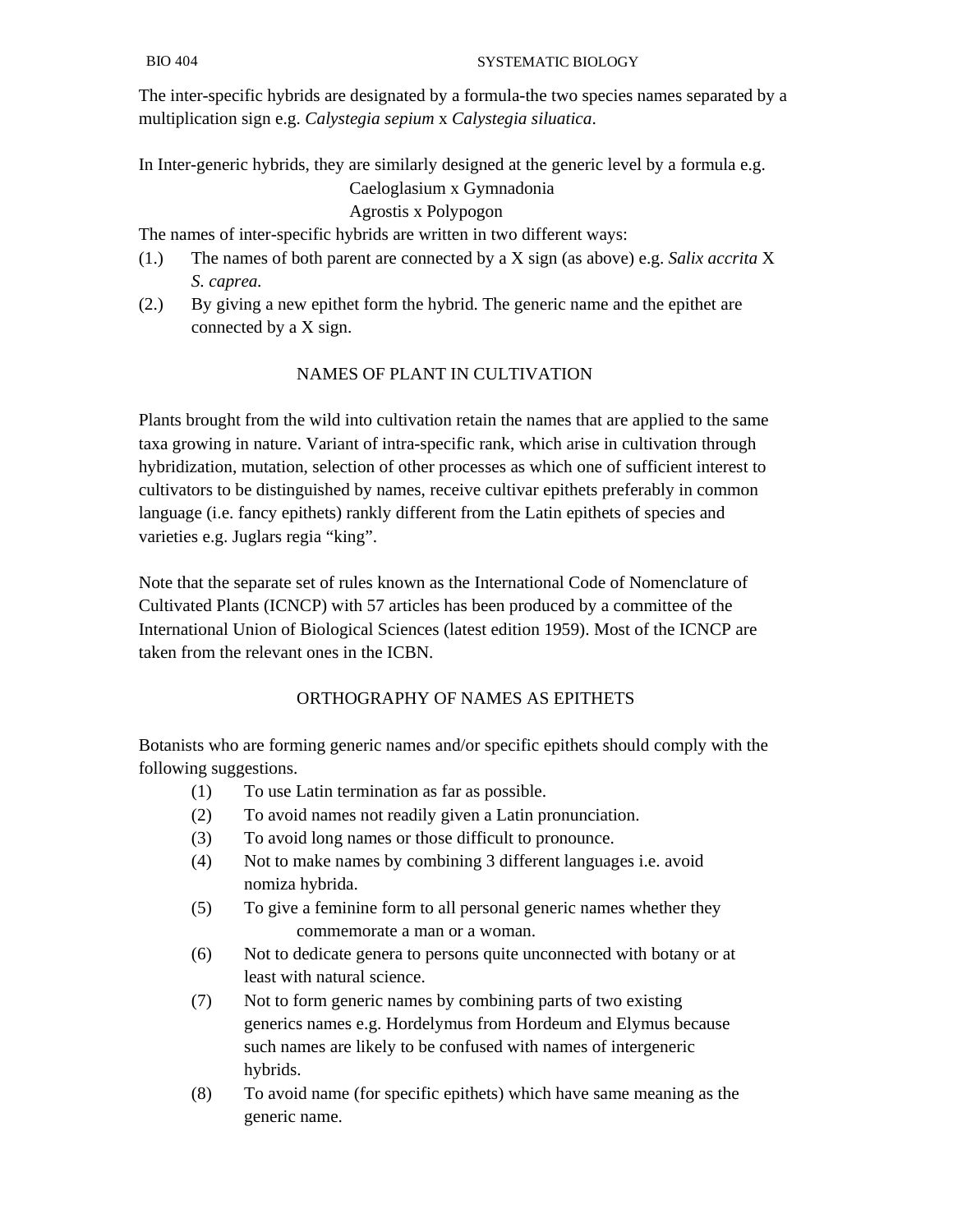### GIVING OF NEW NAMES

The following recommendations are made for the formation of new names for a genus for intfra-generic taxa, species and/or infraspectification taxa, from the names of person.

## GENERAL PROVISION FOR NAMES OF TAXA

This include:

- Typification –type-method (Art 7-10)
- Priority
	- Rules of priority (Art 1-12)
	- Limitation of priority (Art 13-15)
- Effective and Valid Publication (Art. 29-50)
- Condition and Date of effective Publication (Art. 29-31)
- Condition and Date of Valid Publication (Art. 32-45)
- Authors' citation (Art. 46-50).
- Retention, choice and Rejection of names and aptitude
- Citation.

TYPIFICATION or the type-method: A concept or below is determined by name of "nomenclatural types" i.e. types of names of taxa. A nomenclatural type is that constituent element of taxon to which the name the taxon is permanently attached (whether as a correct name or a synonym). Note that the "types" is not necessarily the most typical or representative element of a taxon, it is that element with which the name is permanently associated. It is on the type that the original validating description of the taxon is based. So the type is merely a nomenclatural concept.

The type of species or infra-special taxon is a preserved single specimen or in some cases, a drawing of the specimen. The type of negus or a rank between genus and species is a species. The type of a family is a genus e.g. Malva (Malvaceae) i.e. Malva is the type-genus (a qualifying term).

Names identical in form but based on different types are termed homonyms. All homonyms except the earliest are illegitimate.

 Specialized-term (of primary type specimens) in typifying specific or intraspecific categories:

- (i) A Holotype is the one specimen or other element used by the author or designated by him as the nomenclatural types.
- (ii) An Isotype is any duplicate (part of a single gathering made by a collector at one time) of the holotype; it is always a specimen.
- (iii) A Lectotype is a specimen or other element selected from the original material to serve as a nomenclatural type which no holotype was

designated at the time of publication or as long as it is missing. When two or more specimens have been designated as types by the author of a specific or infraspecific name (e.g. male and female, flowering and fruiting e.t.c.). The lectotype must be chosen from among them.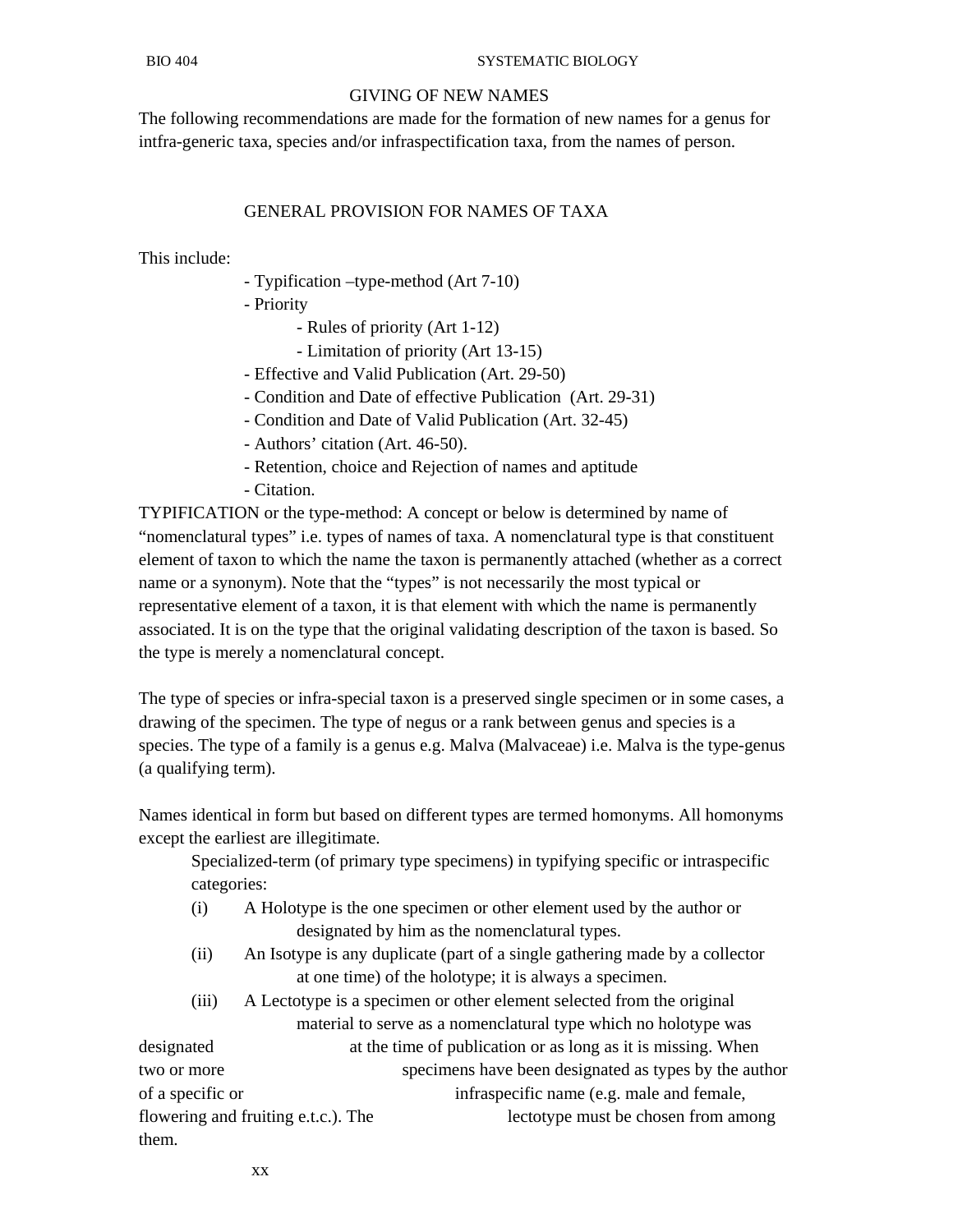| (iv)                        | A syntype is any one of two or more specimens cited by the author when no  |
|-----------------------------|----------------------------------------------------------------------------|
|                             | holotype was designated, or any one of two or more specimens               |
|                             | simultaneously designated as types.                                        |
| (v)                         | A paratype, a specimen cited in the protologue other than the holotype,    |
|                             | isotype or syntype (s). In most cases where no holotype, was               |
| designated                  | there will be no paratypes since all the specimen will                     |
| be syntypes.                | However, in cases where an author cited two                                |
|                             | the remaining cited specimens are<br>or more specimens as types,           |
| paratypes and not syntypes. |                                                                            |
| (vi)                        | A Neotype is a specimen or other element selected to serve as              |
|                             | nomenclatural type as long as all of the material on which the name        |
| of the                      | taxa was based is missing.                                                 |
|                             | Note, that in typification, if no holotype was indicated by the author who |
|                             | described a taxon, or when the holotype has been lost, a lectotype or      |
| a                           | neotype as a substitute for it may be designated.                          |
|                             |                                                                            |

A lecotype always takes precedence over a neotype. An Isotype if such exist must be chosen as the lecotype. If no isotype exists, the lectotype must be chosen from among the syntype, if such exist. If neither an isotype nor a syntype nor any of the original material is extinct, a neotype may be selected.

### SECONDARY-TYPES

Hypotypes, topotypes, homeotypes are useful as comparative material aiding not in identifying specimen but in verifying precious identification.

Hypotype: a described, figure or listed specimen.

Topotype: specimen from the type facility of species.

 Heneotype – a specimen compared by a competent observer with the holotype or lectotype or other primary type material of a species and found to be conspecific with it.

Note: The name of an infra-specific taxon which includes the type specimens of that species must have the same epithet as that species and the repeated name bears no author citation. It is known as the "typical or nominate sub-species" e.g. *Hallanthus annus* subsp. *Annus* such repeated names are known as autonyms. The other subspecies bears different names with your citation.

## DEFINITION (OF TERMS OF GENERAL PROVISIONS)

Publications (Art 29-45)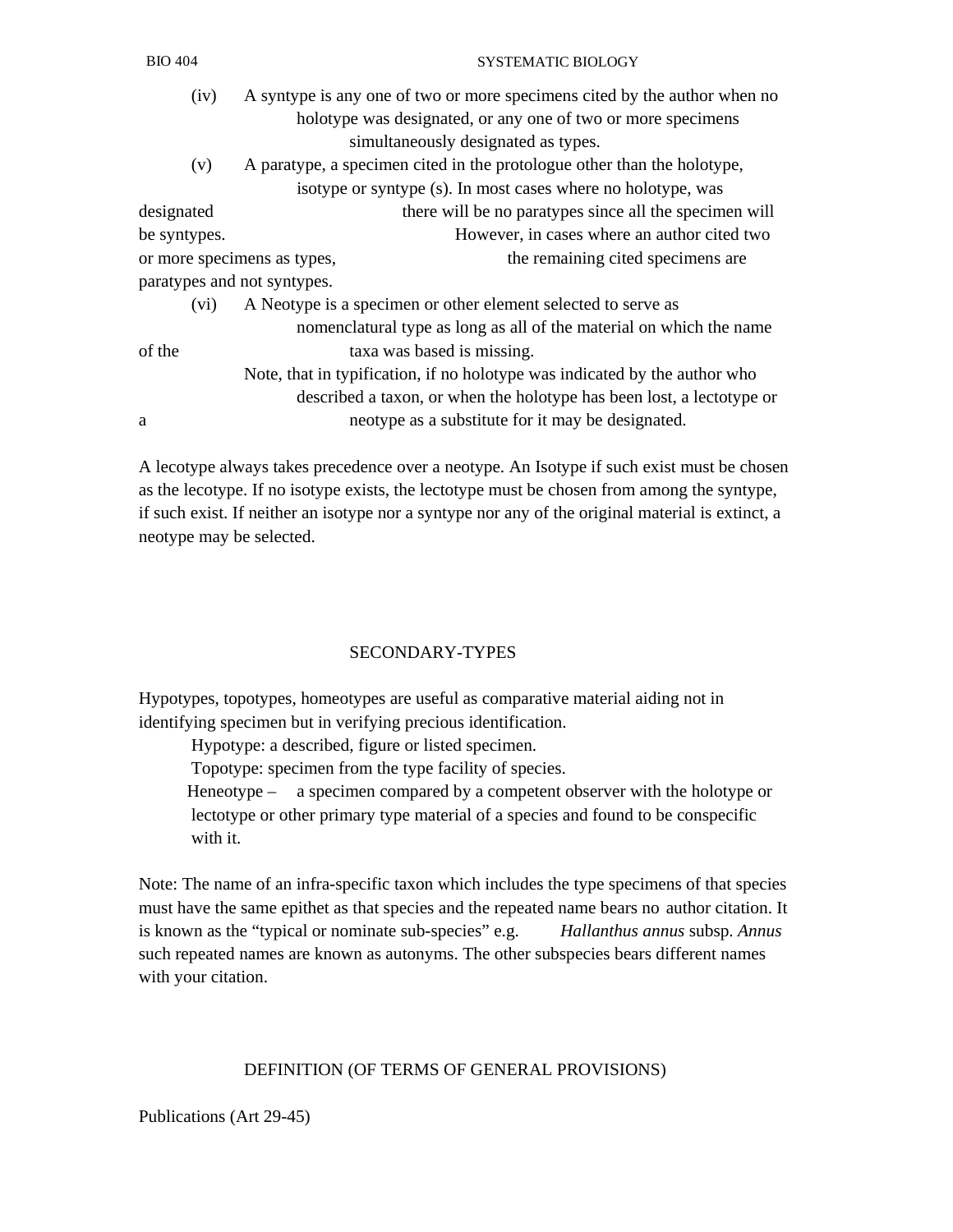Effective publication (29-31) is the publication effected only by distribution ofprinted matter (through sale, exchange or gift) to the general public or at least to botanical institution with libraries accessible to botanical generality.

Valid Publication (in accordance Art 32-45). In order to be validly published, a name of taxon must (1) be effectively published (2) Have a form which complies with the provisions at Art 16-17 i.e. nomenclature or taxa and hybrids. (3) Be accompanied by a description or diagnosis of the taxon or by a reference to a previously and effectively published description or diagnosis of it (a diagnosis of taxon is a statement of that which in the opinion of its author distinguishes the taxon from others). (4) Comply with the special provisions of articles on valid publications.

## LEGITIMACY

A legitimate name or epithet is one that is in accordance with all the rules of the ICBN governing publications. Names which have not been so published or contrary to the rules are illegitimate. A legitimate name is the correct name. It must be effectively and validly published and obey the rules concerning the information of names.

## PRIORITY (PRINCIPLE OF)

If the principle of priority deals with which exact name is chosen for a taxon. And it refers that taxa, from family to below lower rank, (inclusive) must be only one correct name, special exception being made for 9 families for which alternatives are permitted (see Art 18) and for which certain fungi and fossil plants (see Art 59). For any taxon (family to genus inclusive), the correct name is the earliest legitimate one with the same rank, except in cases of limitation of priority by conservation (Art 14 and 15). The principles of priority do not apply to names of taxa above the rank of family.

The law of priority, for Spermatophyta and Pteridophyta starts with the Linnaeus "Species Plantarum" with effect from 1-5-1753.

# LIMITATION OF THE PRINCIPLE OF PRIORITY "NOMINA CONSERVATION" AND " NOMINA REJICIENDA"

The change of a generic name e.g. due to discovery of earlier name necessitate a covering of a great many new combinations for species included under it. To avoid this cumbersome act, generic names found to be in correct according to the ICBN but whose substitution would cause a lot of inconveniences are conserved and are known as "nomina conservanda" and must be related be useful exception. Conservation aims at retention of these generic names which best serve stability of nomenclature. The name which will be otherwise correct are rejected and known as "nomina rellecienda".

Many taxa have more than one name and such names apart from the correct ones are known as synonyms (a second name for a given taxon).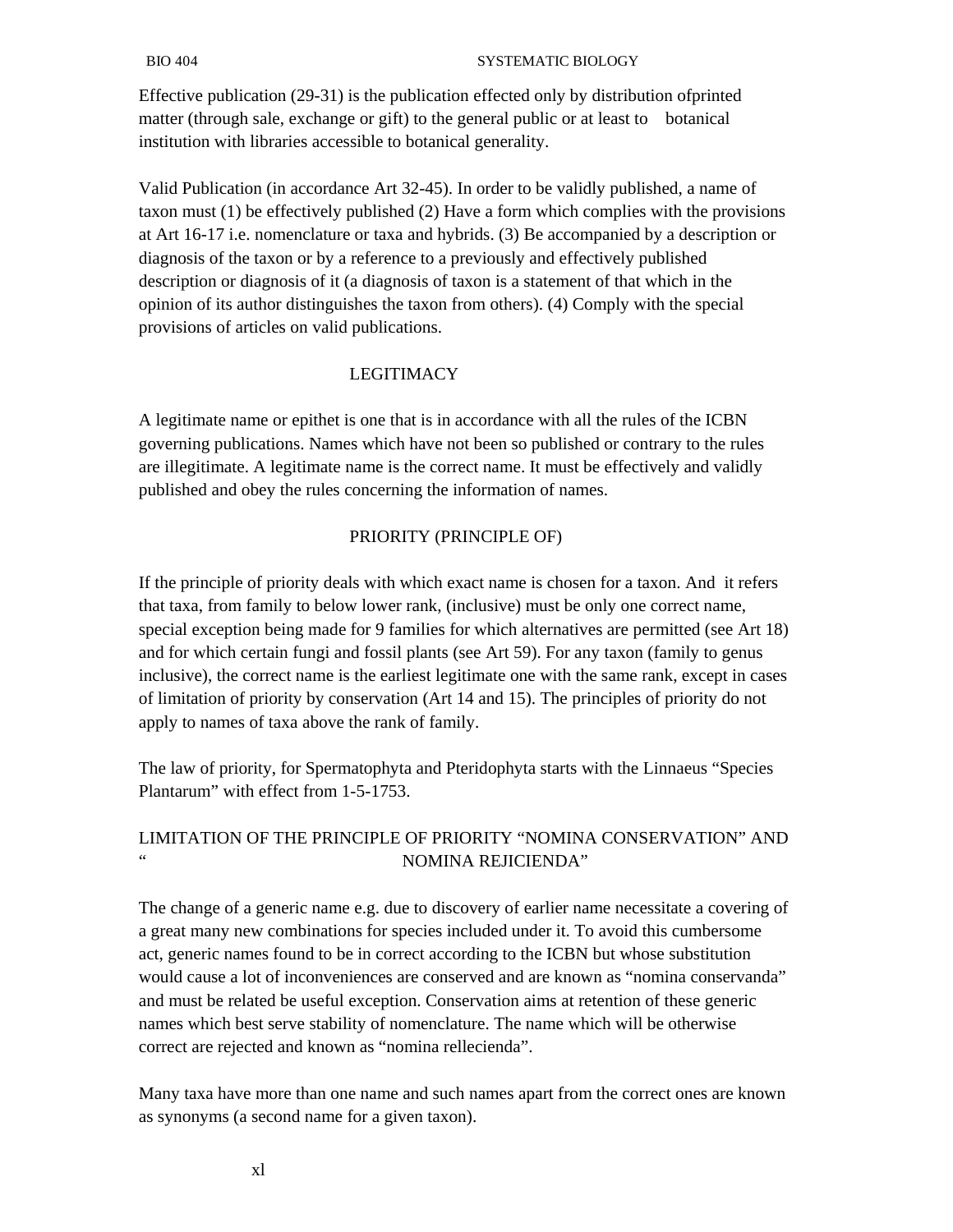Tautonym-when the generic name is the name spelling as the specific epithet e.g. Pinus pinus.

## NAME CHANGE

This might be as a result of any of the three causes:

- (1.) Change to discovery that the names being used is not correct according to ICBN, this is called Nomenclatural change
- (2.) Changes due to taxonomic change of opinion e.g. amalgamation, splitting or transference of taxon. This is enlisted Taxonomic change.

Changes due to discovery that a taxon has previously mistakenly given the name of a different taxon.

It is not permitted to change the name of plant for reason of convenience e.g. Scilla peruvicena were named because it was thought to originate from Peru whereas it originated from Portugal. Nevertheless, that remains its correct name.

# **CITATION**

For the indication of the name of a taxon to be accurate and complete and is order that the date may be readily verified, it is necessary to cite the name of the author(s) who first validity published the name concerned under the provision of Art. 19, 22 or 25 is ruler of nomenclature of taxa, apply e.g. cite common examples:

Roseaceae Juss *Adansonia digitata* Adans *Rosa* L. *Rosa gallica* L. *Rose gallica* var. oriostyla R. Keller. *Rosa gallica* L. var. gallica *Vitox* Linn. *Vitox tritolla* Linn.

## **4.0 Conclusion**

The present system of nomenclature is the result of a historic series of changes that gradually become formalized. The oldest plant names we now use are the common names used in ancient Greece and Rome. Today all plant names have a Latinized spelling or are treated as Latin regardless of their origin. This custom originates from medieval scholarship and the use of Latin in most botanical publications until the middle of the nineteenth century. The assignment of names was relatively unstructured until the seventeenth century when the number of plants known to botanists began to increase greatly. This resulted in a need for a more precise naming system for plants. During several centuries before 1753, names were often composed of three or more words. These names are called polynomials. The assignment of names to plants is called nomenclature. It involves principles governed by rules developed and adopted by the International Botanical Congresses. The rules are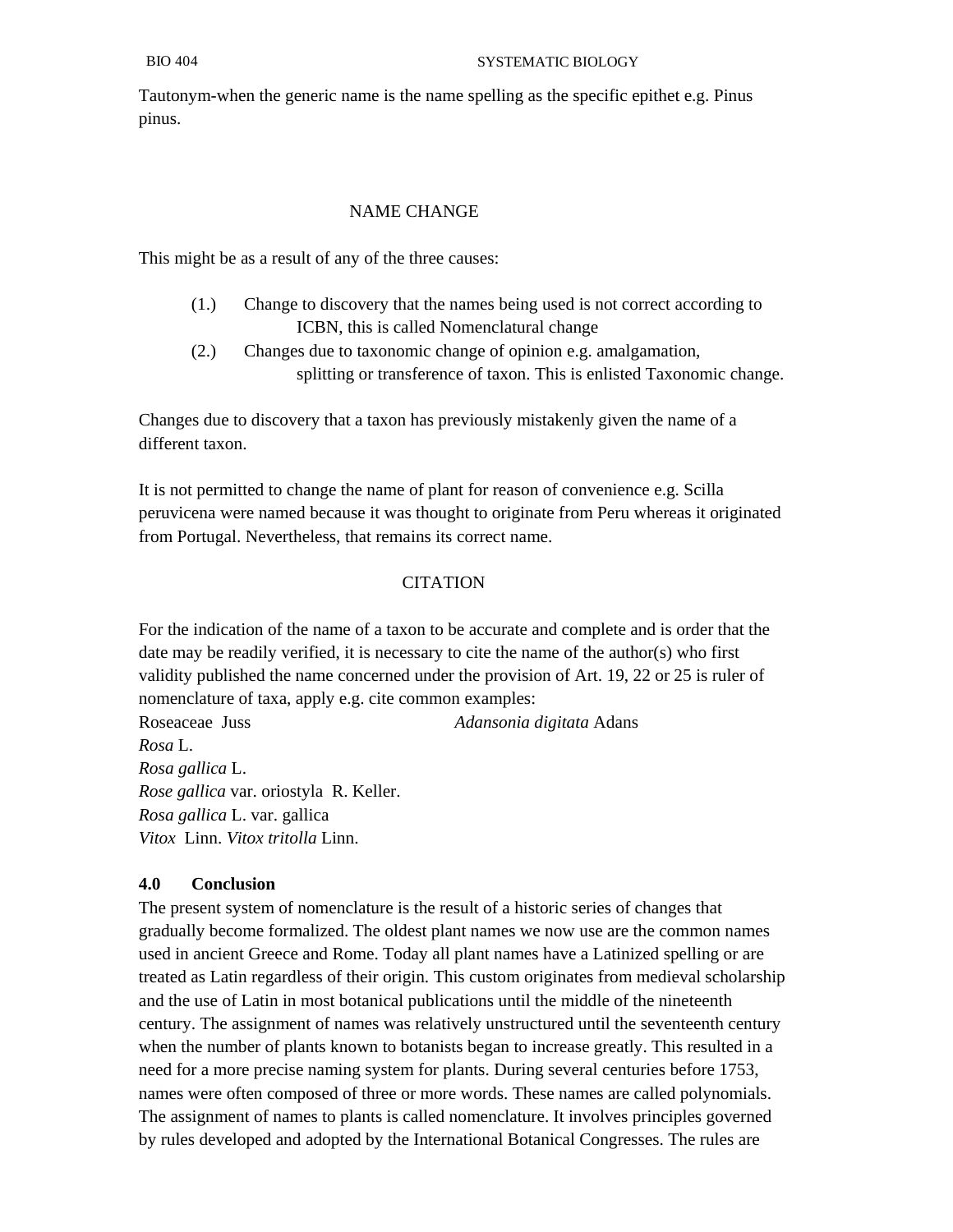formally listed in the International Code of Botanical Nomenclature and often referred to simply as the "Code". The ultimate goal of this precise system, as embodied in the Code, is to provide one correct name for taxon. The rules of nomenclature are subdivided into articles, which must be adhered to, and recommendations, which are optional.

## **5.0 Summary**

The International Code of Botanical Nomenclature is a response to the fact that science requires a precise system of naming plants. The Code deals with the terms used to denote the ranks of taxa as well as with the scientific names applied to plants. There are valid reasons for the occasional but necessary changes of familiar plant names.

Davis and Heywood (1963) observe, "To most systematists, however, nomenclature is a time-consuming necessity that comes between them and the plant. Nevertheless, it is one of the tools of the taxonomists' trade and for that reason its principles must be mastered." It should be emphasized that for detailed knowledge of the rules of nomenclature, the Code itself must be consulted.

## **6.0 Tutor Marked Assignment (TMA)**

- a. What are Specific Epithets?
- b. Differentiate between Scientific Names and Common Names.
- c. What are Generic Names?

#### **7.0 References/Further reading**

 Core, E.L.(1955). Plant Taxonomy, Prentice-Hall, Englewood Cliffs, N.J., Pp. 9-61. (An excellent history of plant taxonomy). Hutchinson, J.(1969). Evolution and Phylogeny of Flowering plants, Academic Press, London, 400pp. Bessey, C.E.(1915). Phylogenetic Taxonomy of Flowering Plants, Ann. Mo. Bot. Gard., 2: 109-164. Gardner, E.J. (1972). History of Biology, 3ed., Burgess, Mineapolis. Samuel, B.J. and Arlene, B.L. (1986). Plant Systematics. McGraw-Hill, Inc, San-

Francisco. 512pp.

#### **Unit 4: Principles of Plant Taxonomy**

#### **CONTENTS**

| 1.0 | Introduction |
|-----|--------------|
|     |              |

- 2.0 Objective
- 3.0 Main content
	- 3.1 Categories
		- 3.1.1 Monophyletic Requirement of Categories
		- 3.1.2 Species
		- 3.1.3 Infraspecific Taxa
		- 3.1.4 Genera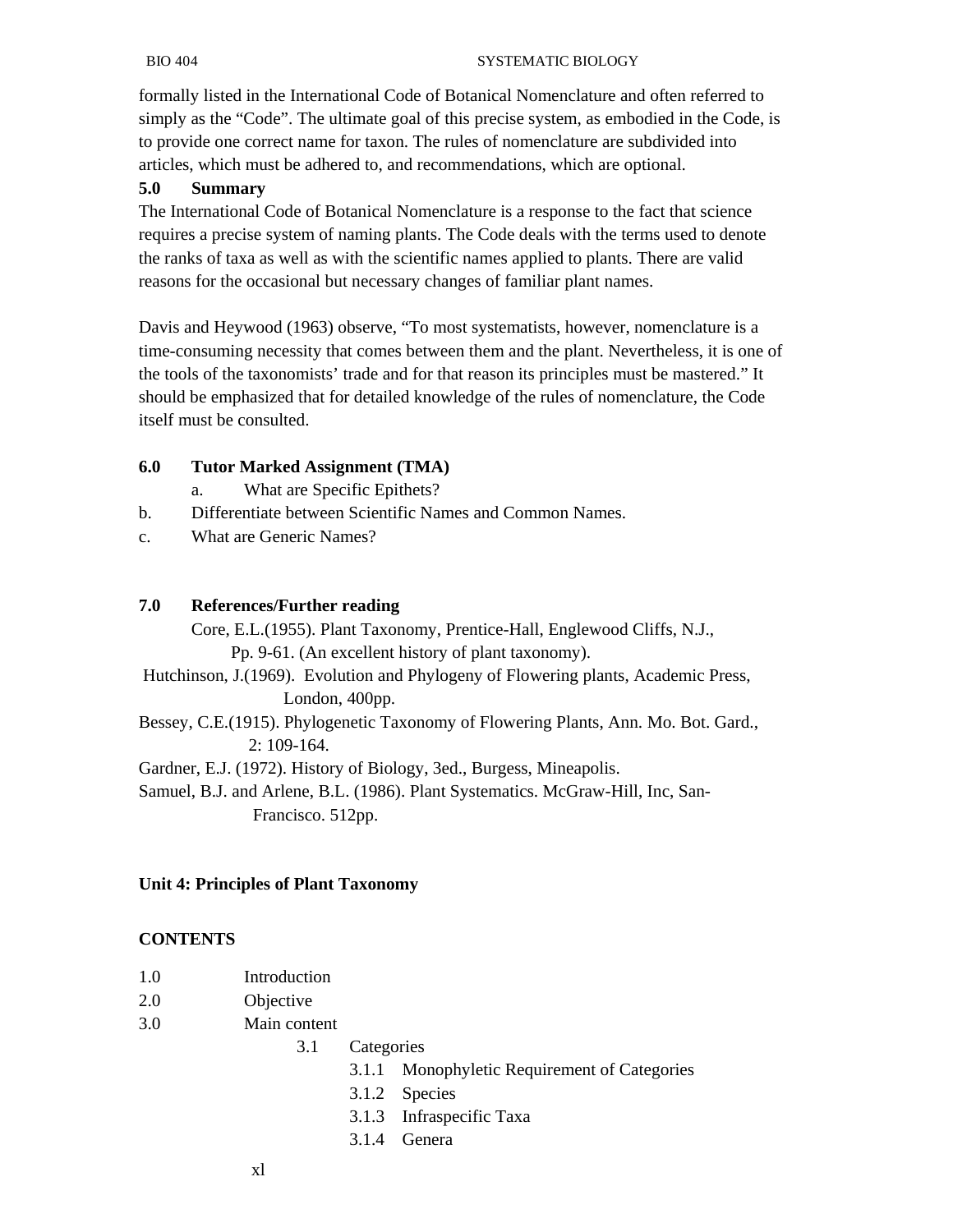- 3.1.5 Families
- 3.1.6 Orders
- 3.1.7 Typological Concepts of Taxa
- 3.2 Characters
- 3.3 Classification
	- 3.3.1 Numerical Phenetics
	- 3.3.2 Cladistics
- 3.4 Biogeography
	- 3.4.1 Vicariance Biogeography
	- 3.4.2 Parallelism and Convergence
- 3.5 Guiding Principles of Angiosperm Phylogeny
	- 3.5.1 Possible Evolutionary Trends in Angiosperms
- 4.0 Conclusion
- 5.0 Summary
- 6.0 Tutor Marked Assignment (TMA)
	- a. What is the Monophyletic Taxon?
	- b. Differentiate between Species and Infraspecific Taxa.
	- c. What are Characters?
- 7.0 References/Further reading

#### **1.0 Introduction**

Taxonomy is based on the similarities and dissimilarities among organisms. Historically, taxonomy has been a descriptive science based on the variation and form of morphological characters. The classification schemes of the taxonomists of the 1700s and 1800s placed similar-appearing organisms together in species, comparable species in genera and genera with resemblances into families.

**2.0 Objective:** At the end of the class, students must be familiar and must understand the principles of Plant Taxonomy.

#### **3.0 Main content**

- 3.1 Categories
- 3.1.1 Monophyletic Requirement of Categories

This is derived from one ancestral population system, whereas a polyphyletic taxon has been derived from two or more ancestral population systems or taxa.

3.1.2 Species

In taxonomic practice, a group of individual plants that is fundamentally alike is generally treated as species, ideally, a species should be separated by distinct morphological differences from other closely related species.

3.1.3 Infraspecific Taxa

A species embraces the variation within its populations. To manage some of the recurring variation, three infraspecific categories are used by plant systematists to provide formal taxonomic recognition of variation within species. These are subspecies, variety (Latin, varietas), form (Latin, forma).

3.1.4 Genera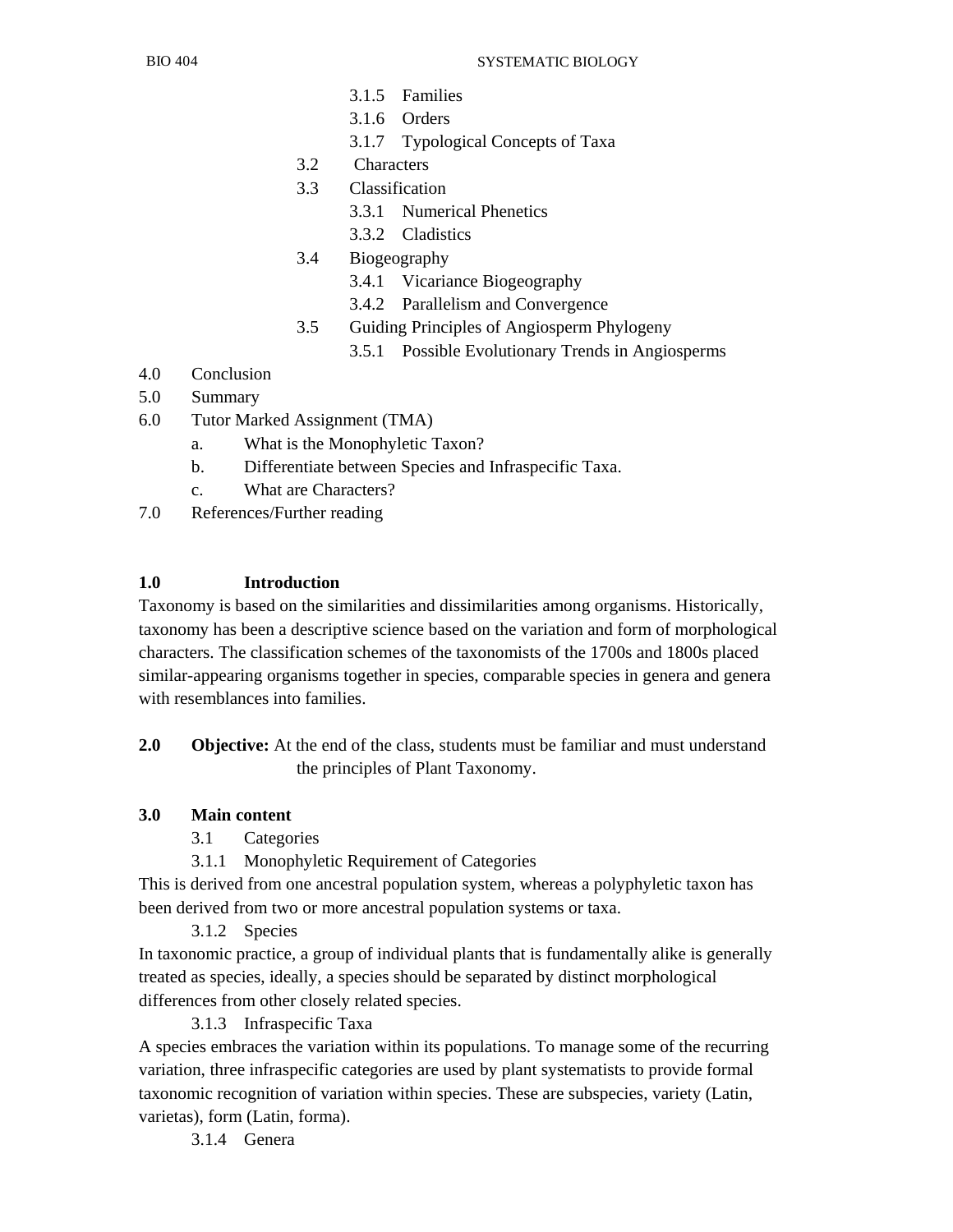Like species, the genus represents a concept. From practical standpoint, the genus is an inclusive category whose species have more characteristics in common with each other than with species of other genera within the same family. Genera therefore aggregates of closely related species

## 3.1.5 Families

Much of what has been said about the concept of the genus applies equally to the concept of the family. Ideally, families should be monophyletic and present both a biologically meaningfully treatment and a practical taxonomy. Both the reproductive and vegetative features are used to characterize families.

## 3.1.6 Orders

This includes one or more families. The monophyletic requirement for establishing orders must be broadly interpreted and should not be too restrictive when developing a workable classification. Orders are much more difficult to define and delimit than families.

## 3.1.7 Typological Concepts of Taxa

Systematists often remember the essential charactersitics of a species, genus, or family and represent that taxon in their mind by an image embodying its salient features. This symbolism exemplifies what is meant by typological concepts of taxa.

## 3.2 Characters

The characters of an organism are all the features or attributes possessed by the organism that may be compared, measured, counted, described, or otherwise assessed. From this definition, it is clear that the differences, similarities, and discontinuities between plants or taxa are reflecting in their characters. The characters of a taxon are determined by observing or analyzing samples of individuals and recording the observations, or by conducting controlled experiments.

### 3.3 Classification

Although the theory of evolution had little immediate impact on the practice of taxonomic research at the level of species, genus, and family, it did impact on taxonomic theory. Systematists began to attempt to develop systems of classifications designed to reflect evolutionary lineages.

## 3.3.1 Numerical Phenetics

Phenectics involves the organizing of data on the basis of similarity for the purpose of obtaining a classification. Phenecticists, the workers in the field of taxonomy, emphasize the need for objectivity in classification.

## 3.3.2 Cladistics

Cladistics analysis attempts to summarize knowledge about the similarities among organisms in terms of a branching diagram called cladogram. Cladistics has its goal the production of objective and repeatable branching diagrams depicting hypothetical evolutionary histories, thus eliminating arbitrariness from classifications.

## 3.4 Biogeography

Classification depends on a hypothesis of the evolutionary development of the taxon, the present day relationships to the environment, and the analyses of the taxon's distribution pattern in relation to paleoclimatic and paleogeography data.

## 3.4.1 Vicariance Biogeography

This is a formalized method to analyze the relationships and histories of biotas by searching for common patterns of distributions of organisms.

3.4.2 Parallelism and Convergence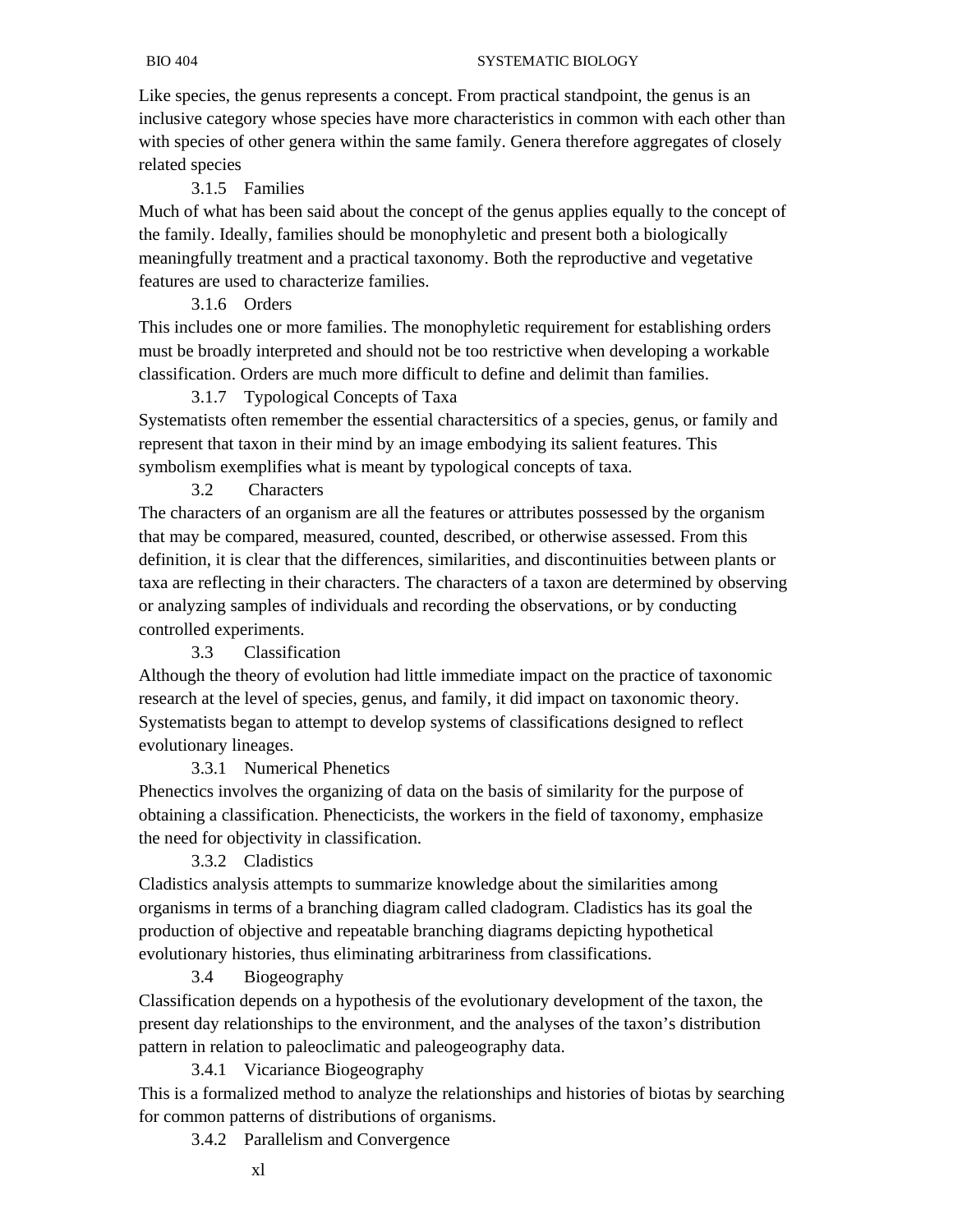If two organisms of different lineage are alike in their features, the resemblance is usually attributed to either parallelism or convergence. Convergence is the resemblance between two or more distinct phyletic lines brought about through evolution by adaptation to similar environments or similar reproductive biologies. Parrallelism is the resemblance is due to a common ancestry ang genetic background.

 3.5 Guiding Principles of Angiosperm Phylogeny The angiosperm phylogenist is faced with major problems of an inadequate fossil record, the prevalence of convergent evolution, and extreme structural modifications of many flowering plants.

## 3.5.1 Possible Evolutionary Trends in Angiosperms

In most groups of flowering plants, woody plants usually have preceded the herbs, vines, and climbers. Perennials gave rise to biennials, and annuals have been derived from both. Terrestrial seed plants usually preceded closely related aquatics or epiphytes, saprophytes, and parasites.

## **4.0 Conclusion**

Taxonomy is based on the similarities and dissimilarities among organisms. Historically, taxonomy has been a descriptive science based on the variation and form of morphological characters. The classification schemes of the taxonomists of the 1700s and 1800s placed similar-appearing organisms together in species, comparable species in genera and genera with resemblances into families

## **5.0 Summary**

Taxonomy is based on the similarities and dissimilarities among organisms. Historically, taxonomy has been a descriptive science based on the variation and form of morphological characters. The classification schemes of the taxonomists of the 1700s and 1800s placed similar-appearing organisms together in species, comparable species in genera and genera with resemblances into families

## **6.0 Tutor Marked Assignment (TMA)**

- a. What is the Monophyletic Taxon?
	- Monophyletic Requirement of Categories

This is derived from one ancestral population system, whereas a polyphyletic taxon has been derived from two or more ancestral population systems or taxa.

b. Differentiate between Species and Infraspecific Taxa.

Species in taxonomic practice is a group of individual plants that is fundamentally alike is generally treated as species, ideally, a species should be separated by distinct morphological differences from other closely related species while infraspecific Taxa is when a species embraces the variation within its populations. To manage some of the recurring variation, three infraspecific categories are used by plant systematists to provide formal taxonomic recognition of variation within species. These are subspecies, variety (Latin, varietas), form (Latin, forma).

c. What are Characters?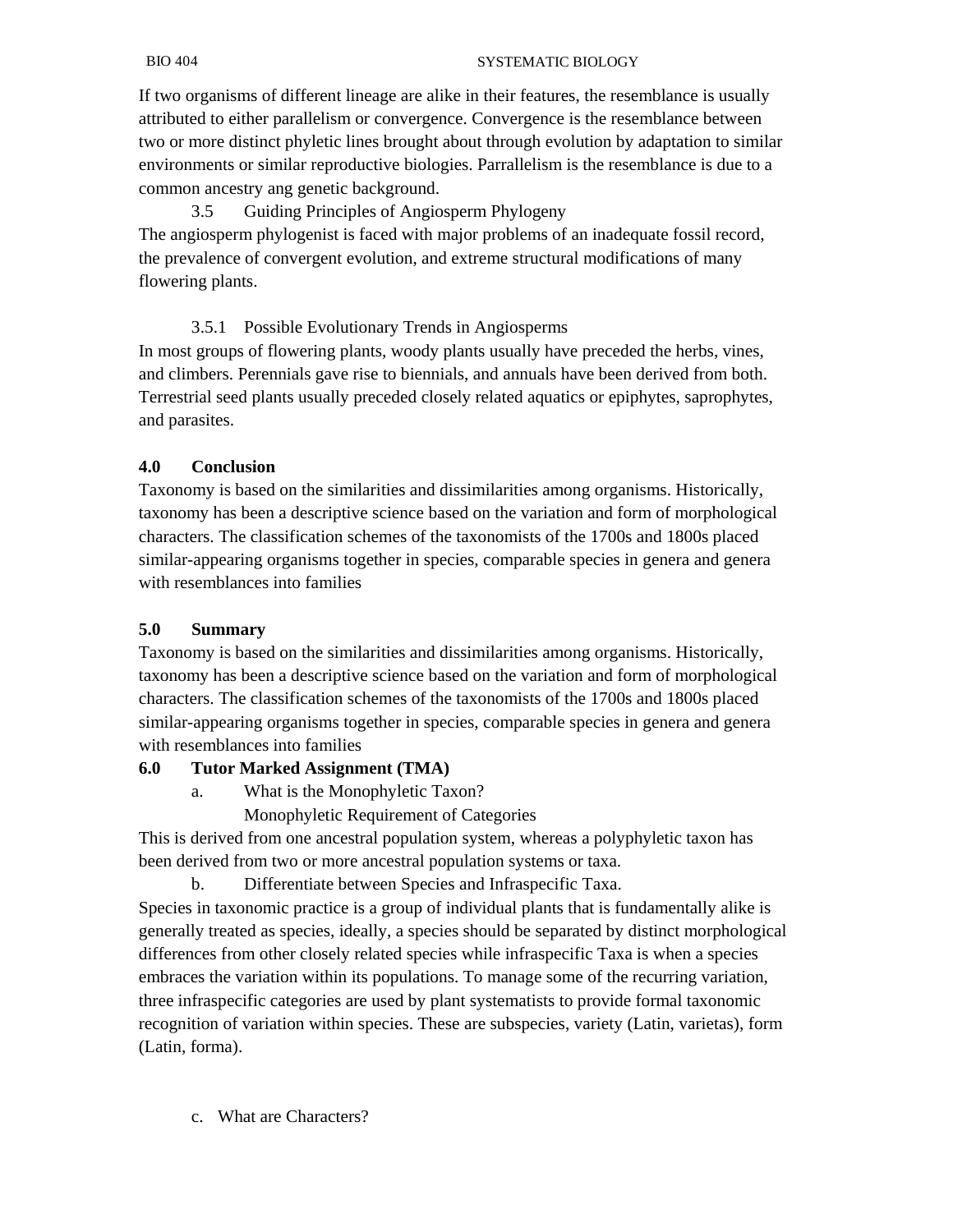The characters of an organism are all the features or attributes possessed by the organism that may be compared, measured, counted, described, or otherwise assessed. From this definition, it is clear that the differences, similarities, and discontinuities between plants or taxa are reflecting in their characters. The characters of a taxon are determined by observing or analyzing samples of individuals and recording the observations, or by conducting controlled experiments.

# **7.0 References/Further reading**

Core, E.L.(1955). Plant Taxonomy, Prentice-Hall, Englewood Cliffs, N.J., Pp. 9-61.

(An

excellent history of plant taxonomy).

Hutchinson, J.(1969). Evolution and Phylogeny of Flowering plants, Academic Press, London, 400pp.

Bessey, C.E.(1915). Phylogenetic Taxonomy of Flowering Plants, Ann. Mo. Bot. Gard., 2: 109-164.

Gardner, E.J. (1972). History of Biology, 3ed., Burgess, Mineapolis.

Samuel, B.J. and Arlene, B.L. (1986). Plant Systematics. McGraw-Hill, Inc, San- Francisco. 512pp.

# **Unit 5: Sources of Taxonomic Evidence I**

## **CONTENTS**

- 1.0 Introduction
- 2.0 Objective
- 3.0 Main content
	- 3.1 Morphology
	- 3.2 Comparative Plant Anatomy
	- 3.3 Cytology
	- 3.4 Embroyology
- 4.0 Conclusion
- 5.0 Summary
- 6.0 Tutor Marked Assignment (TMA)
- a. List the various Sources of Taxonomic Evidence.
- b. Differentiate between Embrology and Cytology
- 7.0 References/Further reading

## **1.0 Introduction**

Taxonomic evidence for the establishment of classifications and phylogenies is gathered from a variety of sources. Because all parts of a plant at all stages of its development can provide taxonomic characters, data must be assembled from many diverse disciplines. The use of information from studies on comparative anatomy, embryology, palynology, cytogenetics, chemistry, and so on has greatly improved the modern classification of plants.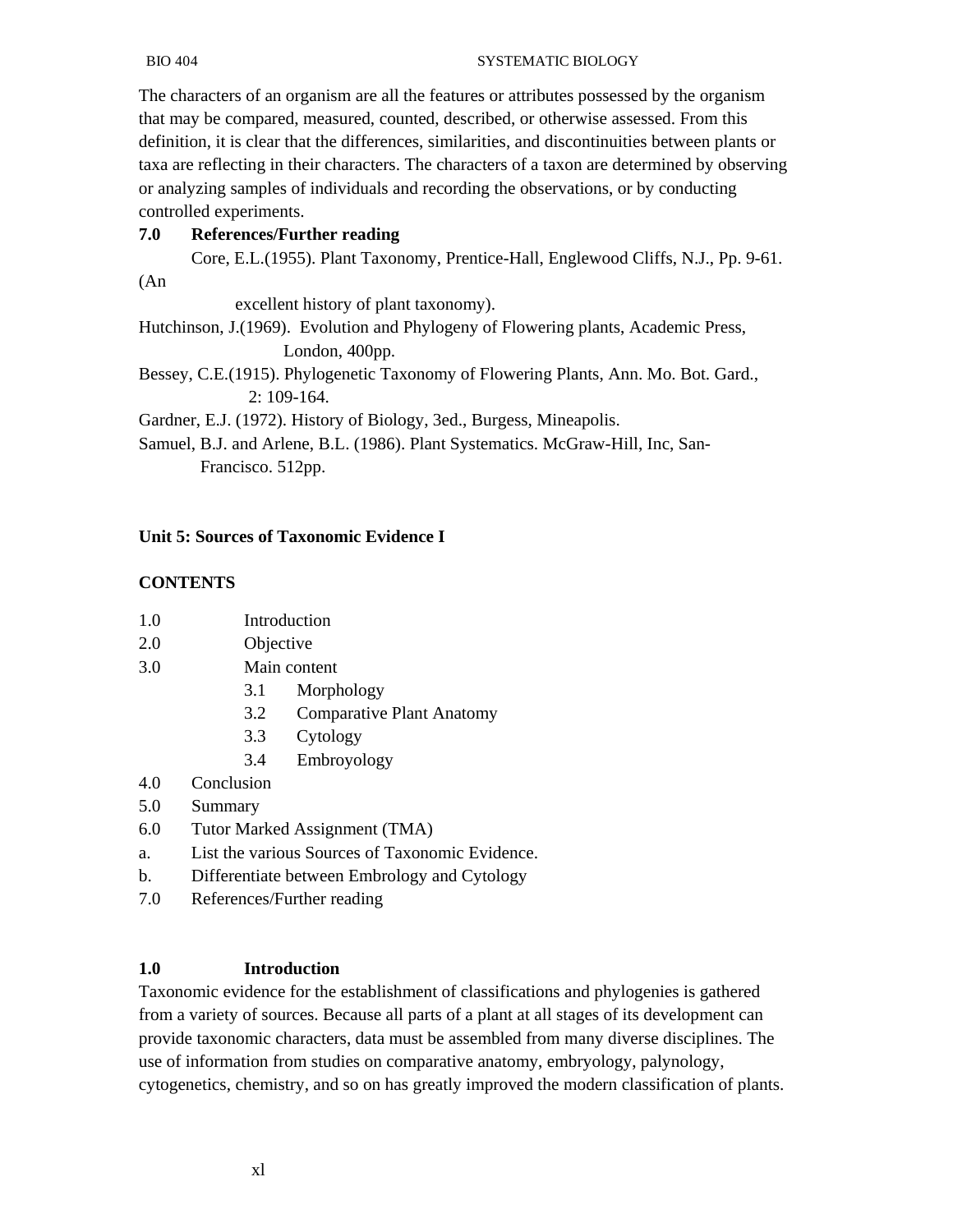**2.0 Objective:** At the end of the class, students must be familiar with various source of evidence and the sources for the establishment of classifications and

phylogenies

## **3.0 Main content**

3.1 Morphology

 As a source of taxonomic character, taxonomists still rely till today on morphologic characters both for producing classification and for diagnostic purpose. Usually, morphological character can be divided into 2 broad groups:

## 3.1.1 Vegetative Characters

 These make up the greater part of the phases of most species which allow us to recognize them virtually e.g. the leaf, stem etc., under this we have:

i. Habit: We talk about this size, the branching, portion of the particular plant, the duration of the plant i.e. annual, biennial or perennial.

 ii.Underground organs: We refer to all these parts of the plant that are within the ground mainly roots either tap, adventitious or fibers.

iii Stems: The size, the various parts, stem, types, branching.

 iv.Leaves: All the various parts of the leaves, the types, the shape and the types of the apex base, margins, petiole (present or absent and the various sizes).

 v.Andumentum: This refers to the hairs on the plants. Presence or absence and the various types. The density (spare, or dense depending on the plant).

## 3.1.2 Reproductive Characters

 As the name suggests, these characters pertain to the various parts of the plant that are involved in reproduction:

 i. Inflorescence: Parts and types with genera, family and within the plant world. ii. Flowers: Smell, colour, number of flower and superior or inferior.

A flower is seen to the made of different parts:

a. Pedicel: Presence or absent, size,

 b. Calyx: Number of calyx, it varies with species or even a single species, some 4, others 3.

c. Corolla: Very important character colour, size, the venation of the corolla.

 d. Androecium: Male part – stamen, filament, they constitute very important character when it comes to discrimination

- e. Gynoecium: Ovary, style and stigma
- f. Nectaries: The glandular organs which secrete nectar. Present or absent

 g. Fruits: Various aspects of the fruits morphology constitute very important morphological characters

h. Seeds: Size

## 3.2 Comparative Plant Anatomy

 Comparative anatomical studies of angiosperm play an increasingly important role in the solution of taxonomic problems and the formulation of natural or phenetic groups.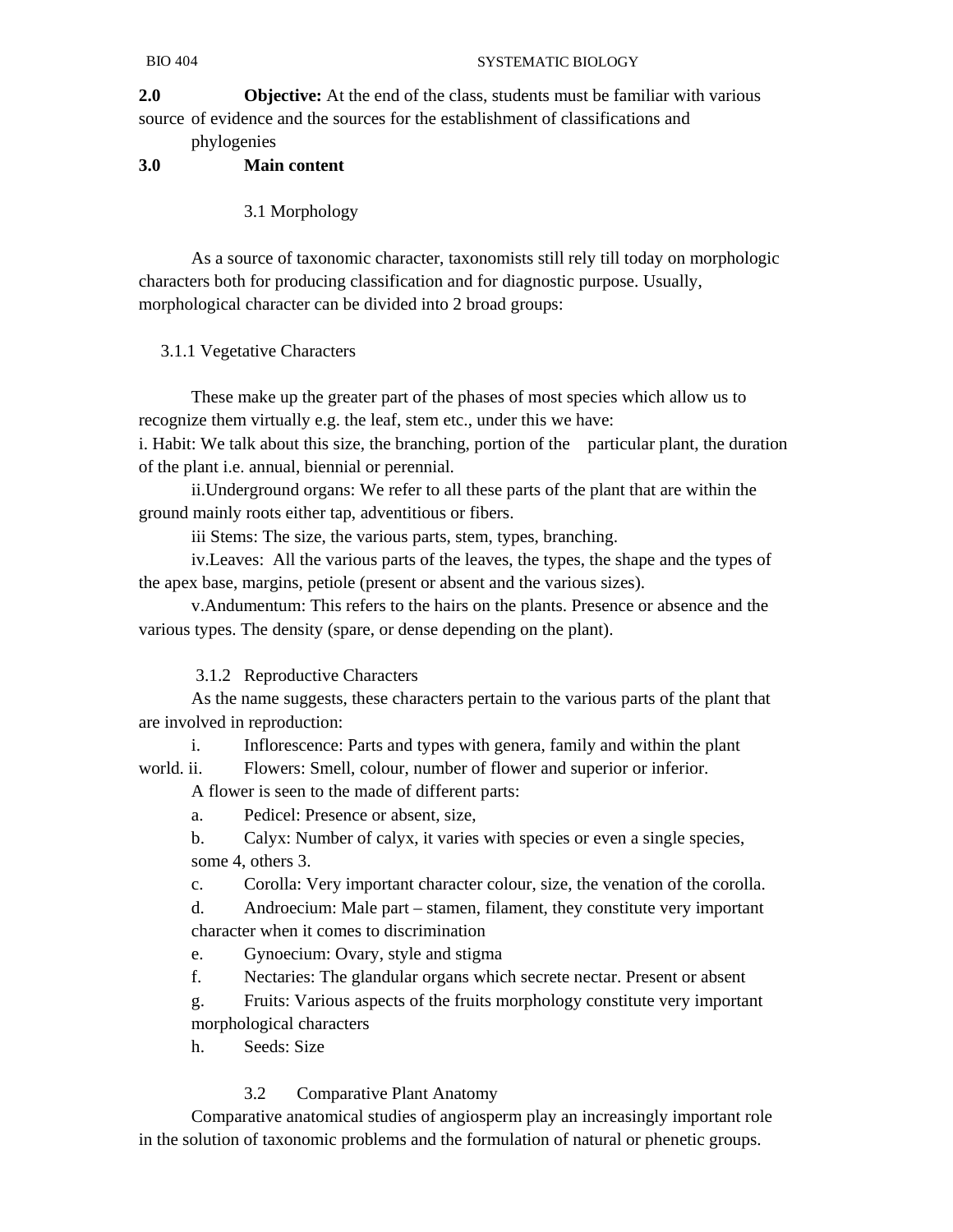Some of the early comprehensive anatomical works on various angiosperm families include those of solereder (1908) which is titled Systematic Anatomy of the Dictoyledons and the monumental work of Mekays and Chalk, titled the anatomy of the Dicotyledons which was all that was known at that time of the descriptive anatomy of dicotyledons.

The various parts of the plants that may be investigated anatomically includes:

- a. Stem
- b. Leaves
- c. Leaf petioles
- d. Leaf nodes

a. Stem: The anatomy of a stem especially those that had undergone secondary thickening have:

- i. Growth layers (annual rings) may either be present or absent
- ii. Tricheids and fibres: Various types
- iii.Wall thickness, cell length
- iv. Vessel: The frequency and distribution

The thickness of the wall and the size of the cells.

v. Rays: Types, abundance and the size

vi. Axial Parenchyma – Distribution of the axial

parenchymatous cells, the types could be just-team, sample or selerotic. b. Leaf-Anatomy: The leaf shade can be variously investigated. i. Cuticular characters: Distribution and orientation of papillae (any outgrowth that projects from the surface of the leaf e.g. hours etc). ii. Epidermis: may be uniseriate or multi-seriate. Number of cells if multi- serrate, thickness of cell walls, size, shape and contents of cells. iii. Stomata (stoma): types: about 8 depending on the surrounding cells, distribution of stomata in which stomata may be confined to the upper leaf surfaceit is referred to here as being epistomatic. In some cases, they are confined to the lower leaf surface-Hypostomatic; Amphistomatic: when they occur on both upper and lower surfaces. iv. Hypodermis: This is the general term for layer or layers of cells beneath the epidermis and they are morphologically distinct from underlying cortical cells. They may be present or absent. Then one has to record the location either on the upper epidermis or just above the lower (epidermis) surface. Then the number of cells. v. Sclerenchyma: mainly used for: - support i.e. mechanical purposes.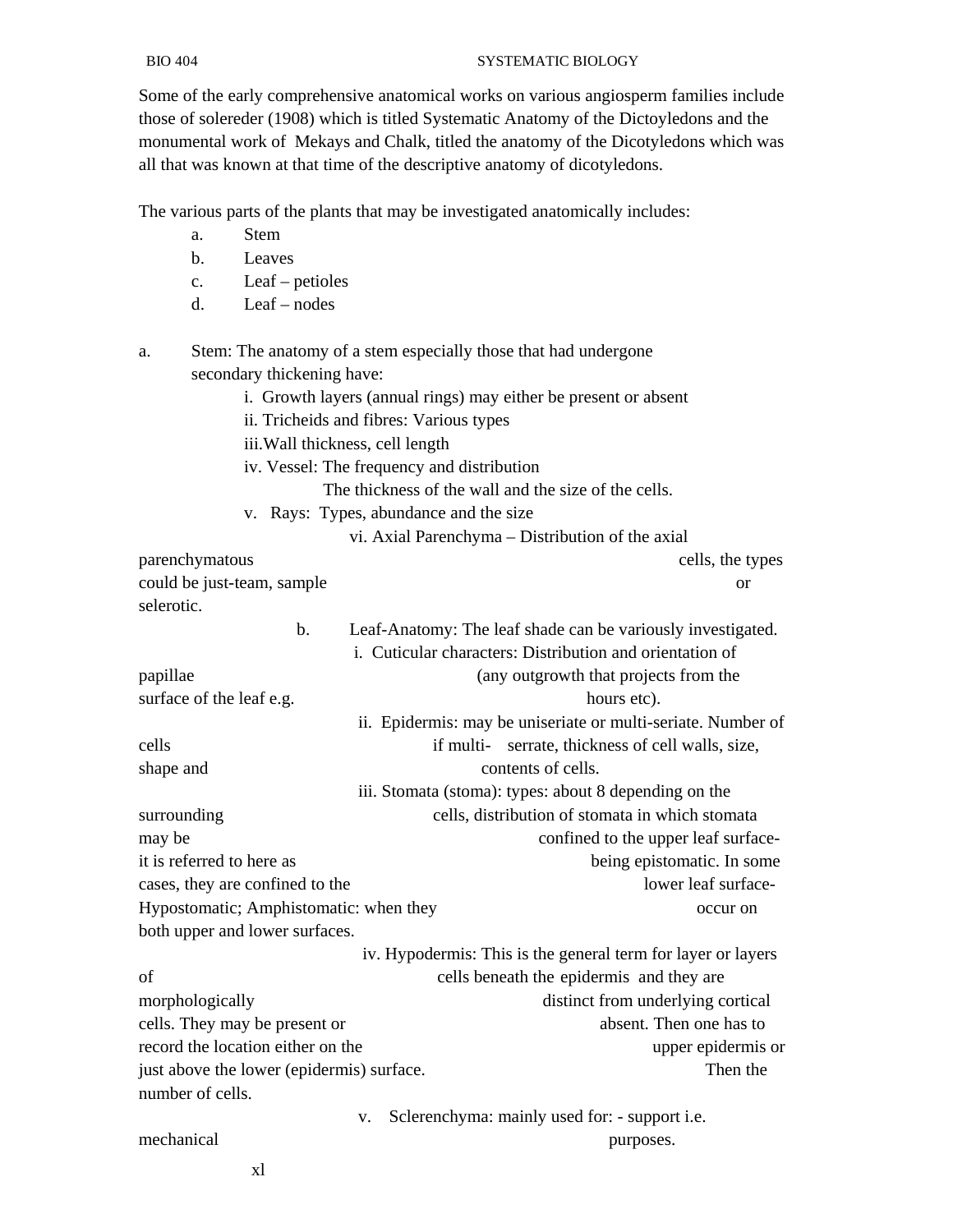|                        |     | <i>i</i> . Present or absent.                             |
|------------------------|-----|-----------------------------------------------------------|
|                        |     | ii. Types                                                 |
|                        |     | iii. Distribution.                                        |
|                        |     | In some plants, it may be restricted to outer part of the |
| stem                   |     | and in some are on the inner part. Sclerenchyma           |
| in usually             |     | associated with the vascular bundle <i>i.e.</i>           |
| they occur in discrete |     | bundles and confined to the outer                         |
| region of the vascular |     | bundle.                                                   |
|                        | vi. | Mesophyll: can be defined as the photosynthetic           |
|                        |     | parenchyma tissue of a leaf                               |
| located between        |     | the epidermal                                             |
| $\mathbf{1}$           |     |                                                           |

There are various types:

 i. Bifucial i.e. i.e. palisade parenchyma or sides of the blade and spongy parenchyma on the other side. ii.Isolateral i.e. palisade parenchyma on both sides of

layers.

the blade.

 Numbers of layers of palisade and spongy tissues distribution and shape of chlorenchyma (photosynthetic cell).

Shape of mesophyll cell

 Presence or absence of air-lacunae mesophyll whether the mesophyll is loss or compact. Presence or absence and distribution of secretary canals or cavities. Ferrn and distribution of crystal.

- vii. Venation: record all the major venation patterns.
- viii. Trichomes: hairy covering of leaves, stem, root. Presence/absence Density

Various types

#### **3.3 Cytology**

During the past few decades, cytology either alone or interwoven with genetic has influenced many taxonomic findings. Cytological dates are derived mostly from the nucleus and pertain to chromosome number and morphology and chromosome behavior at meiosis.

They may be used for purpose of comparison or for evolutionary interpretation.

Cyto-taxonomy: is the investigation of chromosomal relationships in populations, races and species in order to educate taxonomic and evolutionary relationships.

Cytogenetical: It is the investigation which combines and synthesizes the methods and results of chromosome cytology with the genetics methods and results of breeding analysis.

The appearance of the somatic chromosomes of mitotic metaphase is termed karyotype. Parts of its plants with rapidly dividing cells e.g. root tips can be prepared for cytological examination by routine techniques e.g. aceto-carmine sequence.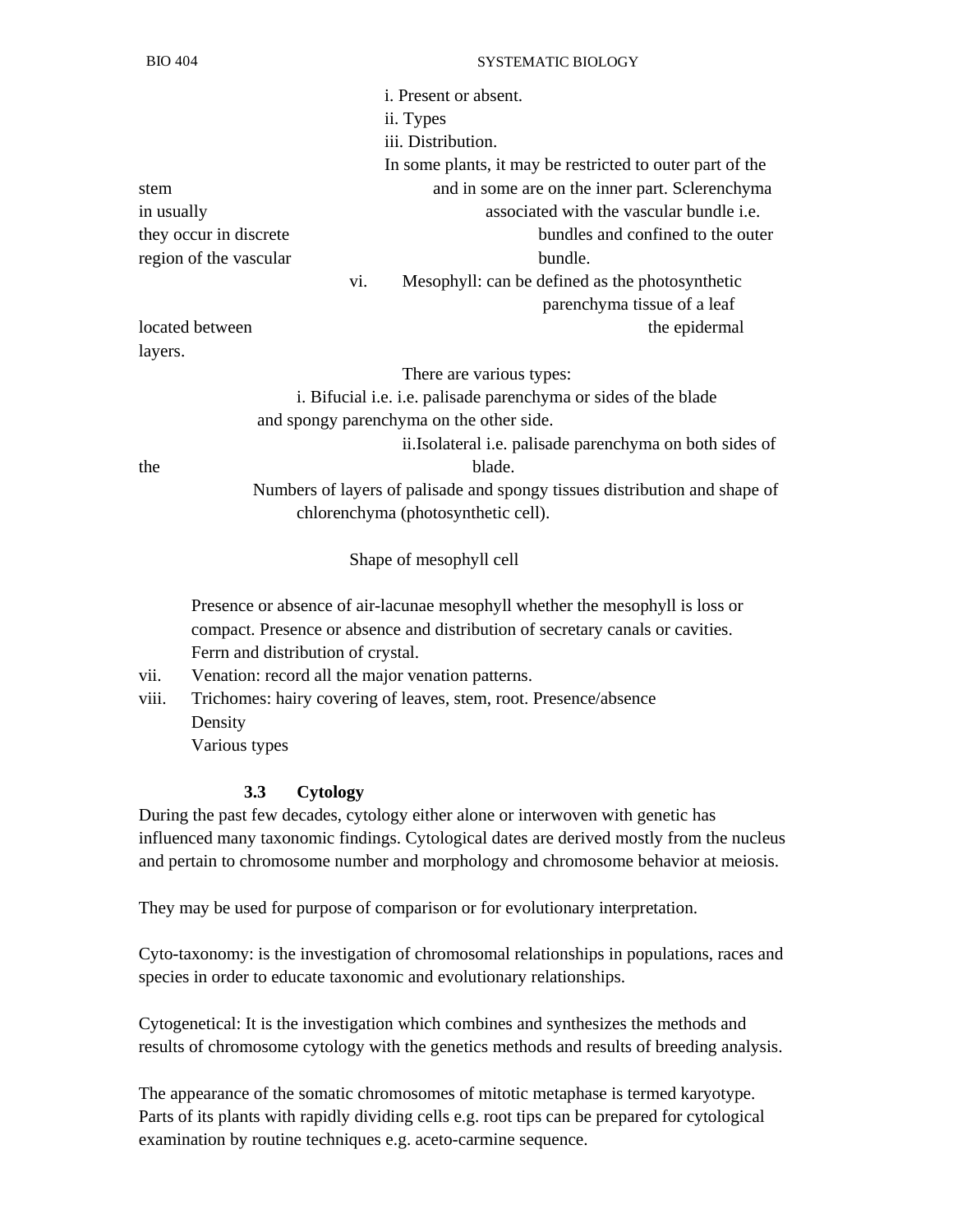Value features of the karyotype are used in taxonomy. For comparative purposes and these are mainly chromosome number and morphology which form the common and basic phase of cyto-taxonomy chromosome number.

The importance of chromosome number as a taxonomic character is that it is usually constant within a species. All individual within a species usually have the same chromosome number although there are exceptions.

The number of chromosomes recorded in flowering plants range from  $2n = 4$  in Haplopappus gracillis composite to  $2n = 265$  in Poa litorosa (grass) and very light numbers are found in some ferns e.g. Ophioglossum vulgaris where chromosome number 2n =500 – 520.

Chromosome number may be uniform in a genus or higher group or vary from member to member. Three broad classes of chromosome number relationship within taxonomic groups may be recognized.

 (1.) Throughout the whole group such as genus, no derivation in chromosome number is found e.g. all species of Pinus and some related general have 17  $= 12$ . Species also, in Quercus (oak) and also in Fagaceae. In these examples, chromosome number is clearly of no value for taxonomic discrimination within the group. Although the constant number may be a useful character to distinguish the group from others.

(2.) The basic number of chromosome which is usually referred to as X is found to be exactly multiplied in various numbers of a group giving a polyphoid series. The common lowest diploid number 2x by doubling may produce tetraploid (4x) and the tetraploid to give octophoid (8x).

> Triploids (3x) and hexaploids (6x) may be formed through hybridization between the different levels and individual species whose somatic chromosome number is an exact multiple of the basic number are termed Euphoids.

(3.) The number of chromosome found within a group bear no simple numerical relationship to each other. In this case, there may be changes in number without multiplication of complete sets of chromosomes and they are most frequent at the diploids level.

The changes in the haploid basic number seem to imply a gain or loss of chromosomes one by one these are known as aneuphiods series.

Aneuphiod is defined as chromosome numbers which are not exact multiples of an original haphoids number, with one of more chromosomes missing i.e.  $2n - 1$  or in addition to the euphoid number i.e.  $2n + 1$ .

So that aneuphoid serves are:

 $2n-1$ ,  $2n-2i$   $2n-3$ Or  $2n + 1$   $2n + 2$ ,  $2n + 3$ 

l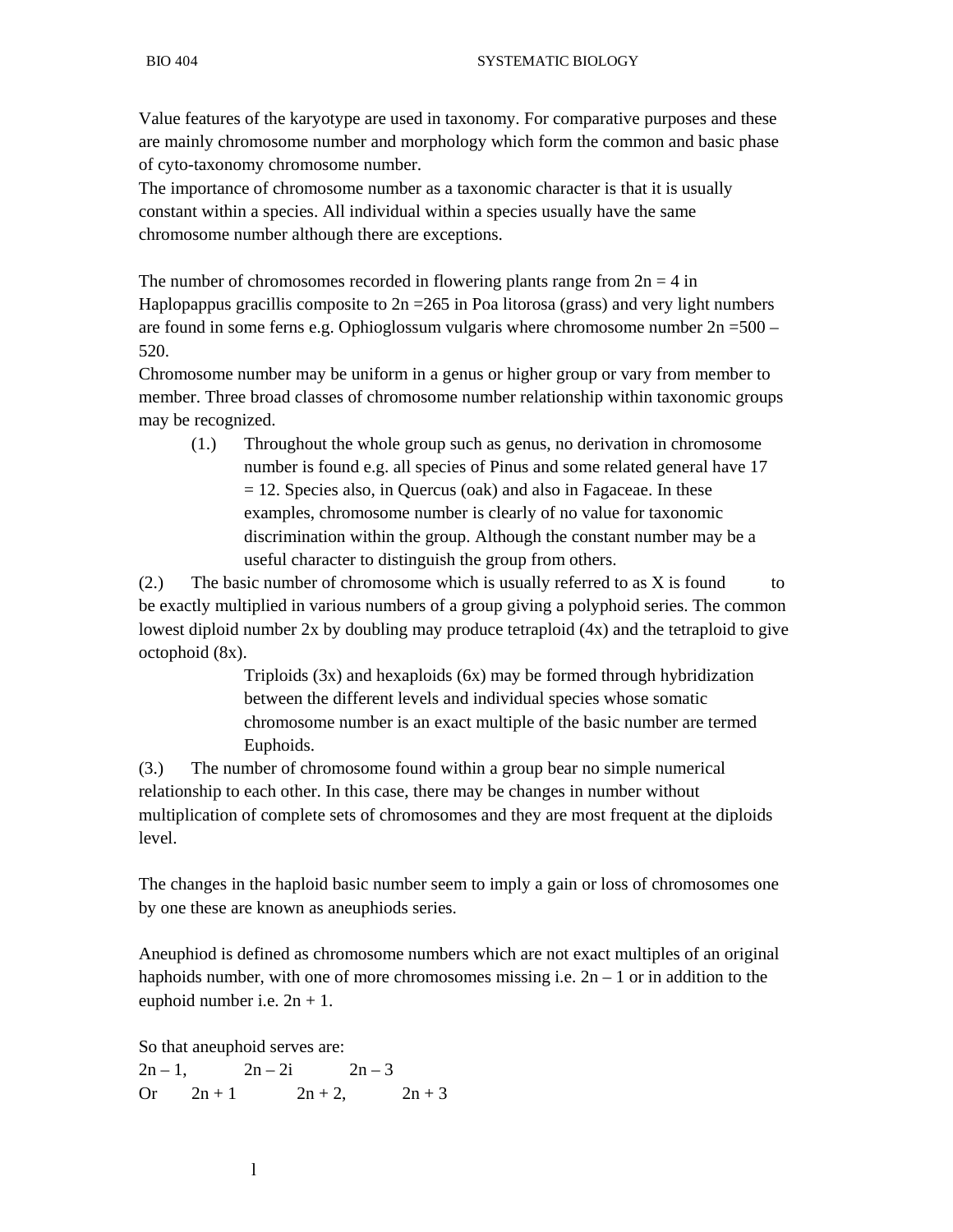Various mechanisms by which increases or decreases in chromosome number may be brought about include irregularities during division of cell or changes in the chromosomes themselves and such changes include fragmentation, mis-division of the centromere.

Then apart from these normal types, there are certain B-chromosomes which are usually referred to as 'accessory chromosomes'. These are super numeracy chromosomes that are in addition to the normal diploids complement which are heterochromatic and occur in varying numbers among different individuals of a population. They may be minute in which cases are referred to as micro-chromosomes or moderately large in comparison with the normal number of the complement.

#### Chromosome Morphology

Chromosomes vary not only in number but size. Both absolute and relative, shape and volume, and in the amount and distribution of heterochromatin. These features may be observed in karyotypes in certain groups where the individual chromosomes are large enough to be seen in details.

#### (a) VARIATION IN ABSOLUTE CHROMOSOME SIZE

 Chromosomes size including the total DNA contents of the nucleus may vary as much as 20 fold, between genera of the same family having the same or similar chromosomes number.

The chromosomes of vascular plants are found in general to be larger than those of algae, fungi, mosses and various kinds of micro-organism.

#### (b) VARIATION IN STAINING PROPERTIES

 The chromosomes of different species vary greatly in their ability to absorb the dye on their surfaces. Chromosomes of most Liliaceae and Poeaceae are notable for the same stain with which they can be stained. Those of Malvaceae within with much greater difficulty.

 In addition, the chromosomes of many species contain some region which stains more usually than others at many stages of the mitotic cycle. This has been designated as regular".

#### (c) VARIATION IN CHROMOSOME MORPHOLOGY

 Chromosomes Morphology is usually studied at the metaphase of mitosis when chromosomes have become contracted to the maximum amount of nearly the maximum in their cycle. And when they are most easily stained. The principal marks which may be seen at this stage are the centromere to which the spindle fibres are attached and in many chromosomes one or more day constrictions. In addition, one, two, and a larger number of chromosomes pair in the somatic complement of a species bear at one end of a satellite. This usually appears as a single small spherical body or a pair of such bodies attached to the remainder of the chromosome by a blender thread.

 In most chromosomes, the centromere is located in one particular region of the chromosomes.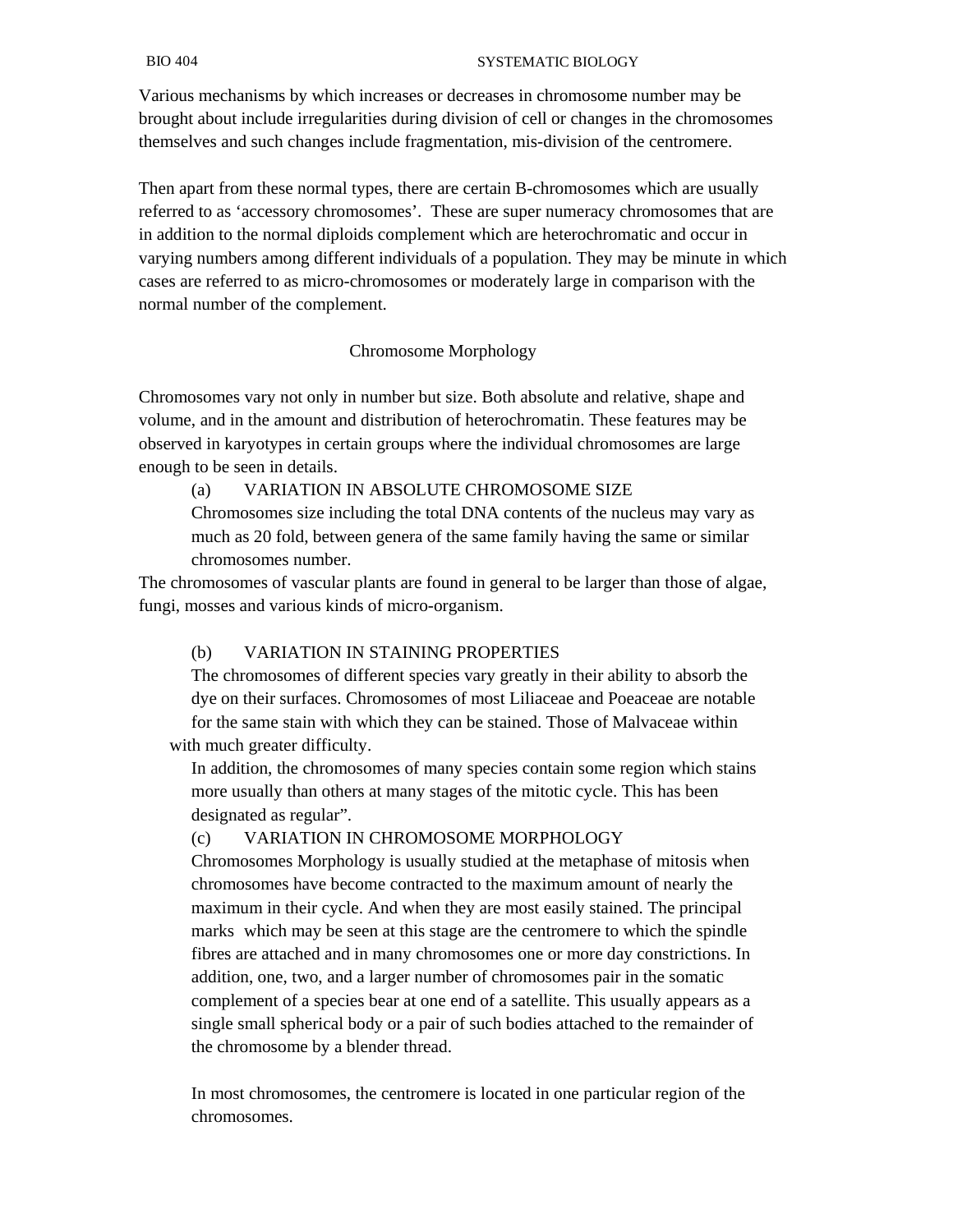Accordingly to its position, chromosomes are designed as follows:

- (a.) Telocentric:- centromere at one and of the chromosome so that the chromosome consists of a single arm.
- (b.) Acrocentric:- centromere near one end of the chromosome so that it contains one long arm and one vary short arm.
- (c.) Submetacentric:- centromere nearer to one end of the chromosome than the other so that the arms are distinctly unequal but less so than in acrocentric chromosomes.
- (d.) Metacentric:- centromere at or near the middle of the chromosomes so that its arms are nearly or quite equal in length.

These joins categories are not sharply distinctive but grade imperceptibly into other.

#### (d) VARIATION IN RELATIVE CHROMOSOMES SIZE:

 The chromosomal complement or karyotypes of most species of plants consist of chromosomes which are comparable to each other in size. There are however, many compliments which contain chromosome of two contrasting size: large and small. The differences are often represented in a diagrammatic form known as a collogram or karyogram.

 CHROMOSOMES DIFFERENCES AS TAXONOMIC CHARACTERS Chromosome morphology can be used for purposes of species identification and classification as well as for purposes of phylogenetic interpretation.

Changes in the morphology of the chromosomes are a reflection of internal rearrangement of the chromosomes. These changes are collectively referred to as "chromosomal aberrations". Chromosomal differences reflect more or less directly the genetic content of the individual.

Differences in chromosomal size may either reflect differences in the number of different kinds of gene products, or protein which the individual can produce or neglect duplications of genes which influence the kind of protein that can be synthesized. And differences in staining properties often reflect differences in the timing of gene action, differences in karyotype morphology reflects differences in genes arrangements which can reflect drastically the way in which genes can become segregated and recombined in Mendelian heredity.

Differences in chromosomes number may reflect either differences in genes arrangement s or genes duplication, or both in short, chromosomal differences reflect differences in the source of genetic variation. While morphological, physiological and biochemical differences reflect differences in the products of gene action modified by environmental influences.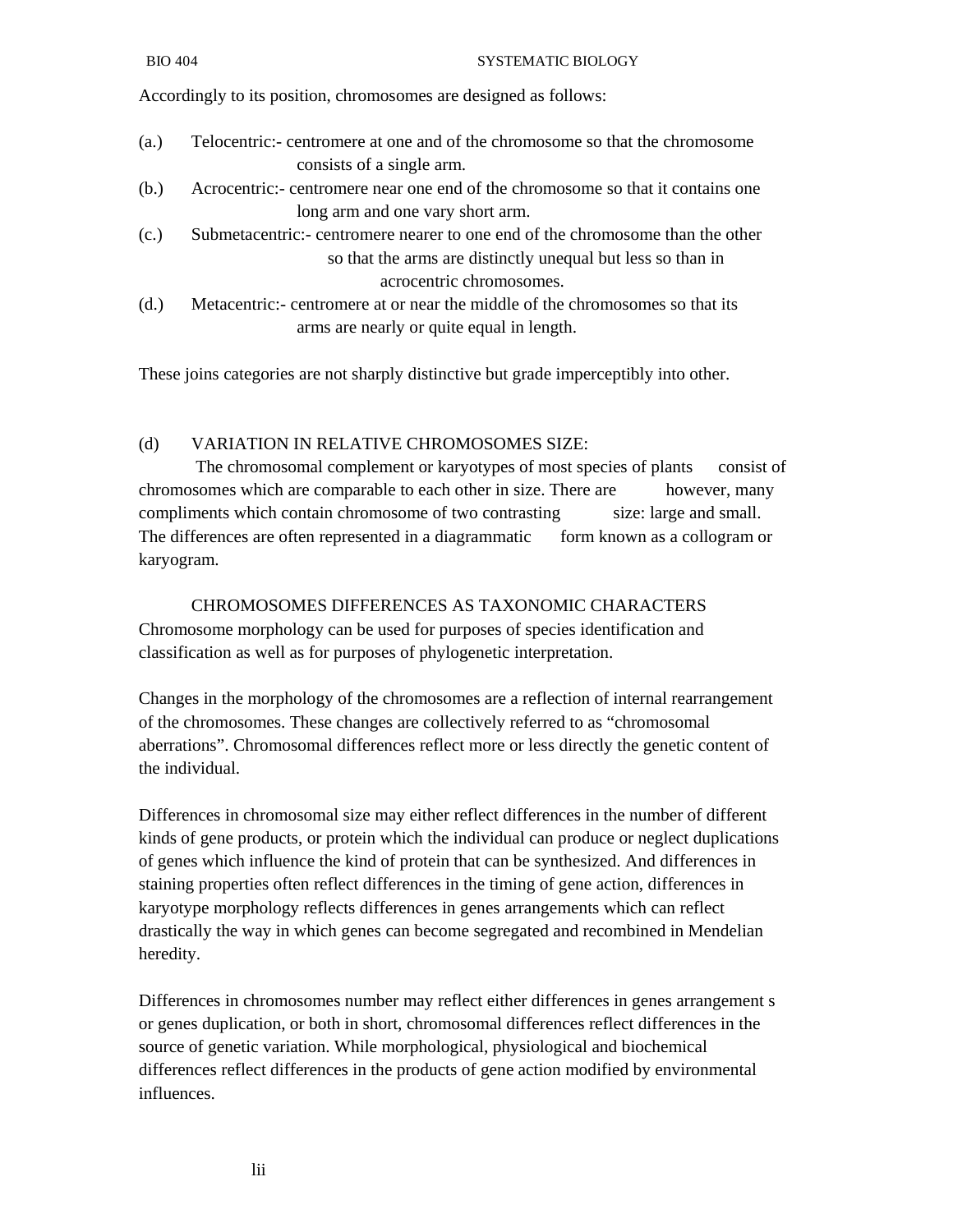In other to understand evolution, we must become familiar with and takes into account all of these differences.

## CHROMOSOMES AND TAXONOMY

Another aspect of cytology that is mainly employed in taxonomy is chromosomes behaviour at mitosis.

Valuable information can be obtained from a study of the way chromosomes behave at mitosis and this particular aspect may permit a distinction to be made between taxonomy mitotic behaviour is often used frequently as a way of indicating relationship through the kind of the degree of pairing that takes places since it may show that hybridization has occurred. It may also indicate structural differences in the parental chromosomes such as reduplication or explain the causes of sterility.

Great weight is often placed on the degree of chromosomes homology in hybrids as an estimate of degree to which the parental species are related.

The chromosomes derived from two parents are often not homologous at meiosis and therefore do not pair. If the numbers of parents are different pairing will be uncompleted.

# HOW TO MAKE CHROMOSOMES COUNTS UNDER THE MICROSCOPE

- (1.) Sow the Seeds on fitter papers in Petri dishes.
- (2.) Excise, after germination, the root tip from the seedlings
- (3.) Pretreatment: it is carried out either in saturated solution of Paro-dichloro-benzene (P.D.B.) for 2-4 hours at room temperature or use 0.05% aqueous solution of colchicine for 11/2- 2 hours at room temperature instead of P.D.B. There is an alternative because some plants don't react to P.D.B. because you have to try it first before knowing.
- (4.) Remove from the solution and fix in fresh  $3 + 1$  acetic alcohol i.e. 3 parts of absolute alcohol and 1 part of glacial acetic acid. The fresh is very important.
- (5.) Rinses in water.
- (6.) Hydrolyse in 1molar Hydrochoric Acid (HCl) in a water bath at 600 for 5-8 mins.
- (7.) Rinse in water
- (8.) Place some of the root tips on the stick one or two at a time and add 1 or 2 drops of propronic orcelin to stain the cells leaves for 2-5 minutes to allow the stain to penetrate.
- (9.) Squash the roots tips under a cover slip to spread out the cells. At times, use red to squash.
- 10. Examine the slide under the microscope, usually it is better to examine under low power microscope.

This is a temporary slide which can last for one or two days. To make it permanent, freeze that area under the cover slip using "arcton 12" spray which is a chemical under pressure. After freezing, remove cover slip, using razor blade and place bottom a Petri dish with the slides containing the cells facing upward.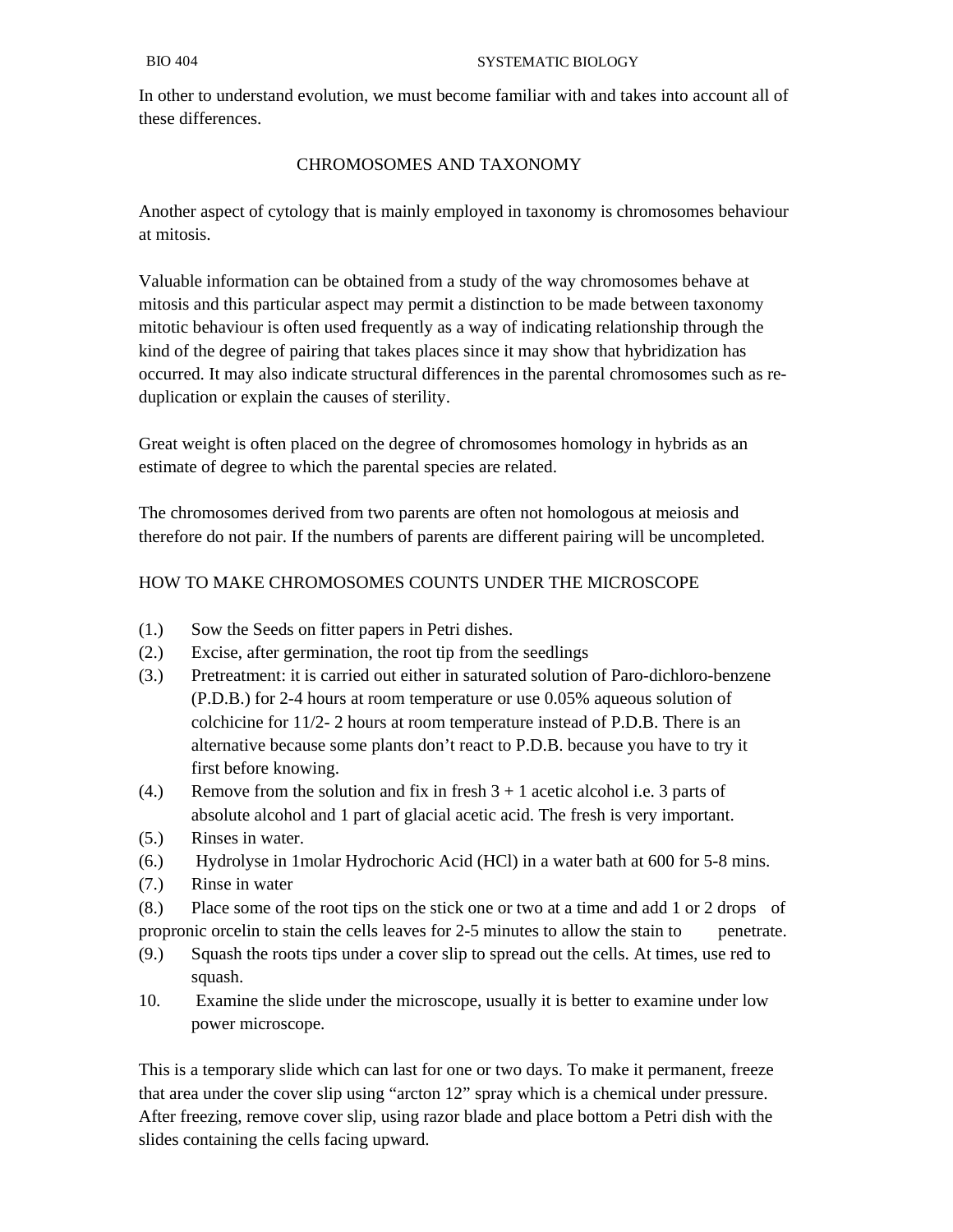Then dehydrate in 90% alcohol for 2-3 minutes then in 95% and 100% to get absolute alcohol into this in different Petri dishes to

90% 95% 100%

Add a drop of Euparal to the area of the slide containing the the cell and replace the cover slip in position.

Then warm the slide on a hot plate at 600c for 2-3 days to harden the mountant i.e. Euparal. Other areas where taxonomic characters can be considered.

3.4 Embrology

It constitutes another field from which other taxonomic character can be drawn. The team embryology includes the successive stages of:

Megasporogenesis, and Microsporogenesis.

 Megagametogenesis and microgamentogenesis and the post-fertilization stage of embryogeny.

Megagametogenesis and micro-gametogenesis refers to the development of male and female gametophytes and post-fertilization stages of embryogeny refers to the developmental stages from the fertilization egg to the mature embryo and the surrounding coat.

The following embryological characters have been considered to be taxonomically significant.

## 1. Anther:

- (a) Number and arrangement of loculi
- (b) Structure and thickness of the endothecium.
- (c) Nature of tapetum-Glandular or Amoeboid

2. Development and structure of the ovule.

- (a.) Number and structure of integuments
- (b) Method of vasculation
- (c) Structure of vasculation
- (d) Presence or absence of an endothecium
- 3. Form and extent of the nucleus:
- 4. Origin and extent of the sporogenous tissues in the ovule:
	- (a) Number of archesperial cells.
	- (b) Presence or absence of wall layers
	- (c) Nature of cell divisions
- 5. Megasporogenesis and Development of the Embryo Sac. Characters of special importance are:
	- (a) Time of wall formation in megasporogenesis.
	- (b) Position of functioning megaspores.
	- (c) Size, shape and arrangement of cells and nuclei

#### Composition the embryo sac.

- 6. Form and organization of the mature embryo sac, variable characters include:
	- (a) Shape, number and arrangement of the nuclei and cells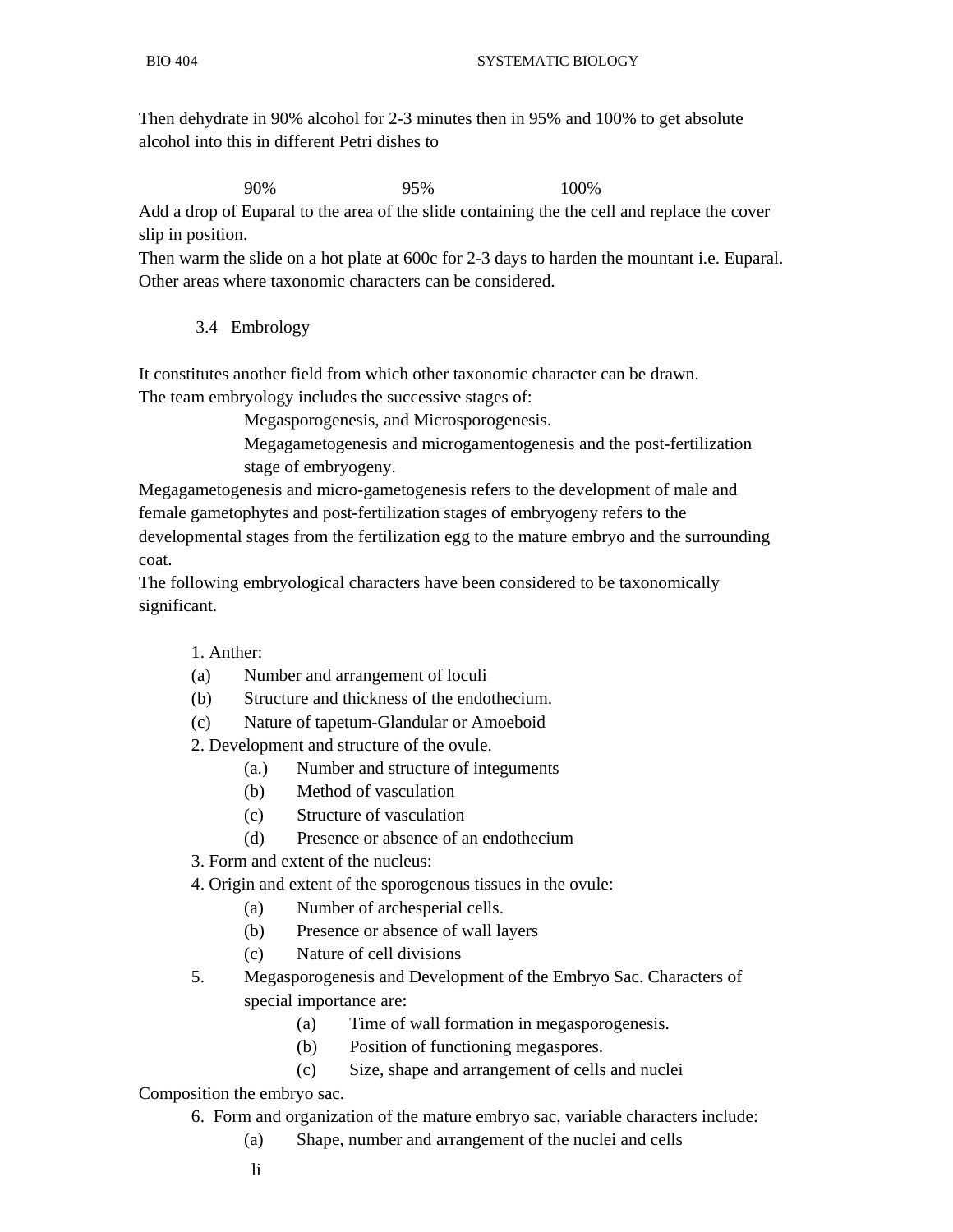- (b) Nature of synergies and antipodals
- (c) Presence of starch or other food reserves
- 7. Fertilization.
- a. Path of entry of the pollen tube:
	- i. Porognmous-entry through the micropyle
	- ii. Chalazogamous- entry through the chalaza of the ovule.
	- iii. Mesogamous.
- b. Interval between pollination and fertilization.
- 8. Endosperm (Post fertilization development)
	- (1) Nature of endosperm formation in which the:
	- (a) Nuclear: endosperm formation in which the initial division is not accompanied by wall formation
	- (b) Cellular: the first and most of the later divisions are accompanied wall formation.
	- (c) Helobial: first division accompanied by wall formation and subsequent division are free nuclei.
	- (2) Presence of ruminate endosperm.
	- (3) Nature of endosperm food reserves, and fate of endosperm

## in mature seed.

9. Certain abnormalities of development.

- (a) Apogamy: Development of a new embryo from a cell of the gametophyte other than the egg.
- (b) Adventive embryony: Embryo development: from diploid cells of the nucleus or the integument.
- (c) Polyembryony: The occurrence of more than one embryo in a seed.

# **4.0 Conclusion**

Taxonomic evidence for the establishment of classifications and phylogenies is gathered from a variety of sources. Because all parts of a plant at all stages of its development can provide taxonomic characters, data must be assembled from many diverse disciplines. The use of information from studies on comparative anatomy, embryology, palynology,

cytogenetics, chemistry, and so on has greatly improved the modern classification of plants. **5.0 Summary** 

Taxonomic evidence for the establishment of classifications and phylogenies is gathered from a variety of sources. Because all parts of a plant at all stages of its development can provide taxonomic characters, data must be assembled from many diverse disciplines. As a source of taxonomic character, taxonomists still rely till today on morphologic characters both for producing classification and for diagnostic purpose. Comparative anatomical studies of angiosperm also play an increasingly important role in the solution of taxonomic problems and the formulation of natural or phenetic groups.

Cytology either alone or interwoven with genetic has influenced many taxonomic findings. Cytological data are derived mostly from the nucleus and pertain to chromosome number and morphology and chromosome behavior at meiosis. Embrology constitutes another field from which other taxonomic character can be drawn.The term embryology includes the successive stages of Megasporogenesis, and Microsporogenesis.

## **6.0 Tutor Marked Assignment (TMA)**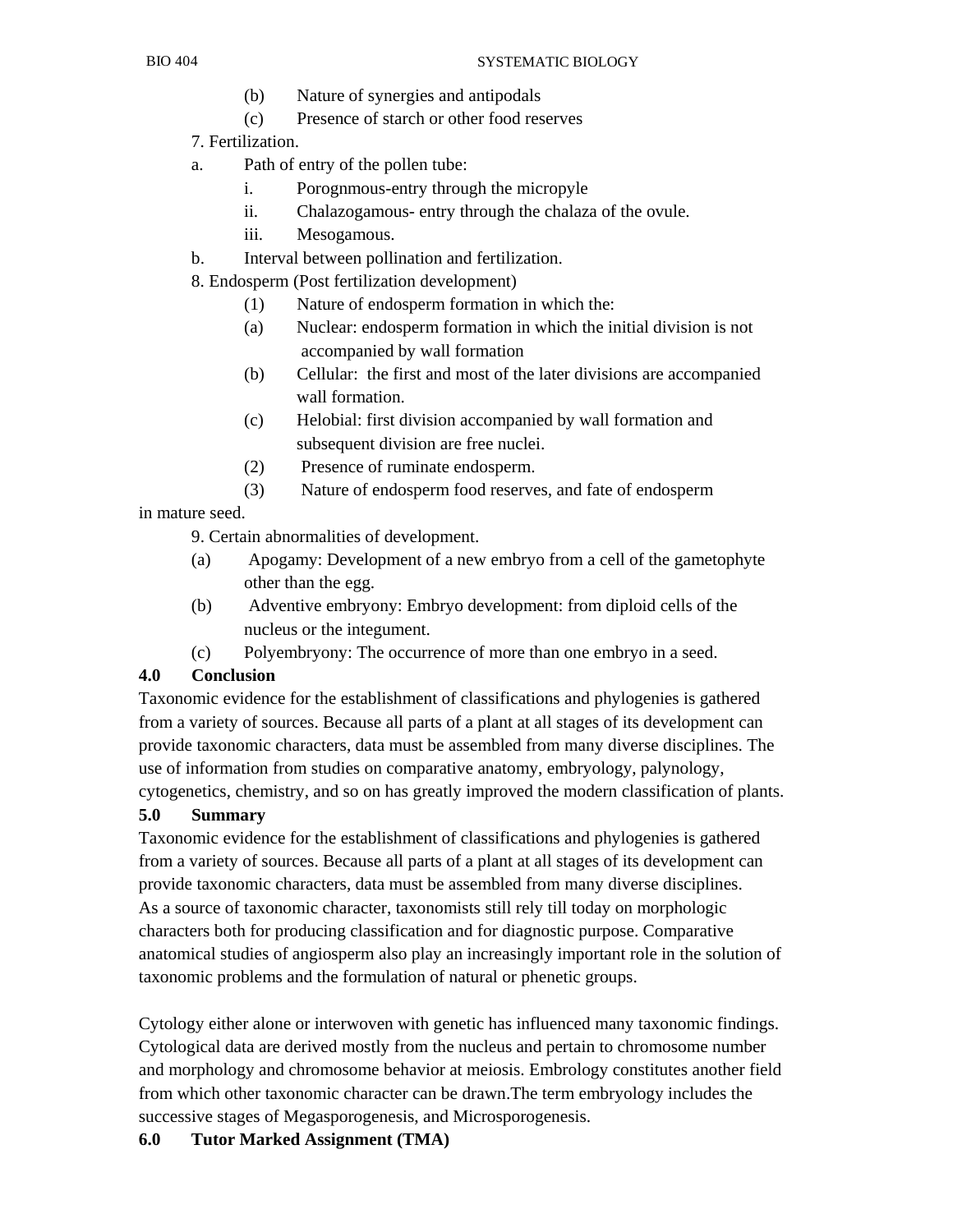- a. List the various Sources of Taxonomic Evidence.
- b. Differentiate between Embrology and Cytology

#### **7.0 References/Further reading**

 Core, E.L.(1955). Plant Taxonomy, Prentice-Hall, Englewood Cliffs, N.J., Pp. 9-61. (An excellent history of plant taxonomy). Hutchinson, J.(1969). Evolution and Phylogeny of Flowering plants, Academic Press, London, 400pp.

Bessey, C.E.(1915). Phylogenetic Taxonomy of Flowering Plants, Ann. Mo. Bot. Gard., 2: 109-164.

Gardner, E.J. (1972). History of Biology, 3ed., Burgess, Mineapolis.

Samuel, B.J. and Arlene, B.L. (1986). Plant Systematics. McGraw-Hill, Inc, San- Francisco. 512pp.

#### **MODULE 3**

- Unit 2 Sources of Taxonomic Evidence III
- Unit 3 Sources of Variation
- Unit 4 Natural Selection
- Unit 5 Random Events

#### **Unit 1: Sources of Taxonomic Evidence II**

### **CONTENTS**

- 1.0 Introduction
- 2.0 Objective
- 3.0 Main content
	- 3.1 Electron Microscopy
	- 3.2 Palynology
	- 3.3 Paleobotany
- 4.0 Conclusion
- 5.0 Summary
- 6.0 Tutor Marked Assignment (TMA)

a. List the various Sources of Taxonomic Evidence.

- b. Differentiate between Palynology and Paleobotany.
- 7.0 References/Further reading

#### **1.0 Introduction**

Taxonomic evidence for the establishment of classifications and phylogenies is gathered from a variety of sources. Because all parts of a plant at all stages of its development can provide taxonomic characters, data must be assembled from many diverse disciplines. The use of information from studies on comparative anatomy, embryology, palynology, cytogenetics, chemistry, and so on has greatly improved the modern classification of plants.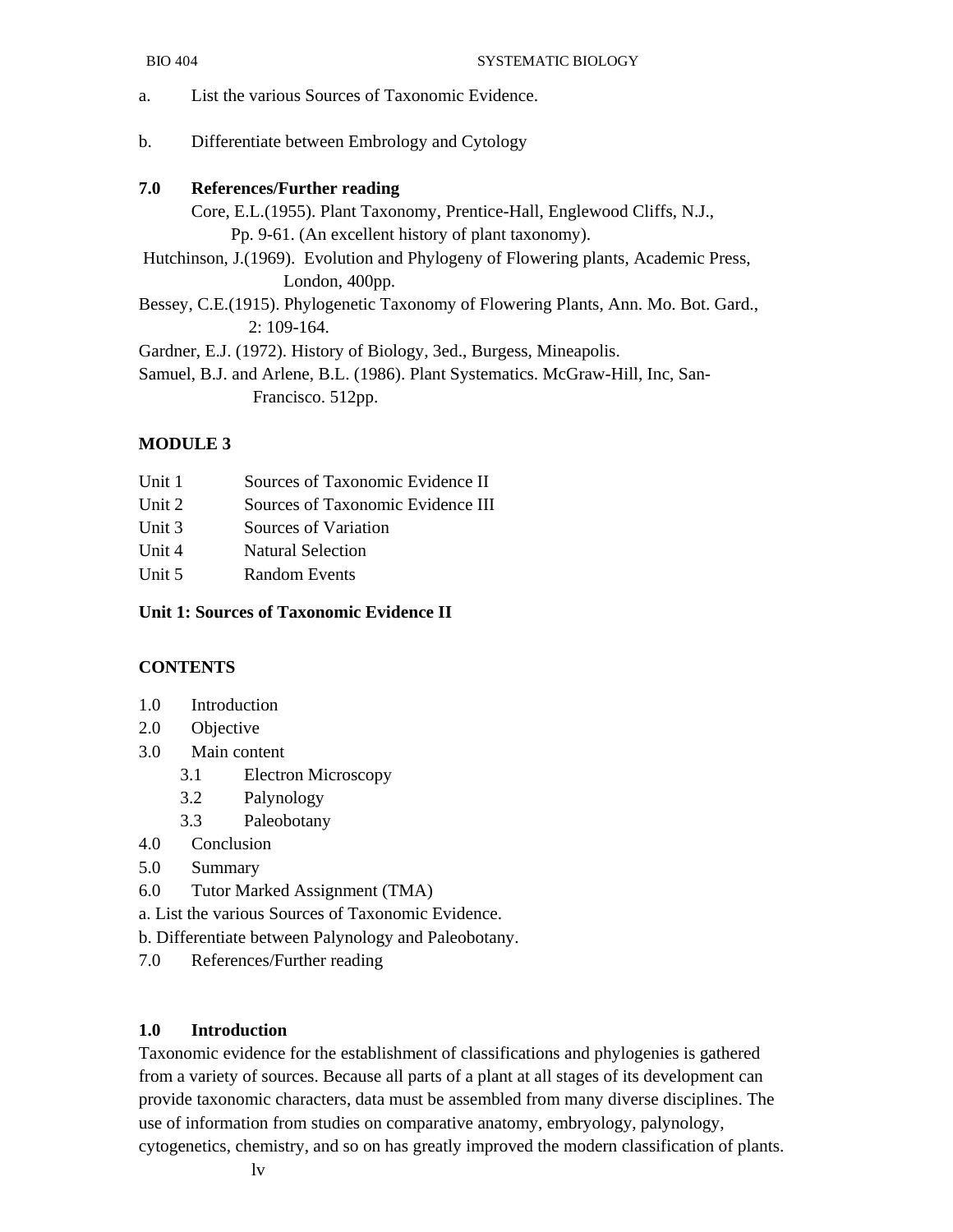2.0 **Objective:** At the end of the class, students must be familiar with various source of evidence and the sources for the establishment of classifications and phylogenies

## **3.0 Main content**

3.1 Palynology

## THE STUDY OF POLLEN

Application of palynological data has proven to be of valuable assistance in interpreting problems related to Paleoecology; archeology and higher plant systematics.

Pollen data have been found to be taxonomically useful at all taxonomic levels and recent advances have been made in palynological research employing the transmission electronic microscope and the scanning electron microscope.

Pollen grains can be obtained from life and herbarium species of plants.

## MORPHOLOGICAL CHARACTERS OF POLLEN GRAINS

Pollen units: the pollen may be:

- 1. Monad: Solitary pollen grain
- 2. Dyad: Pollen grains united in pairs
- 3. Tetrad : Four coherent pollen grains
- 4. Polyad: Compound pollen grains more than four in each groups.

When you use these character other character need will join the same line.

## POLARITY OF THE POLLENS

- (1.) Apolar: A pollen grains can be described as been "Apolar" when it has no distinct polarity.
- (2.) The Equator: is the boarder line of the proximal and distal parts of the pollen grain.

(3.) The equatorial view: a pollen grain viewed when the polar axis is at a right angle to the observer.

- (4.) Heteropolar: pollen grain in which the two polar faces are different. One has an aperture, the other has not.
- (5.) Polar grains: pollen grains with distinct poles.
- (6.) Polar axis: An imaginary straight line connecting the distal and the proximal poles.

## SYMMETRY OF THE POLLENS

Bilateral: Pollen grains with two vertical planes of symmetry and the equatorial axis are not equitory.

Radial symmetry: Pollen grains with more than two vertical planes of symmetry.

#### SHAPE OF THE POLLEN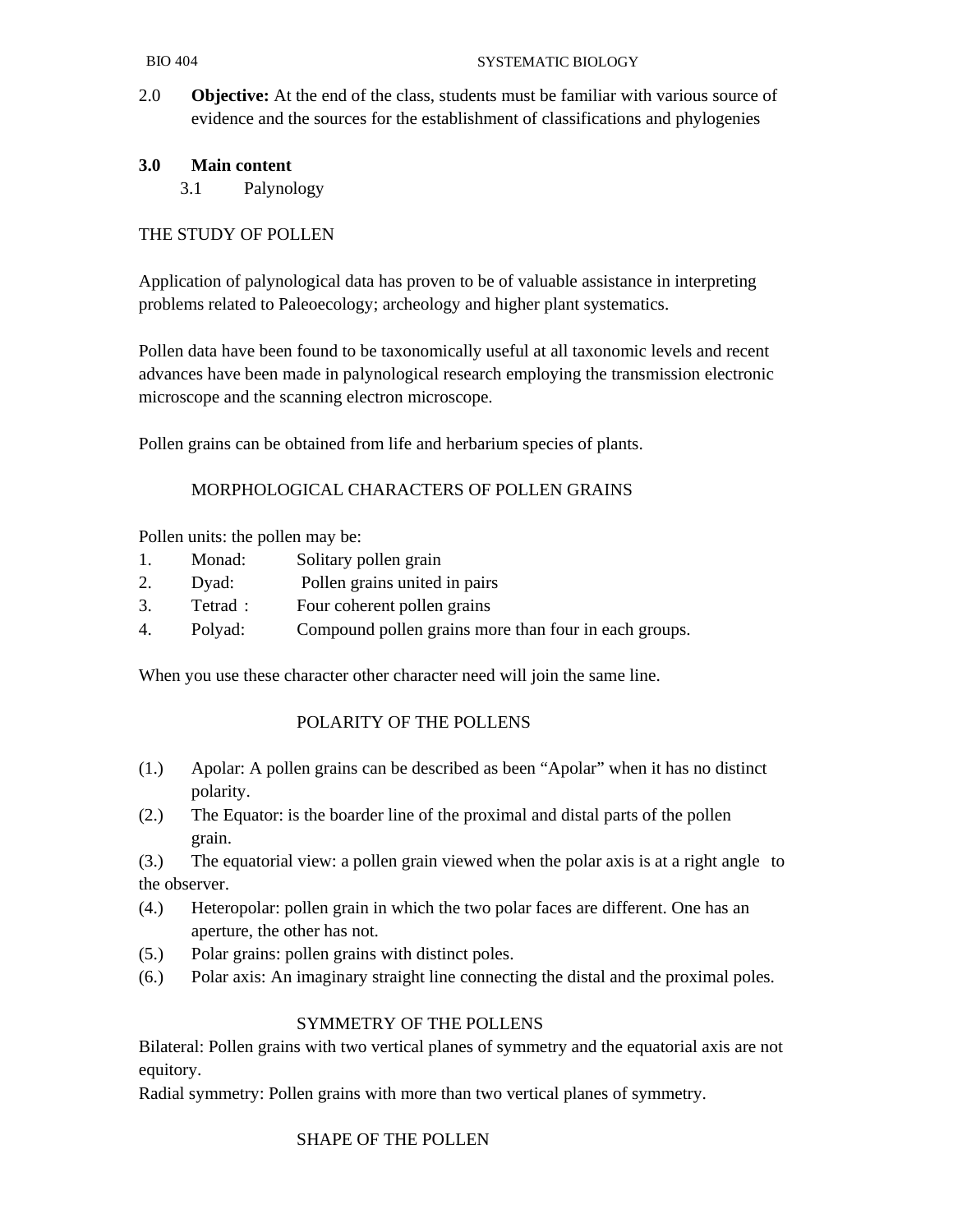When one talks about the shape; it could depends very much on the angle at which the pollen is viewed, so as we can talk about:

- 1. Outline of pollen grain in polar view:
	- a. Non-angular

When viewed from the polar angle, it could be

- i. Circular
- ii. Ovate
- iii. Lanceolate
- iv. Elliptic
- b. Angular
- i. Triangular (3-angled)
- ii. Quadrangular (quad) (4)
- iii. Quingangular (5)
- iv. sexangular (6)
- 2. Outline of grain in equitoral view:
	- a. Non-angular
	- i. Circular
	- ii. Elliptic
	- b. Angular
	- i. Rectangle
	- ii. Rhombic

#### THE SIZE OF THE POLLEN

When the pollen grains within a single unit are of various sizes, then this particular character is of no taxonomic importance.

The size of pollen grains is greatly affected by the method of preparation. It is very important to always indicate the techniques that are employed.

#### POLLEN MORPHOLOGY AND PLANT TAXONOMY

The measurement of pollen grains is namely in micromere  $(\mu m)$ 

| Very small grains  | $10 \mu m$                 |
|--------------------|----------------------------|
| Small grains       | $10-25 \mu m$              |
| Medium size grains | $25-50 \,\mathrm{\upmu m}$ |
| Large grains       | $50-100 \mu m$             |
| Very large grains  | $100 - 200 \mu m$          |
| Gigantic grains    | $200 \mu m$                |

#### NUMBER, SIZE AND LOCATION OF GENITAL APERTURES:

Aperture: an aperture is any pre-form thining or absence of a part of the exine. Colpus (colpi): Oblong elliptic aperture. Aid the length, breadth ratio is greater than 2. Porus (pori): Circular or fauntty elliptic aperture.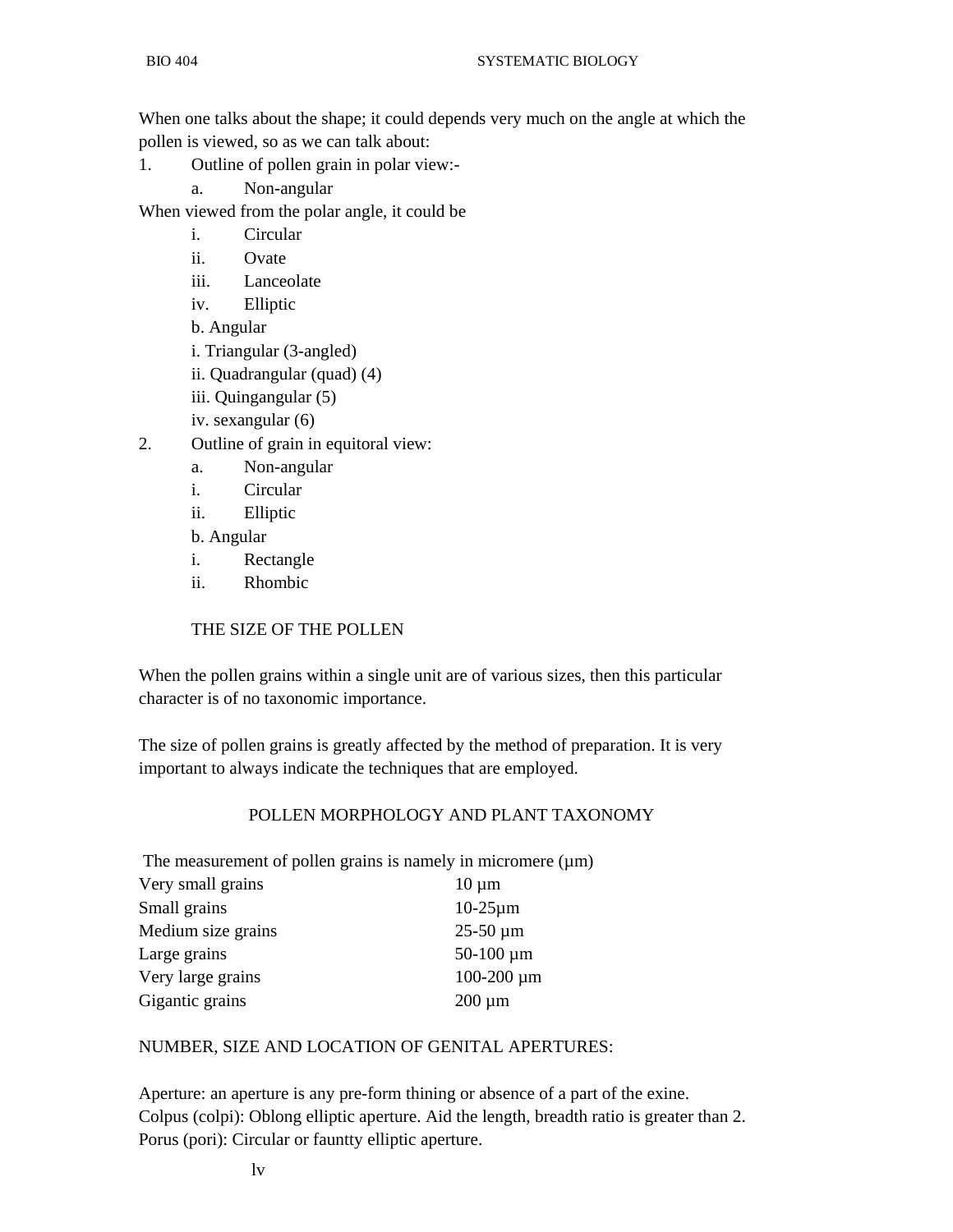## TERMS RELATING TO APERATURE CONDITION

The number of apertures is indicated by using:

- i. Mono:
- ii. Di:
- iii. Tri:
- iv. Tetra:
- v. Penta:
- vi. Hexa:
- vii. Poly-

You indicate the number before using the terms such as:

- (1) Colpate- e.g. Tricolpate pollen grains (3 colpi)
- (2) Colporote- pollen grain with compound apertures
- (3) Porate- pollen grain with one or more pori.
- (4) Pororate- pollen grain with one or more compound pori

A colpate pollen grain is provided with one or more colpi.

#### STENOPALYNOUS GROUP

It means that they are characterized by slight variation in pollen types.

A whole gene can be sionepalymous, and then you can't employ them for taxonomic proposes.

The outer surface of the pollen grain is not just smooth. We have it differ from group to group. The exine of certain pollen could be spiny or smooth depending on the group.

#### 3.2 Paleobotany

Paleobotany uses microfossils, such as pollen, or macrofossils of leaves, stems and other plant parts as sources of data. Paleobotanists attempt: (1) to elucidate the composition and evolution of the floras of the past; (2) to trace these evolutionary developments through stratigraphic sequences; (3) to integrate paleobotanical data with comparative morphology; and (4) to determine past ecological conditions.

Until recently, most systematists generally agreed that paleobotany could provide little evidence on the origin and diversification of the flowering plants. However, evidence on the origin and diversification of the flowering plants. However, evidence is rapidly accumulating that paleobotany can provide significant information about important aspects of the early history of angiosperms. New techniques and approaches to the study of fossil flowering plants are helping taxonomists discover exciting information. The most encouraging effect of the recent upsurge in research on angiosperm origins is the recognition that the fossil record can furnish critical evidence for the origin and diversification of the flowering plants as it has for the vertebrates. In recent years, the discovery by Dichler and his associates of several angiosperm reproductive structures has greatly modified a number of early ideas about primitive flower types. There have been many marvelous discoveries of new fossils in recent years that have contributed a wealth of information about fossil flowering plants. The application of the technique of SEM has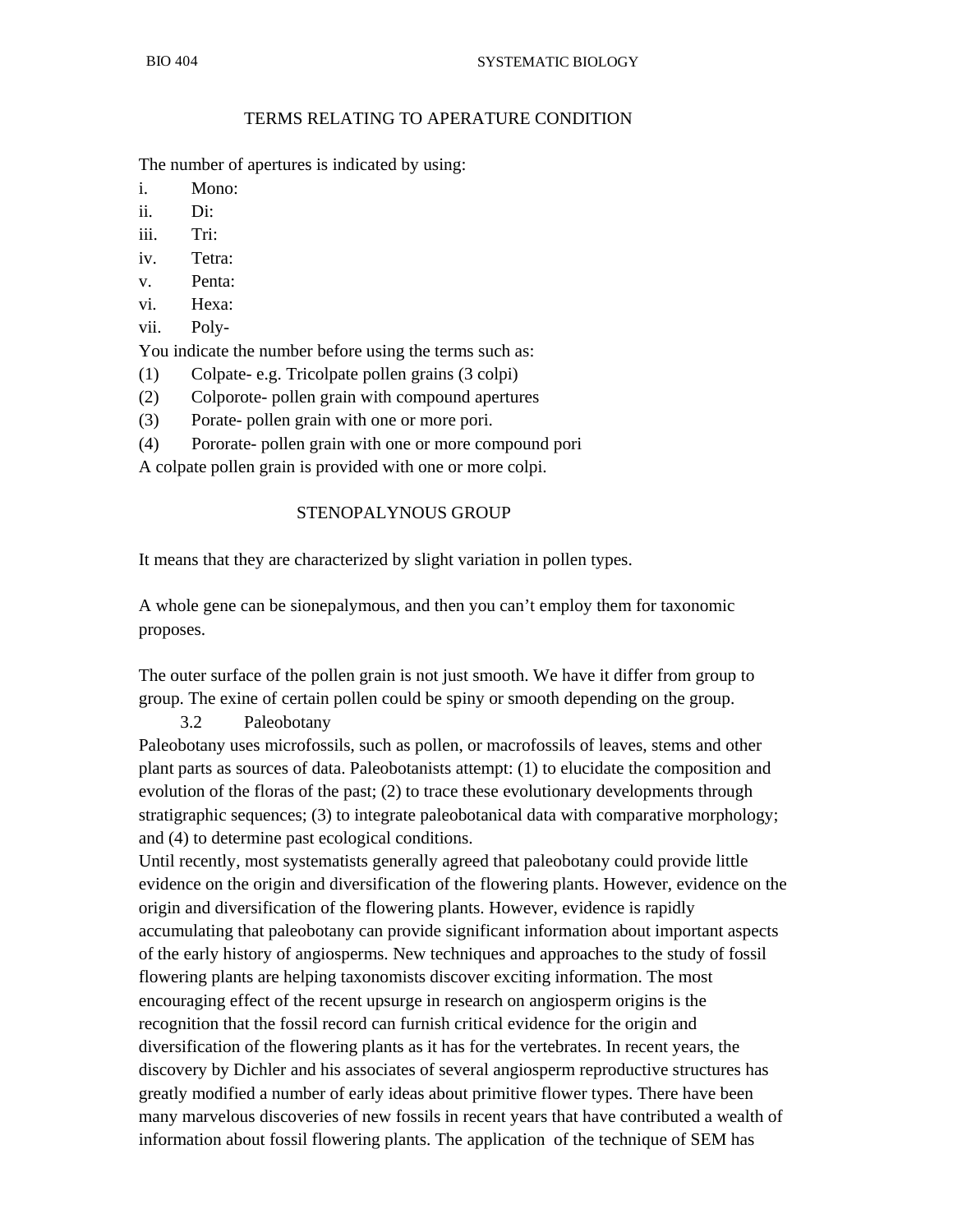provided a clearer picture of the complex micromorphology of fossil pollen grains, and the application of Transmission Electron Microscope (TEM) is now providing information on the details of pollen ultrastructure. These new approaches have been especially rewarding.

## **4.0 Conclusion**

Taxonomic evidence for the establishment of classifications and phylogenies is gathered from a variety of sources. Because all parts of a plant at all stages of its development can provide taxonomic characters, data must be assembled from many diverse disciplines. The use of information from studies on comparative anatomy, embryology, palynology,

cytogenetics, chemistry, and so on has greatly improved the modern classification of plants. **5.0 Summary** 

Palynology is the study of pollen and spores. As a result of the stimulus and availability of Scanning Electronic Microscopes (SEM), taxonomists no longer overlook pollen as a source of characters. The development and readily availability of SEM has revolutionized the study of the surface features of pollen grains by providing a depth of focus never possible with light microscopy.

Paleobotany uses microfossils, such as pollen, or macrofossils of leaves, stems and other plant parts as sources of data. Paleobotanists attempt: (1) to elucidate the composition and evolution of the floras of the past; (2) to trace these evolutionary developments through stratigraphic sequences; (3) to integrate paleobotanical data with comparative morphology; and (4) to determine past ecological conditions.

## **6.0 Tutor Marked Assignment (TMA)**

- a. List the various sources of Taxonomic Evidence.
- b. Differentiate between Palynology and Paleobotany.

## **7.0 References/Further reading**

 Bessey, C.E.(1915). Phylogenetic Taxonomy of Flowering Plants, Ann. Mo. Bot. Gard., 2: 109-164.

Core, E.L.(1955). *Plant Taxonomy*, Prentice-Hall, Englewood Cliffs, N.J., Pp. 9-61. (An excellent history of plant taxonomy).

Gardner, E.J. (1972). *History of Biology*, 3ed., Burgess, Mineapolis.

Hutchinson, J.(1969). *Evolution and Phylogeny of Flowering plants*, Academic Press, London, 400pp.

Samuel, B.J. and Arlene, B.L. (1986). *Plant Systematics*. McGraw-Hill, Inc, San- Francisco. 512pp.

# **Unit 2: Sources of Taxonomic Evidence III**

# **CONTENTS**

- 1.0 Introduction
- 2.0 Objective
	- lx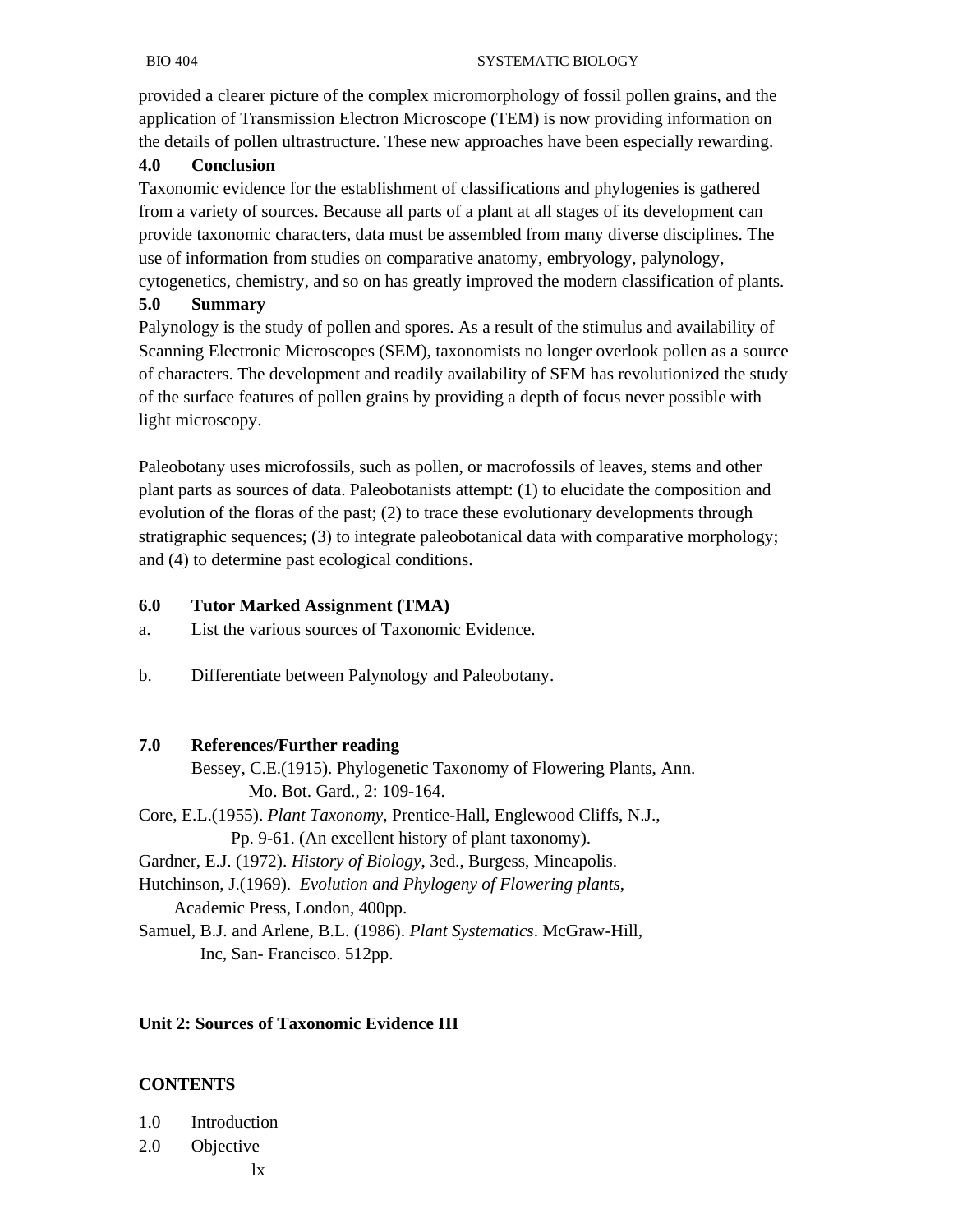- 3.0 Main content
	- 3.1 Chemosystematics
	- 3.2 Ecological Evidence
	- 3.3 Physiological Evidence
- 4.0 Conclusion
- 5.0 Summary
- 6.0 Tutor Marked Assignment (TMA)
	- a. List the various Sources of Taxonomic Evidence.
	- b. Discuss on Ecological Evidence as a Source of Taxonomic Evidence.
- 7.0 References/Further reading

# **1.0 Introduction**

Taxonomic evidence for the establishment of classifications and phylogenies is gathered from a variety of sources. Because all parts of a plant at all stages of its development can provide taxonomic characters, data must be assembled from many diverse disciplines. The use of information from studies on comparative anatomy, embryology, palynology, cytogenetics, chemistry, and so on has greatly improved the modern classification of plants.

**2.0** Objective: At the end of the class, students must be familiar with various source of evidence and the sources for the establishment of classifications and phylogenies

# **3.0 Main content**

3.1 PHYTOCHEMISTRY

 PLANT CHEMOTAXONOMY (Chemosystematics, chemical plant taxonomy, photochemistry)

It is one of the more fashionable and rapidly expanding areas of plant taxonomy and seeks to utilize chemical information to improve the classification of plants. It has arisen as a major science in only the past 20 years.

The subject of phytochemistry or plant chemistry has developed in recent years as a distinct discipline, somewhere in between natural product organic chemistry and plant biochemistry and is clearly related to both. It is concerned with the enormous variety of organic substances that are elaborated and accumulated by plants and deals with the chemical structure of these substances, their biosynthesis, turnover and metabolism, their natural distribution and their biological function.

Virtually, every chemical component found in plants, including both the primary metabolites (involved in vital function in the cell) and the second products of metabolism (accumulated in cells but not considered to be involved in vital processes has been used in chemical comparison of taxa at various taxonomic levels.

Phytochemical procedure is more useful at a level above the species level.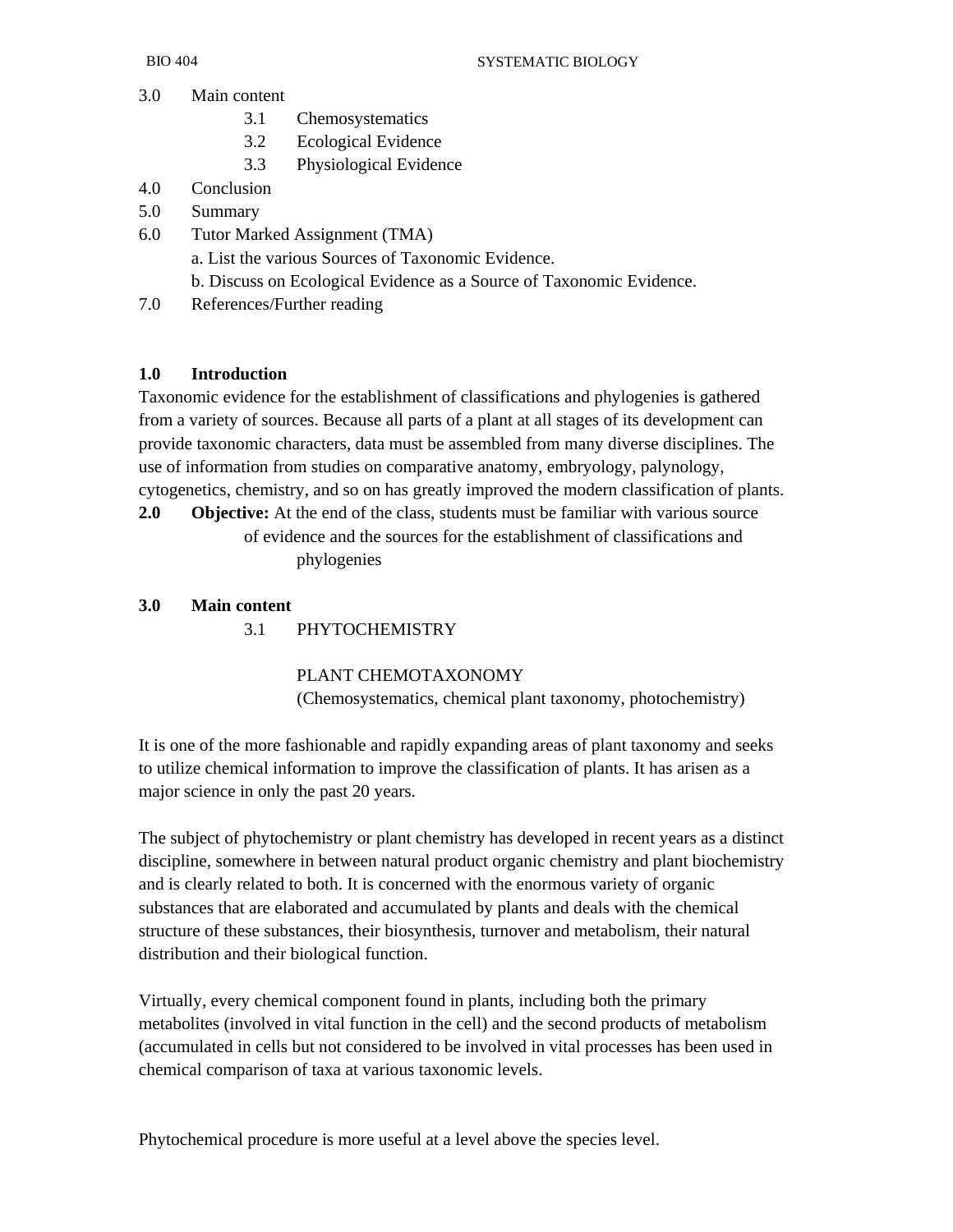A summary of some groupings of natural products which have been used in chemotaxonomic information including: some comments on the botanical distribution of these constituents.

Compound grouping Terpenoids, Monoteperes, Sesquiterpenoids, Diterpenes, Triterpenes, Carotenoids, Flavonoids, Lorgrins and Ignous, Cyanogenetic compounds, Quinones, Polysaccharides, Plant Glycosides, Ranunculins, Culfus, Polyol compounds, Amino Acids (non protein).

#### PHYTOCHEMICAL PROCEDURES

That is, phytochemical analysis requires some procedures which need to be carried out. They include the following:

1. Fresh plant tissues are normally used for phytochemical analysis and the material is plunged into boiling alcohol within minutes of the collection. Alternatively dry plants can be used but the drying operation must be carried out under control conditions to avoid too many chemical changes occurring.

The plant must be dried as soon as possible without using high temperature and if thoroughly dried, they can be stored for a long period of time.

The method of analysis consists of the following steps:

- (1) Extraction
- (2) Isolation
- (3) Separation
- (4) Identification

1. EXTRACTION: kill the plant tissue i.e. preventing enzyme oxidation or

hydrolysis occurring by plunging the leaf on the flower into

boiling ethanol (i.e. when using fresh plant) and this has effect of stopping enzymatic oxidation or hydrolysis. Then macerate (grind up) the material and filter.

2. ISOLATION: consists essentially of removing chlorophyll from extract,

when the tissue debars is completely free of green colour, it can

be assumed that the low molecular weight compounds have

been extracted i.e. under isolation all that is done is to be sure

that all the choice chlorophyll is removed from the extracted

otherwise it might affect analysis.

3.SEPARATION: the separation and purification of plant constituents is

 mainly carried out using one or other or a combination of the chromatographic techniques.

 (a) The first of this is Paper Chromatography. This is normally referred to as PC.

- (b) Another one is Thin Layer Chromatography, referred to as TLC.
- (c) Gas-liquid chromatography, GLC.

The choice of technique depends largely on the solubility properties and volatilities of the compounds to be separated.

Paper Chromatography is particular applicable to water soluble plant constitutes namely the carbohydrates, amino acids, nuclei acids, bases, organic acids and phenolic compounds.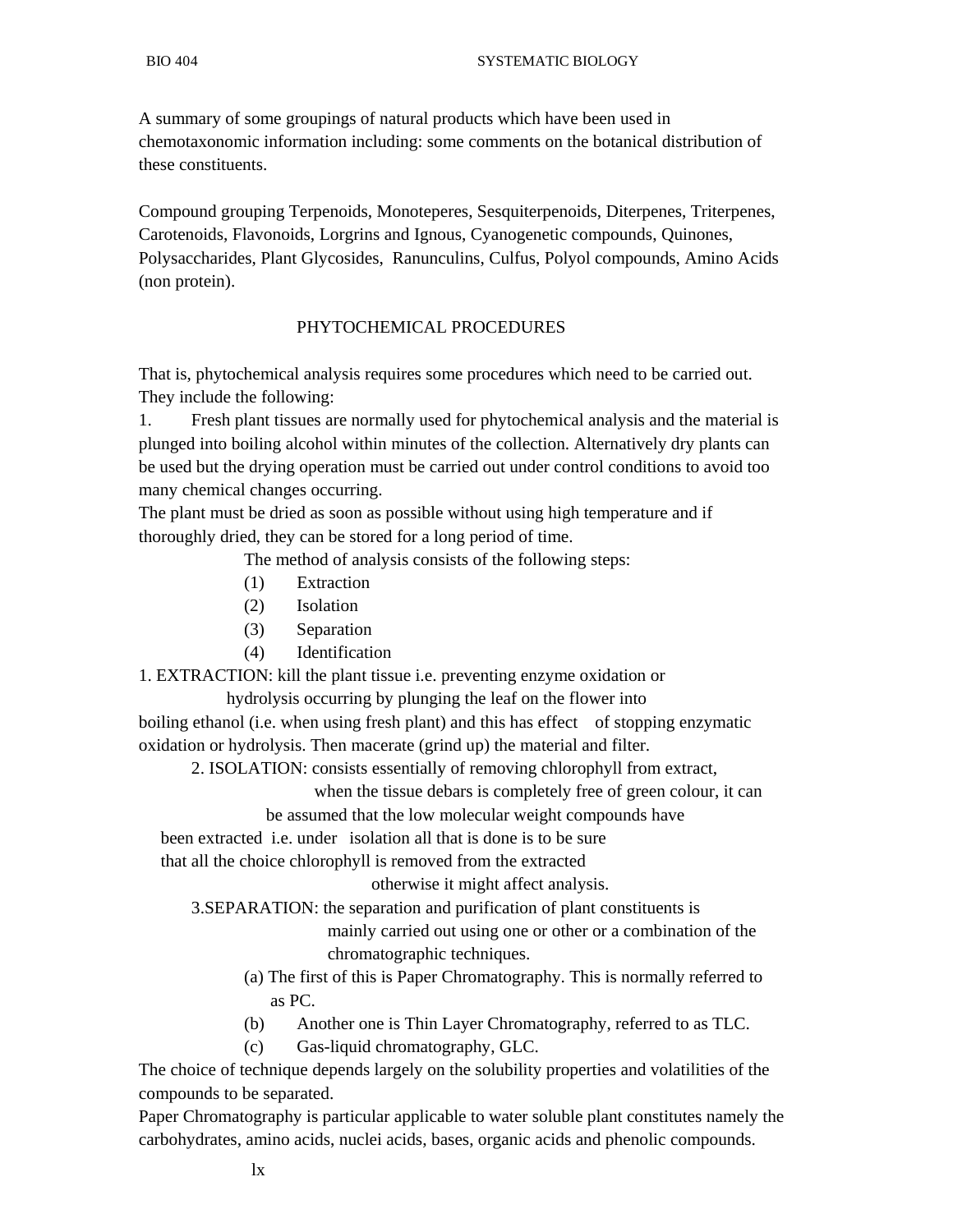Thin Layer Chromatography is successful in separating all lipid-soluble components i.e. the lipids, steroids, carotenoids, simple quinones and chlorophylls.

Gas-Liquid Chromatography finds its main-application with volatile compounds. e.g. jetty acids, moro and ses quiterpenes, hydrocarbon and sulfur compounds.

However, there is considerable overlap in the use of the above techniques. And often, a combination of PC and TLC or TLC and GLC may be the best approach for separating a particular class of plant compound.

One further technique which has fairly wide application in phytochemistry is Electrophoresis. This technique is only applicable to compounds which carry a charge i.e. amino acids, some alkaloids, amino acids and proteins.

4. IDENTIFICATION: it is necessary first to determine the class of compounds and then to find out which particular substance is within that class. The class of compound is determined from its response to colour test, its solubility and RF. Properties and its U. V. spectra characteristics.

Complete identification within the class depends on measuring other properties and then comparing this data with those in the literature. These properties include:

- (1) Melting point (for solids)
- (2) Boiling point (for liquids)
- (3) Optical rotation.
- (4) RF value which is mobility relative to front.
- (5) RRT, which is the relative retention time

Equality information data on a plant substance are:

Spectre characteristics and this includes:

- (i) Ultraviolet (UV)
- (ii) Infra-red (IR)
- (iii) Nuclear-Magnetic Resonance (NMR)
- (iv) Mass Spectra Measurements (MS)

 A known plant compound can usually be identified on the above basis. After all these procedures, you identify the compound and then you compare the compounds from A with that of B.

You may find out that the compounds in species A may be similar to those of B. At times, they might be different in which case it is of taxonomic importance.

3.2 Ecological Evidence

Information on the ecology of flowering plants is basic to systematics in providing an understanding of  $(1)$  the distribution of taxa,  $(2)$  the variation within taxa, and  $(3)$  the adaptations of plants. In delimiting taxa, it is necessary for taxonomists to comprehend developmental responses of plants as distinguished from genetically fixed characters. Ecological studies have demonstrated that the character states of many morphological features are correlated with environmental factors such as light, moisture, and soil fertility. Ecology contributes to systematic interpretations of the evolutionary process by seeking environmental explanations for discontinuities in the structure, function and distribution of plants. Plant Ecologists examine ecotypic variation, edaphic specializations, pollination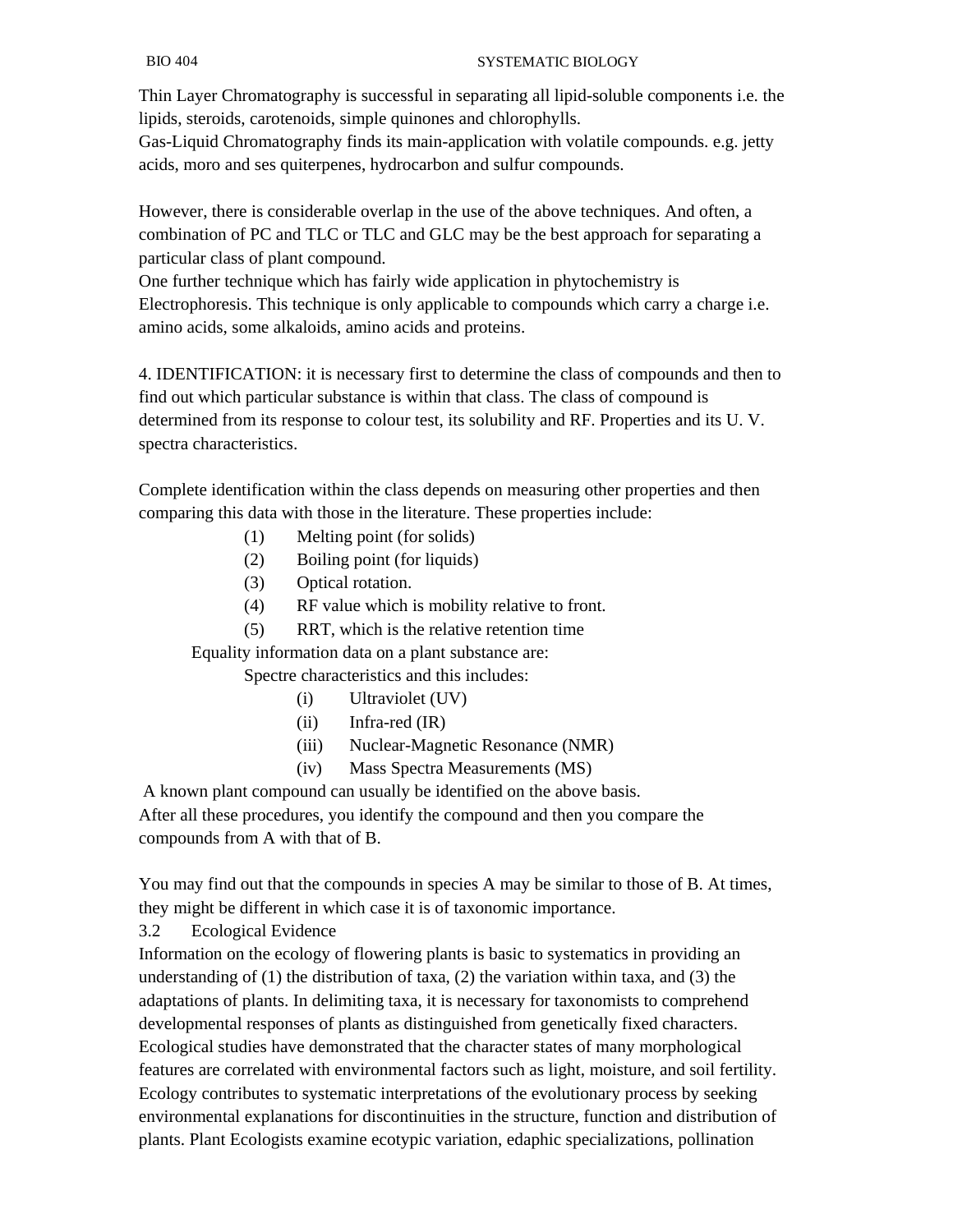mechanisms, the effect of habitat on hybridization, plant-herbivore interactions, seeddispersal mechanisms, ecology of seedling establishment, function of plant structures, and reproductive isolating mechanisms.

3.3 Physiological Evidence

Physiological and biochemical evidence is providing data of increasing importance to plant systematics. Of particular significance are data dealing with metabolic systems and biochemical pathways.

Recently, it has become apparent that a syndrome of anatomical and physiological features, related to a high-efficiency carbon fixation process, occurs in a large number of plants from tropical or warm temperate regions. This syndrome has been called Kranz syndrome, C4 photosynthesis, or Hatch-Slack pathway. The most common pathway of carbon fixation is the Calvin-Benson cycle, or  $C_3$  photosynthesis. In the algae, mosses, most ferns, gymnosperms, and many families of flowering of flowering plants,  $C_3$ -photosynthesis is the only known carbon fixation cycle.  $C_4$ -photosynthesis occurs in approximately 10 unrelated families of monocotyledons and dicotyledons. Crussulacean Acid Metabolism (CAM) has been found in both monocotyledon families and in dicotyledon families, and in ferns. CAM and  $C_4$  both represent adaptations to arid climates. It was originally thought that the distribution of CAM would provide a useful taxonomic character; however, the random distribution of CAM has prevented it from being used in classification.

# **4.0 Conclusion**

Taxonomic evidence for the establishment of classifications and phylogenies is gathered from a variety of sources. Because all parts of a plant at all stages of its development can provide taxonomic characters, data must be assembled from many diverse disciplines. The use of information from studies on comparative anatomy, embryology, palynology, cytogenetics, chemistry, and so on has greatly improved the modern classification of plants.

## **5.0 Summary**

Phytochemistry is one of the more fashionable and rapidly expanding areas of plant taxonomy and seeks to utilize chemical information to improve the classification of plants. It has arisen as a major science in only the past 20 years.The subject of phytochemistry or plant chemistry has developed in recent years as a distinct discipline, somewhere in between natural product organic chemistry and plant biochemistry and is clearly related to both. It is concerned with the enormous variety of organic substances that are elaborated and accumulated by plants and deals with the chemical structure of these substances, their biosynthesis, turnover and metabolism, their natural distribution and their biological function.

Information on the ecology of flowering plants is basic to systematics in providing an understanding of  $(1)$  the distribution of taxa,  $(2)$  the variation within taxa, and  $(3)$  the adaptations of plants. In delimiting taxa, it is necessary for taxonomists to comprehend developmental responses of plants as distinguished from genetically fixed characters. Physiological and biochemical evidence is providing data of increasing importance to plant systematics. Of particular significance are data dealing with metabolic systems and biochemical pathways.

# **6.0 Tutor Marked Assignment (TMA)**

- a. List the various Sources of Taxonomic Evidence.
- b. Discuss on Ecological Evidence as a Source of Taxonomic Evidence.
	- lx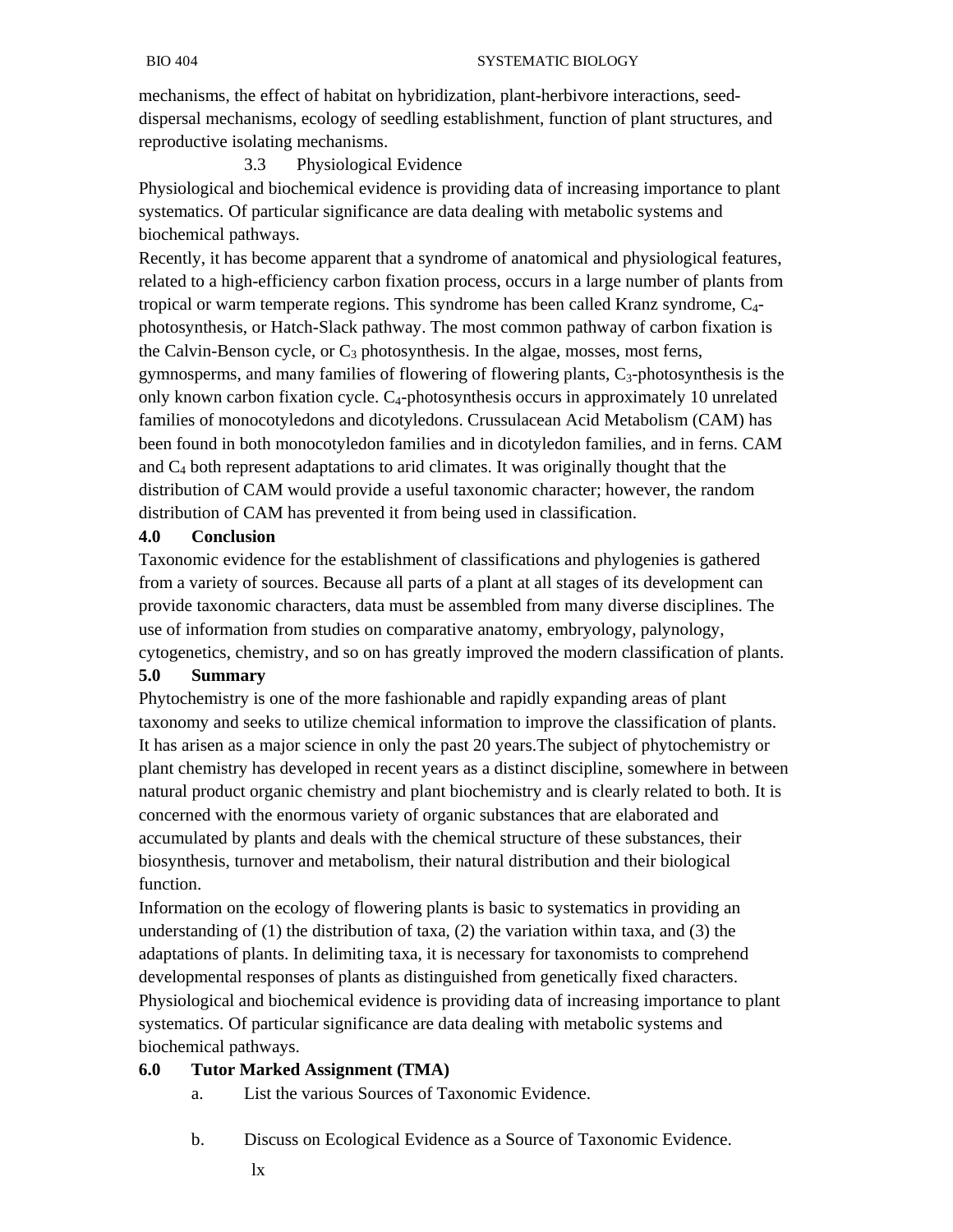# **7.0 References/Further reading**

 Bessey, C.E.(1915). Phylogenetic Taxonomy of Flowering Plants, *Ann. Mo. Bot. Gard.*, 2: 109-164.

Core, E.L.(1955). *Plant Taxonomy*, Prentice-Hall, Englewood Cliffs, N.J., Pp. 9-61. (An excellent history of plant taxonomy).

Gardner, E.J. (1972). *History of Biology*, 3ed., Burgess, Mineapolis.

Hutchinson, J.(1969). *Evolution and Phylogeny of Flowering plants*, Academic Press, London, 400pp.

Samuel, B.J. and Arlene, B.L. (1986). *Plant Systematics*. McGraw-Hill, Inc, San- Francisco. 512pp.

# **Unit 3: Sources of Variation**

# **Contents**

- 1.0 Introduction
- 2.0 Objective
- 3.0 Main content
- 3.1. Developmental Variation
- 3.2. Environmental Variation
- 3.3 Genetic variation
	- 3.3.1. Gene Mutations
	- 3.3.2. Chromosomal Mutations
	- 3.3.3. Gene flow and Recombination
	- 3.3.4. Reproductive Systems
- 4.0 Conclusion
- 5.0 Summary
- 6.0 Tutor Marked Assignment (TMA)
- a. What are the Sources of Variation?

b. What is Gene Mutations?

7.0 References/Further reading

# **1.0 Introduction**

The complexity and diversity of plant life is apparent among species and between individuals of the same species. This variation forms the basis of both evolution and classification. An understanding of the evolution of plants may be discovered by careful analysis of this variation. Systematists are confronted with variability in populations possessing three components: (1) developmental variation, (2) environmentally induced variation and (3) genetic variation.

2.0 **Objective:** At the end of the class, student s must be familiar and must have understood effectively how to use biosystematics to determine the complexity and diversity of plant life which is apparent among species and between individuals of the same species.

# **3.0 Main content**

3.1. Developmental Variation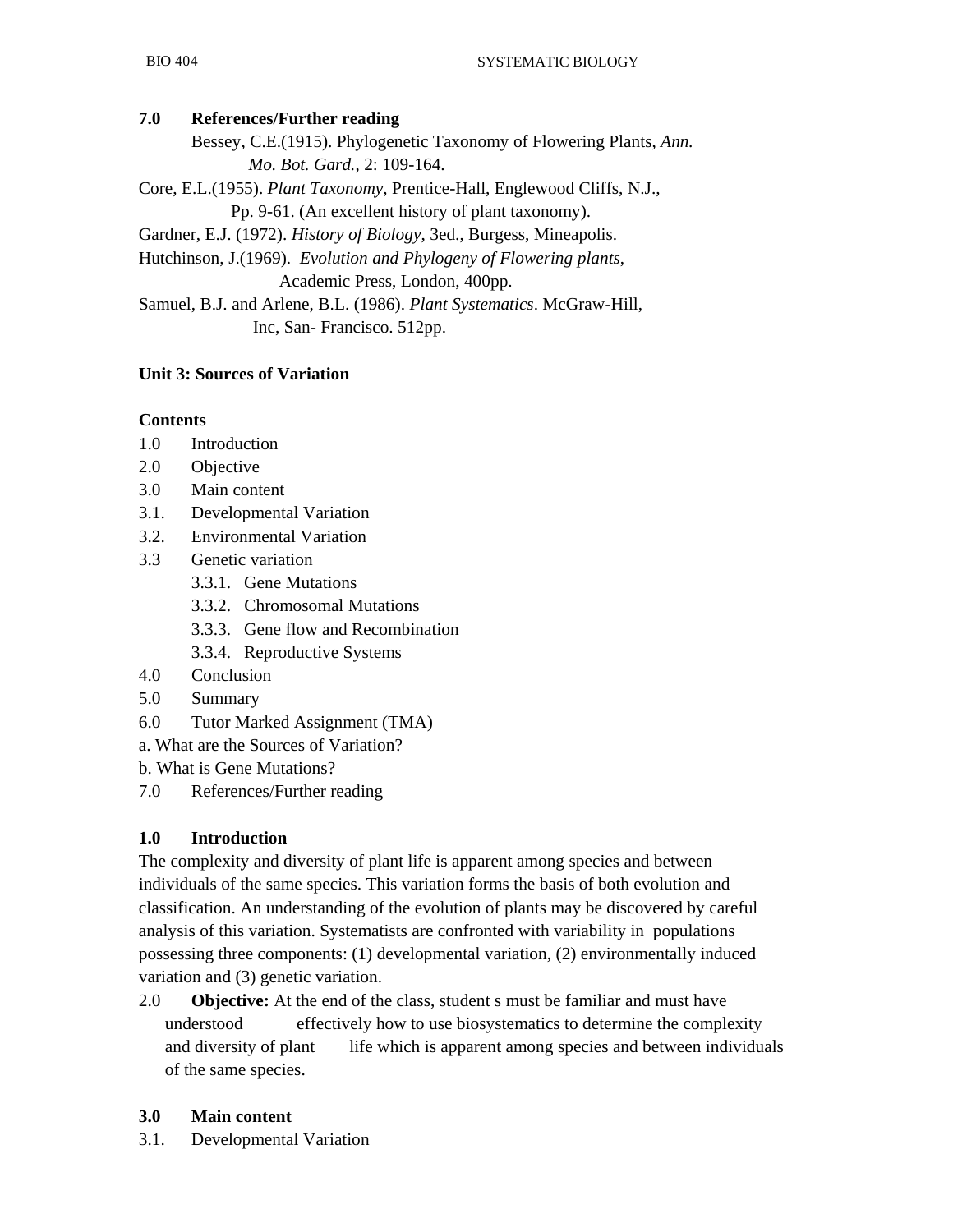Adult plants are often strikingly different from the immature seedlings. This developmental variation that is genetically determined can cause confusion in the identification of flowering plants.

## 3.3. Environmental Variation

Plants are quite variable, and some species may vary by altering their pattern of growth in response to environmental differences. Phenoplasticity (change in appearance) is caused by such variables as light, water, nutrients, temperature, and soil. A classic example of a type of water-controlled variation known as heterophylly may be found among species of the aquatic plant arrowhead

 (*Sagittaria*). These plants have arrow-shaped leaves when emergent and long strap-shaped leaves when submerged. Similarly, the aqueous water buttercup (*Ranunculus aquatilis*) has dissected submerged leaves, but on the same stem will have lobed emergent leaves. Other environmental influences may produce variation in the sizes of many annuals. Chickweed (*Stellaria media*), for example, will reach only 3 centimetres in height in poor, dry soil but will exceed centimetres in rich, moist soil.

## 3.3 Genetic variation

The third type of variation in plants is genetic variation (genotypic variation). Genotypic variation, which is heritable, has two sources: (1) mutation and (2) gene flow and recombination. Mutation is a transmissible change in the hereditary materials. It is the ultimate source of variation in species and replenishes the supply of genetic variability. When broadly used, the term mutation includes both genic or point mutations and chromosomal mutations. By way of contrast, gene flow describes the exchange of existing genes among the populations within a species or, through interspecific hybridization, between populations of two distinct but related species. Recombination brings together via meiosis and fertilization the novel genes or alleles carried by different individuals and form a new single genotype, thus multiplying the possible number of genotypes in a population. Although mutation is the ultimate source of genetic variation, gene flow and recombination provide an immediate source of variability in sexually reproducing plants.

- 3.3.1. Gene Mutations
- 3.3.2. Chromosomal Mutations
- 3.3.3. Gene flow and Recombination
- 3.3.4. Reproductive Systems

#### **4.0 Conclusion**

By observing the diversity, structural complexity, and adaptative natures of plants, systematists have described taxa, developed classifications, and unraveled the processes of evolution. Biosystematists attempts to discover the mechanisms and processes in flowering plants that: (1) direct their evolution, (2) influence their variation patterns, and (3) cause speciation. Classical taxonomists emphasize the evolutionary end products and differences between taxa, often using biosystematics information sources in developing their classifications.

#### **5.0 Summary**

Adult plants are often strikingly different from the immature seedlings. This is a sign of developmental variation that is genetically determined and can cause confusion in the identification of flowering plants.Plants are quite variable, and some species may vary by altering their pattern of growth in response to environmental differences. Phenoplasticity (change in appearance) is caused by such variables as light, water, nutrients, temperature,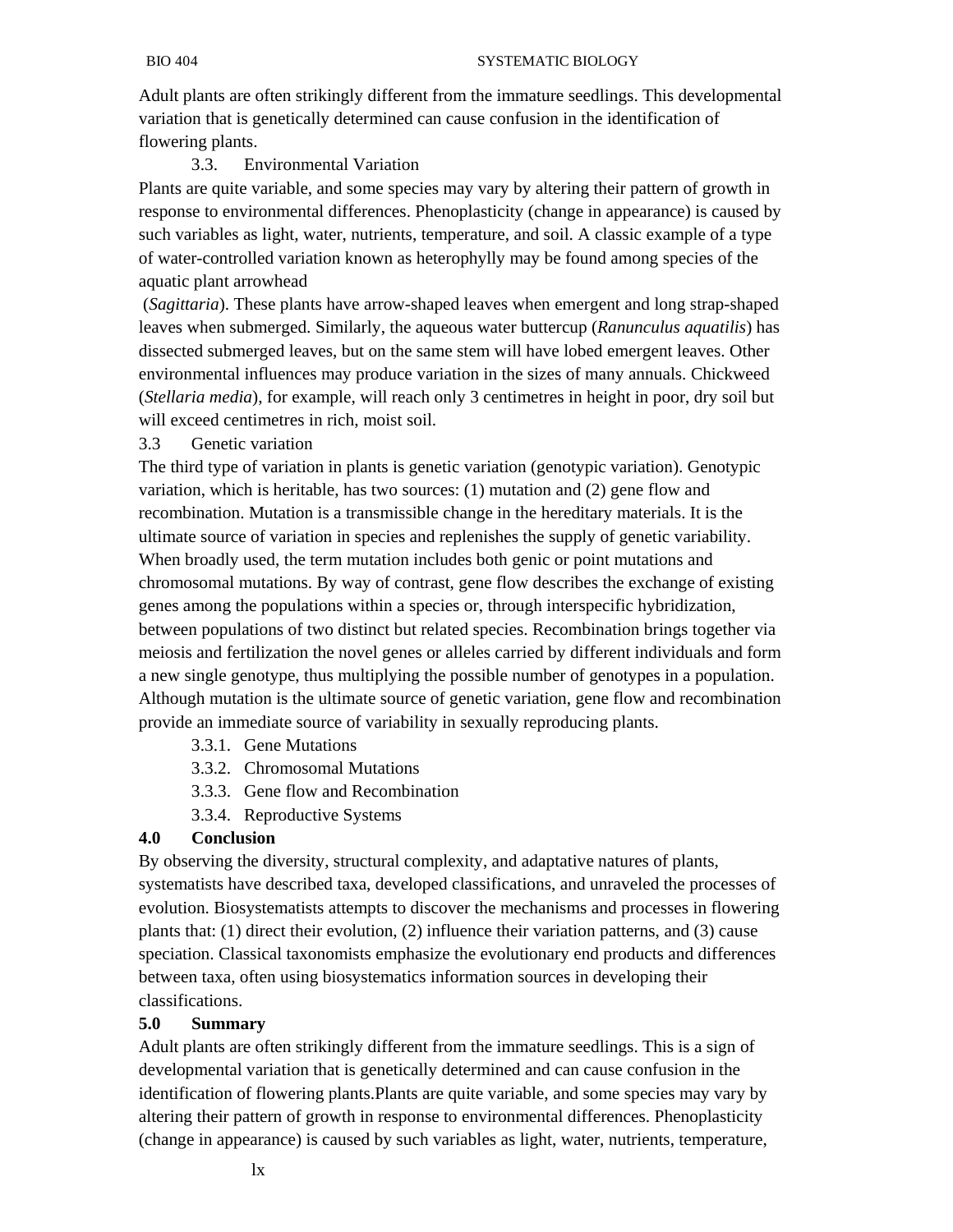and soil.Genotypic variation, which is heritable, has two sources: (1) mutation and (2) gene flow and recombination. Mutation is a transmissible change in the hereditary materials. It is the ultimate source of variation in species and replenishes the supply of genetic variability.

# **6.0 Tutor Marked Assignment (TMA)**

- a. What are the Sources of Variation?
	- b. What is Gene Mutations?

# **7.0 References/Further reading**

# **Unit 4: Natural Selection**

# **CONTENTS**

| 1.0 | Introduction                                |
|-----|---------------------------------------------|
| 2.0 | Objective                                   |
| 3.0 | Main content                                |
|     | 3.1. Directional Selection                  |
|     | 3.2. Environmental Selection                |
|     | Disruptive Selection<br>3.3.                |
| 4.0 | Conclusion                                  |
| 5.0 | Summary                                     |
| 6.0 | Tutor Marked Assignment (TMA)               |
|     | a. Define Natural Selection.                |
|     | b. What are the types of Natural Selection? |
| 7.0 | References/Further reading                  |
|     |                                             |

# **4.0 Unit 4: Natural Selection**

# 1.0 Introduction

In order for evolutionary change to occur, there must be a source of genetic variation that is, mutation or gene flow and recombination and a driving force. The prime force is called natural selection, and it is the most important of the evolutionary forces or processes. The consequence of natural selection is adaptation, or adjustment to the environment. Natural selection is the mechanism by which populations become modified in response to the environment.

2.0 Objective: At the end of the class, student s must be familiar and must have understood

effectively that there must be a source of genetic variation, i.e. mutation or gene flow which acts as the driving force in order for evolutionary change to occur.

3.0 Main content

3.1. Directional Selection

It operates in a unidirectional changing environment, that is, changes from moist to dry climate following a modification of the weather pattern.

3.2. Stabilizing Selection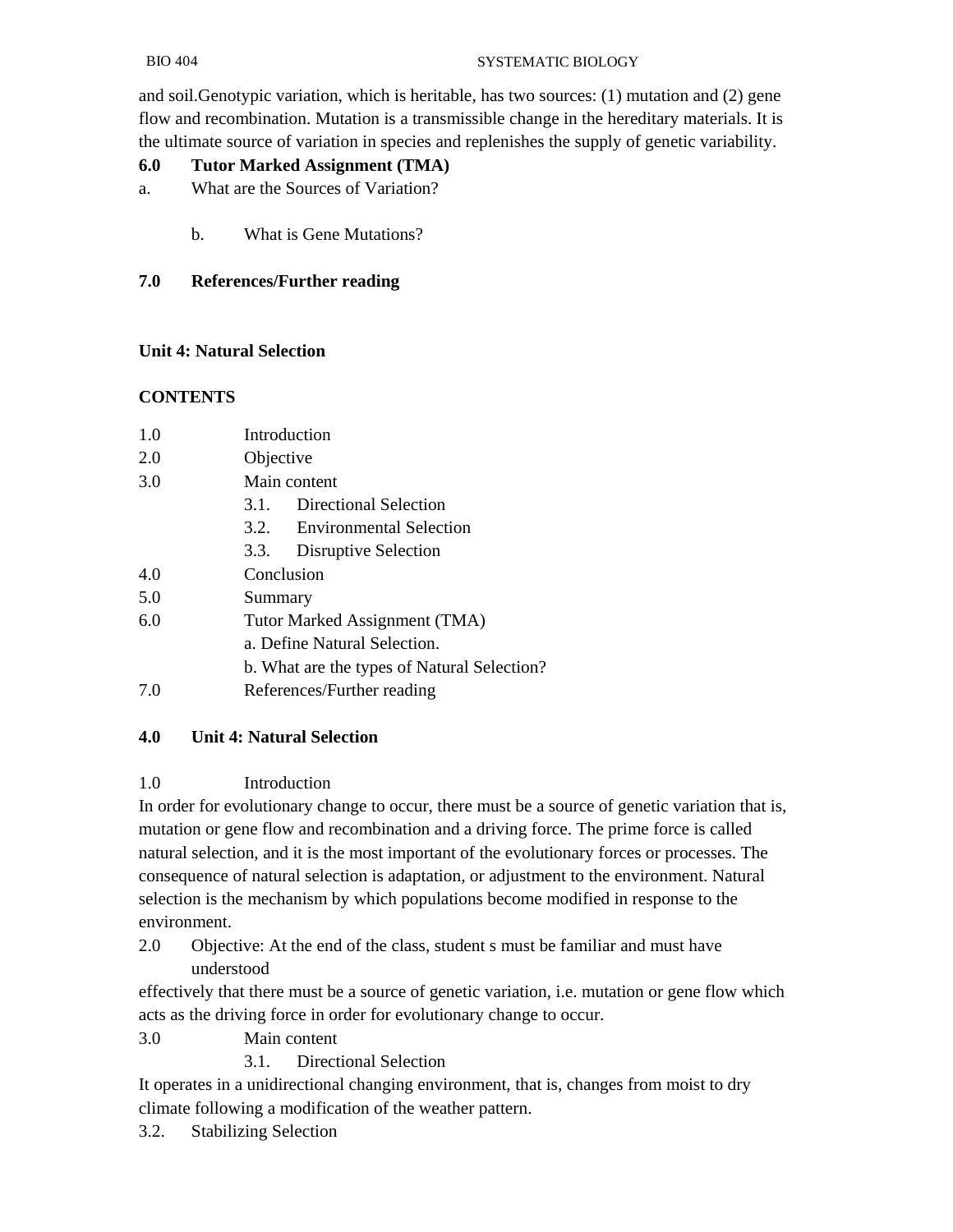This favours normal individual that is it eliminates variants, or deviations from the normand operates in a more or less constant environment.

3.3. Disruptive Selection

This is a divergent selection pressured in a heterogenous environment.

4.0 Conclusion

Natural selection operates by differential reproduction of certain genotypes. The favoured genotypes are those that have higher reproductive success and consequently contribute a disproportionate share of individuals to the succeeding generation. The adaptations of plants that permit them to live successfully in given environments given environments generally involve a combination and coordination of characters. Natural selection establishes and preserves favourable gene combinations ranging from flower colour to changes involving the habit of the plant.

5.0 Summary

In order for evolutionary change to occur, there must be a source of genetic variation that is, mutation or gene flow and recombination and a driving force. The prime force is called natural selection, and it is the most important of the evolutionary forces or processes. The consequence of natural selection is adaptation, or adjustment to the environment. Natural selection is the mechanism by which populations become modified in response to the environment.

| 6.0  | Tutor Marked Assignment (TMA)                                             |
|------|---------------------------------------------------------------------------|
|      | a. Define Natural Selection.                                              |
|      | b. What are the types of Natural Selection?                               |
| 7.0  | References/Further reading                                                |
|      | Bessey, C.E. (1915). Phylogenetic Taxonomy of Flowering Plants, Ann.      |
|      | Mo. Bot. Gard., 2: 109-164.                                               |
|      | Core, E.L. (1955). Plant Taxonomy, Prentice-Hall, Englewood Cliffs, N.J., |
|      | Pp. 9-61. (An excellent history of plant taxonomy).                       |
|      | Gardner, E.J. (1972). History of Biology, 3ed., Burgess, Mineapolis.      |
| -- - |                                                                           |

Hutchinson, J.(1969). Evolution and Phylogeny of Flowering plants, Academic Press, London, 400pp.

Samuel, B.J. and Arlene, B.L. (1986). Plant Systematics. McGraw-Hill, Inc, San- Francisco. 512pp.

# **Unit 5: Random Selection**

# **CONTENTS**

| 1.0 | Introduction           |                               |
|-----|------------------------|-------------------------------|
| 2.0 | Objective              |                               |
| 3.0 | Main content           |                               |
|     | 3.1. Neutrality Theory |                               |
|     | 3.2.                   | <b>Catastrophic Selection</b> |
| 4.0 | Conclusion             |                               |
|     | lx                     |                               |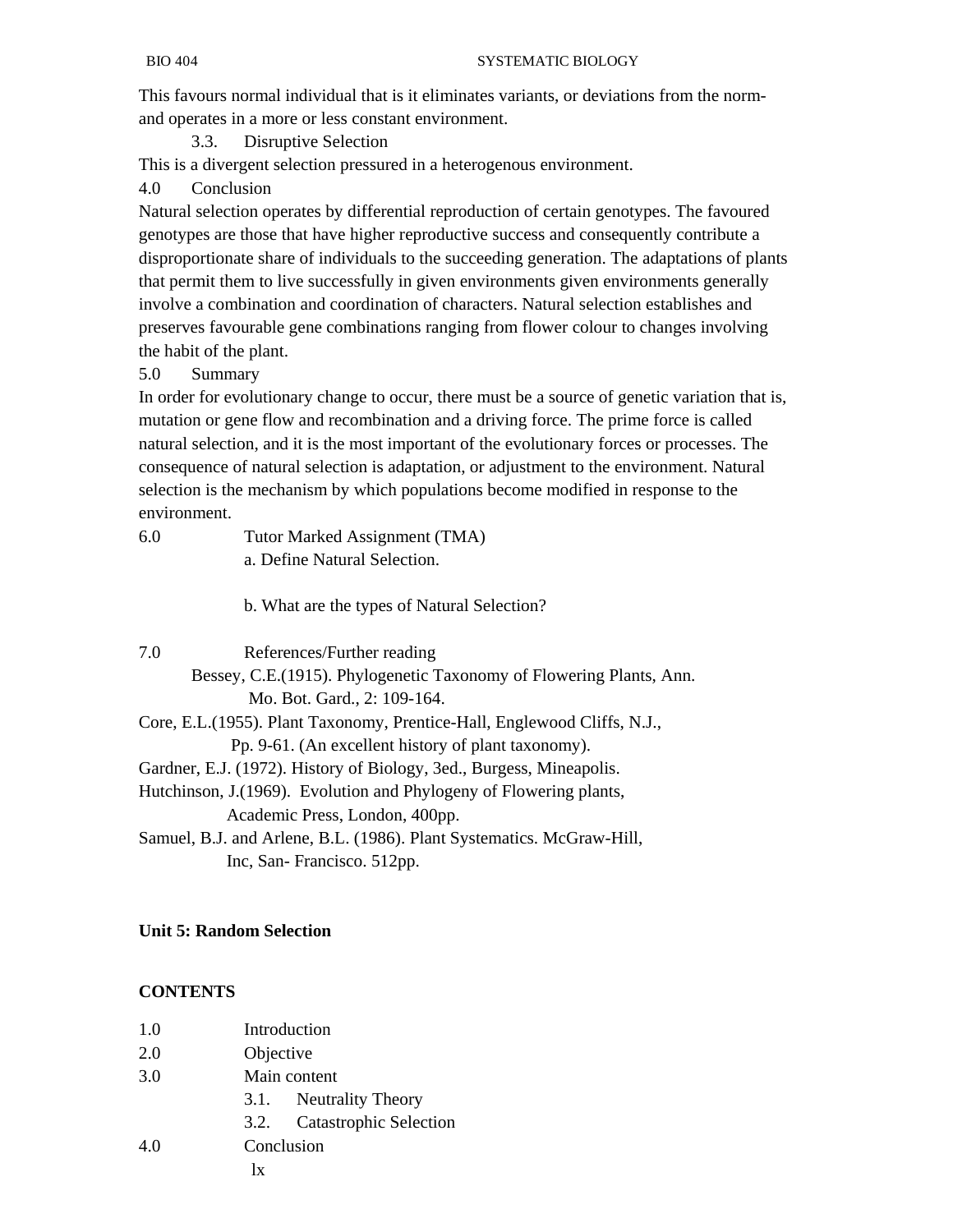| 5.0 | Summary                           |
|-----|-----------------------------------|
| 6.0 | Tutor Marked Assignment (TMA)     |
|     | a. Define Catastrophic Selection. |
|     | b. What is Neutrality Theory?     |
| 7.0 | References/Further reading        |

# **1.0 Introduction**

Theoretically, in the absence of natural selection, gene frequencies will remain relatively constant in natural populations. However, gene frequencies may fluctuate because of the random sampling of genes transmitted in each generation. This effect is greatest in small, isolated populations. It may be verified by tossing coins; that is, a few tosses may give a disproportionate number of heads and tails will be almost equal. Random change in gene frequencies resulting from sampling error between parents and their offspring is known as genetic drift.

**2.0 Objective:** At the end of the class, student s must be familiar and must have understood effectively the essence of Genetic drift and what led to the fluctuation of gene frequencies.

# **3.0 Main content**

3.1. Neutrality Theory

The neutral theory asserts that alternative alleles at variable protein loci are selectively neutral. This does not mean that the locus is unimportant, only that the alternative alleles found at this locus are selectively neutral.

- Glucose-phosphate isomerase is an esssential enzyme. It catalyzes the first step of glycolysis, the conversion of glucose-6-phosphate into fructose-6-phosphate.
- Natural populations of many, perhaps most, populations of plants and animals are polymorphic at this locus, i.e., they have two or more alleles with di erent amino acid sequences.
- The neutral theory asserts that the alternative alleles are selectively neutral.
	- 3.2. Catastrophic Selection

Catastrophic speciation: rapid speciation occurs, leading to genetic isolation with little or no morphological differentiation, but without polyploidy. All due to unknown conditions: mutators; environmental stress; all of which cause drastic chromosomal rearrangements.

# **4.0 Conclusion**

Natural selection operates by differential reproduction of certain genotypes. The favoured genotypes are those that have higher reproductive success and consequently contribute a disproportionate share of individuals to the succeeding generation. The adaptations of plants that permit them to live successfully in given environments generally involve a combination and coordination of characters. Natural selection establishes and preserves favorable gene combinations ranging from flower color to changes involving the habit of the plant.

# **5.0 Summary**

Theoretically, in the absence of natural selection, gene frequencies will remain relatively constant in natural populations. However, gene frequencies may fluctuate because of the random sampling of genes transmitted in each generation. This effect is greatest in small, isolated populations. It may be verified by tossing coins; that is, a few tosses may give a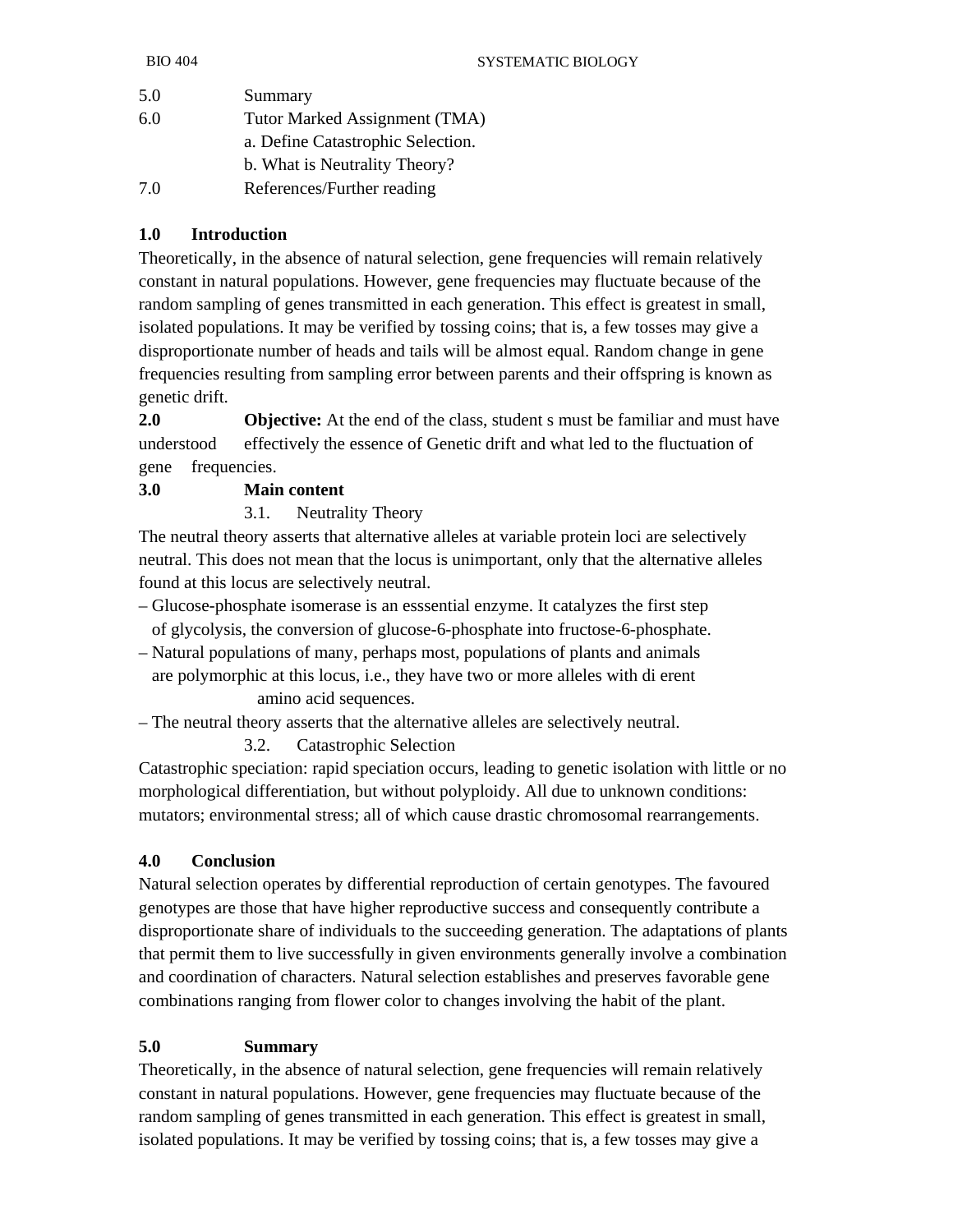disproportionate number of heads and tails will be almost equal. Random change in gene frequencies resulting from sampling error between parents and their offspring is known as genetic drift.

- **6.0 Tutor Marked Assignment (TMA)**  a. Define Catastrophic Selection.
	- b. What is Neutrality Theory?
- **7.0 References/Further reading**  Core, E.L.(1955). Plant Taxonomy, Prentice-Hall, Englewood Cliffs, N.J., Pp. 9-61. (An excellent history of plant taxonomy). Hutchinson, J.(1969). Evolution and Phylogeny of Flowering plants, Academic Press, London, 400pp. Bessey, C.E.(1915). Phylogenetic Taxonomy of Flowering Plants, Ann. Mo. Bot. Gard., 2: 109-164. Gardner, E.J. (1972). History of Biology, 3ed., Burgess, Mineapolis. Samuel, B.J. and Arlene, B.L. (1986). Plant Systematics. McGraw-Hill, Inc, San-

Francisco. 512pp.

# **MODULE 4**

| Unit 1 | Isolation and the Origin of Species              |
|--------|--------------------------------------------------|
| Unit 2 | Hybridization                                    |
| Unit 3 | Polyploidy and Apomixis                          |
| Unit 4 | Specimen Preparation and Herbarium Management I  |
| Unit 5 | Specimen Preparation and Herbarium Management II |

# **Unit 1: Isolation and the Origin of Species**

# **CONTENTS**

- 1.0 Introduction
- 2.0 Objective
- 3.0 Main content
	- 3.1. Geographical Isolation
	- 3.2. Ecological Isolation
	- 3.3. Ethological Isolation
	- 3.4 Speciation
	- 3.5 Darwinian Gradualism versus Punctuated Equilibra
- 4.0 Conclusion
- 5.0 Summary
- 6.0 Tutor Marked Assignment (TMA)
	- a. What is Geographical Isolation?
	- b. What is Ecological Isolation?
- 7.0 References/Further reading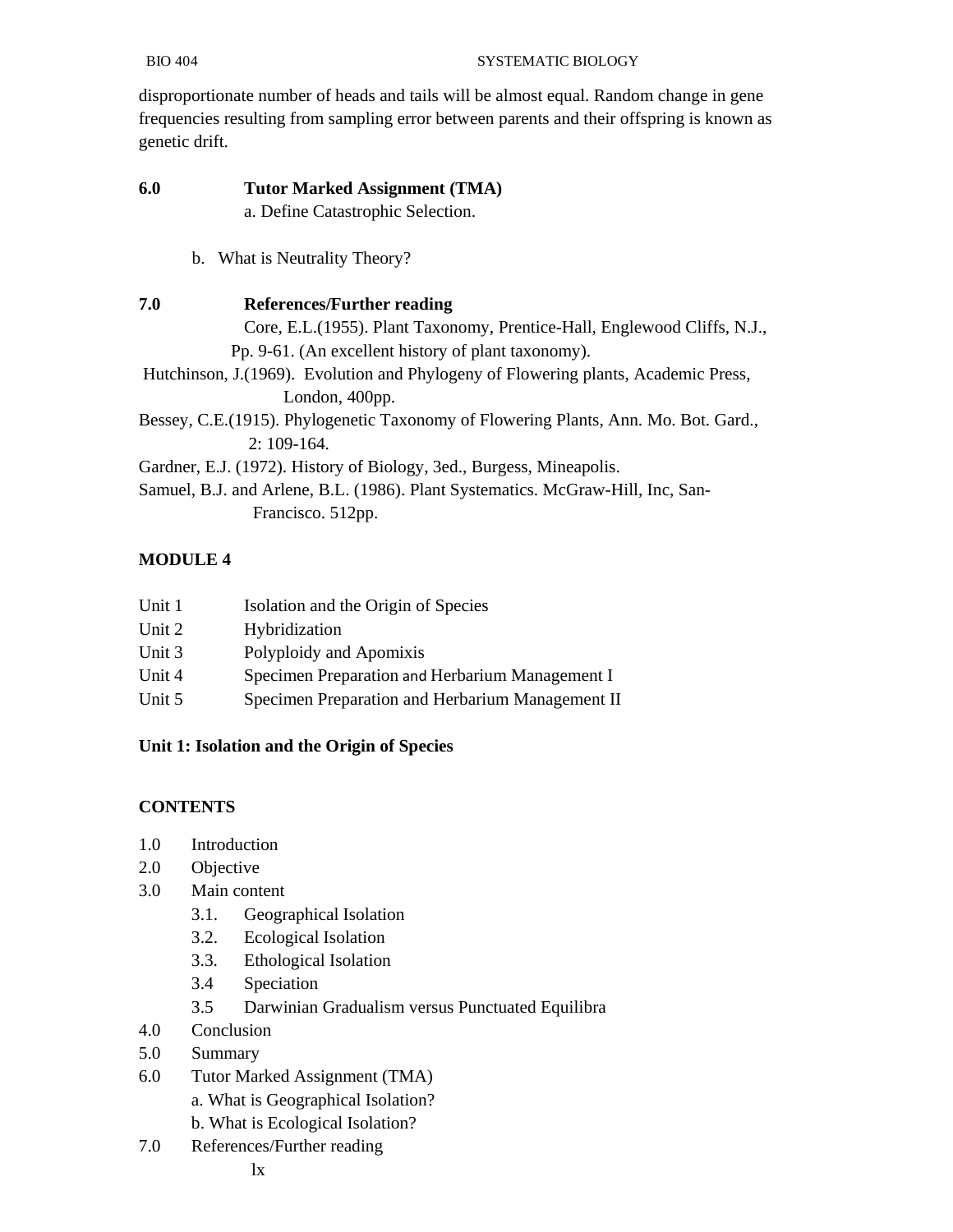# **1.0 Introduction**

The present definitions of species stress the importance of genetic and morphological continuity within species and the discontinuity among closely related species.

**2.0 Objective:** At the end of the class, student s must be familiar and must have understood effectively how to use isolating mechanisms to prevent interbreeding of closely related taxa.

# **3.0 Main content**

3.1. Geographical Isolation

This exists between two species whose respective geographical ranges are separated by gaps greater than the normal radius for dispersal of their pollen and seed.

# 3.2. Ecological Isolation

This results from differentiation in habitat requirements. Although plants might live in the same region, interbreeding is prevented because they grow in different habitats.

3.3. Ethological Isolation

This is a very important isolating mechanism in animals. When interpreted to include plant reproduction, it involves the flower-visiting behavior of some insects and birds.

# 3.4 Speciation

According to the theory of natural selection, speciation is the creation of new species by genetic modifications of previously existing species, so the resulting organisms can no longer successfully mate and produce fertile offspring. Consequently, the most modern definition of species includes a retrieval of the genetic understanding from ancestral parents into a biological species concept, which states that a species is a population that can interbreed in nature and produce fertile offspring. New species have three principle mechanisms describing their formation, each of which involves reproductive isolation:

# 3.5 Darwinian Gradualism versus Punctuated Equilibra

More than a century ago, Charles Darwin believed he had the answer to what has brought the astounding diversity of plant and animal. His answer was an eloquently simple one: Darwin suggested that if the fossil record were examined, it would show that today's plants and animals had emerged as survivors during a period of environmental change. The predecessors of the present-day flora and fauna were less able to cope with new or changing environments and produced fewer offspring; the unfit genotypes were eliminated or reduced by natural selection.

# **4.0 Conclusion**

The systematists realize that an array of genetic variation may exist within the species. Infraspecific taxa are based on incomplete morphological separation as reinforced by ecological and geographical isolation.

## **5.0 Summary**

The present definitions of species stress the importance of genetic and morphological continuity within species and the discontinuity among closely related species.

# **6.0 Tutor Marked Assignment (TMA)**

# **7.0 References/Further reading**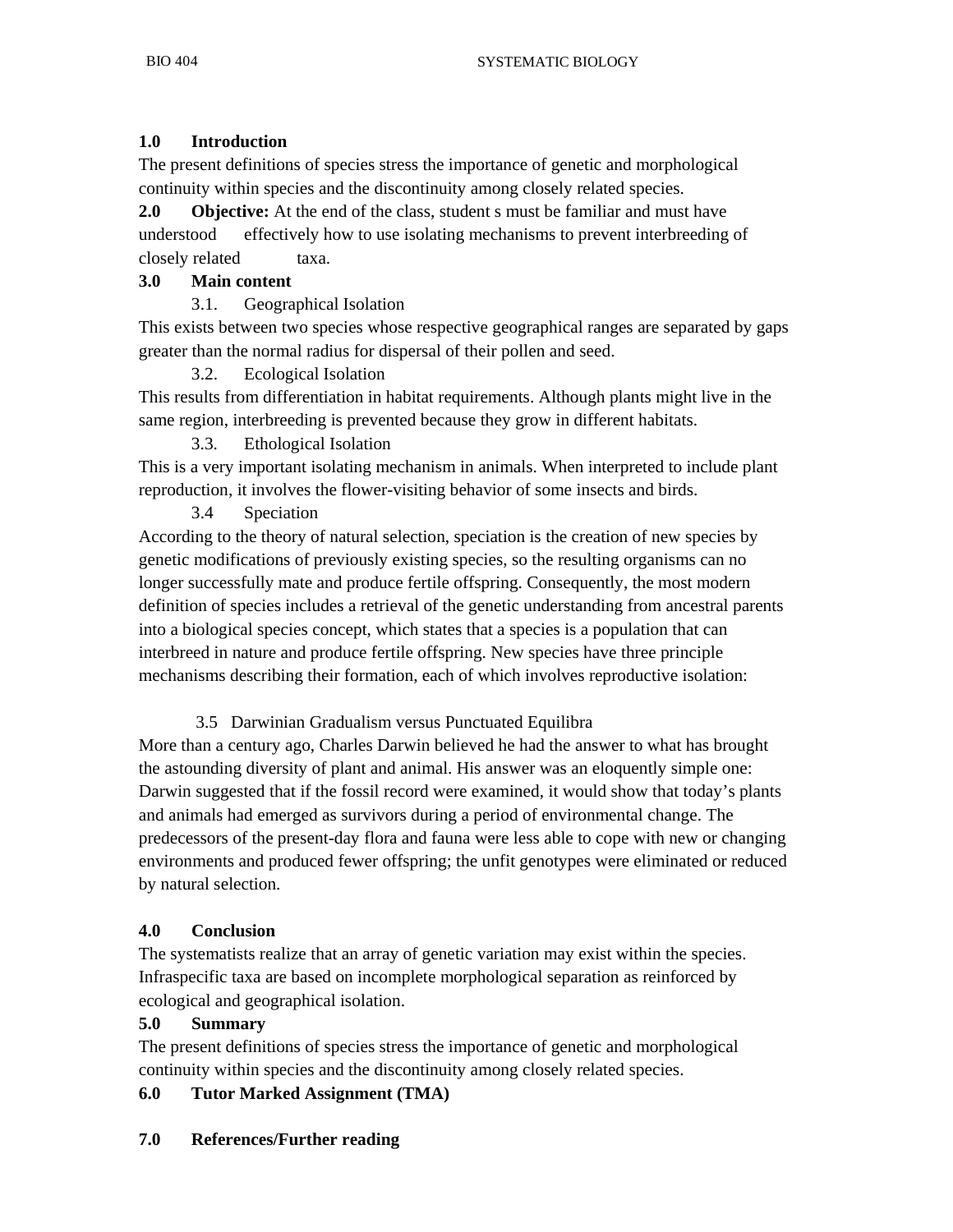Core, E.L.(1955). Plant Taxonomy, Prentice-Hall, Englewood Cliffs, N.J.,

Pp. 9-61. (An excellent history of plant taxonomy).

 Hutchinson, J.(1969). Evolution and Phylogeny of Flowering plants, Academic Press, London, 400pp.

Bessey, C.E.(1915). Phylogenetic Taxonomy of Flowering Plants, Ann. Mo. Bot. Gard., 2: 109-164.

Gardner, E.J. (1972). History of Biology, 3ed., Burgess, Mineapolis.

Samuel, B.J. and Arlene, B.L. (1986). Plant Systematics. McGraw-Hill, Inc, San- Francisco. 512pp.

# **Unit 2: Hybridization**

# **CONTENTS**

| 1.0 | Introduction                            |
|-----|-----------------------------------------|
| 2.0 | Objective                               |
| 3.0 | Main content                            |
|     | Natural Hybridization<br>3.1.           |
|     | Introgressive Hybridization<br>3.2.     |
| 4.0 | Conclusion                              |
| 5.0 | Summary                                 |
| 6.0 | Tutor Marked Assignment (TMA)           |
|     | a. What is Natural Hybridization?       |
|     | b. What is Introgressive Hybridization? |
| 7.0 | References/Further reading              |

# **1.0 Introduction**

The role of hybridization in evolution has been a controversial topic in systematics. Linnaeus suggested a hybrid origin for several plant species. In the late 1800s and early 1900s, it was believed that hybridization could be the starting point for new species. Until the early 1950s many floristic botanists were reluctant to recognize hybrids in nature. Today plant systematists regard interspecific hybrids to be common in many genera.

**2.0 Objective:** At the end of the class, student s must be familiar and must have understood effectively the increased appreciation of the role of hybridization in the adaptation and evolution of plant populations.

**3.0 Main content** 

# 3.1. Natural Hybridization

This is more frequent in perennial plants than in annuals. The perennial nature ensures that occasional hybridization between species will not interfere with their existence, since the genotypes are preserved by the perennial habit. Therefore, there has not been strong selection against hybridization in perennials.

3.2. Introgressive Hybridization

Following natural hybridization, first generation hybrids typically backcross to one of the parental species. There are several reasons for this. More plants with the parental group.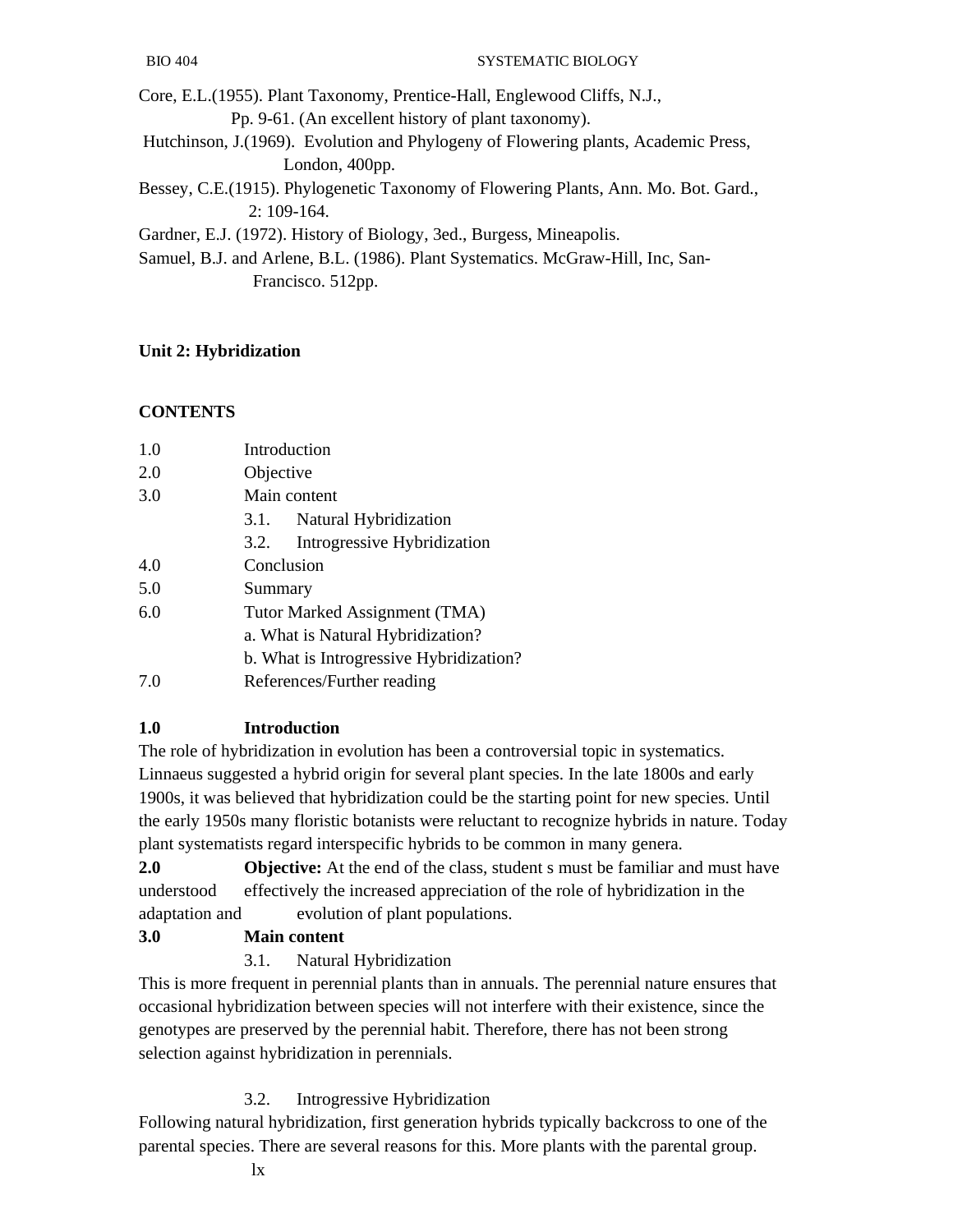Fertility of the hybrids may be lower, so that they produce less-viable pollen than do the parents. Therefore, the most common effect of interspecific hybridization is successive backcrossing of hybrids with the parents. This results in the reversion of hybrid offspring toward the parental types.

## **4.0 Conclusion**

The role of hybridization in evolution has been a controversial topic in systematics. Linnaeus suggested a hybrid origin for several plant species. In the late 1800s and early 1900s, it was believed that hybridization could be the starting point for new species. Until the early 1950s many floristic botanists were reluctant to recognize hybrids in nature. Today plant systematists regard interspecific hybrids to be common in many genera.

#### **5.0 Summary**

The role of hybridization in evolution has been a controversial topic in systematics. Linnaeus suggested a hybrid origin for several plant species. In the late 1800s and early 1900s, it was believed that hybridization could be the starting point for new species. Until the early 1950s many floristic botanists were reluctant to recognize hybrids in nature. Today plant systematists regard interspecific hybrids to be common in many genera.

#### **6.0 Tutor Marked Assignment (TMA)**

a. What is Natural Hybridization?

b. What is Introgressive Hybridization?

#### **7.0 References/Further reading**

Core, E.L.(1955). Plant Taxonomy, Prentice-Hall, Englewood Cliffs, N.J.,

Pp. 9-61. (An excellent history of plant taxonomy).

Hutchinson, J.(1969). Evolution and Phylogeny of Flowering plants, Academic

Press,

London, 400pp.

Bessey, C.E.(1915). Phylogenetic Taxonomy of Flowering Plants, Ann. Mo. Bot. Gard., 2: 109-164.

Gardner, E.J. (1972). History of Biology, 3ed., Burgess, Mineapolis.

Samuel, B.J. and Arlene, B.L. (1986). Plant Systematics. McGraw-Hill, Inc, San- Francisco. 512pp.

#### **Unit 3: Polyploidy and Apomixis**

## **CONTENTS**

- 1.0 Introduction
- 2.0 Objective
- 3.0 Main content
	- 3.1. Polyploidy
	- 3.2. Apomixis
- 4.0 Conclusion
- 5.0 Summary
- 6.0 Tutor Marked Assignment (TMA)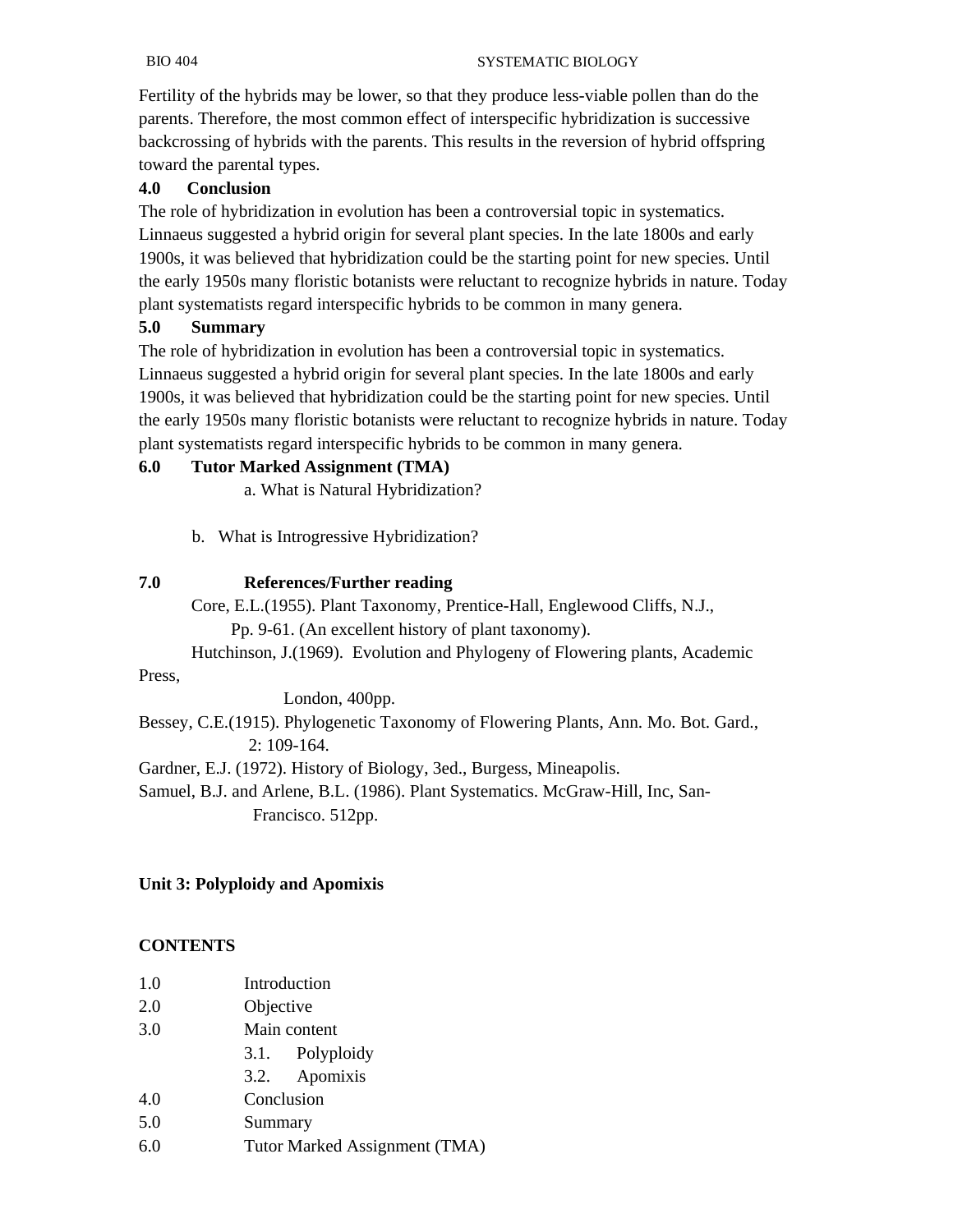a. What is Polyploidy?

b. What is Apomixis?

7.0 References/Further reading

## **1.0 Introduction**

Polyploidy: multiple sets of chromosomes in an organism (e.g. tetraploid, octaploid). Each set of chromosomes is capable of independent variation: mutation, recombination events. The resulting organism is in most cases incapable of forming fertile offspring with members of the ancestral diploid population. It has therefore acquired instant reproductive isolation while Apomixis is when the genetic cause of apomixis is identified, apomixis could be applied to plant breeding programs as a means of permanently fixing hybrid vigor, or immediately capturing desirable genotypes.

**2.0 Objective**: At the end of the class, student s must be familiar and must have understood effectively that polyploidy is the multiplication of the chromosome set or genome and apomixis is the replacement of sexual by asexual reproduction. **3.0 Main content** 

# 3.1. Polyploidy

Polyploidy: multiple sets of chromosomes in an organism (e.g. tetraploid, octaploid). Each set of chromosomes is capable of independent variation: mutation, recombination events. The resulting organism is in most cases incapable of forming fertile offspring with members of the ancestral diploid population.

It has therefore acquired instant reproductive isolation. If it is capable of reproducing, and finding an ecological niche it can exploit, a new species has been formed. Example: In the foxtail species-group: ancestral diploid green foxtail hypothesized to have hybridized with unknown Setaria sp., resulting progeny were fertile, polyploid, and gave rise to yellow and giant foxtail (both polyploid), which subsequently found niche not fully exploited by green foxtail

## **3.2. Apomixis**

Apomixis is found in over 300 species of at least 35 different plant families (Bashaw & Hanna, 1990). Scientists and geneticists have studied the two broad categories of apomixis—gametophytic and sporophytic—because of their widespread occurrence and potential usefulness in plant breeding. The genetic analysis of apomixis provides researchers with unique obstacles because of ploidy levels, lack of sexual progeny, lethality, and accurate identification and classification of progeny.

Methods of accurately classifying progeny in genetic studies are being identified and currently several methods are available to researchers, none of which provide a complete picture. These include phenotypic analysis, cytoembryological study, methods, and a variety of markers. A combination of these methods may be used to accurately classify progeny. When the genetic cause of apomixis is identified, apomixis could be applied to plant breeding programs as a means of permanently fixing hybrid vigor, or immediately capturing desirable genotypes. Several theories of the genetic control of apomixis have been put forth. Studies suggest one major gene or linkage group with the possibility of modifying genes. None of the theories have been proven to be completely satisfactory due to the lack of inheritance data, inaccurate progeny classification, and recombination.

## **4.0 Conclusion**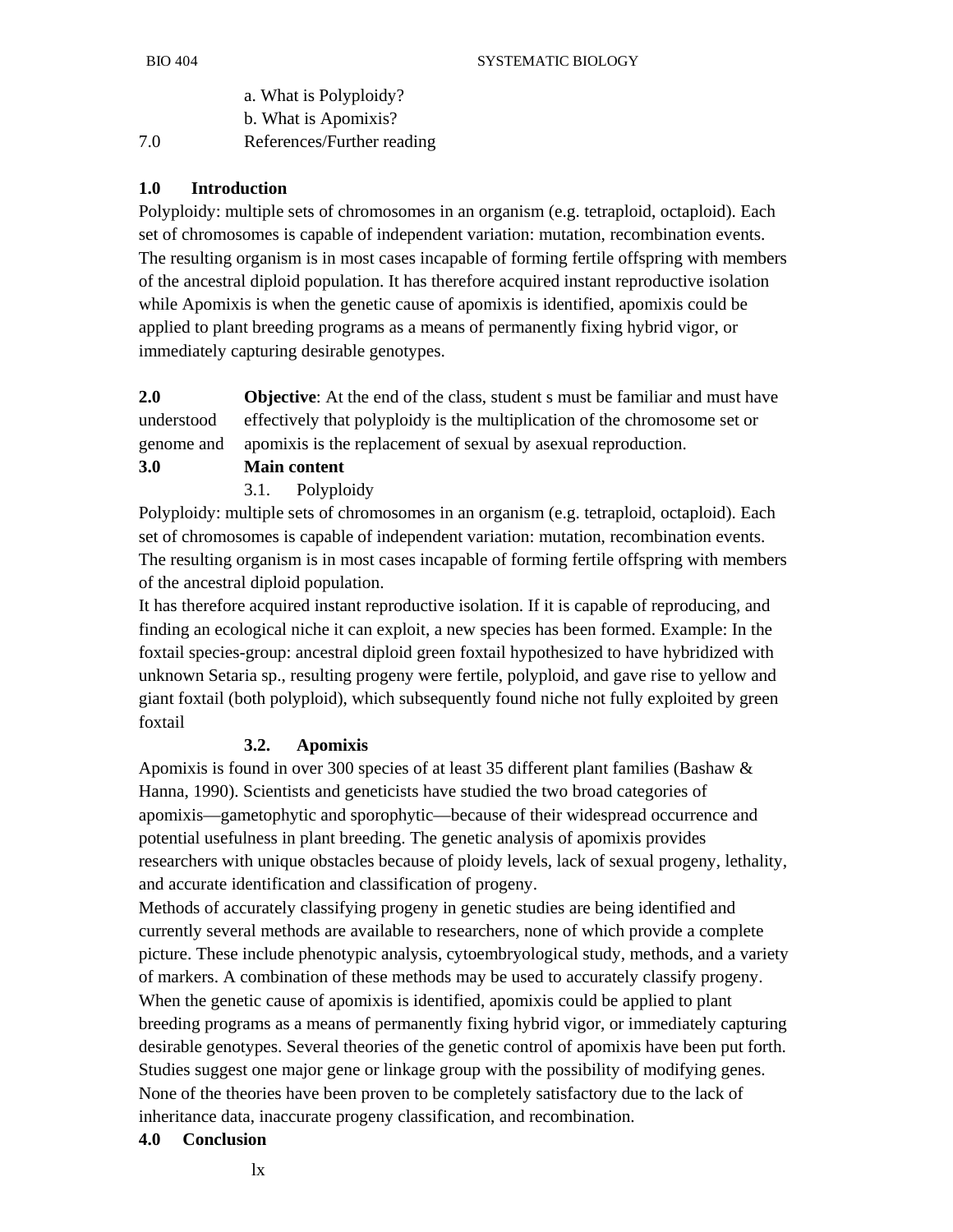Polyploidy: multiple sets of chromosomes in an organism (e.g. tetraploid, octaploid). Each set of chromosomes is capable of independent variation: mutation, recombination events. The resulting organism is in most cases incapable of forming fertile offspring with members of the ancestral diploid population.It has therefore acquired instant reproductive isolation. If it is capable of reproducing, and finding an ecological niche it can exploit, a new species has been formed. Example: In the foxtail species-group: ancestral diploid green foxtail hypothesized to have hybridized with unknown Setaria sp., resulting progeny were fertile, polyploid, and gave rise to yellow and giant foxtail (both polyploid), which subsequently found niche not fully exploited by green foxtail. Apomixis is found in over 300 species of at least 35 different plant families (Bashaw & Hanna, 1990). Scientists and geneticists have studied the two broad categories of apomixis—gametophytic and sporophytic—because of their widespread occurrence and potential usefulness in plant breeding. The genetic analysis of apomixis provides researchers with unique obstacles because of ploidy levels, lack of sexual progeny, lethality, and accurate identification and classification of progeny. Methods of accurately classifying progeny in genetic studies are being identified and currently several methods are available to researchers, none of which provide a complete picture. These include phenotypic analysis, cytoembryological study, methods, and a variety of markers. A combination of these methods may be used to accurately classify progeny. When the genetic cause of apomixis is identified, apomixis could be applied to plant breeding programs as a means of permanently fixing hybrid vigor, or immediately capturing desirable genotypes. Several theories of the genetic control of apomixis have been put forth. Studies suggest one major gene or linkage group with the possibility of modifying genes. None of the theories have been proven to be completely satisfactory due to the lack of inheritance data, inaccurate progeny classification, and recombination.

#### **5.0 Summary**

Polyploidy: multiple sets of chromosomes in an organism (e.g. tetraploid, octaploid). Each set of chromosomes is capable of independent variation: mutation, recombination events. The resulting organism is in most cases incapable of forming fertile offspring with members of the ancestral diploid population. It has therefore acquired instant reproductive isolation while Apomixis is when the genetic cause of apomixis is identified, apomixis could be applied to plant breeding programs as a means of permanently fixing hybrid vigor, or immediately capturing desirable genotypes

#### **6.0 Tutor Marked Assignment (TMA)**

a. What is Polyploidy?

b. What is Apomixis?

#### **7.0 References/Further reading**

Core, E.L.(1955). Plant Taxonomy, Prentice-Hall, Englewood Cliffs, N.J., Pp. 9-61. (An excellent history of plant taxonomy).

Hutchinson, J.(1969). Evolution and Phylogeny of Flowering plants, Academic Press, London, 400pp.

Bessey, C.E.(1915). Phylogenetic Taxonomy of Flowering Plants, Ann. Mo. Bot. Gard., 2: 109-164.

Gardner, E.J. (1972). History of Biology, 3ed., Burgess, Mineapolis.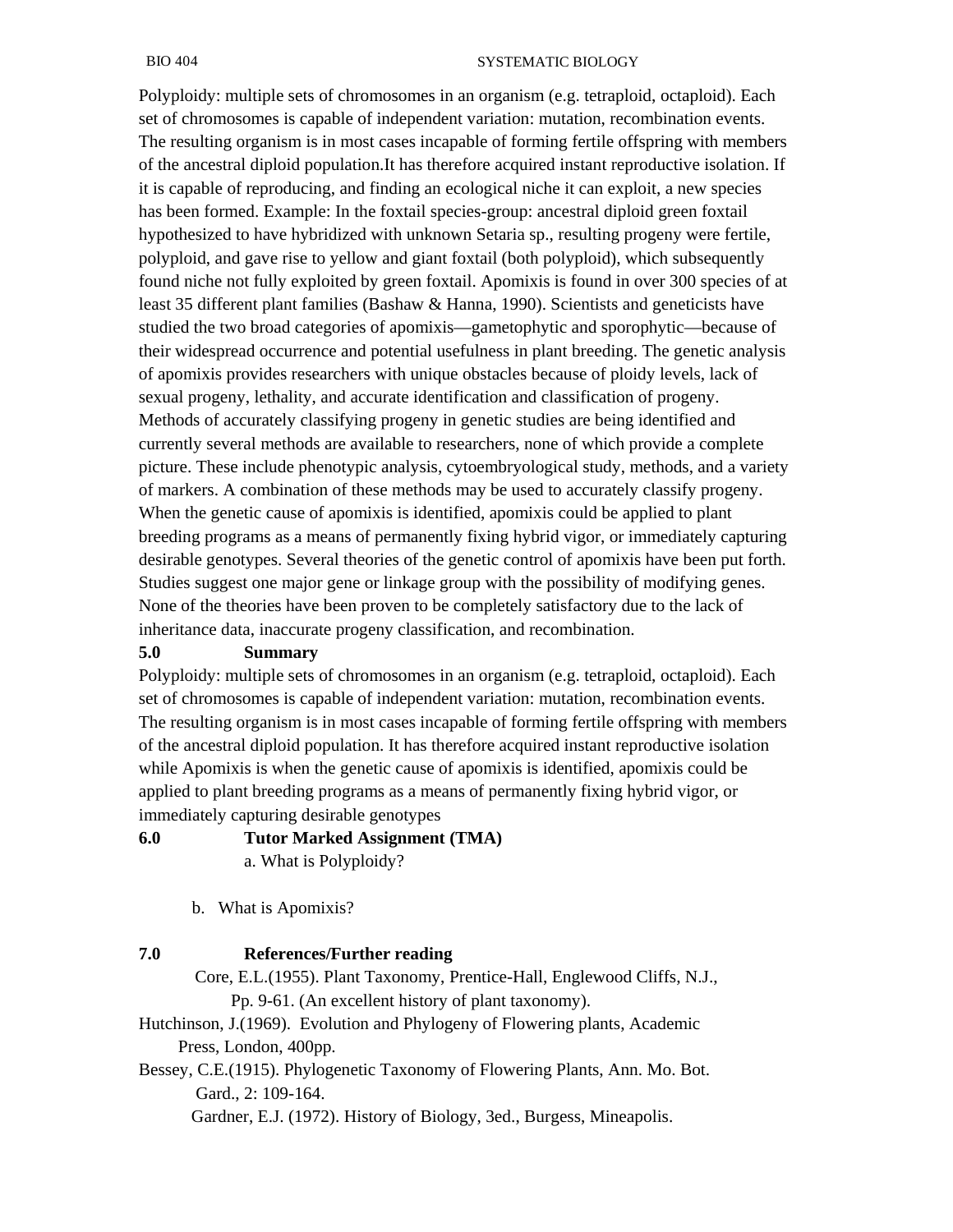Samuel, B.J. and Arlene, B.L. (1986). Plant Systematics. McGraw-Hill, Inc, San- Francisco. 512pp.

## **Unit 4: Specimen Preparation and Herbarium Management I**

#### **CONTENTS**

| 1.0 | Introduction |
|-----|--------------|
|     |              |

- 2.0 Objective
- 3.0 Main content
	- 3.1. Pressing and Drying Plant Specimens
	- 3.2. The Field Notebook
	- 3.3 Collection, Conservation, and the Law
	- 3.4 Identification
	- 3.5 Herbaria
		- 3.5.1. Functions of Herbaria
	- 3.6. Labels
	- 3.7. Mounting

| 4.0 | Conclusion                             |
|-----|----------------------------------------|
| 5.0 | Summary                                |
| 6.0 | Tutor Marked Assignment (TMA)          |
|     | a. What are the functions of Herbaria? |
|     | b. What is the Field Notebook?         |
| 7 Q | References/Further reading             |

## **1.0 Introduction**

The word 'herbarium' was originally coined to a book about dried medicinal plants. Herba in Latin refers to slender weak-stemmed plants. A collection of herbs came to be known as herbarium. Tournefort (c.1700) used the term 'herbarium' for the collection of dried plants, the method which was earlier known as hortus siccus. Luca Ghini (1490-1556), the Professor of Botany at the University Bologna, Italy is thought to have been the first botanist to dry plants under pressure and mount them on paper, and recommended this method of preservation. By the time of Linnaeus, the technique was widely known in Europe.

The present concept of herbarium collections is a net result of the efforts of the botanists all over the world. The herbaria also include, a part from plant specimens, the seeds, wood sections, pollen, micro slides, fluid preserved flowers, fruits etc. Herbaria keep all categories of plants

2.0 **Objective:** At the end of the class, student s must be familiar and must have understood

 effectively that the collections of plant specimens are essential for taxonomic research and are fundamental to study and training in plant systematics.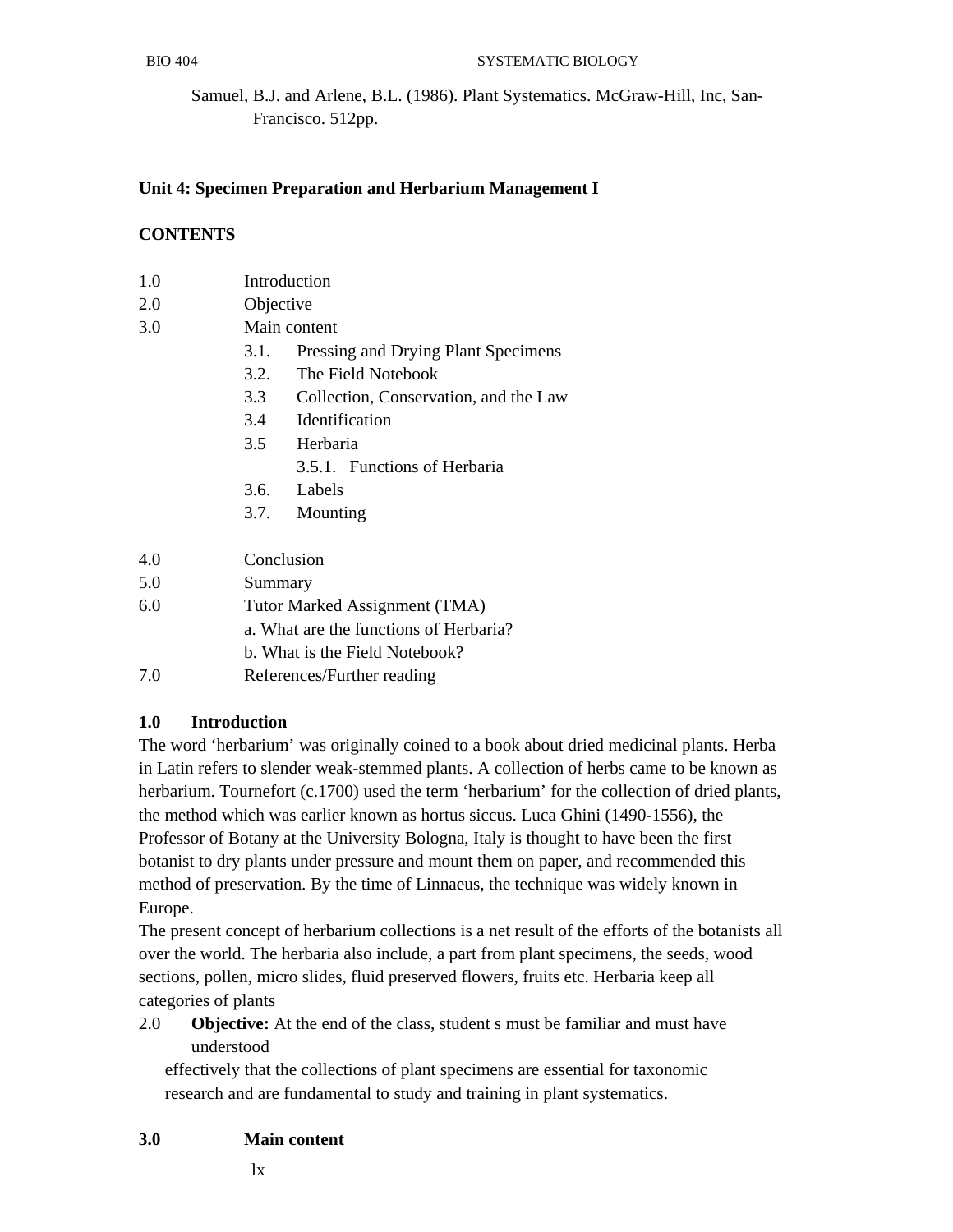#### 3.1 Index Herbariorum

Index Herbariorum is a detailed directory of public herbaria of the world and the staff and plant specialists associated with them. Each herbarium in the Index is assigned an official acronym (code) that is used as a standard reference for citation. It consists of the herbarium acronym, institution, city, state, staff member, correspondent, and research specialty. It is a joint project of the International Association for Plant Taxonomy (IAPT) and The New York Botanical Garden (NYBG).

#### 3.2 Types of Herbaria

International Herbaria: These are very large herbaria often with more than 4 million specimens and have global representation of taxa, i.e. specimens collected from different countries. Most of these herbaria were founded early in the history of formal taxonomy (c.1550-1800 A.D.) and have grown to their present size over the years. They are rich in type specimens. They provide on loan specimens to other reputed herbaria on request. e.g. Kew Herbarium, Royal Botanic Gardens, Surrey, England.

National Herbaria: Generally these herbaria contain mainly of the plants of the country concerned and may also cover the plant material of neighbouring countries. As far as possible, the representatives of all taxa (of different families and genera) of the country are kept in these herbaria. Most of these herbaria are old and possess good number of collections e.g. Central National Herbarium, Howrah (Kolkata), India, known as CAL. National herbaria have a significant role in writing national and regional floras. Madras Herbarium (MH) is maintained by Botanical Survey of India, Southern Circle at Coimbatore, Tamil Nadu.

Local Herbaria: These herbaria deal with a region in a country such as State, district or even a small area like a nature reserve. They relatively have short history and contain a few or no type specimens. Local herbaria are useful in the presentation of local floras (e.g. district floras). They are of much help in catering the needs of local educational and research institutions.

With the advent of Information Technology, new techniques are adopted for the fast retrieval of herbarium specimen information. This includes the micro-herbaria in the form of photographs and the electronic herbaria in the form of digitized databases.

#### 3.3 FUNCTIONS OF A HERBARIUM

- (1.) Herbarium is a conservatory of plant material and data.
- (2.) Herbarium serves as a fundamental source in identification of plants.
- (3.) Herbarium helps in teaching and research.
- (4.) Herbarium serves as a source for biodiversity and other ecological habitat information.
- (5.) Herbarium serves as a repository of historic collections.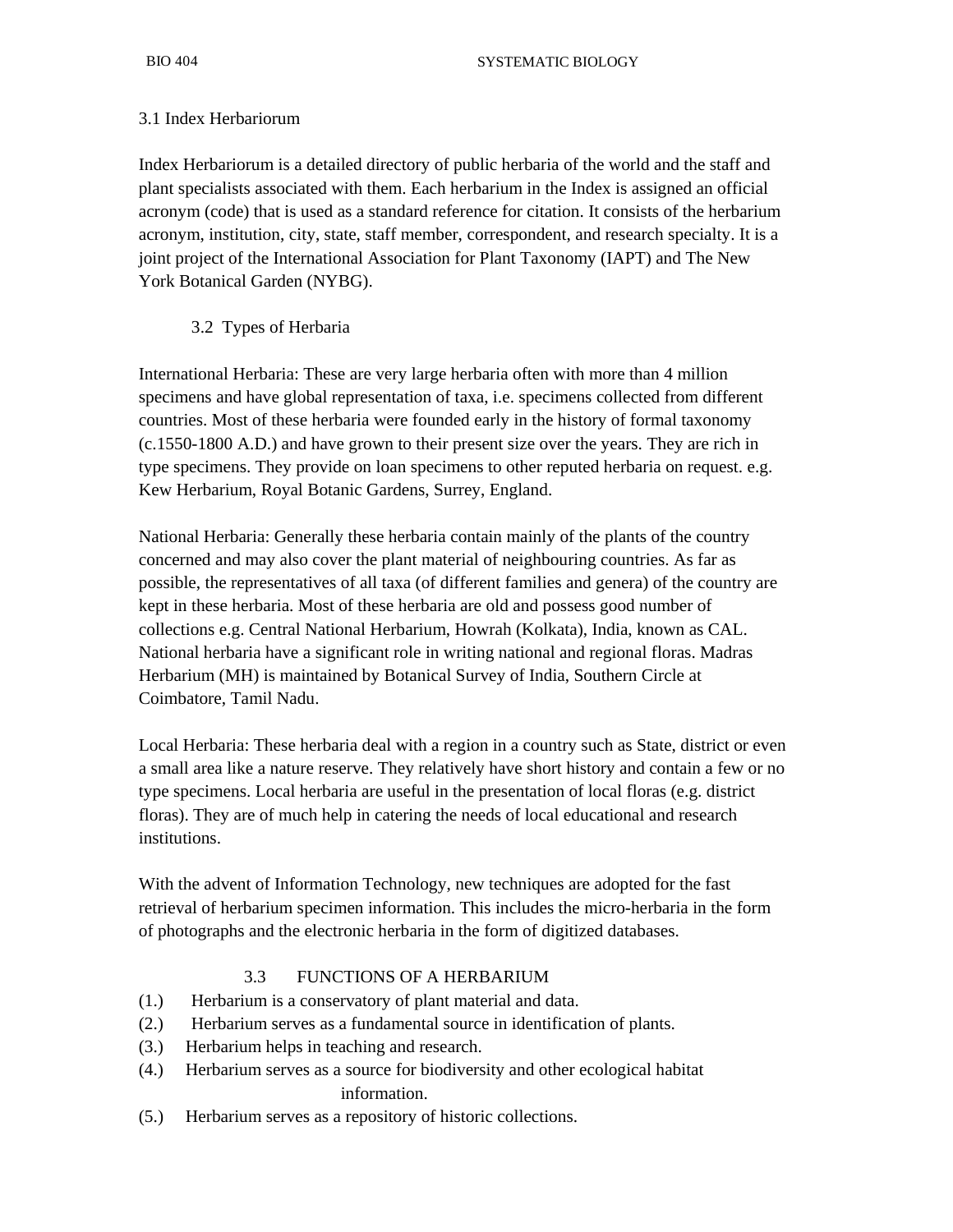- (6.) Herbarium serves as a source for search of new genetic material, medicinal plants,etc.
- (7). Herbarium helps in developing computer databases on plant resources.

## 3.4 IMPORTANT HERBARIA OF THE WORLD

Herbaria are usually associated with universities, institutions, museums and botanical gardens. As stated earlier, the first herbarium in the world was conceived in 1570 in Bologna, Italy by Luca Ghini. Presently, there are about 4000 recognized major herbaria in over 165 countries. An estimated 300 million specimens are housed in herbaria of different countries in the world. Of these, over 50% of the specimens are housed in herbaria of Europe alone.

The world's largest herbarium is at Paris with record holdings of about 9 million specimens. The second largest is Kew Herbarium in the Royal Botanic Gardens at Kew, London which harbour over 7 million specimens including 3,50,000 type specimens.

#### **4.0 Conclusion**

Collections of plant specimens are essential for taxonomic research. They circumscribe species and document their variability, they are the prime sources for floristic studies, and they are vouchers for experimental investigations. Plant materials must be carefully selected, prepared, and preserved, since herbarium specimens become a permanent record for later investigators to examine.

#### **5.0 Summary**

Ideally, the best specimen for identification and research is an intact and complete plant. Attempts to identify a specimen from a single flower or leaf usually fail. Such specimens have little or no scientific value.

#### **6.0 Tutor Marked Assignment (TMA)**

a.What are the functions of Herbaria?

b.What is the Field Notebook?

#### **7.0 References/Further reading**

Bessey, C.E.(1915). Phylogenetic Taxonomy of Flowering Plants, Ann. Mo. Bot. Gard., 2: 109-164. Core, E.L.(1955). Plant Taxonomy, Prentice-Hall, Englewood Cliffs, N.J., Pp. 9-61. (An excellent history of plant taxonomy).

Gardner, E.J. (1972). History of Biology, 3ed., Burgess, Mineapolis.

Hutchinson, J.(1969). Evolution and Phylogeny of Flowering plants,

Academic Press, London, 400pp.

Samuel, B.J. and Arlene, B.L. (1986). Plant Systematics. McGraw-Hill, Inc, San- Francisco. 512pp.

#### **Unit 5: Specimen Preparation and Herbarium Management II**

#### **CONTENTS**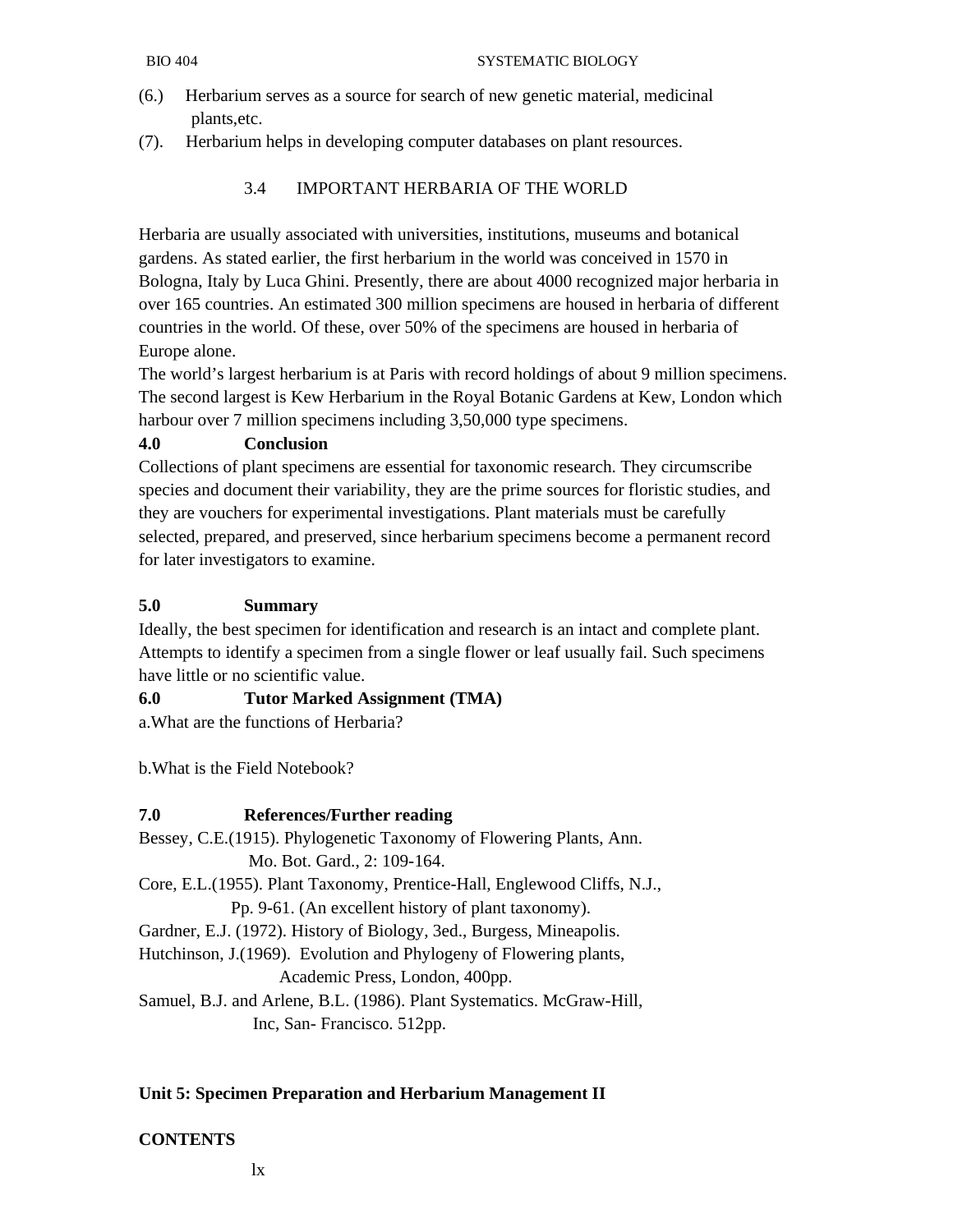| 1.0<br>Introduction                  |                                             |  |
|--------------------------------------|---------------------------------------------|--|
|                                      |                                             |  |
| 2.0<br>Objective                     |                                             |  |
| 3.0<br>Main content                  |                                             |  |
| 3.1.<br>Filing                       |                                             |  |
| 3.2. Insect Control                  |                                             |  |
| 3.3. Type Specimens                  |                                             |  |
| 3.4. Loans                           |                                             |  |
| 3.5.<br>Exchanges                    |                                             |  |
| 3.6. Herbarium Ethics                |                                             |  |
| Challenges facing Herbaria<br>3.7.   |                                             |  |
| Conclusion<br>4.0                    |                                             |  |
| 5.0<br>Summary                       |                                             |  |
| 6.0<br>Tutor Marked Assignment (TMA) |                                             |  |
|                                      | a. What are the challenges facing Herbaria? |  |
|                                      | b. What are Herbarium Ethics?               |  |
| 7.0<br>References/Further reading    |                                             |  |

## **1.0 Introduction**

The word 'herbarium' was originally coined to a book about dried medicinal plants. Herba in Latin refers to slender weak-stemmed plants. A collection of herbs came to be known as herbarium. Tournefort (c.1700) used the term 'herbarium' for the collection of dried plants, the method which was earlier known as hortus siccus. Luca Ghini (1490-1556), the Professor of Botany at the University Bologna, Italy is thought to have been the first botanist to dry plants under pressure and mount them on paper, and recommended this method of preservation. By the time of Linnaeus, the technique was widely known in Europe.

The present concept of herbarium collections is a net result of the efforts of the botanists all over the world. The herbaria also include, a part from plant specimens, the seeds, wood sections, pollen, micro slides, fluid preserved flowers, fruits etc. Herbaria keep all categories of plants

**2.0 Objective:** At the end of the class, student s must be familiar and must have understood effectively that the collections of plant specimens are essential for taxonomic research and are fundamental to study and training in plant systematics.

**3.0 Main content** 

#### 3.1 PREPARATION OF HERBARIUM

Collection, poisoning and drying the specimen:

The plants which you are interested in should be fresh and not wet (apart from plants which live in aquatic environments of course). So you keep away from old or damaged plants as long as you can find fresh ones of the same kind. When you pick up plants or twigs from the natural environment, keep in mind that you will have to fix up all of them once you return home, and you will have to classify them too, in order to achieve scientific value to your collection. You will have to dissect and sections of flowers during your identification process. So, you pick some flowers of each species when you collect. Otherwise, you will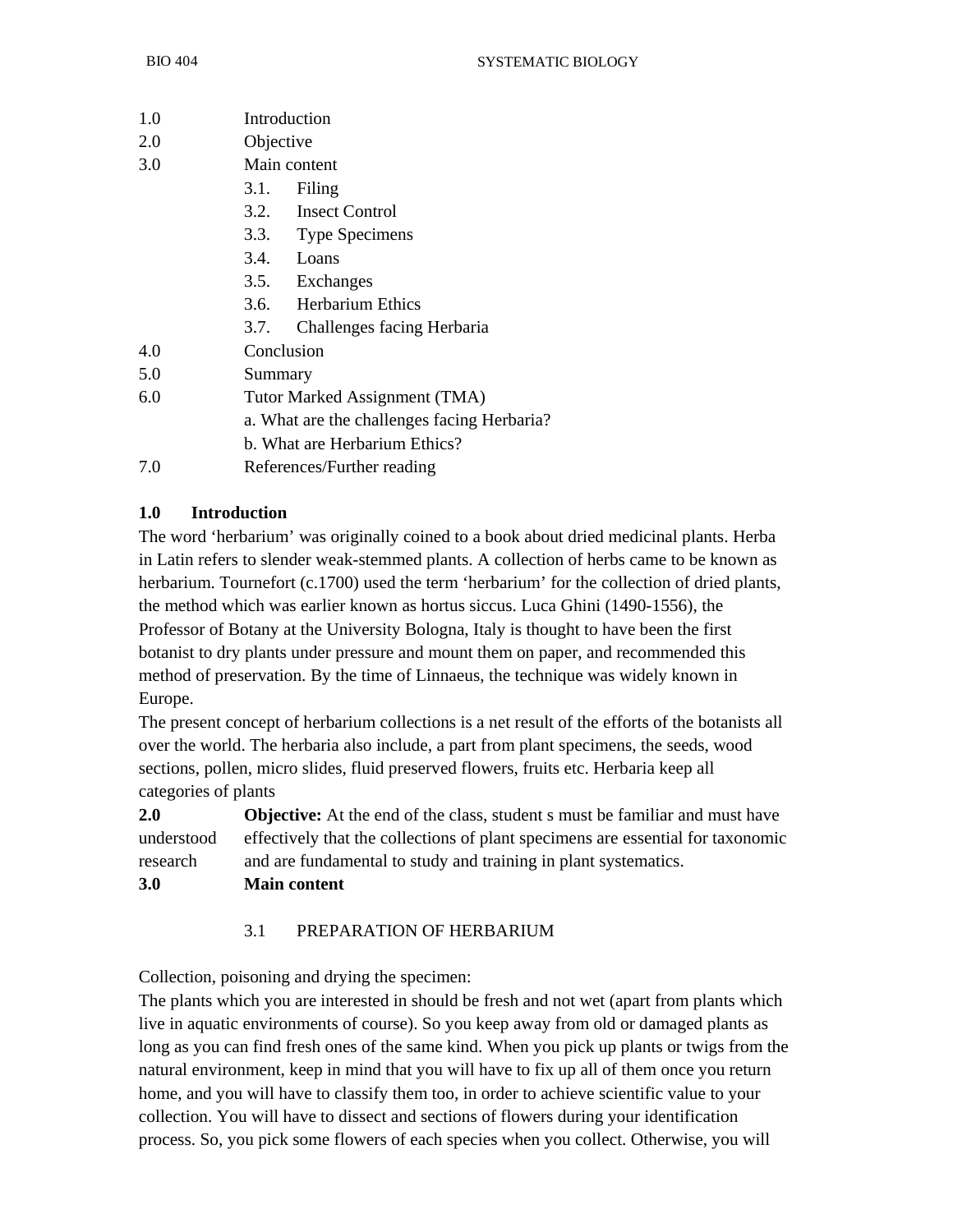use every flower collected for the identification or to simply give up the job. Some plants have short lived flowers which are deliquescent and will drop in pieces unless picked early in the day and immediately pressed. Before putting your specimens in the collection bag you should carefully remove all the insects, spider-webs and foreign bodies attached to your specimens.

To avoid deterioration and damage to collected specimens, the specimens are duly poisoned. Poisoning kills the plants and prevents the formation of abscission layer and thereby the leaves, flowers and fruits will be intact with the specimen (twig) will not be getting detached from the plant. The poisoning is generally done by dipping the whole plant in a saturated solution of mercuric chloride in ethyl alcohol (usually 20 gm in a litre of alcohol). The plant is again put between the blotters in the presser till it gets completely dried. Mercuric chloride is corrosive for metals, and hence enamel trays and disposable gloves are used. Lauryl Pentachlorophenate (LPCP) is also used (3.75% in white spirit) for poisoning the specimens. It is safer than mercuric chloride and leaves the plant features more intact. The solution can also be applied to mounted specimens by spraying.

Then, the specimens are spread out for pressing and drying. It is important that the plants are put under sufficient pressure, otherwise more time will be required to achieve a good desiccation, besides they could be damaged by dampness and moulds. Every specimen in the press must be linked with the data in the field note book. Detailed notes should be entered in the field note book at the time of collection in the field itself.

The best one can do is to use a tag for each specimen. Bulky plat parts can directly be placed in contact with corrugated material to speed up drying. If no such material is available, keep the filled press size small. Instead of newspapers, use blotting papers. Anyway you must always be sure to have enough paper at home. During long field trips, a large amount blotting paper is required. You may use newspapers, which are cheap and readily available. Once a specimen has become dry and stiff, it is ready for mounting.

Some particular group of plants must be specially treated to achieve a good drying and durability to specimens. Cacti and the succulent plants must loose their high percent water before being put to dry. To that, they must be placed below some blotting sheets, on them you will rapidly pass a hot iron. That must be done a few times, always changing the blotting paper. Before the iron treatment, the softening of the cactus can be aided by the immersion in boiling water for half a minute, taking care of avoiding the immersion of the flowers. Instead of boiling, one can employ dilute acetic acid or strong alcohol or formalin (1.5 parts formalin, 1 part water). Some plants have tubers or bulbs and they must be treated before drying. As with cactus plants, a few minutes keeping in boiling water softens the plant parts. Remember to immerse in water only the roots that you have to treat.

A well-designed field notebook has numbered sheets in printed form with standard proforma for entering field data. Usually a field note book has 100 leaves and the pages are serially numbered (called field numbers) to be suffixed to the collector's name, when cited.

#### 3.2 MOUNTING AND LABELING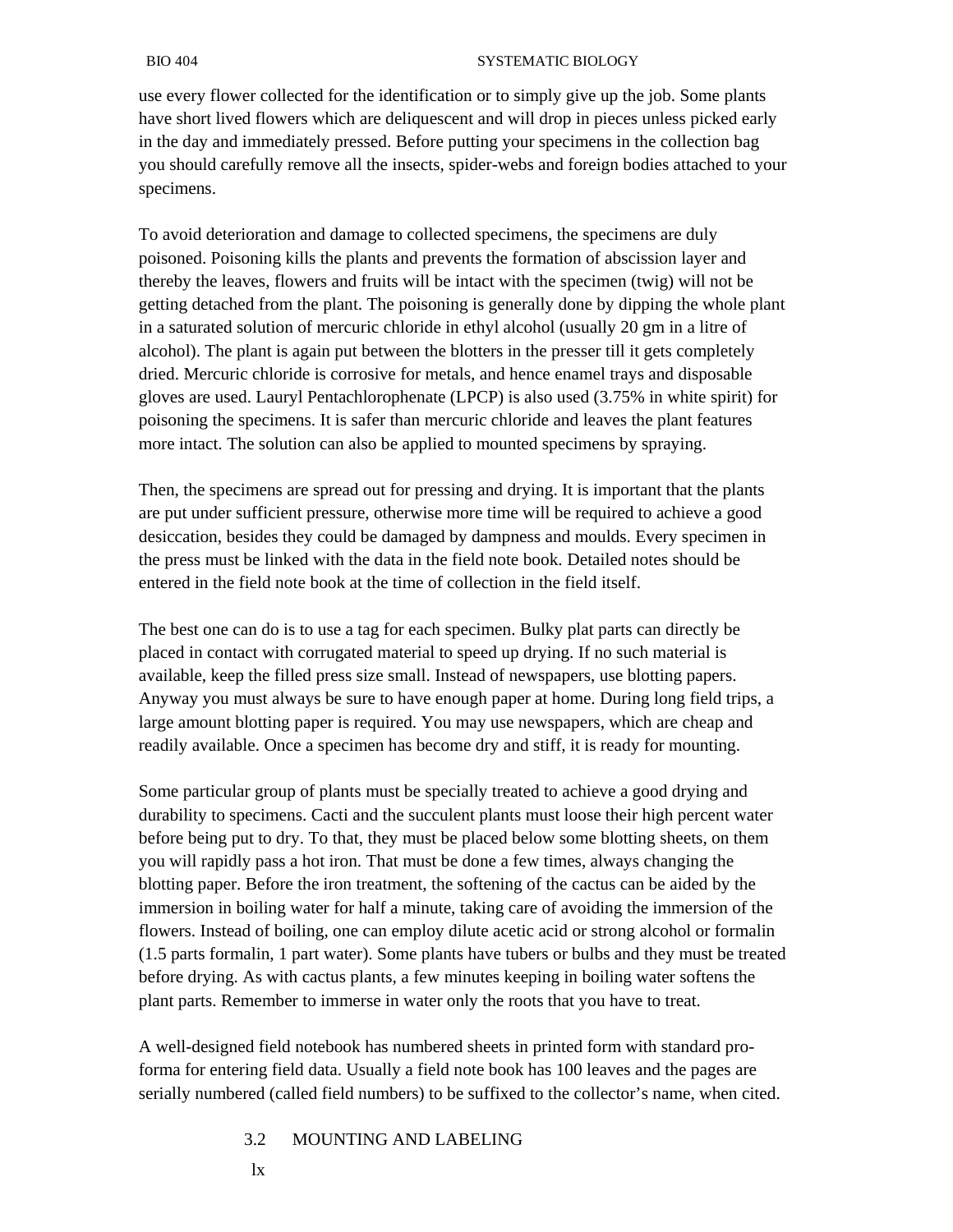Collected, poisoned, pressed and dried plant specimens are now ready for mounting on herbarium sheets. Fixing the processed plant specimen on herbarium sheet is called mounting. A standard herbarium sheet is 28 cm (breadth) x 42 cm (length) and usually made up of heavy long-lasting white handmade paper or thick sheet. The sheet is usually stiff and flexible so as to prevent damage during the handling of mounted specimens. The common technique is pasting specimens to sheet with glue (usually Gum Arabic or locally called as Vajram in local Andhra markets). The glue paste is made by adding flakes of glue to boiling water, gradually and in small quantities, till it makes a thin paste. As the paste become thick and hard on cooling, the vessel containing glue should be kept on low heat during the mounting work. Small quantity of mercuric chloride or thymol crystals or copper sulphate may be added to the glue as insect repellent. In some cases, when glue is not available or not considered desirable, fevicol can be used. Never use cellotapes to mount/stick the specimens. It is advised to have a paper bag/pouch attach to the herbarium sheet to keep any seed/fragments detached from the specimens.

#### 3.3 ARRANGEMENT AND MANAGEMENT OF HERBARIUM

The mounted, identified and accessioned herbarium sheets are incorporated in specially prepared almirahs with pigeon holes. All the sheets of the same species are placed in lighter covers called the 'species cover or folder' and all the species (with species covers or folders) belonging to one genus are placed in one or more folders of heavy paper, called the 'genus cover'. The genus and species covers are useful in the protection of specimens, easy reference, and for convenience in handling. The pigeonhole in which the bundles of a new family start is marked by a fixed label or by hinged flap-board separator cardboard. The name of the family is printed or written on this in bold letters.

The specimens are usually arranged in the herbarium according to some recognized system of classification. In many Indian herbaria, the order and numbering of families and genera of Magnoliophyta is according to Bentham and Hooker's classification.

All duplicates of the specimens other than those mounted on herbarium sheets, are maintained as stock. The duplicates should be maintained separately, not in the main herbarium rooms. These are useful for research in palynology, anatomy, etc. An index-card system should be maintained in the herbarium for easy reference to locate the species of interest. These provide an abstract of the specimens preserved in that herbarium. The index cards should contain information about the specimens species-wise–field number, dates of collection, localities of collection, names of collectors, etc. Now-a-days, computerized databases are being maintained in several herbaria.

The herbarium specimens are generally in dried condition and hence are not prone to any damage due to fungi, bacteria, but may be easily attacked by pests like silverfish, beetles, etc. The pest control can be done by heating the sheets at 60 oC for 4-8 hr in heating cabinet or kept in deep-freezers where the temperature maintained is in the range of -20 to -60 $^{\circ}$ C. Microwave ovens are also used for pest control. Insect repellent chemicals such as Para dichlorobenzene (PDB) and naphthalene balls are used for pest control. Usually these are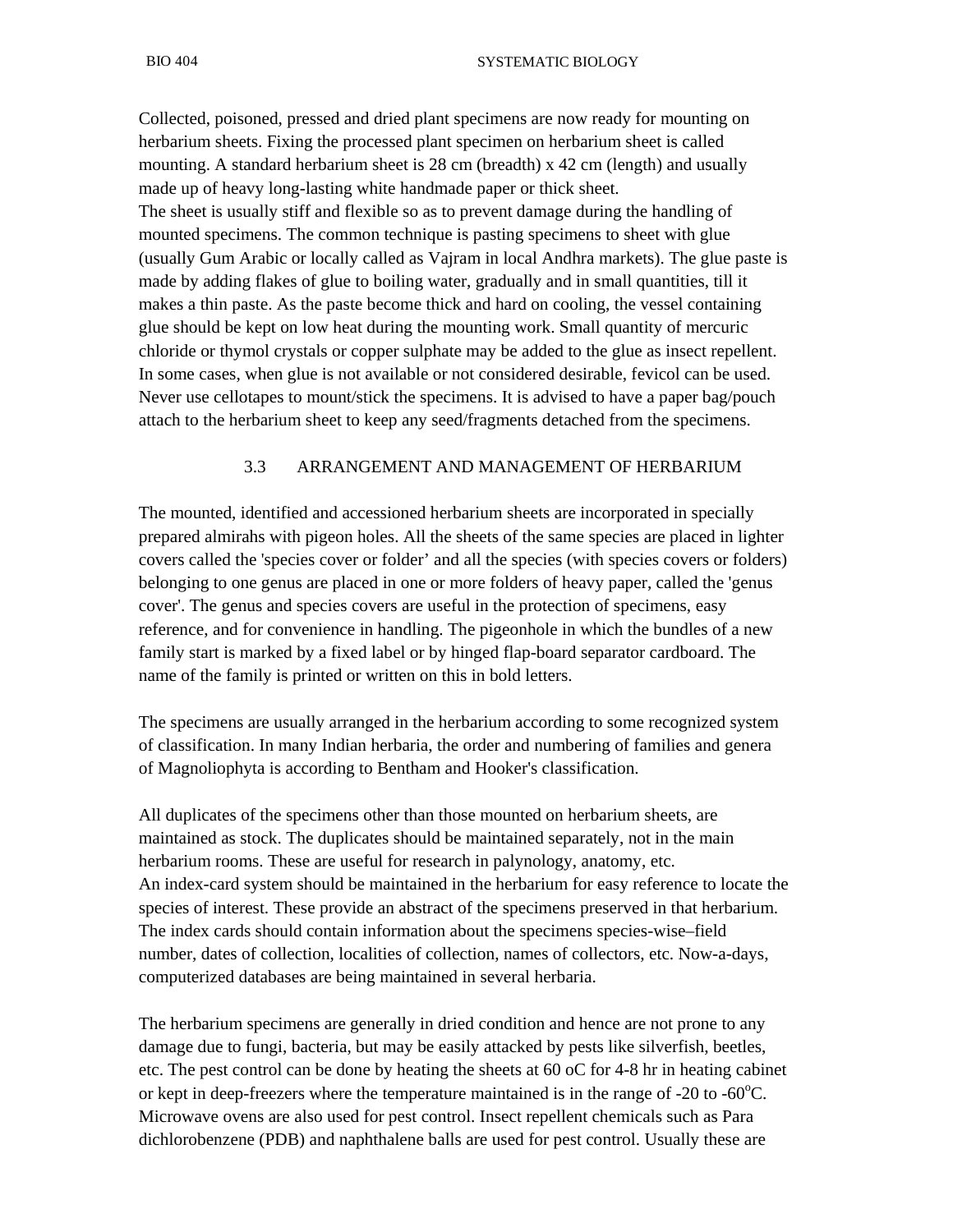powdered and sprinkled on sheets or else the balls are put in small muslin cloth bags and kept in pigeon holes. Since these chemicals are toxic, care should be taken. Further PDB should not be used along with naphthalene.

Regular fumigation is done in herbaria for killing pests in mounted as well as unmounted duplicate specimens. This process involves use of any one of the volatile poisonous liquids like methyl bromide, carbon disulphide or carbon tetrachloride. A mixture of ethylene dichloride (3 parts) and carbon tetra chloride (1 part) is commonly used in many herbaria. These are placed in small saucers or petri dishes in each herbarium case and the cases are kept closed for about a week. Till then, the herbarium is not open for users.

Any dried material that enters a herbarium must be subjected to the process of decontamination. It is done by heating, fumigation, deep freezing or by using insect repellents.

## 3.4 GENERAL INSTRUCTIONS FOR HERBARIUM USERS

(1.) Do not shuffle the sheets kept in folders. They are all arranged in a sequence for the users.

- (2.) Store the specimens properly and perfectly. Do not crowd too many specimens into a box or in a pigeon hole. Specimens are brittle and easily get damaged.
- (3.) Do not write anything on herbarium sheets.
- (4.) Do not lay books or other heavy objects on specimens.
- (5.) No flower and fruit is to be taken for dissection from herbarium sheets. Such material can be taken and studied from stock, or spared in folder on sheet.
- (6.) Those specimens which need care should be brought to the notice of the herbarium curator.

(7.) While handling, full bundles should be taken out form the racks; pulling one or more sheets from a bundle will surely damage the specimens.

- (8.) Putting bundles again in the racks after use should be done with extreme care and order.
- (9.) Specimens should not be kept on tables for longer periods as they may be exposed to infection by pests.
- (10.) Almirahs should be closed after taking the bundles and keeping them back.
- (11.) Smoking is strictly prohibiting in the herbarium premises.
- (12.) If any incorrect identification is there, it can be brought to the notice to the curator of the herbarium. An expert will make the correction on a 'Determinavit slip'.

## **4.0 Conclusion**

Collections of plant specimens are essential for taxonomic research. They circumscribe species and document their variability, they are the prime sources for floristic studies, and they are vouchers for experimental investigations. Plant materials must be carefully selected, prepared, and preserved, since herbarium specimens become a permanent record for later investigators to examine.

#### **5.0 Summary**